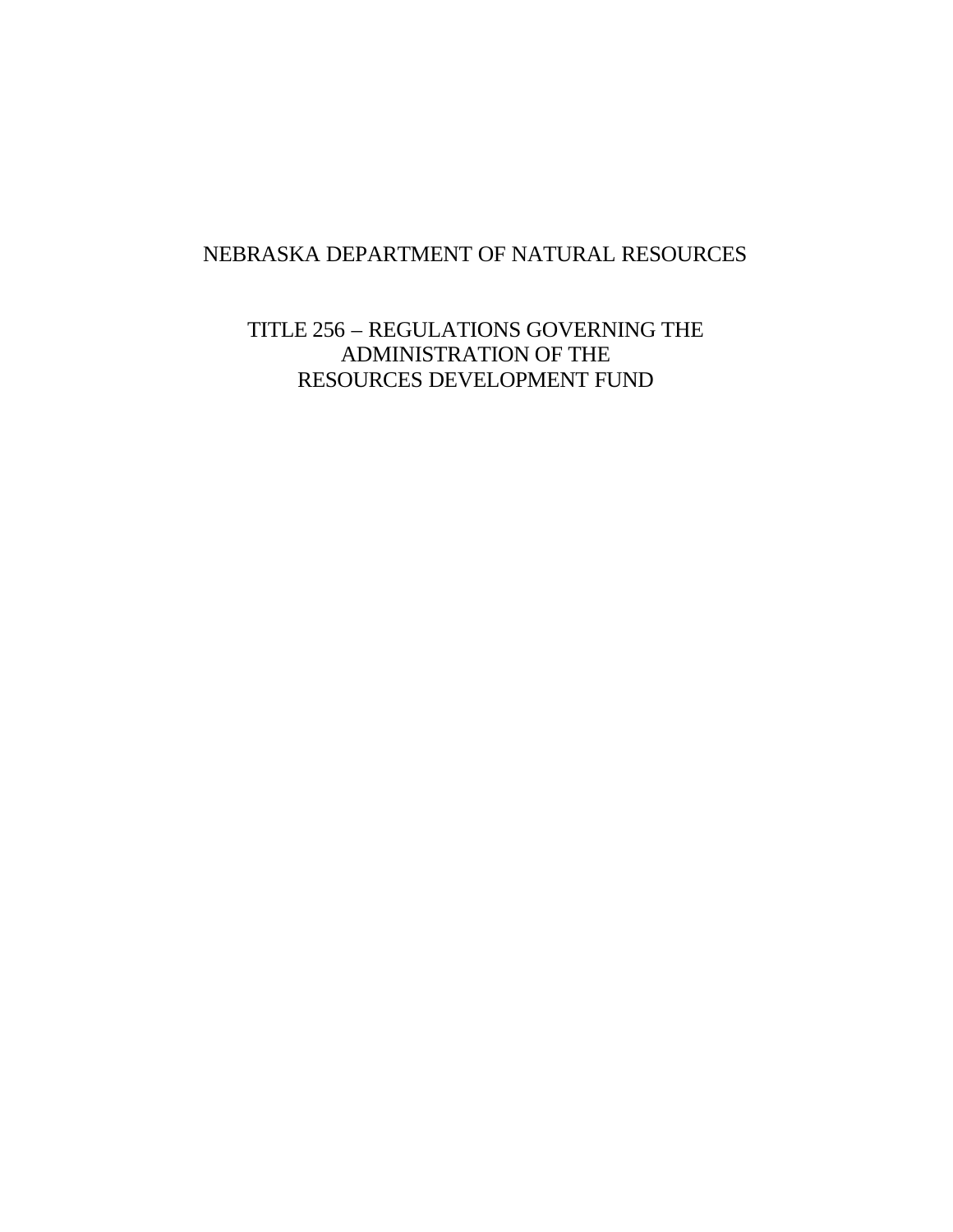# NEBRASKA ADMINISTRATIVE CODE

## NEBRASKA DEPARTMENT OF NATURAL RESOURCES

## TITLE 256

RULES AND REGULATIONS GOVERNING THE ADMINISTRATION OF THE RESOURCES DEVELOPMENT FUND

Adopted 7-19-01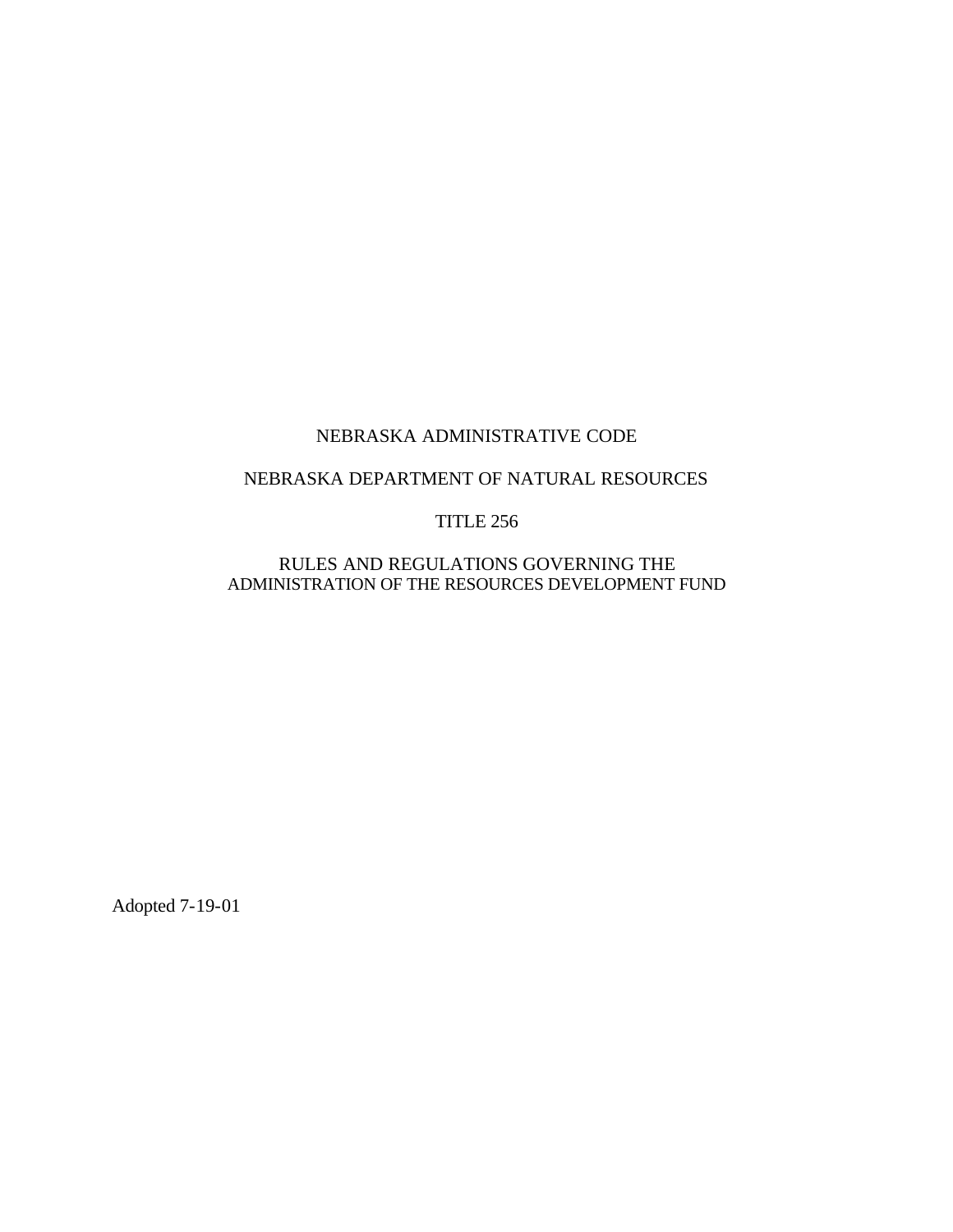## NEBRASKA DEPARTMENT OF NATURAL RESOURCES TITLE 256 - REGULATIONS GOVERNING THE ADMINISTRATION OF THE RESOURCES DEVELOPMENT FUND

## ALPHABETICAL TABLE OF CONTENTS

| <b>Statute</b>                                                                                                                                                                                                                  | Code $\S$                                                                                            |
|---------------------------------------------------------------------------------------------------------------------------------------------------------------------------------------------------------------------------------|------------------------------------------------------------------------------------------------------|
| 2-1586, R.R.S.,<br>1997; 2-1587, 2-1589,<br>2-1590, 2-1592, 2-1593,<br>and 2-1595, R.S. Supp.,<br>2000; and 2-1588 and<br>$2-1594$ , as amended by<br>LB 129, $97^{\text{th}}$<br>Nebraska Legislature,<br>$1st$ Session (2001) | Title 256                                                                                            |
|                                                                                                                                                                                                                                 | Chapter 3<br>002<br>003<br>004<br>001                                                                |
|                                                                                                                                                                                                                                 | Chapter 2<br>003<br>012<br>011<br>005<br>014<br>016<br>017<br>001<br>002<br>015<br>010<br>004<br>019 |
|                                                                                                                                                                                                                                 |                                                                                                      |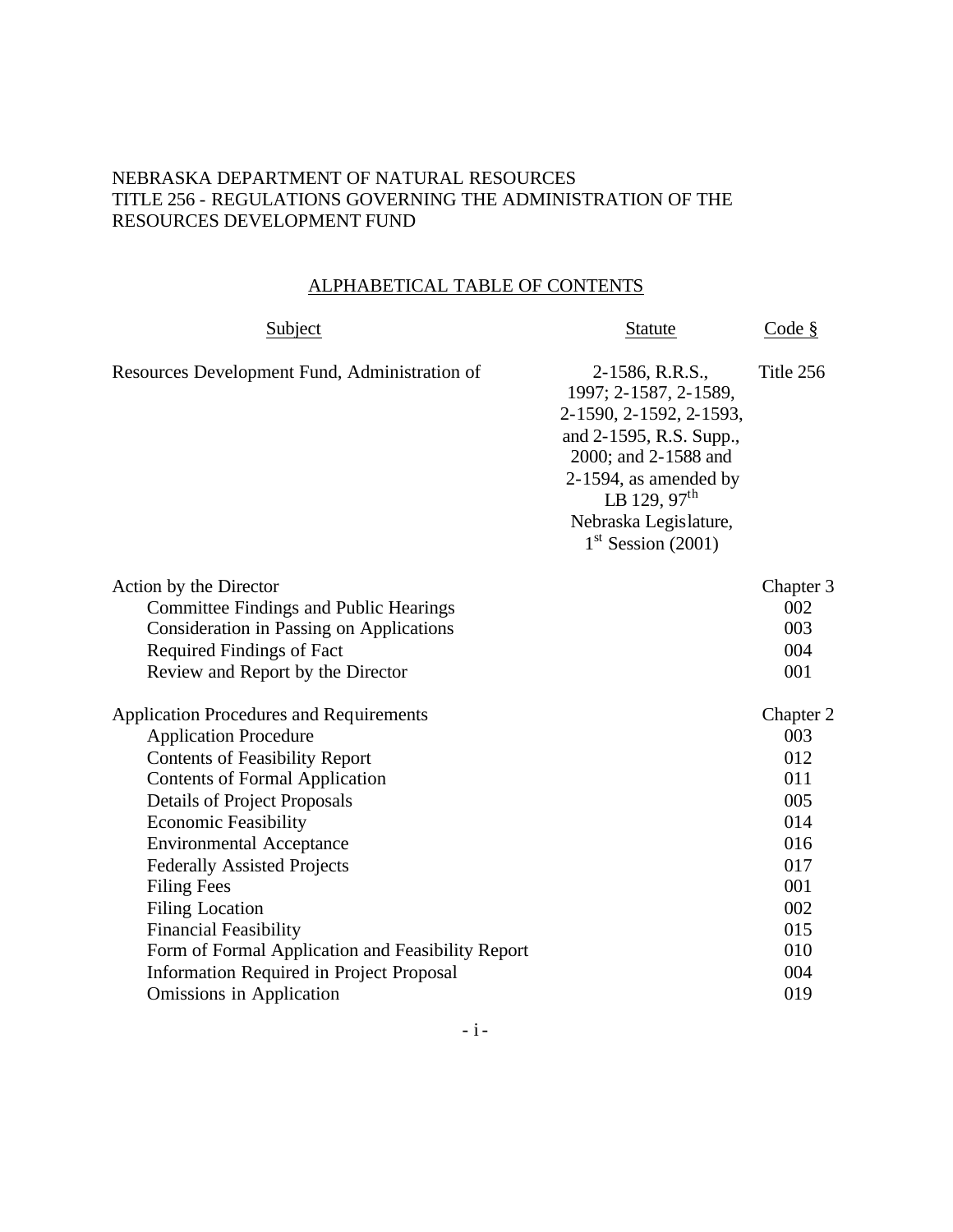| <b>Omissions in Project Proposal</b>           | 006       |
|------------------------------------------------|-----------|
| Public Hearing and Notification                | 008       |
| <b>Required Legal Data</b>                     | 018       |
| Review by Commission and Director              | 007       |
| <b>Technical Feasibility</b>                   | 013       |
| Time to Complete Formal Applications           | 009       |
| Use of Department Data                         | 020       |
| <b>Commission Action and Requirements</b>      | Chapter 4 |
| Action on the Report of the Director           | 001       |
| Adjustments in Apportionments                  | 009       |
| Annual Availability of Funds                   | 003       |
| Apportioning and Setting Aside Funds           | 008       |
| Changes in Scope or Costs of Approved Projects | 016       |
| <b>Continued Funding</b>                       | 004       |
| <b>Contractual Arrangements</b>                | 013       |
| Determination of Fiscal Year Financial Needs   | 006       |
| <b>Disbursements</b>                           | 014       |
| <b>Funding Preferences</b>                     | 005       |
| <b>Inspection During Construction</b>          | 015       |
| <b>Limitation on Allocation</b>                | 012       |
| <b>Limitation on Reimbursements</b>            | 010       |
| Project Totals Exceeding Balance in Fund       | 002       |
| <b>Separable Components</b>                    | 007       |
| Review and Approval of Final Plans             | 011       |
| <b>General Provisions</b>                      | Chapter 1 |
| Deferred Interest                              | 006       |
| Definitions                                    | 002       |
| <b>Eligible Projects</b>                       | 004       |
| <b>Interest Rate</b>                           | 005       |
| Purpose and Effect of Rules                    | 001       |
| <b>Types of Assistance</b>                     | 003       |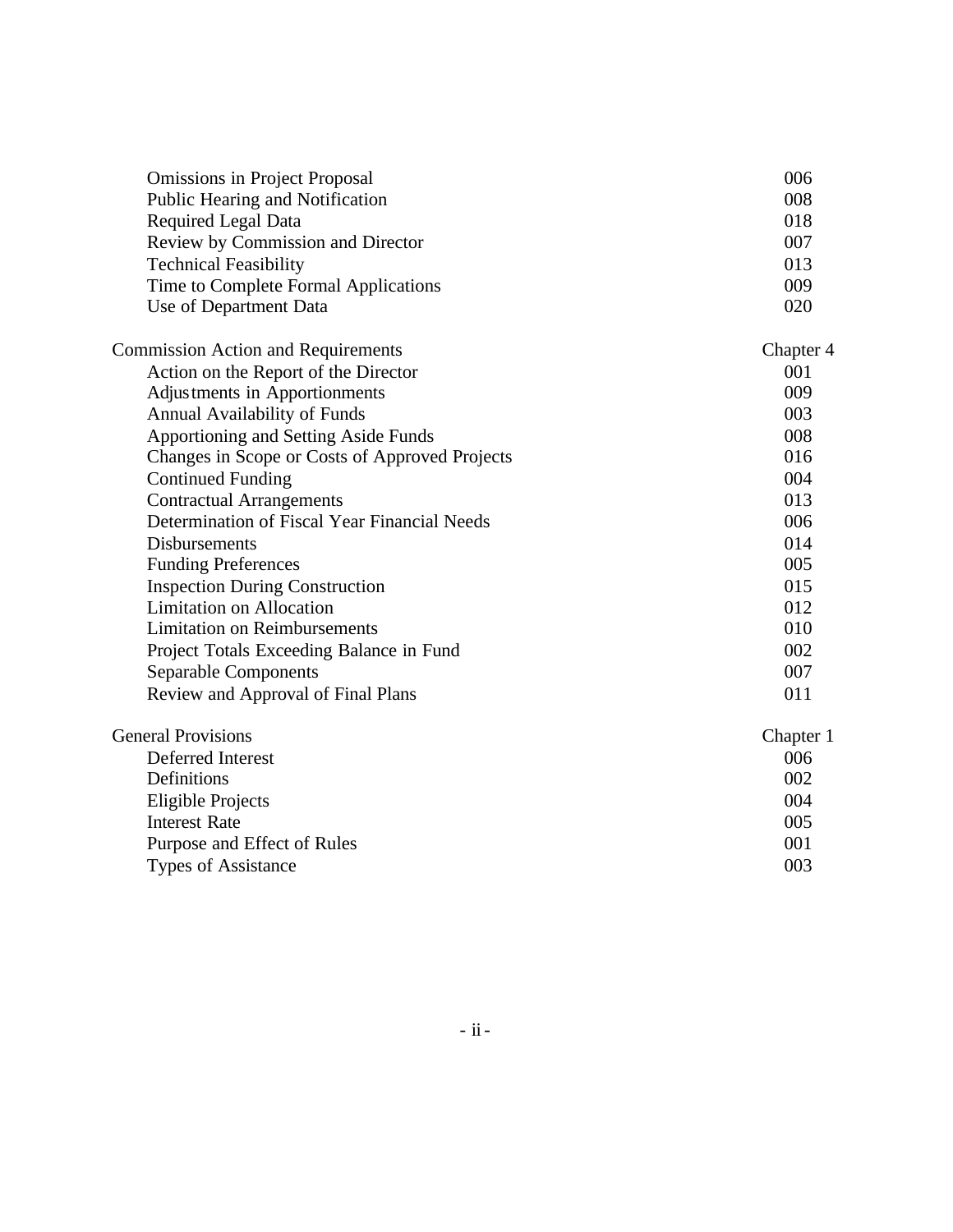## NEBRASKA DEPARTMENT OF NATURAL RESOURCES TITLE 256 - REGULATIONS GOVERNING THE ADMINISTRATION OF THE RESOURCES DEVELOPMENT FUND

## NUMERICAL TABLE OF CONTENTS

| Subject                                                                                                                                                                                                                                                                                                                                                                                                                               | <b>Statute</b>                                                                                                                                                                                                        | Code $\S$                                                                       |
|---------------------------------------------------------------------------------------------------------------------------------------------------------------------------------------------------------------------------------------------------------------------------------------------------------------------------------------------------------------------------------------------------------------------------------------|-----------------------------------------------------------------------------------------------------------------------------------------------------------------------------------------------------------------------|---------------------------------------------------------------------------------|
| Resources Development Fund, Administration of                                                                                                                                                                                                                                                                                                                                                                                         | 2-1586, R.R.S.,<br>1997; 2-1587, 2-1589,<br>2-1590, 2-1592, 2-1593,<br>and 2-1595, R.S. Supp.,<br>2000; and 2-1588 and<br>$2-1594$ , as amended by<br>LB 129, $97th$<br>Nebraska Legislature,<br>$1st$ Session (2001) | Title 256                                                                       |
| <b>General Provisions</b><br>Purpose and Effect of Rules<br>Definitions<br><b>Types of Assistance</b><br><b>Eligible Projects</b><br><b>Interest Rate</b><br>Deferred Interest                                                                                                                                                                                                                                                        |                                                                                                                                                                                                                       | Chapter 1<br>001<br>002<br>003<br>004<br>005<br>006                             |
| <b>Application Procedures and Requirements</b><br><b>Filing Fees</b><br><b>Filing Location</b><br><b>Application Procedure</b><br><b>Information Required in Project Proposal</b><br><b>Details of Project Proposals</b><br><b>Omissions in Project Proposal</b><br>Review by Commission and Director<br>Public Hearing and Notification<br>Time to Complete Formal Applications<br>Form of Formal Application and Feasibility Report |                                                                                                                                                                                                                       | Chapter 2<br>001<br>002<br>003<br>004<br>005<br>006<br>007<br>008<br>009<br>010 |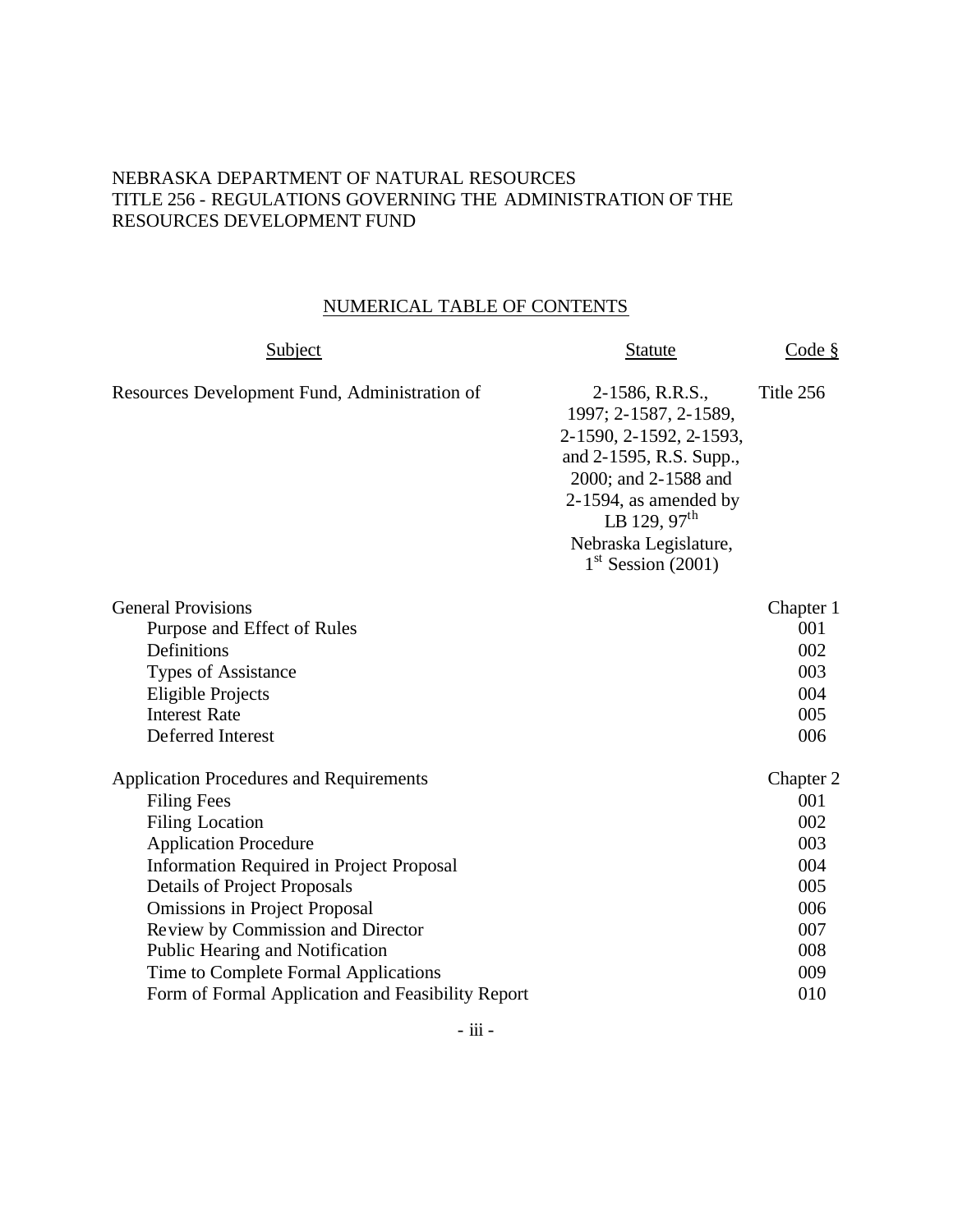| <b>Contents of Formal Application</b>          | 011       |
|------------------------------------------------|-----------|
| <b>Contents of Feasibility Report</b>          | 012       |
| <b>Technical Feasibility</b>                   | 013       |
| <b>Economic Feasibility</b>                    | 014       |
| <b>Financial Feasibility</b>                   | 015       |
| <b>Environmental Acceptance</b>                | 016       |
| <b>Federally Assisted Projects</b>             | 017       |
| Required Legal Data                            | 018       |
| Omissions in Application                       | 019       |
| Use of Department Data                         | 020       |
| Action by the Director                         | Chapter 3 |
| Review and Report by the Director              | 001       |
| Committee Findings and Public Hearings         | 002       |
| Consideration in Passing on Applications       | 003       |
| <b>Required Findings of Fact</b>               | 004       |
| <b>Commission Action and Requirements</b>      | Chapter 4 |
| Action on the Report of the Director           | 001       |
| Project Totals Exceeding Balance in Fund       | 002       |
| <b>Annual Availability of Funds</b>            | 003       |
| <b>Continued Funding</b>                       | 004       |
| <b>Funding Preferences</b>                     | 005       |
| Determination of Fiscal Year Financial Needs   | 006       |
| <b>Separable Components</b>                    | 007       |
| Apportioning and Setting Aside Funds           | 008       |
| Adjustments in Apportionments                  | 009       |
| <b>Limitation on Reimbursements</b>            | 010       |
| Review and Approval of Final Plans             | 011       |
| <b>Limitation on Allocation</b>                | 012       |
| <b>Contractual Arrangements</b>                | 013       |
| <b>Disbursements</b>                           | 014       |
| <b>Inspection During Construction</b>          | 015       |
| Changes in Scope or Costs of Approved Projects | 016       |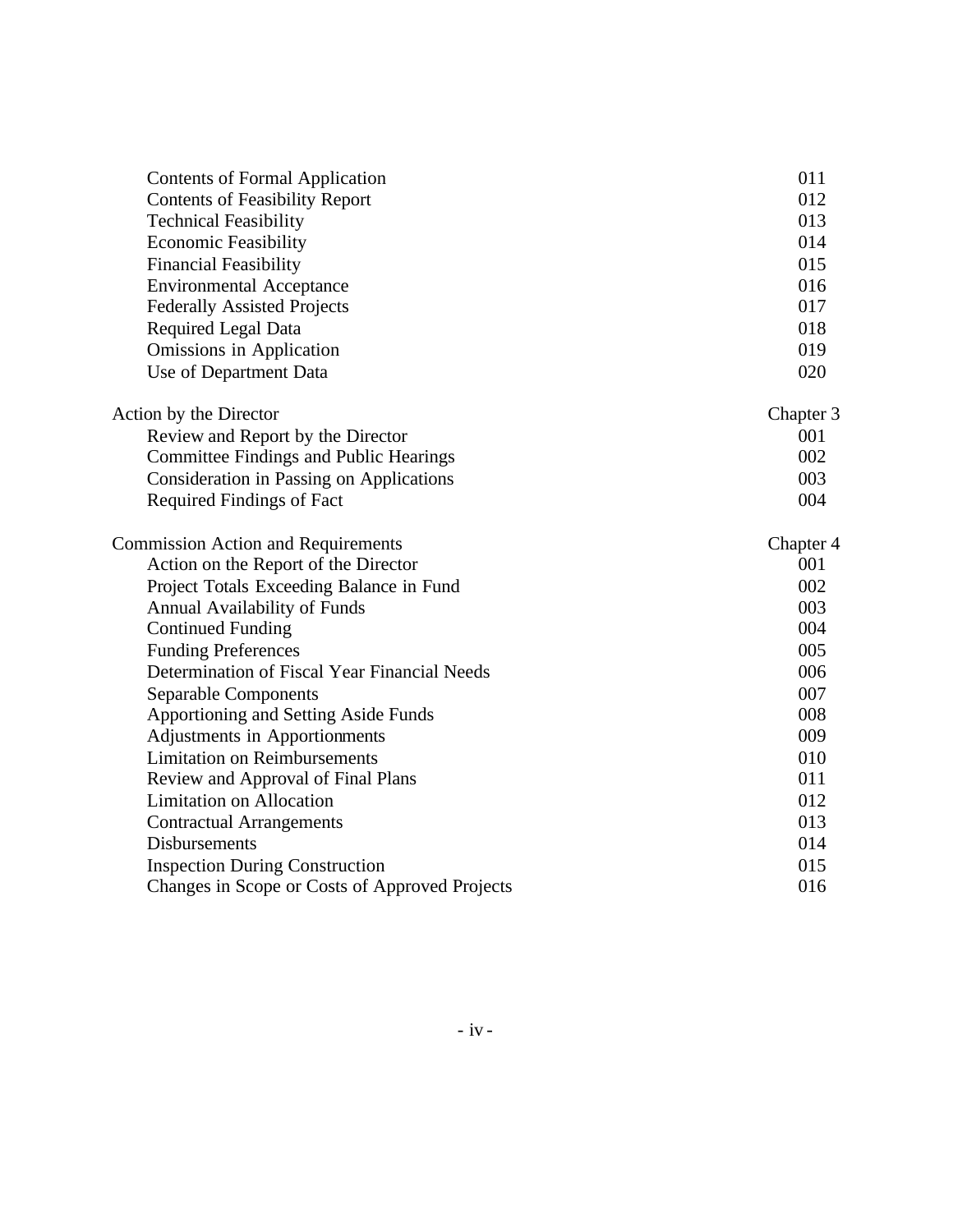### NEBRASKA ADMINISTRATIVE CODE

## LAST ISSUE DATE: April 21, 1999 TITLE 256 DNR – ADMINISTRATION OF THE RESOURCES DEVELOPMENT FUND Chapter 1 – GENERAL PROVISIONS

001 Purpose and Effect of Rules. These rules and regulations are adopted for the purpose of carrying out the provisions of the Nebraska Resources Development Fund Act. Under no circumstances shall these rules and regulations be construed as a limitation or restriction upon the exercise of any proper discretion that is vested in either the Director or the Natural Resources Commission, nor shall they in any event be construed to deprive the Director or the Commission of any exercise of powers, duties and jurisdiction conferred by law, nor to limit or restrict the amount or character of data or information which may be required for the proper administration of the Act.

002 Definitions. As used in these rules and regulations, the terms listed below shall have the meanings noted:

002.01 Act. "Nebraska Resources Development Fund Act" or "Act" shall mean Sections 2-1586, R.R.S., 1997; 2-1587, 2-1589, 2-1590, 2-1592, 2-1593, and 2-1595, R.S. Supp., 2000; and 2-1588 and 2-1594, as amended by LB 129,  $97<sup>th</sup>$  Nebraska Legislature, 1st Session (2001) , and any and all amendments, additions, or deletions which may be made thereto;

002.02 Applicant. "Applicant" shall mean any state agency or political subdivision applying for financial assistance under the Act;

002.03 Commission. "Commission" shall mean the Nebraska Natural Resources Commission created pursuant to Section 2-1504, R.S. Supp., 2000;

002.04 Department. "Department" shall mean the Nebraska Department of Natural Resources created pursuant to Sections 61-205 and 81-101 R.S. Supp., 2000;

002.05 Director. "Director" shall mean the Director of the Department of Natural Resources as provided in Section 81-102, R.S. Supp., 2000;

002.06 Fund. "Fund" shall mean the Nebraska Resources Development Fund created by Section 2-1587, R.S. Supp., 2000;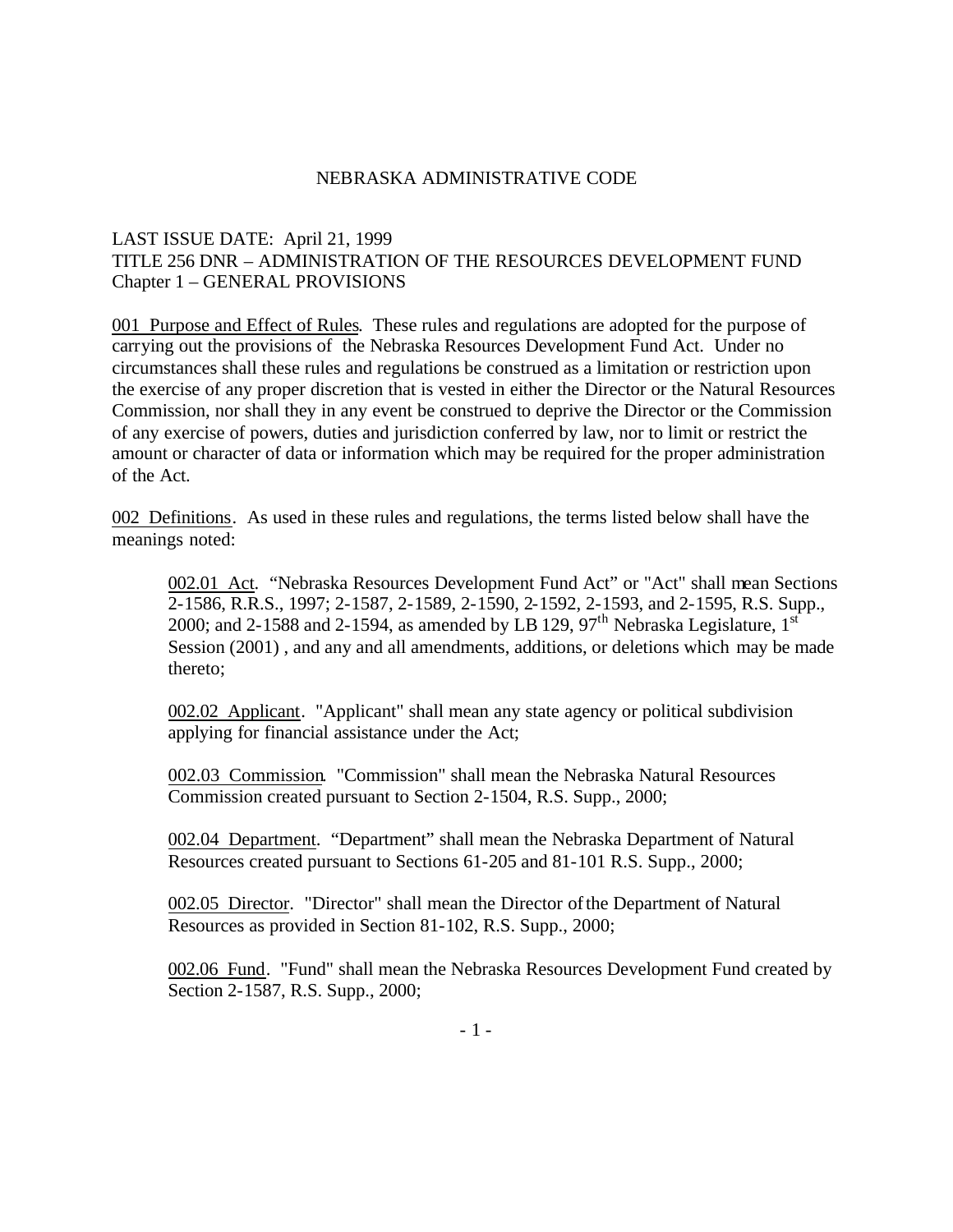> 002.07 Governing Body. "Governing Body" shall mean the individual or group of individuals which are empowered by law to govern the business of an applicant;

002.08 Intangible Benefits. "Intangible Benefits" shall mean benefits, either primary or secondary, that cannot be expressed in monetary terms;

002.09 Political Subdivision. "Political Subdivision" shall mean any political subdivision of the State of Nebraska to which has been granted the authority to develop water and related land resources, including, but not limited to a natural resources district, irrigation district, public power and irrigation district, reclamation district, county, and any municipal corporation, village, or city, whether operating under home rule charter or under the general laws of the State of Nebraska;

002.10 Primary Benefits. "Primary Benefits" shall mean net values attributable to a project of increases in products and services and of reductions in costs, damages, or losses of primary beneficiaries;

002.11 Program and/or Project. "Program and/or Project" shall mean any structural or non-structural undertaking for which assistance from the Fund is requested. Unless the context otherwise requires, no distinction is intended between such terms and they may be used interchangeably for purposes of administration of these rules and regulations;

002.12 Project Engineer or Project Director. "Project Engineer or Project Director" shall mean any engineer, engineering firm, or other person, persons or firm retained by the sponsor to provide professional engineering or other professional or technical services during the planning, design, and construction of the project;

002.13 Secondary Benefits. "Secondary Benefits" shall mean net values to persons other than primary beneficiaries as a result of economic activity induced by or stemming from a project;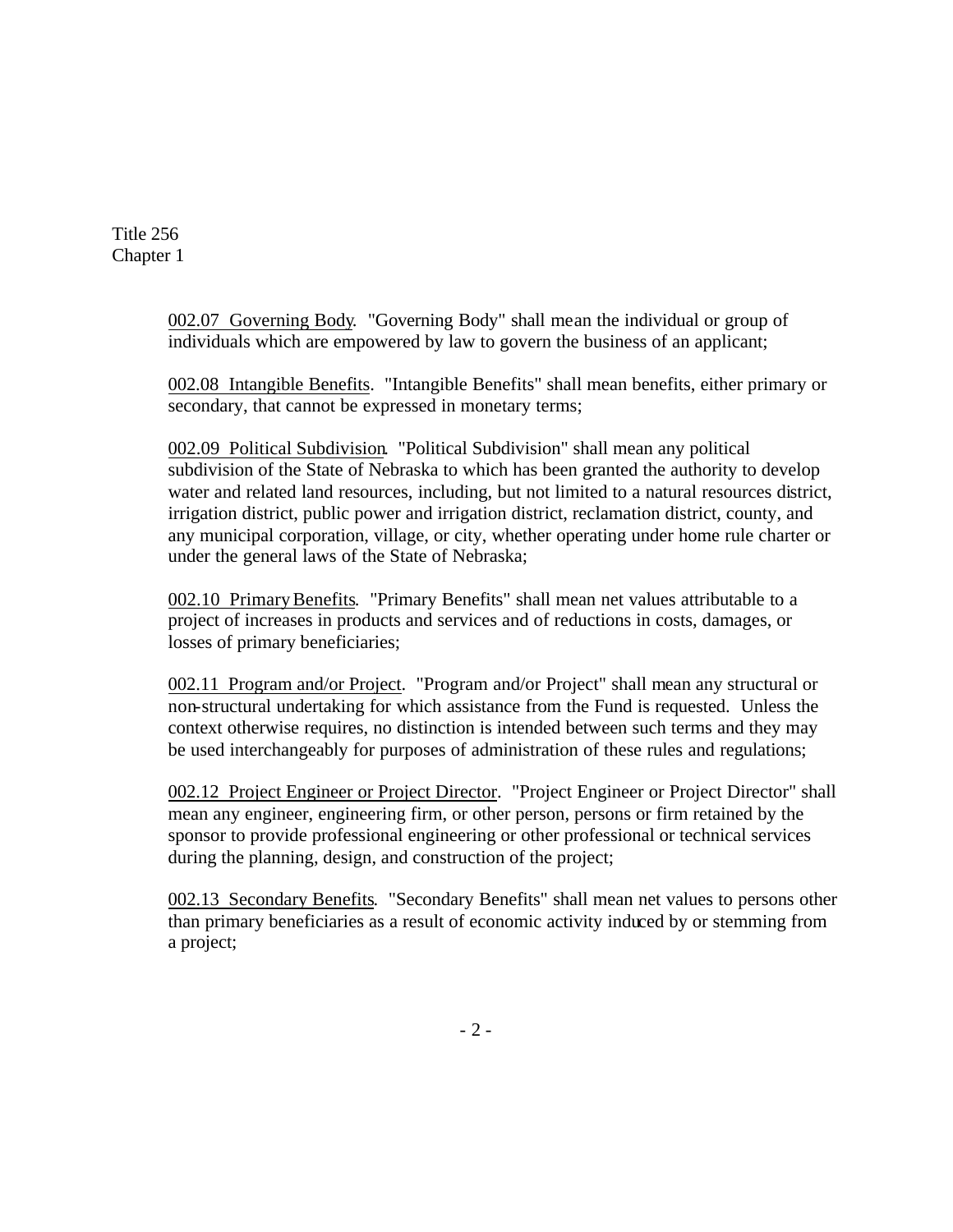> 002.14 Sponsor. "Sponsor" shall mean the state agency or political subdivision primarily responsible for the development, administration, operation and maintenance of a program or project for which assistance from the Fund is requested;

002.15 State Agency. "State Agency" shall mean any agency, board, commission or other office of state government to which has been granted the authority to develop the state's water and related land resources.

002.16 Tangible Benefits. "Tangible Benefits" shall mean benefits, either primary or secondary, that can be expressed in monetary terms.

003 Types of Assistance. Eligible applicants for financial assistance from the Fund may receive such assistance in the form of grants, loans, or through the direct acquisition by the state of interests in eligible programs and projects. The form of assistance which may be allocated to a program or project shall be determined utilizing the following criteria:

003.01 Grants. Allocations from the Fund may be made as grants to applicants when it is determined that such an allocation will not be reimbursed from revenue or receipts and when the program or project, or separable portion thereof, appears to be of general public benefit thereby making reimbursement of such money from local tax funds inappropriate or impossible, or when the funds are intended for a state or local contribution to a program or project requiring such contribution to meet the requirements for a matching federal grant. If only a portion of the project meets the above criteria, only that portion will be eligible for a grant. In determining the appropriateness of a grant the considerations of the Director and the Commission shall include the extent of the area over which the anticipated benefits will accrue and whether equitable distribution of the costs of the program or project can be accomplished without a grant.

003.02 Loans. Allocations may be made from the Fund as loans to applicants for any program or project or any part thereof consistent with the purposes of the Act which will directly generate revenue or receipts or which can be anticipated to culminate in a program or project which will generate revenue or receipts, or which would not generate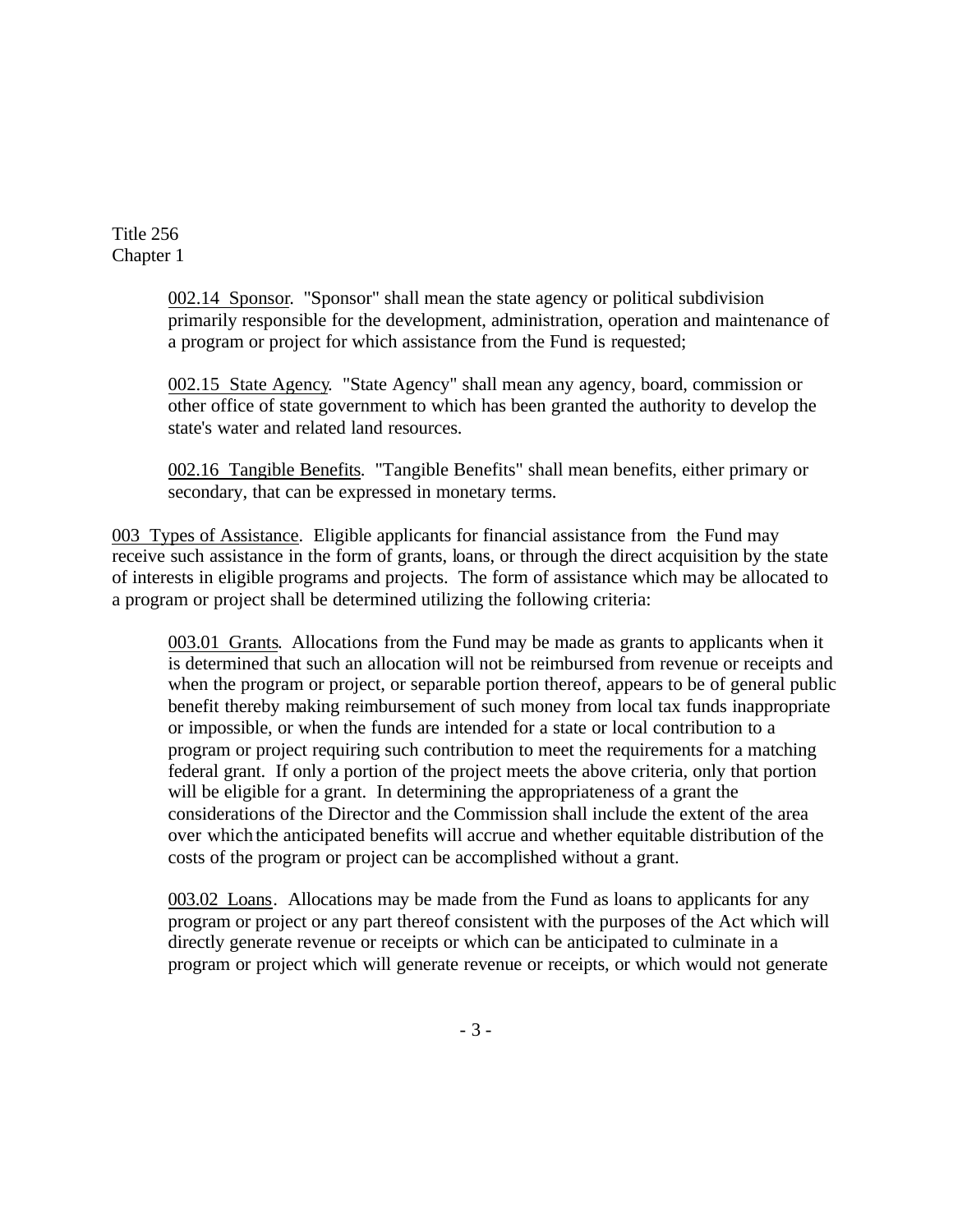> revenue or receipts but would be of general public benefit to the applicant making repayment from local tax funds appropriate.

003.03 Acquisition of State Interests. Interests in water and related land resources projects may be acquired by the Department, upon approva l by the Commission, in the name of the state with moneys from the Fund when the public benefits obtained from the project or a part thereof are statewide in nature and when associated costs are determined to be more appropriately financed by other than a local organization. The Department, upon approval by the Commission, may also acquire interests in water resources projects in the name of the state to meet future demands for usable water.

003.04 Allocations to State Agencies. No grant or loan shall actually be made to state agencies for programs or projects determined to be eligible for funding unless:

003.04A The allocation is for the purpose of reserving land for a future resource development project, or;

003.04B The allocation has been approved by the Legislature by earmarking appropriations to the Fund for that purpose.

004 Eligible Projects. Moneys from the Fund may be used to (a) participate in locally sponsored projects; (b) participate in projects sponsored or financially assisted by the federal government; and, (c) finance state-sponsored projects. The types of projects and programs eligible for funding and the respective forms of such funding are as follows:

004.01 Structural Measures. Structural measures which may be eligible for allocations from the Fund in the form of grants and/or loans include measures designed for flood control; pollution abatement; fish and wildlife enhancement and preservation; outdoor recreation; irrigation development; irrigation rehabilitation; groundwater recharge; water supply for any beneficial use including domestic, agricultural, and manufacturing uses; streamflow augmentation; stream bank stabilization; and erosion and sediment control.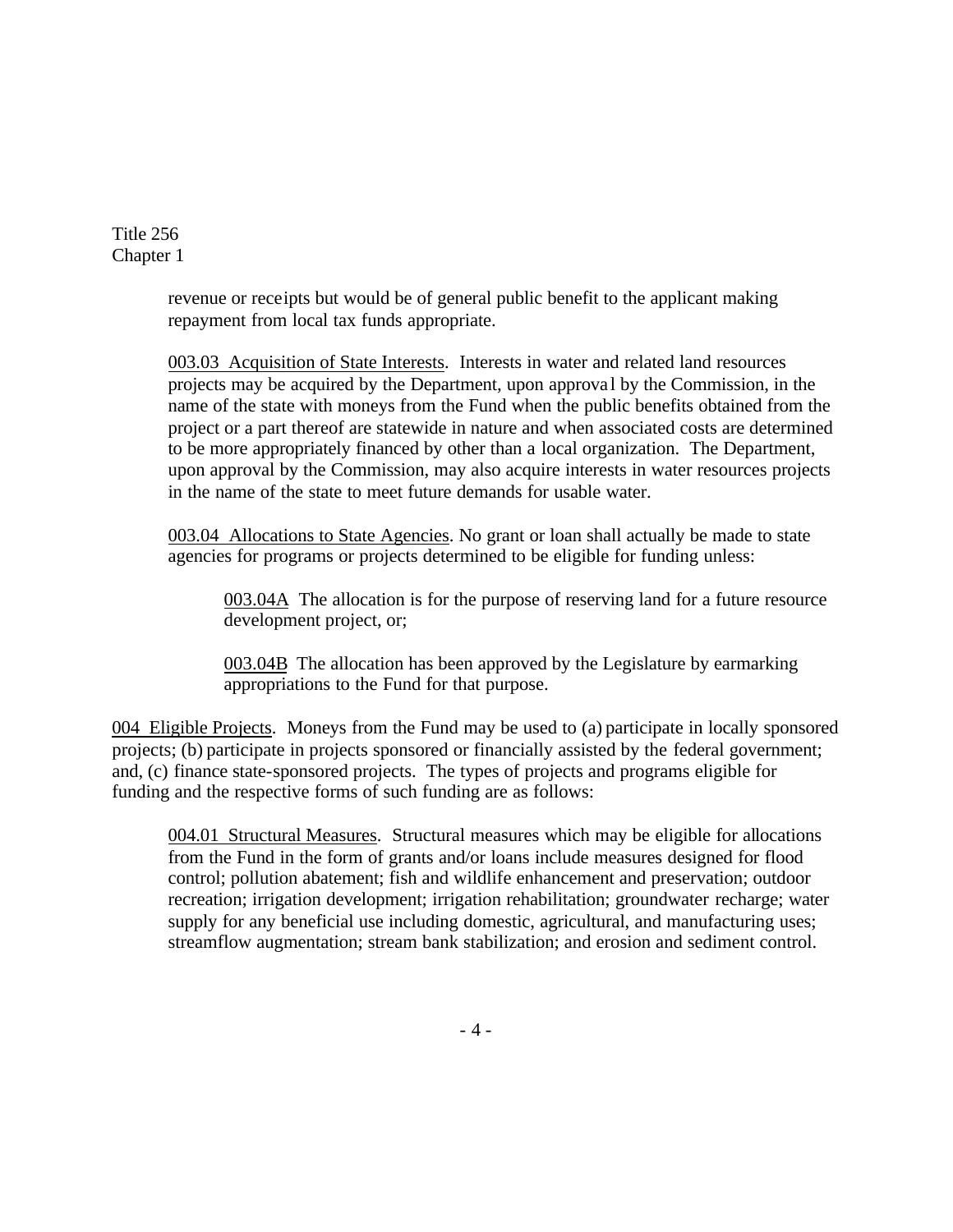> 004.02 Non-structural Measures. Non-structural measures which may be eligible for financial assistance from the Fund in the form of grants and/or loans include: Flood damage reduction; fish and wildlife enhancement and preservation; outdoor recreation; reservation of lands for future resources development projects; and other water and related land resources programs. Projects whose primary purposes are research or data gathering shall not be eligible for assistance.

005 Interest Rate. The rate of interest payable on loans from the Fund shall be determined annually prior to October 1 of each fiscal year. Except as otherwise provided herein, such rate of interest shall be computed by averaging the yields, as determined by the "Moodys" rating and classification system, of AAA State-Local Bonds issued nationally for the three previous fiscal years and by rounding off such average to the nearest one-eighth percent. For loans for the rehabilitation or betterment of surface water irrigation projects, the Commission may reduce the rate of interest to not less than three percent if (1) the amount of the loan is \$500,000 or less; (2) the repayment period is ten years or less; (3) the project sponsor has not previously received a reduced interest loan from the Fund; and (4) the Director and the Commission determine that the proposed project will make water available for public use or will provide other public benefits. The rate of interest payable on a loan for a specific program or project shall be the rate in effect for the fiscal year in which the Director recommends approval of the program or project for a loan allocation. Such rate shall remain in effect throughout the repayment period determined to be appropriate for such program or project.

006 Deferred Interest. When, in the Commission's judgment, a construction or preconstruction period (not exceeding five years next following the initial allocation) is justified, no payment on the interest or principal on such loans is required during that period, but interest shall begin accruing on all loan allocations immediately with disbursement. Repayment shall commence no later than one full year following completion of project construction. Any deferred interest may be apportioned over the repayment period. The repayment period will not exceed the project life or fifty years, whichever is less.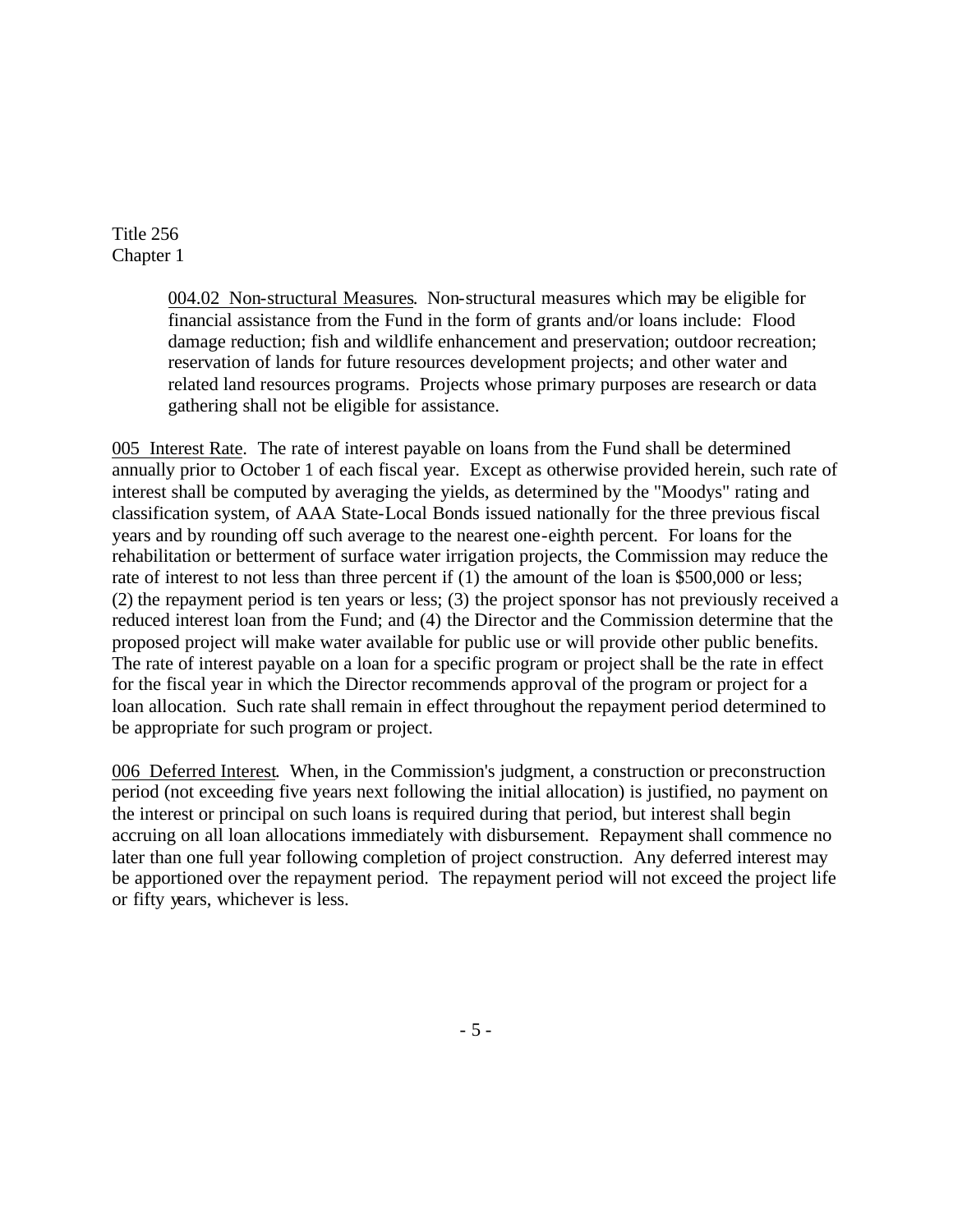## NEBRASKA ADMINISTRATIVE CODE

## LAST ISSUE DATE: April 21, 1999 Title 256 – DEPARTMENT OF NATURAL RESOURCES

## Chapter 2 – APPLICATION PROCEDURES AND REQUIREMENTS

001 Filing Fees. No filing fee is required to accompany any project proposal or any application for assistance under the Act.

002 Filing Location. All project proposals, applications or other documents or instruments supplied by an applicant in connection with a request for financial assistance from the Fund shall be filed with the Director.

003 Application Procedure. It is recommended that each formal application for financial assistance from the Fund be preceded by a Project Proposal. An applicant may include the cost to the applicant of the feasibility report, the contents of which are specified by section 2-012 as a portion of the project costs of any project for which funding in an amount of less than \$100,000 is requested. Such cost may also be included as a portion of the project costs of any project for which funding in excess of \$100,000 is requested if, and only if, a project proposal has been previously submitted.

004 Information Required in Project Proposal. If the applicant decides to submit a Project Proposal, thirty-five copies shall be filed unless otherwise directed by the Director. The Project Proposal shall include the following information:

004.01 Name and address of applicant;

- 004.02 Applicant's authorized representative and his name and address;
- 004.03 A description of the proposed project and the desired accomplishments;

004.04 The primary purpose of the proposed project;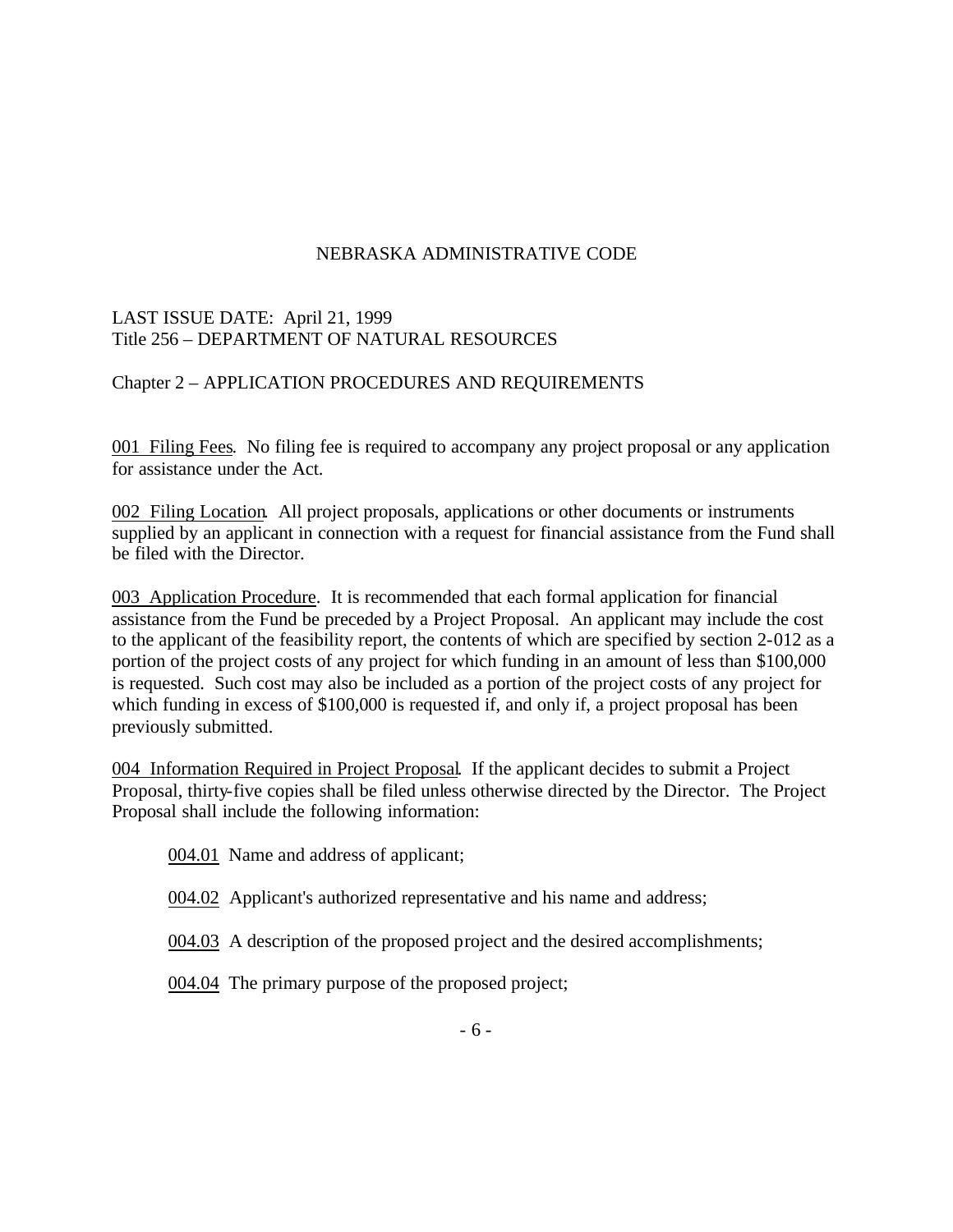004.05 Other purposes of the proposed project;

004.06 A statement of urgency and need for the proposed project;

004.07 The applicant's most recent financia l statement or budget document;

004.08 The estimated costs of the project;

004.09 The expected benefits from the proposed project;

004.10 The anticipated funding or other assistance from other sources;

004.11 The type and approximate amount of state assistance to be requested;

004.12 A discussion of probable environmental effects which shall include the applicant's plans to determine the potential impact of the proposed project on any threatened or endangered species or the critical habitat of any such species. Copies of any applicable correspondence with the Game and Parks Commission shall be included, if available.

004.13 The estimated schedule of construction of the project, and;

004.14 A discussion of alternatives for accomplishing the purpose of the project.

004.15 An indication whether liability insurance or contractor bonding will be required.

005 Details of Project Proposals. The information required in Project Proposals shall be in such detail as directed by the Commission and Director. Appropriate guidelines for assistance in Project and Program Proposal preparation shall be prepared and distributed to all state agencies or political subdivisions expressing a need for such assistance.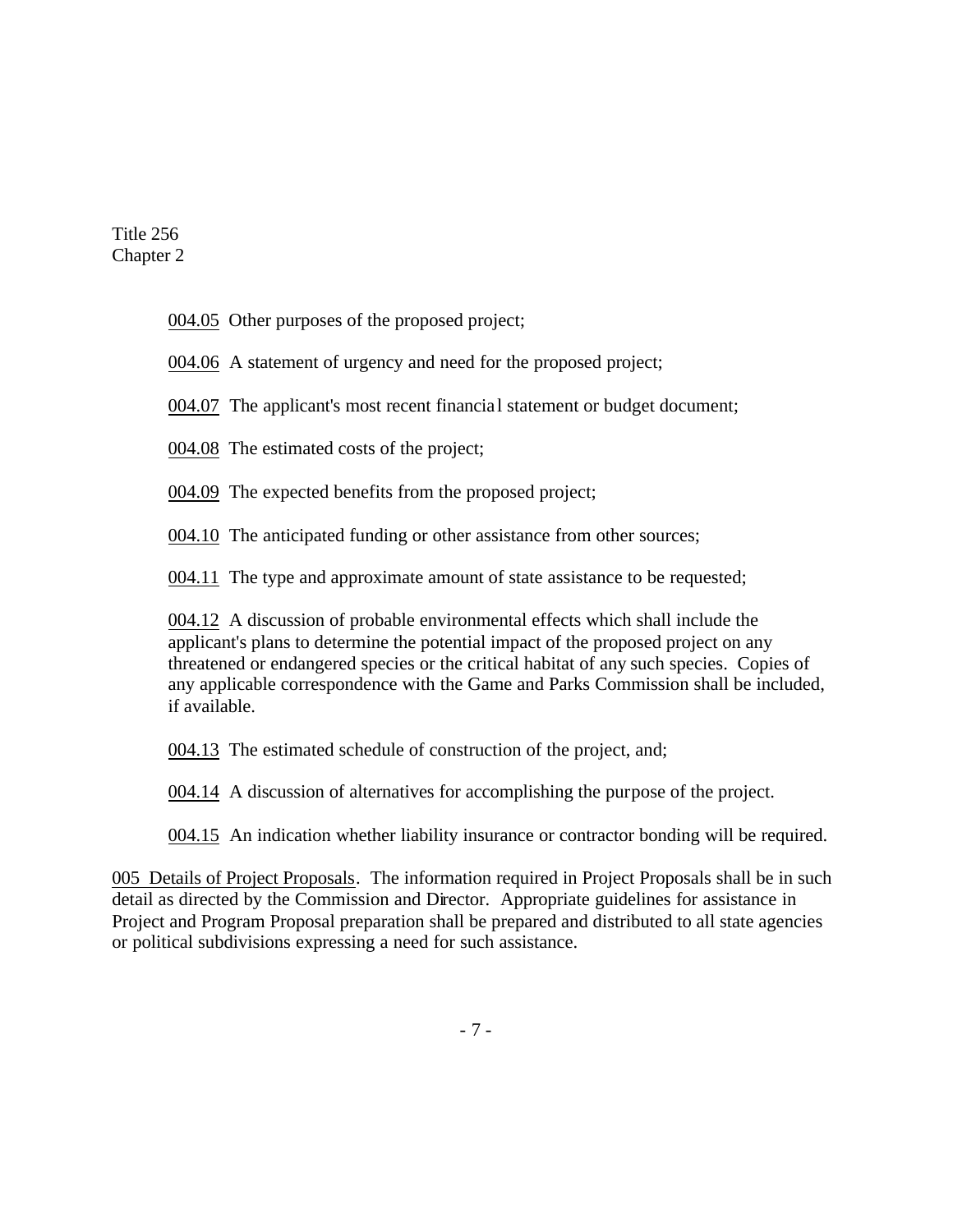006 Omissions in Project Proposal. If the Commission or the Director desire additional information on a Project Proposal, it will so notify the applicant. If the Director determines that a Project Proposal is not complete, or if additional information is required, the Director will notify the applicant of such omissions. The applicant shall be expected to correct any such omission or provide any additional information requested within 60 days following notification.

007 Review by Commission and Director. Upon receipt of a properly completed Project Proposal, the Director shall review it forthwith, make a preliminary evaluation, and advise the Commission within 90 days: (1) that the Director recommends the Sponsor be authorized to proceed with preparation of a formal application and feasibility report; or (2) that, based upon the submitted proposal, the Director does not recommend the Sponsor prepare an application and feasibility report. The reasons for any negative recommendation shall be stated. If the Director recommends proceeding, he or she shall also indicate the type of funding for which the project may be eligible and a cost-share range within which a funding recommendation is probable if the project is later determined to be eligible for funding. The Director may make any additional recommendations regarding the contents of the formal application and feasibility report he or she deems appropriate. Any such recommendations shall be forwarded to the Sponsor by the Department along with an invitation to the Sponsor to appear before and comment on the Director's recommendations to the Commission. Upon receipt and consideration of the Director's recommendations and the Sponsor's comments, if any, the Commission shall determine whether the Director is to advise the applicant: (1) that it is authorized to proceed with preparation of a formal application and feasibility report; or  $(2)$  that it is recommended that an application and feasibility report not be prepared; the reasons for a negative recommendation shall be stated.

008 Public Hearing and Notification. Except for projects requesting less than \$100,000 from the Fund, the applicant shall conduct at least one public hearing on all aspects of the proposed project or program prior to submission of the formal application and feasibility report. Notice of the hearing shall be provided to the general public by publication, at least ten days prior thereto, in a newspaper or newspapers of general circulation within the project or program area. A copy of such notice will be provided to the Director. Information gained from the hearing, including a summary of testimony presented, is to be forwarded with the application.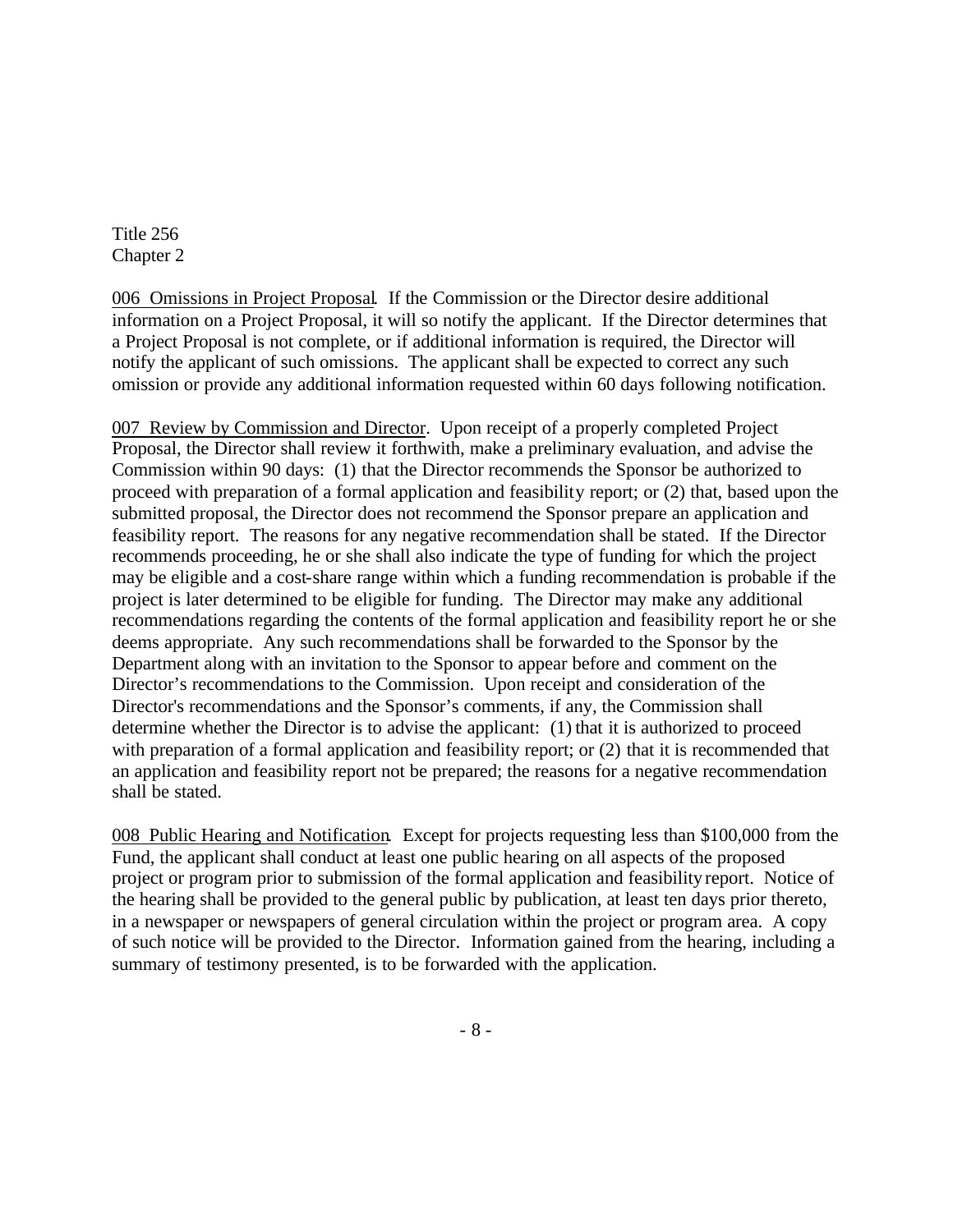009 Time to Complete Formal Applications. Upon notice by the Director of the Commission's findings on the Project Proposal, the Applicant shall be given a period of one year to complete a formal application and feasibility report. If an application is not completed within one year, or within such additional time as the Commission may grant for good cause shown, the Commission may request the filing of a new Project Proposal.

010 Form of Formal Application and Feasibility Report. Applicants for financial assistance from the Fund shall file twenty-five copies of an application and feasibility report. Such application shall contain a specific request for each type of assistance applied for in a specified amount. The contents of such application and feasibility report shall include all items required by sections 2-011 to 2-018 unless otherwise authorized by the Director. Feasibility reports shall be prepared at the initial expense of the applicant and with the assistance of licensed engineers, financial consultants, economists, recreation planners, wildlife specialists, or other consultants if deemed necessary by the applicant or by the Director following his or her evaluation of the Project Proposal. Costs of preparation of the feasibility report incurred by the applicant may be included if consistent with section 2-003.

011 Contents of Formal Application. Except to the extent that such information has previously been indicated through submission of a Project Proposal, the formal application shall include the following information:

011.01 A cover letter from the applicant submitting the feasibility report, the contents of which are specified by section 2-012;

011.02 The name and address of the applicant's authorized representative;

011.03 An outline of the initial development and background of the project;

- 011.04 An explanation of the need and urgency of the project;
- 011.05 A description of project goals and purposes;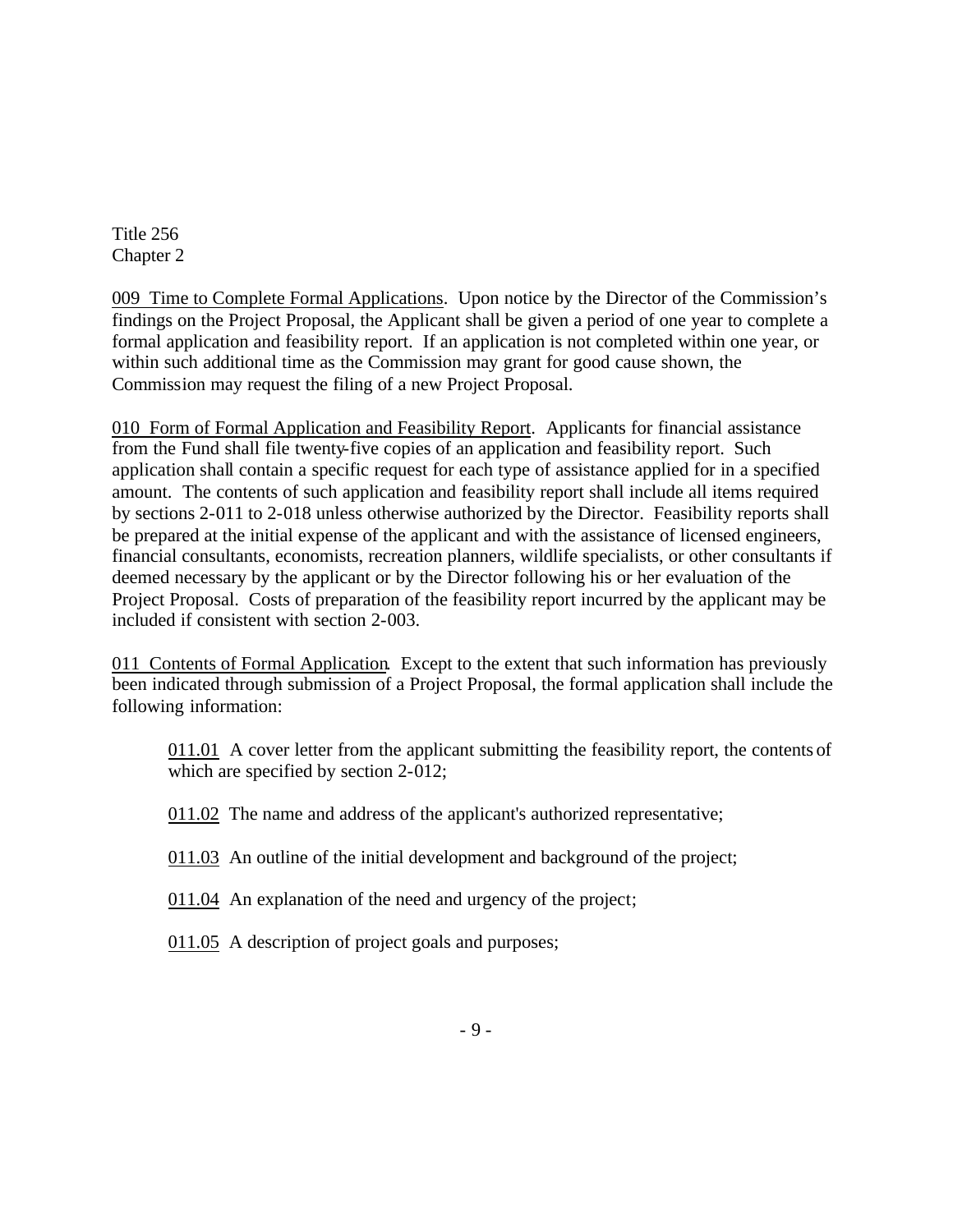> 011.06 A general discussion of alternative plans considered including a comparison of the technical, economic, and environmental aspects of each alternative with the plan chosen; and

> 011.07 A statement whether money from other sources is available or has been sought.

012 Contents of Feasibility Report. Contents of the feasibility report are to be of sufficient detail to demonstrate the technical, economic and financial feasibility, as well as the legal soundness, of the proposed project. Additionally, the expected positive and adverse environmental and ecological consequences of the project shall be therein demonstrated. The extent of detail necessary in the feasibility report will depend upon the type, purpose, and complexity of the project. Upon completion of any project proposal review, the Director will, to the extent deemed necessary, advise the applicant as to:

012.01 The criteria utilized to evaluate the technical, economic, financia l, legal, and environmental aspects of the project;

012.02 The informational detail to be contained in the feasibility report.

013 Technical Feasibility.

013.01 A structural project shall be considered technically feasible when it can and will be designed, constructed, and operated to accomplish the purpose(s) for which it was planned utilizing accepted engineering and other technical principles and concepts. Technical data and information to be provided in the feasibility report should include, but is not limited to, the following:

013.01A A detailed discussion of the plan of development selected for the project;

013.01B A description of all field investigations made to substantiate the feasibility report;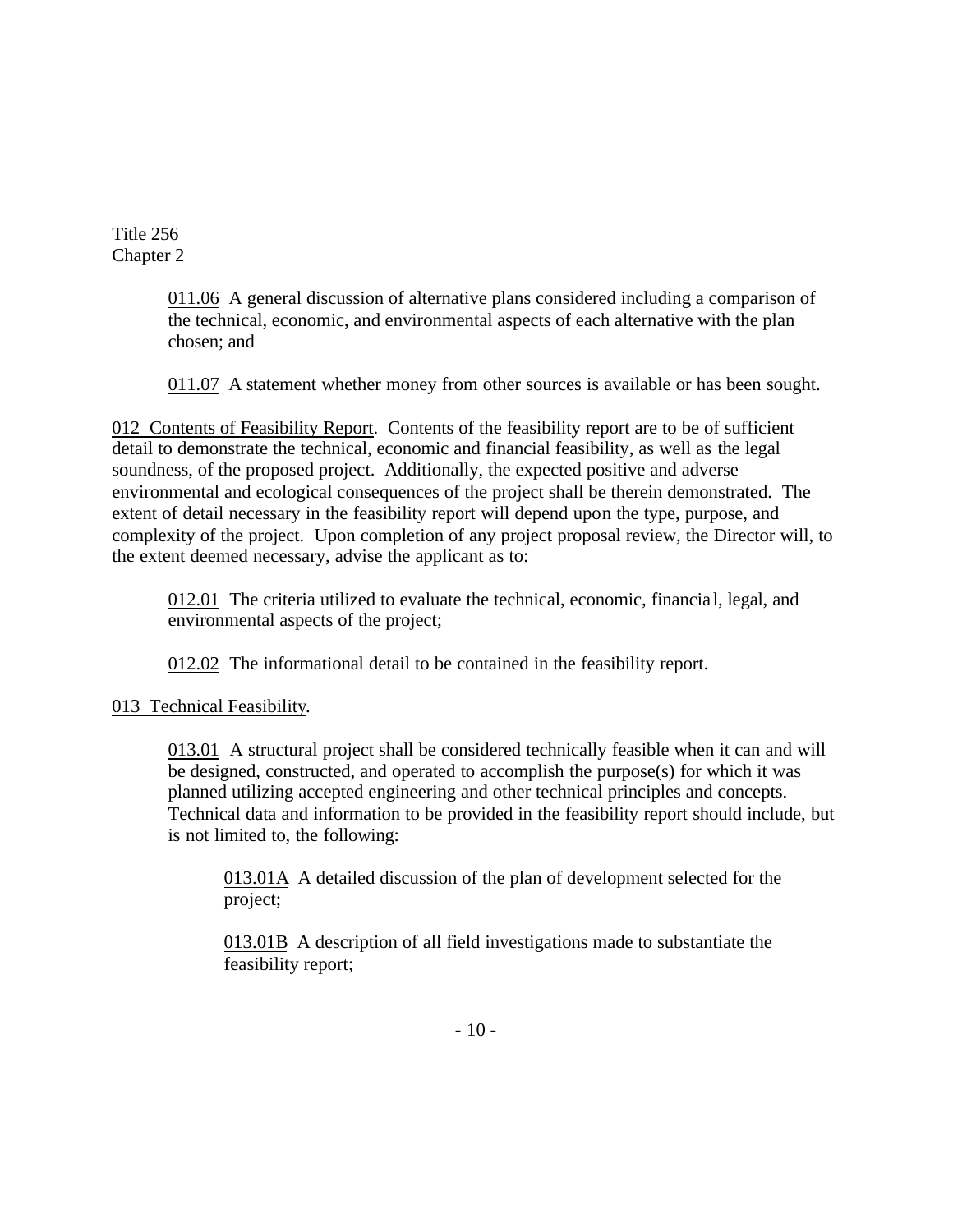> 013.01C Maps, drawings, charts, tables, etc., used as a basis for the feasibility report;

> 013.01D A description of the water and land rights associated with the project and pertinent water supply and water quality information, if appropriate;

> 013.01E A detailed discussion of each component of the final plan preparation including, when applicable:

013.01E1 Required geologic investigation;

013.01E2 Required hydrologic data;

013.01E3 Design criteria for final design including, but not limited to, soil mechanics, hydraulic, hydrologic, structural, embankments and foundation criteria.

013.02 A non-structural project shall be considered to be technically feasible when it can and will be designed and carried out to accomplish the purpose(s) for which it was planned. Data necessary to establish the technical feasibility should include, but is not limited to the following:

013.02A A detailed discussion of the plan of development designed for the project, including techniques to be utilized in all aspects of the project;

013.02B A description of field or research investigations utilized to substantiate the project conception;

013.02C A description of the water and/or land rights necessary for project continuation, if applicable;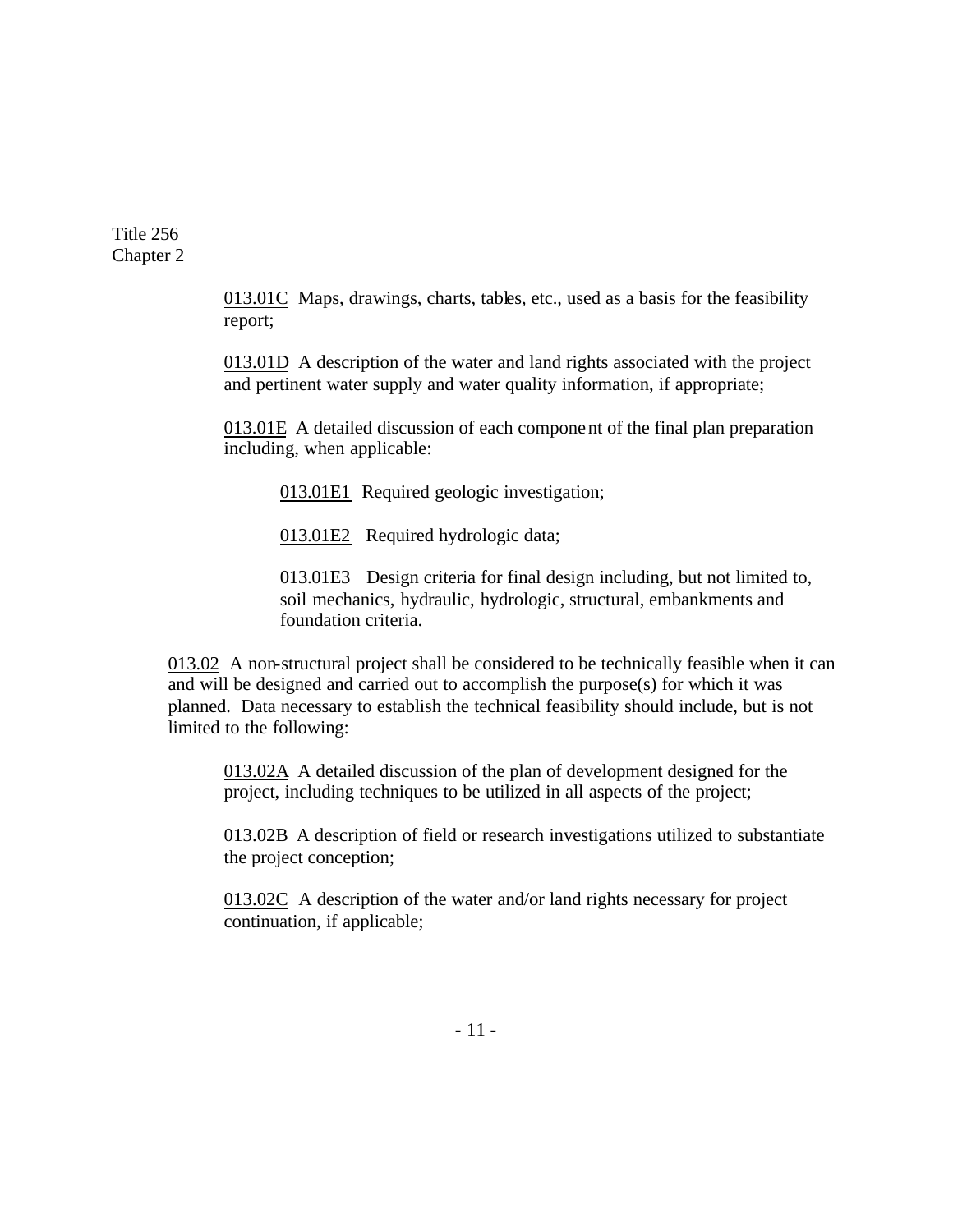> 013.02D A discussion of the anticipated effects, if any, of the proposed project upon the development and/or operation of existing or envisioned structural measures including a brief description of any such measure.

014 Economic Feasibility. Except as otherwise specified by subsection 014.04 or subsection 014.05 of this section, a project is economically feasible if primary, tangible benefits exceed project costs. In addition, for projects for which \$100,000 or more is requested from the Fund, each project's purpose in a multi-purpose project must provide benefits equal to or greater than its separable or specific cost as specified by the Director and there must be no known means of accomplishing the same purpose or purposes more economically. The Director and the Commission may also require that separable project features or increments have benefits which equal or exceed their costs. All costs and benefit data reported by the applicant will be based upon current data and sources for all data must be documented. Certain commodity prices, recreation benefit prices, and wildlife prices will be prescribed by the Director. The Director may also prescribe other cost and benefit information necessary for completion of the feasibility report. The period of analysis for economic feasibility studies shall be fifty (50) years or the life of the project, whichever is less.

014.01 Cost Information. The report shall include all relevant cost information including, but not limited to, all actual or anticipated costs for the feasibility study, the engineering and inspection costs, capital construction costs, annual operation and maintenance costs, and annual replacement costs. Cost information shall also include the estimated construction period as well as the estimated project life.

014.02 Benefit Information. Only primary tangible benefits may be counted in providing the monetary benefit information. In a multi-purpose project, the benefits will be estimated for each purpose and displayed by year for the project life. Intangible and secondary benefits of the proposed project or program should be described for consideration and evaluation by the Director and the Commission. Benefit measurement techniques and criteria shall be provided to the applicant by the Director.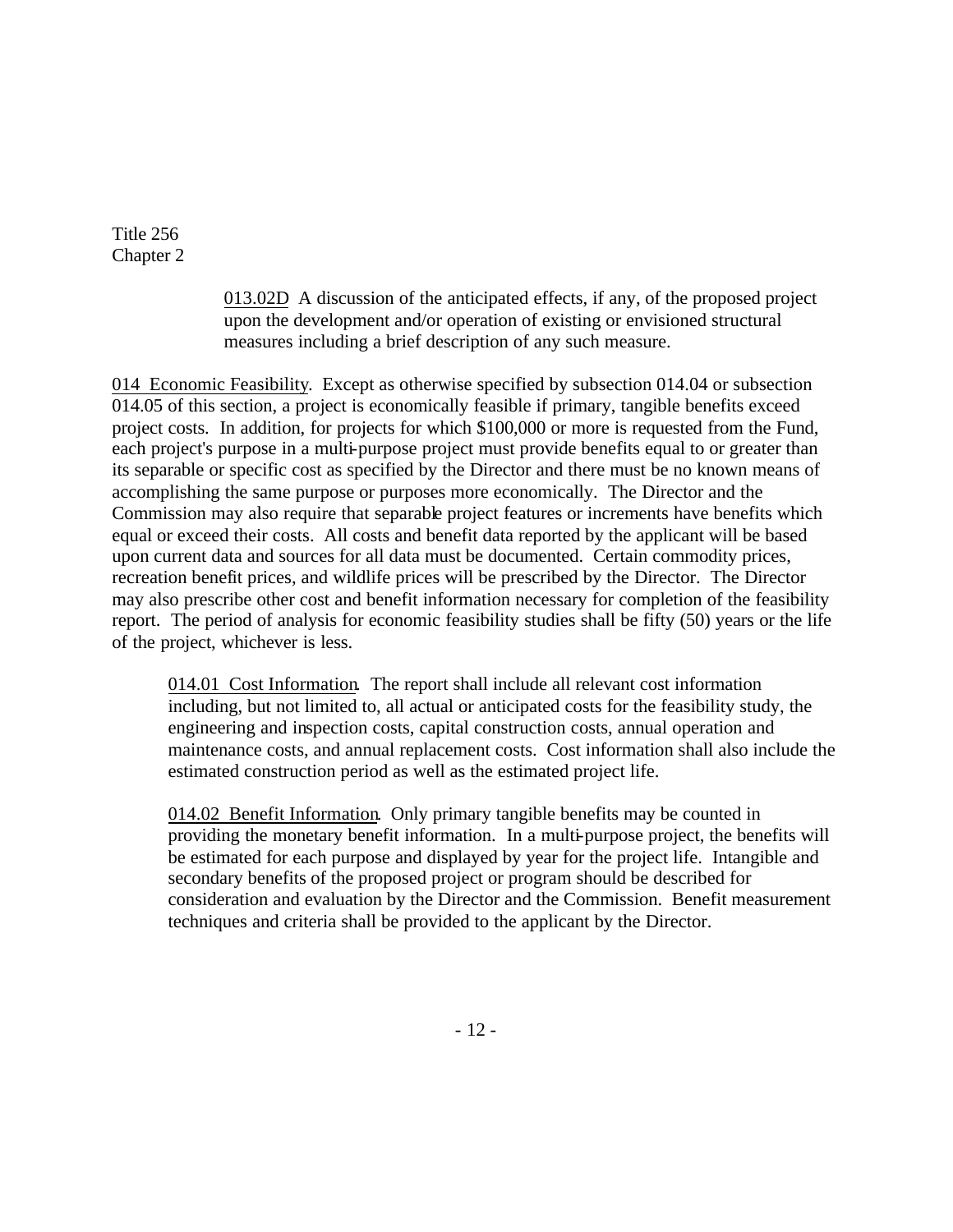> 014.03 Cash Flow Stream. All benefit and cost data will also be presented in a table form to indicate the annual cash flow for the life of the project, not to exceed 50 years. A form for so indicating the annual cash flow shall be supplied by the Director.

014.04 Rate-of-Return on Investment. The cost and benefit data expressed in the cash flow stream will be utilized by the Director to calculate the rate-of-return on the investment. The rate-of-return on the investment is the discount rate applied to future benefits and costs at which costs and benefits become equal and the net present worth of the project cash flow is zero. The Commission may prescribe a minimum rate-of-return for a project to be considered economically feasible.

014.05 Other Methods. In the case of proposed programs or projects for which there is no generally accepted method for calculation of primary, tangible benefits, the economic feasibility of such program or project shall be demonstrated by such method as the Director and the Commission deem appropriate.

015 Financial Feasibility. A project is financially feasible if sufficient funds can be made available to complete the project, and if sufficient annual revenues can be obtained to repay the reimbursable costs and to operate, maintain, and replace the project. When a loan is involved, financial feasibility requires assurance that the projects can be adequately operated, maintained, and replaced and that the loan can be repaid during the repayment life of the project. Financial data supplied by the applicant shall include the applicant's most recent financial statement, budget document or other documentation necessary to illustrate the following:

015.01 The legal limit of the rate of taxation by the applicant and the rate currently being levied;

015.02 The limit of property that can be locally taxed by the applicant;

015.03 The level and trend of actual valuation;

015.04 The rate of local delinquency;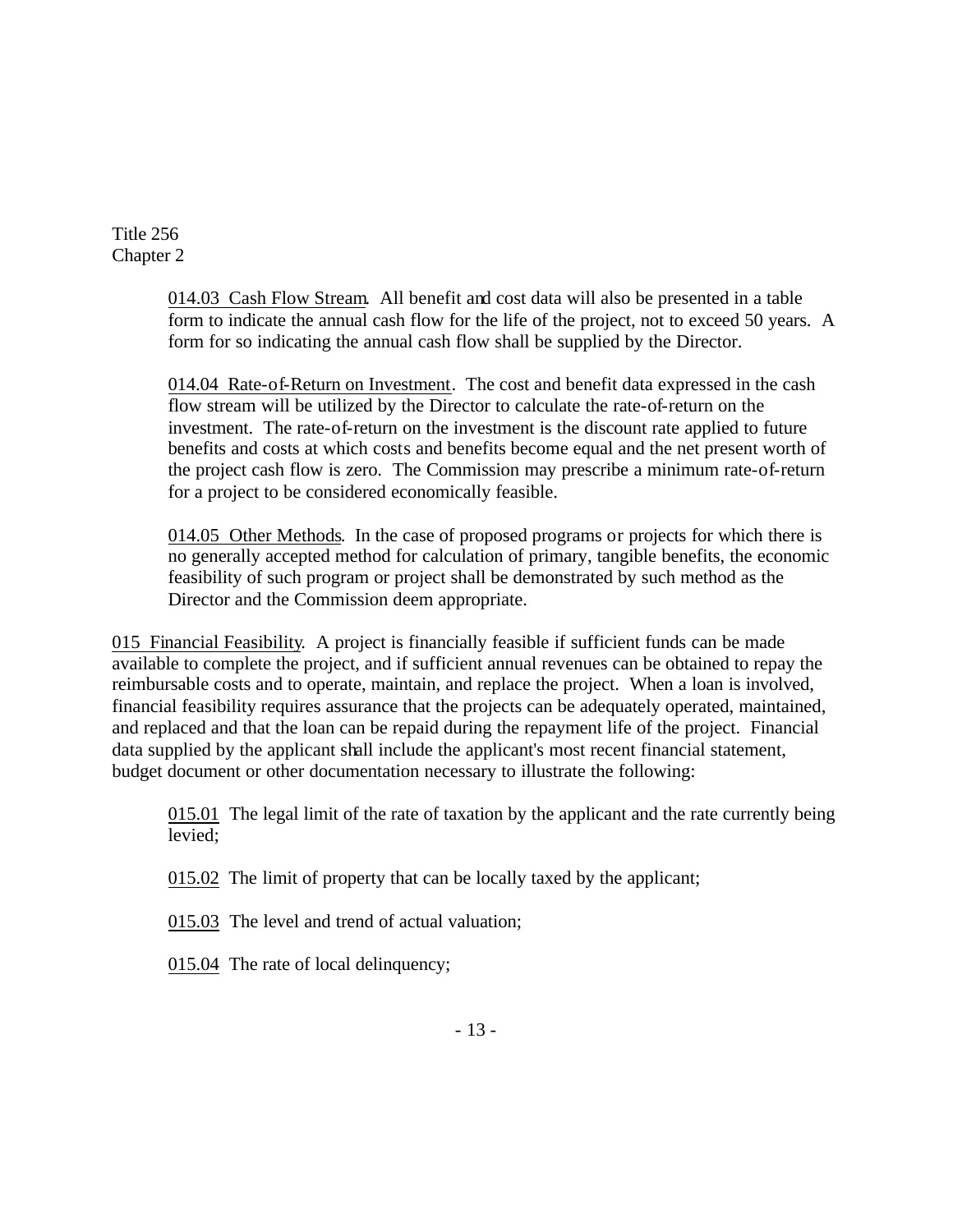015.05 The legal limit of revenue and general obligation bond indebtedness;

015.06 Any debts, including bonded indebtedness and those resulting from contractual or other obligations.

If a loan is requested, applicant shall also supply a complete year-by-year repayment schedule in such detail as directed by the Director.

016 Environmental Acceptance. A project is considered to be environmentally acceptable when:

016.01 The Director has found that the project will not jeopardize the continued existence of any threatened or endangered species or result in the destruction or modification of the critical habitat of any such species; and

016.02 The plan of development minimizes, in a manner satisfactory to the Director, any adverse impacts on the natural environment and adequately addresses existing cultural resources.

In addition to any proposed mitigation measures, if applicable, all aspects of the proposed project which can be anticipated to result in environmental enhancement shall be considered in determining whether the plan of development does minimize adverse impacts. To assist the Director in determining environmental acceptance, the applicant will demonstrate the probable environmental and ecological consequences of the project by addressing all areas of study identified on the environmental acceptance form (NRC/NRDF Form 02Ev1).

017 Federally Assisted Projects. When assistance from the Fund is requested for participation in a project planned by an agency of the federal government, the federally prepared plan of work can be submitted by the applicant for the purpose of complying with Sections 2-013, 2-014, and 2-016 and shall be submitted at the request of the Director. The Director does, however, reserve the right to reject all or a portion of any such plan of work on the grounds that the information provided therein is insufficient or inadequate for full evaluation of the proposed project's eligibility for assistance from the Fund.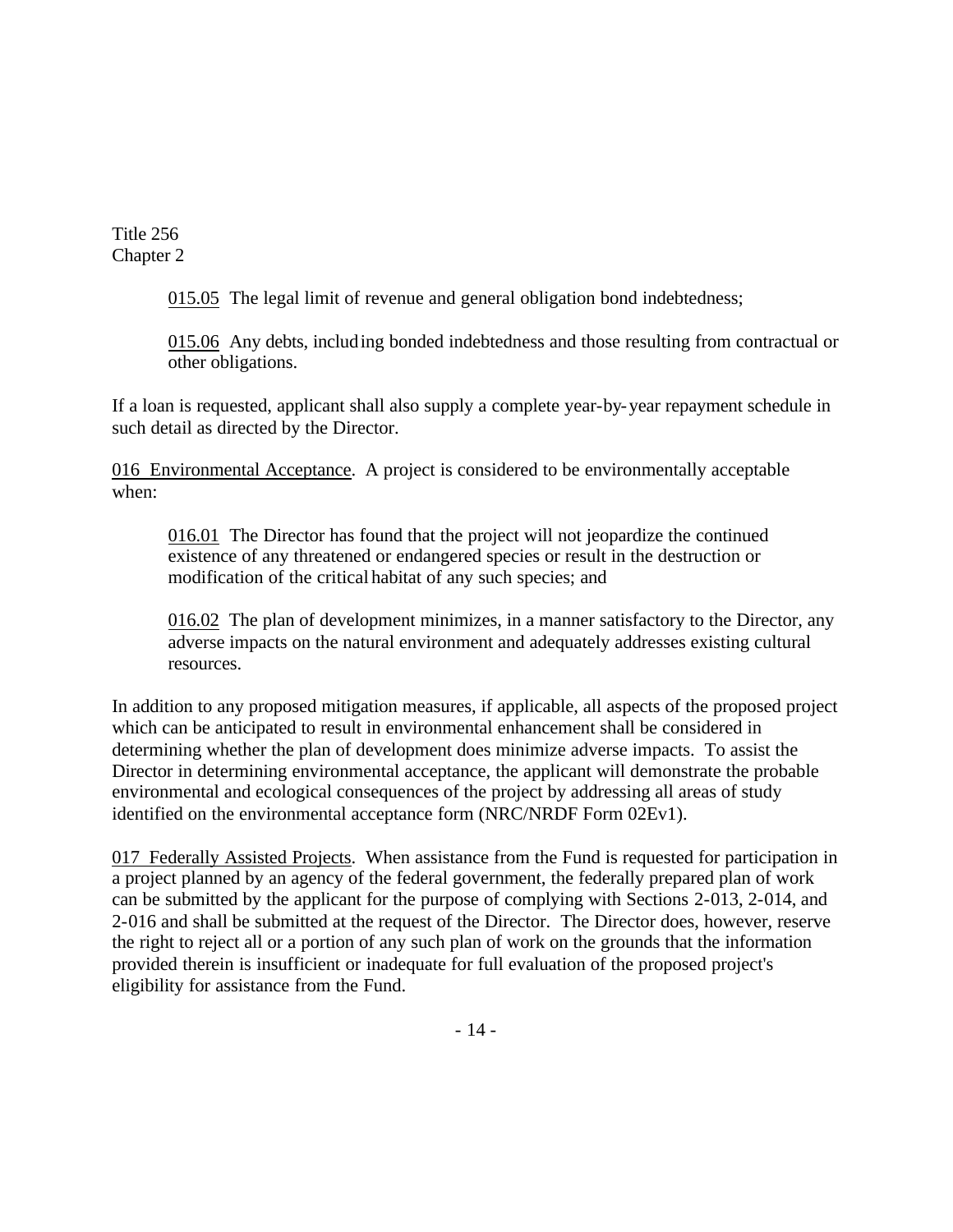018 Required Legal Data. The applicant shall assure the Director and the Commission that all legal requirements have or can be met prior to the allocation of any funds for the proposed program or project. Legal data submitted by the applicant in the feasibility report shall include the following:

018.01 Citation(s) to the legal authorities relied upon by the applicant to undertake or participate in the proposed program or project.

018.02 An explanation, with appropriate documentation of legal authorities, of the applicant's intention to finance that part of the project or program for which assistance from the Fund is not requested.

018.03 A showing that the applicant has or can acquire all necessary land rights and water rights.

018.04 Copies of any available proposed or executed contracts for construction or consultant services necessary for construction of the proposed program or project and included as part of the total cost of the project.

018.05 A listing of any permits, licenses, or other approvals required for the proposed project, their current status, and estimated schedule for compliance.

018.06 An explanation of the sponsor's plan to require consultants, contractors, and subcontractors to obtain liability insurance or bonding to ensure the proper design and construction of the project.

018.07 An analysis of the sponsor's potential liability for damages from the project, including dam failure, overflow, or seepage of water and an explanation of the sponsor's plan to protect itself from any such liability.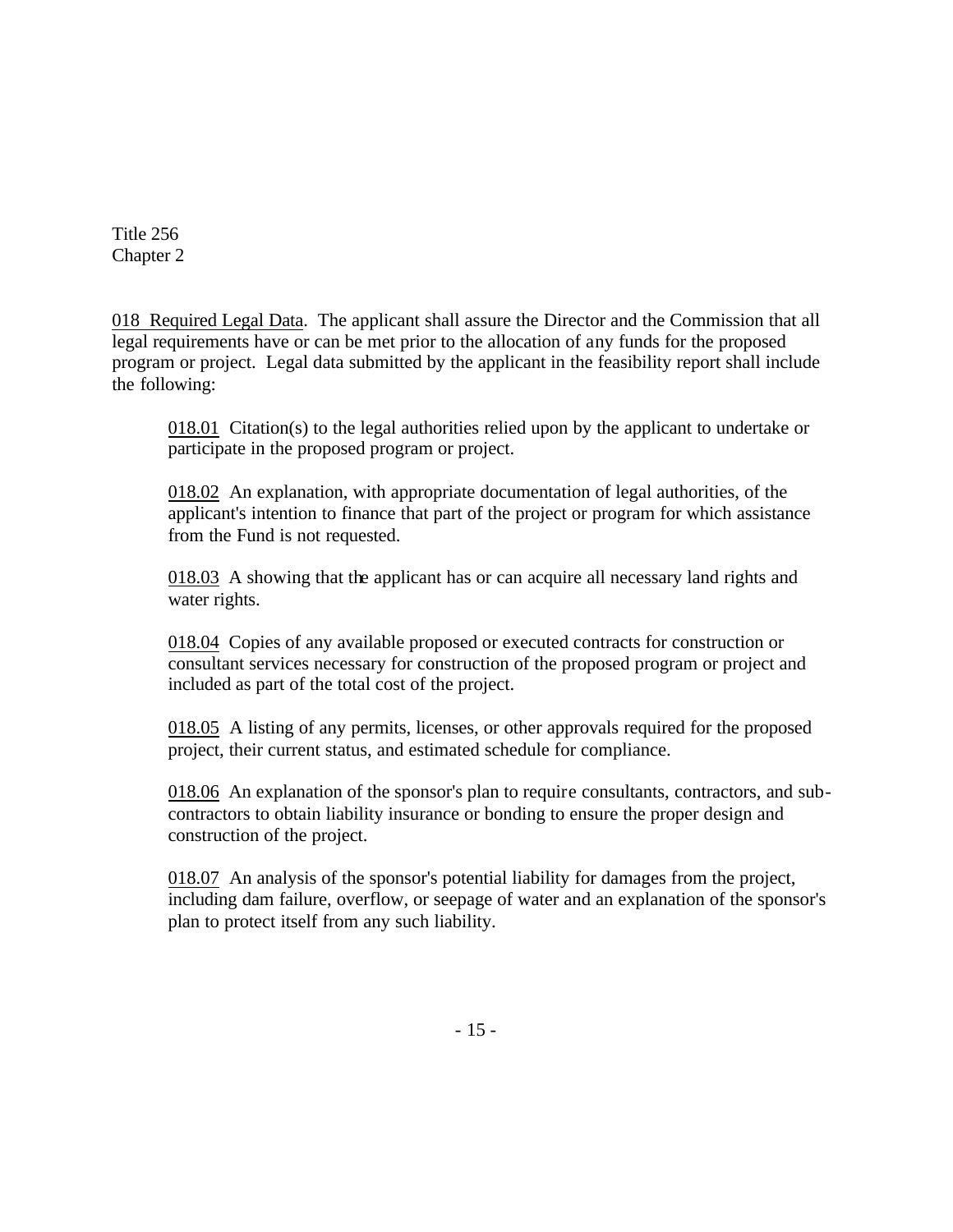> 018.08 A certified copy of a resolution of the applicant requesting financial assistance from the Department and containing a finding that the applicant cannot finance the project from other available state or federal sources.

018.09 Such other information, plans, and specifications as are requested by the Director or the Commission and which are reasonably necessary for an adequate understanding of the project.

018.10 A notarized statement executed by the applicant's official representative that the facts contained in the application are true and correct to his or her best knowledge and belief.

019 Omissions in Application. If an application submitted to the Director is not complete or if additional information is required, the Director will so notify the applicant. If the application is not completed within 90 days after the notice, unless the Director extends this time for good cause shown, the Director will return the application to the applicant without making any findings on the application and without prejudice to the submission of a new application at any future time.

020 Use of Department Data. Any pertinent data of the Department made available to applicants for use in preparing applications and feasibility reports will be furnished at cost.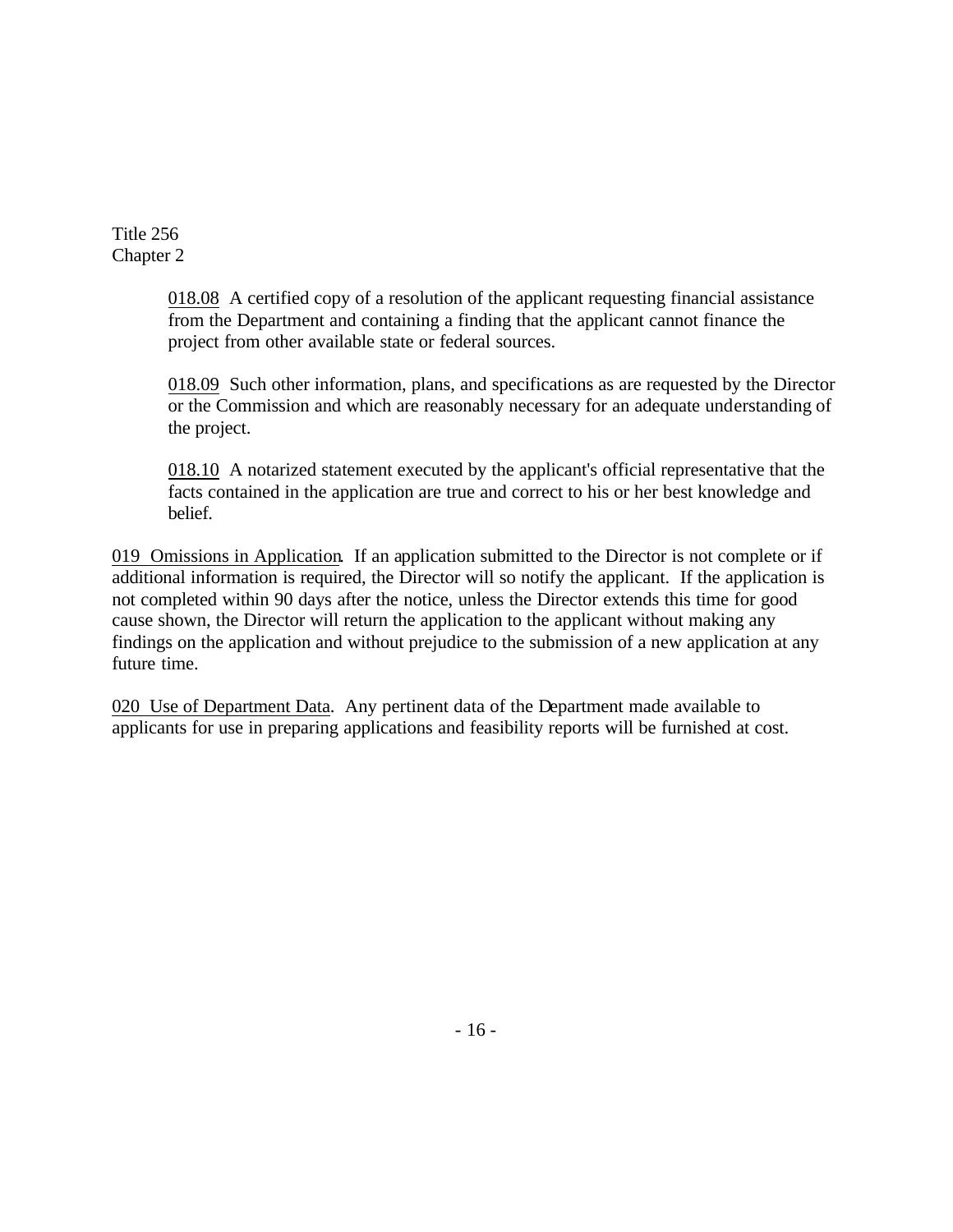## NEBRASKA ADMINISTRATIVE CODE

## LAST ISSUE DATE: April 21, 1999 Title 256 – DEPARTMENT OF NATURAL RESOURCES

## Chapter 3 - ACTION BY THE DIRECTOR

001 Review and Report by the Director. On receipt of a completed application and feasibility report required by Chapter 2 of these rules and regulations, the Director shall review the application and feasibility report and shall, within six months of receipt, prepare a report containing his or her findings and recommendations with respect to the application and file such report with the Commission. Copies of the Director's report will be furnished to the applicant. The Director's report shall include the following items:

001.01 A recommendation of approval or rejection of the program or project for funding eligibility.

001.02 If approval is recommended, a recommendation that the allocation be made in the form of a grant, loan, acquisition of state interest, or combination thereof.

001.03 If a program or project is recommended for loan assistance, a recommendation of the appropriate repayment period.

001.04 A recommended degree of assistance for each type of allocation recommended by the Director which shall be developed with assistance from a subcommittee of the Commission's Program Committee.

001.05 Any conditions which the Director recommends be placed on project design, construction, operation, or maintenance to ensure the consistency of the project with the Act and with other state policies, plans and programs.

002 Committee Findings and Public Hearings. To assist the Director in making his or her review and report, the Director may refer the application and feasibility report, or any parts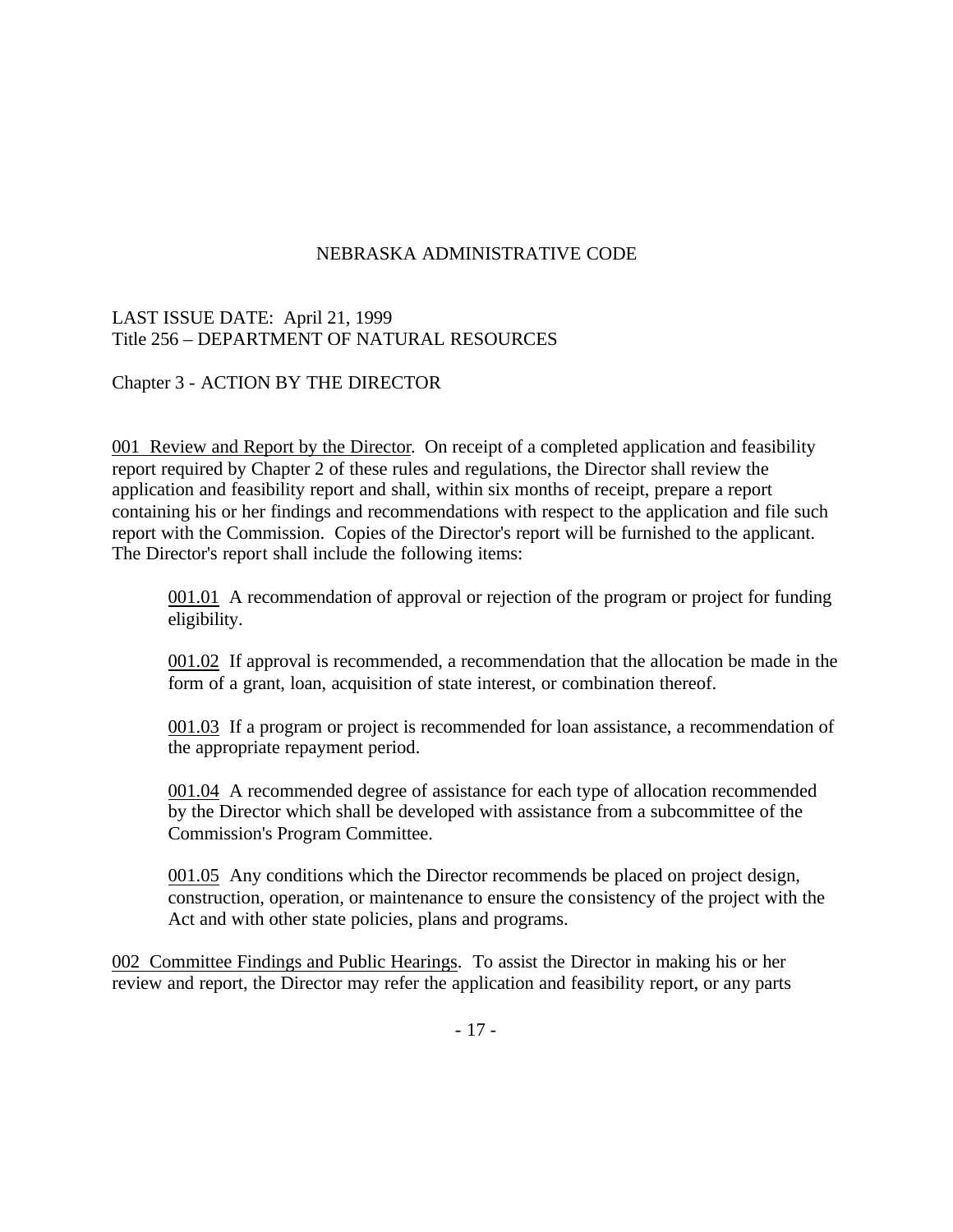thereof, to such review committees as he or she may establish. In addition, the Director may, at his or her discretion, conduct one or more public hearings at such location (s) as he or she shall choose for the purpose of receiving public testimony on all aspects of the proposed program or project. The record of any such public hearing shall constitute a part of the Director's report to the Commission.

003 Considerations in Passing on Applications. In passing on applications, the Director shall consider:

003.01 The needs of the area to be served by the program or project and the benefit to be received from the program or project by the area served.

003.02 The availability of revenue to the applicant from all sources.

003.03 Whether the program or project is of such general public benefit that state financial assistance is justified.

003.04 The relationship of the program or project to the overall statewide water and related land needs.

003.05 Other factors relating to the nature of the project and the appropriate level of financial assistance.

004 Required Findings of Fact. Prior to making any report to the Commission recommending approval of a program or project for funding eligibility, the Director shall make the following findings of fact:

004.01 The plan does not conflict with any existing Nebraska State land plan.

004.02 The proposed program or project is technically, economically, and financially feasible based upon standards contained within these rules and regulations or otherwise adopted and supplied to the applicant by the Commission or the Department.

004.03 The plan for development of the proposed program or project is satisfactory.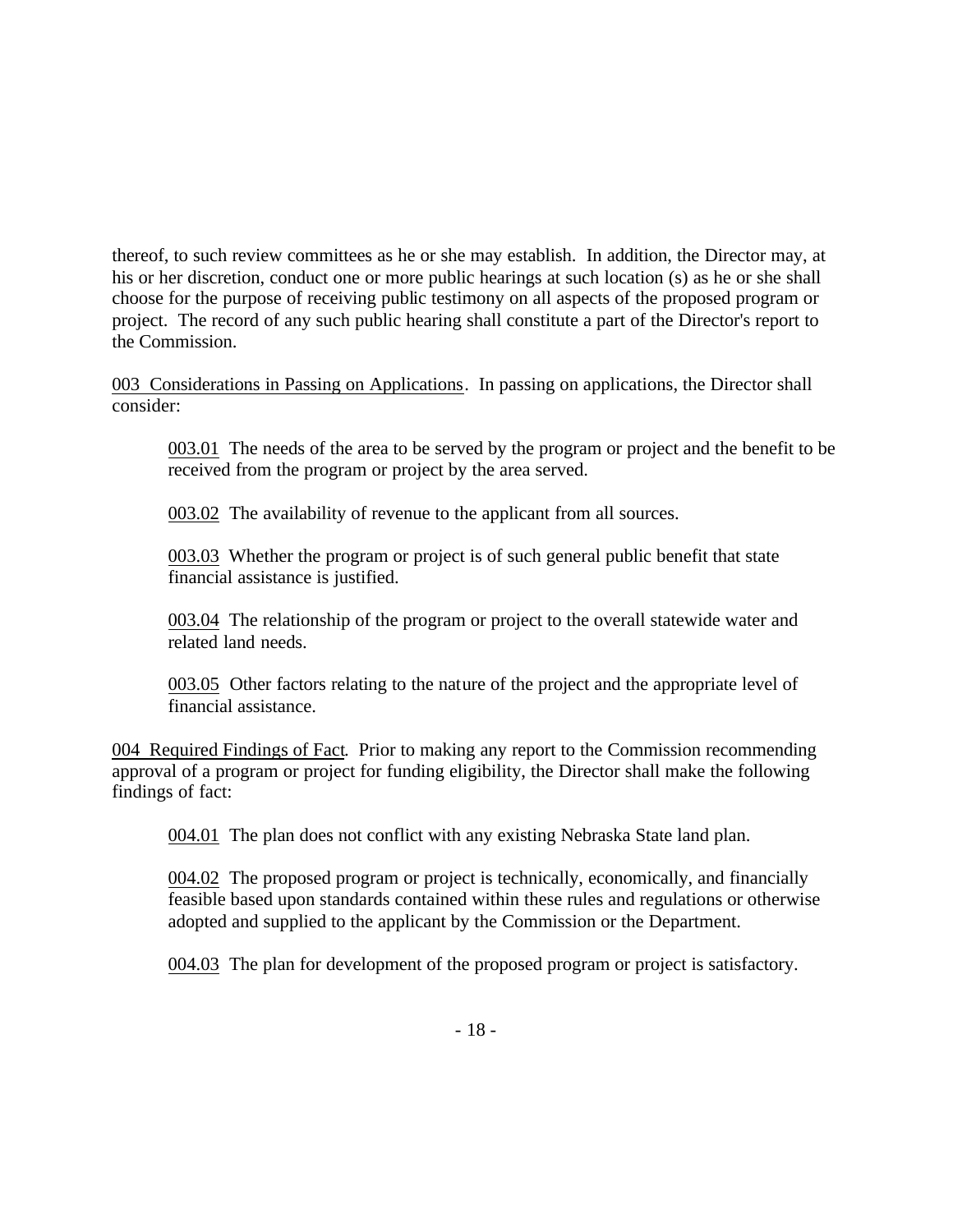004.04 The plan of development minimizes any adverse impact on the natural environment.

004.05 The applicant is qualified, responsible, and legally capable of carrying out the program or project.

004.06 In the case of a loan, the borrower has demonstrated the ability to repay the loan, and there is assurance of adequate operation, maintenance, and replacement during the repayment life of the project.

004.07 The plan considers other plans and programs of the state in accordance with the provisions of Sections 84-135, Reissue Revised Statutes of Nebraska, 1994, and resources development plans of the political subdivisions of the state.

004.08 The project will not jeopardize the continued existence of any threatened or endangered species or result in the destruction or modification of the critical habitat of any such species.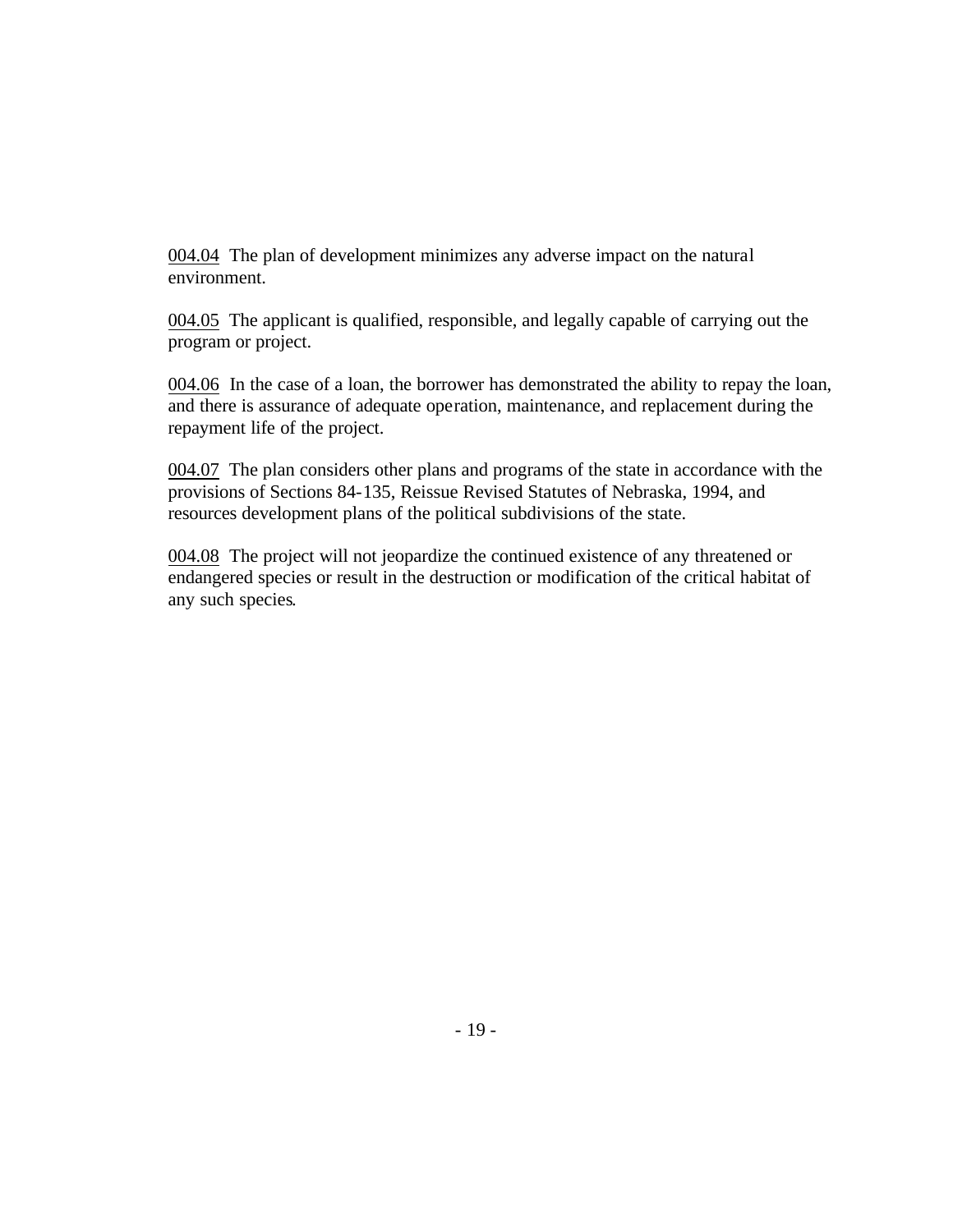#### NEBRASKA ADMINISTRATIVE CODE

#### LAST ISSUE DATE: April 21, 1999 Title 256 – DEPARTMENT OF NATURAL RESOURCES

#### Chapter 4 - COMMISSION ACTION AND REQUIREMENTS

001 Action on the Report of the Director. Unless the Commission requests additional information from the applicant, it shall no later than its second regular meeting following submission of the report by the Director, act to approve or reject the findings of fact made by the Director pursuant to section 3-004 and the recommendations of the Director; provided, however, that no action shall be taken until a delegation composed of Commission members has visited the project site and reported the results of its tour to the Commission or the appropriate committee of the Commission. Action on recommendations made by the Director pursuant to subsections .01 and .02 of section 3-001 shall be in accordance with such recommendations unless action to the contrary is approved by each Commission member eligible to vote on the specific recommendation under consideration. A Commission member shall be ineligible to participate in the action of the Commission concerning an application for a grant or a loan only if such member is a member of the governing body or otherwise represents the applicant for financial assistance. All Commission members shall be eligible to vote on programs and projects involving state acquisition of interests in projects pursuant to Section 2-1590, R.S. Supp., 2000. If the Commission determines, following review of the application, feasibility report, and the Director's report, that the proposed program or project is eligible for financial assistance from the Fund, the Commission shall determine a tentative dollar figure for such assistance. Tentative allocations shall also be established for each separable component of the project, as determined in accordance with section 4-007. In establishing its tentative allocations, the Commission may take into consideration the recommendations of the Director pursuant to subsection .04 of section 3-001, the nature of the project and the factors associated with it, the total amount of money available in the Fund, and the number of and total tentative dollar allocations for other programs and projects previously determined eligible. No tentative grant allocation shall exceed an amount equal to seventy-five percent (75%) of the portion of the estimated project costs which the local sponsor would be required to provide if financial assistance from the Fund was not available. The Commission may vary the maximum allowable cost-share rate for different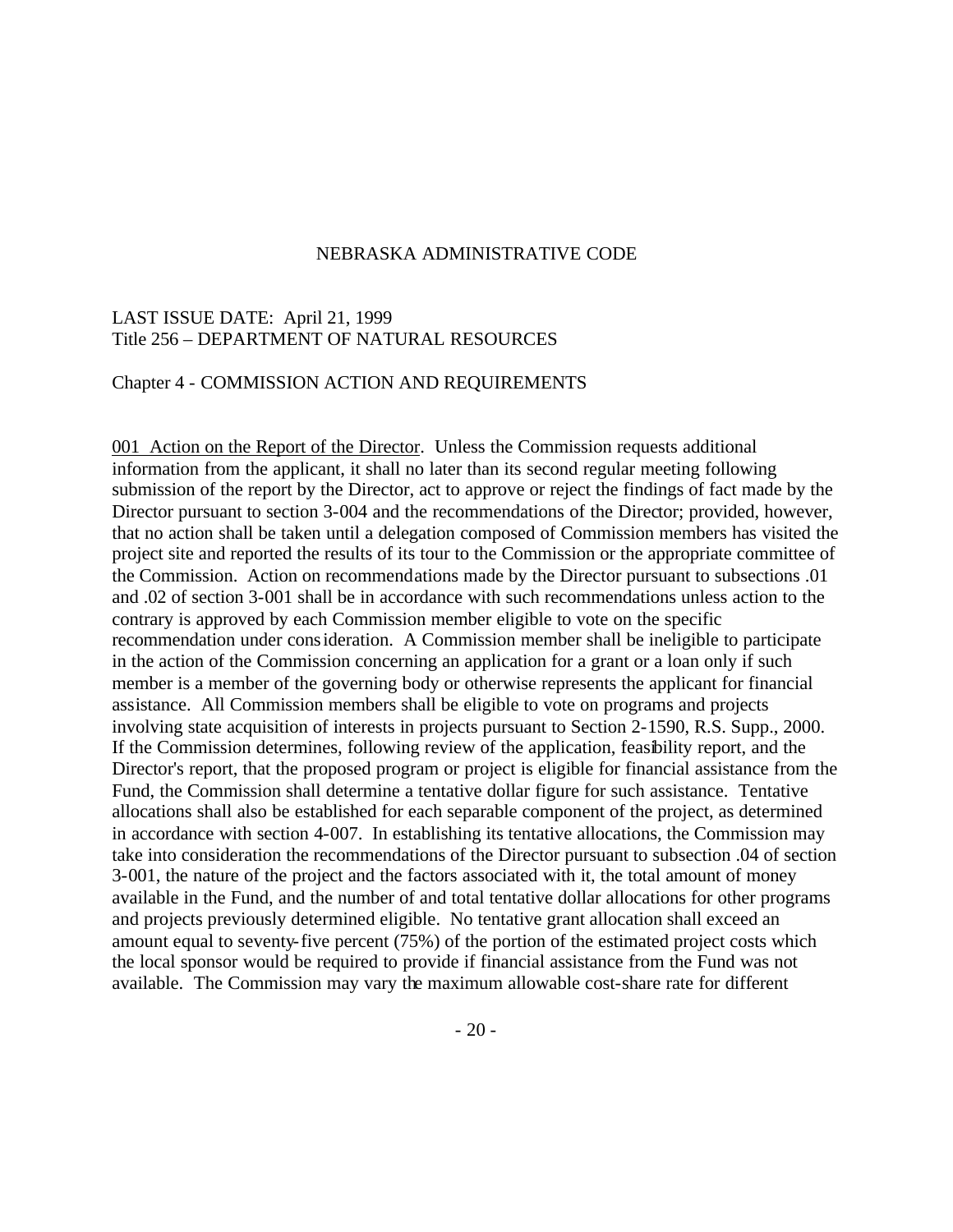categories of projects. No tentative loan allocation or combination loan and grant allocations shall exceed an amount equal to ninety percent (90%) of such portion of the estimated project costs.

002 Project Totals Exceeding Balance in Fund. Although the total of previously approved allocations exceeds the amount of funds then available in the Fund, the Commission may approve the eligibility of additional projects and establish tentative dollar allocations for such projects if such projects are otherwise eligible for financial assistance and if such approval and tentative allocations are otherwise consistent with state law. Notwithstanding any such approval, a sponsor shall not under any conditions be entitled to reimbursement for any project costs until funds have been apportioned and set aside in accordance with sections 4-008 or 4-009 for reimbursement of costs incurred by the sponsor on such project. Costs paid, accrued or authorized by a sponsor prior to funds being set aside for such projects and costs paid, accrued or authorized by a sponsor for portions of project development in excess of those portions for which funds have been set aside, including application and engineering costs, shall be incurred at the risk of the sponsor and such sponsor shall not be entitled to reimbursement of such costs at any time without specific Commission approval for such reimbursement. Such costs may, however, be used by the sponsor to satisfy in whole or in part the sponsor's share of the total costs of the project if funds for remaining project costs are later apportioned and set aside for such project in accordance with sections 4-008 or 4-009.

003 Annual Availability of Funds. Regardless of the status of the Fund at the time of Commission approval of the eligibility of a project, the extent, if any, to which financial assistance will be provided to such project in any one fiscal year shall be in accordance with and contingent upon the availability of funds and Commission action apportioning and setting aside funds for such project in such fiscal year in accordance with sections 4-008 or 4-009.

004 Continued Funding. In order to assure continued funding of projects with no separable components and of separable project components which are not further separable, the Commission, when it first apportions and sets aside in accordance with sections 4-008 or 4-009 funds for such project or project component, shall set aside an amount equal to the appropriate percentage of the total cost of the project or the component even if it is not anticipated that all of such funds could be expended during the next ensuing fiscal year. Funds thus apportioned and set aside shall, as soon as costs have been incurred by the sponsor subsequent to such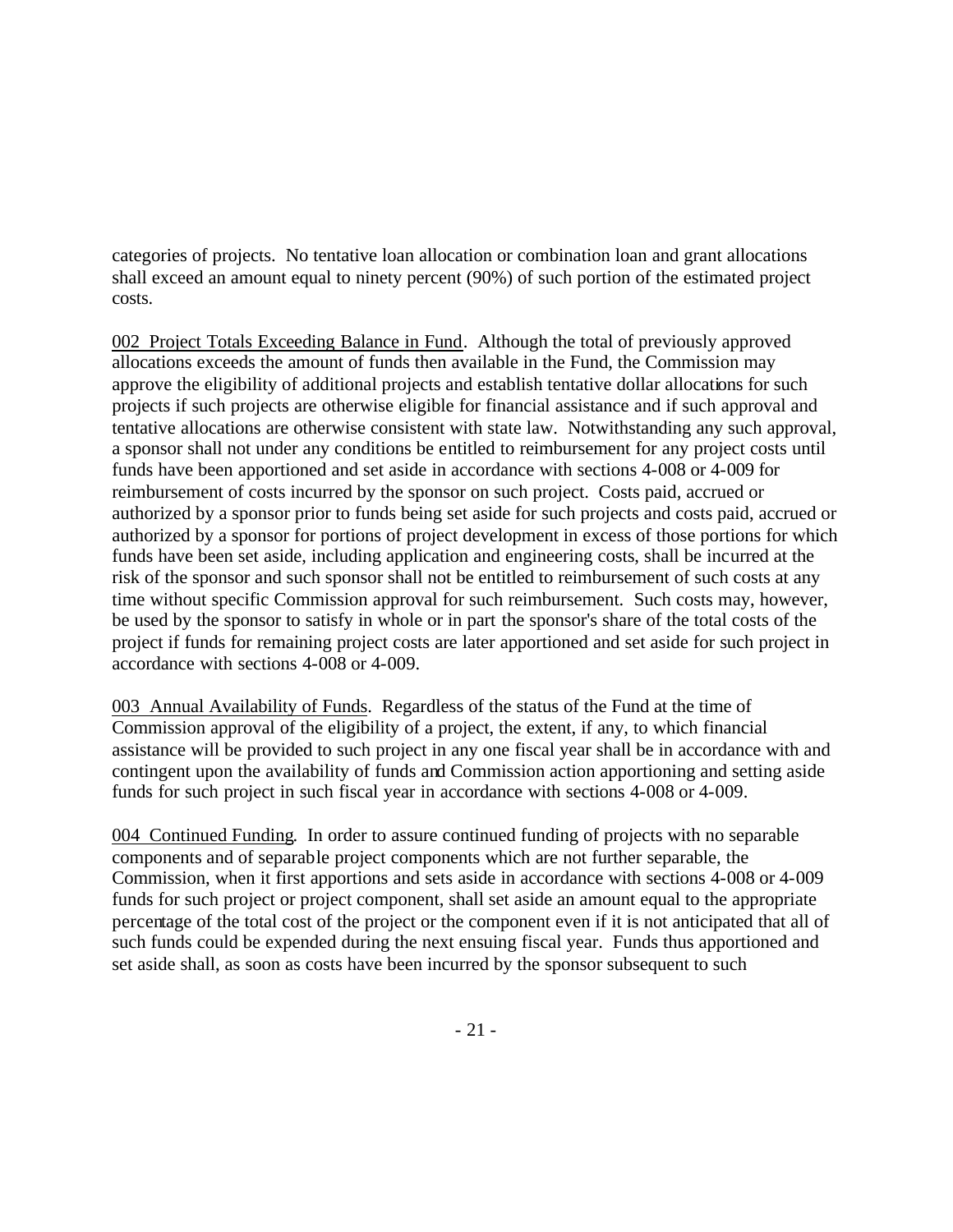apportionment, remain set aside and be committed for such project or project component until the sponsor has received all reimbursement to which it is entitled unless:

004.01 The project is abandoned or significantly delayed;

004.02 The Commission has reasonable grounds for concern that the project or any portion of it may not be completed due to public opposition, litigation, or the loss of other state, local or federal funds needed to complete the project;

004.03 The Department fails to receive a reappropriation of unexpended funds;

004.04 The appropriation for the Resources Development Fund is reduced by subsequent legislative act; or

004.05 The Commission determines the project no longer meets the criteria for funding eligibility contained in the Resources Development Fund Act or the Commission's rules and regulations.

If the Commission determines at any time that any of these conditions have occurred, any funds apportioned and set aside for the project which have not been disbursed may be deemed by the Commission and the Department to be no longer apportioned and set aside.

005 Funding Preferences. In order that the maximum practicable assurance of continued funding may be provided to sponsors of uncompleted projects which have previously been apportioned funds for one or more separable components, preference shall be given such projects and project components whenever funds are apportioned and set aside in accordance with section 4-008 or section 4-009.

## 006 Determination of Fiscal Year Financial Needs.

006.01 No later than March 31 of each year each sponsor willing to utilize and capable of utilizing either an initial or an additional apportionment of funds for a project which has been determined eligible for funding shall submit a report to the Director indicating as follows: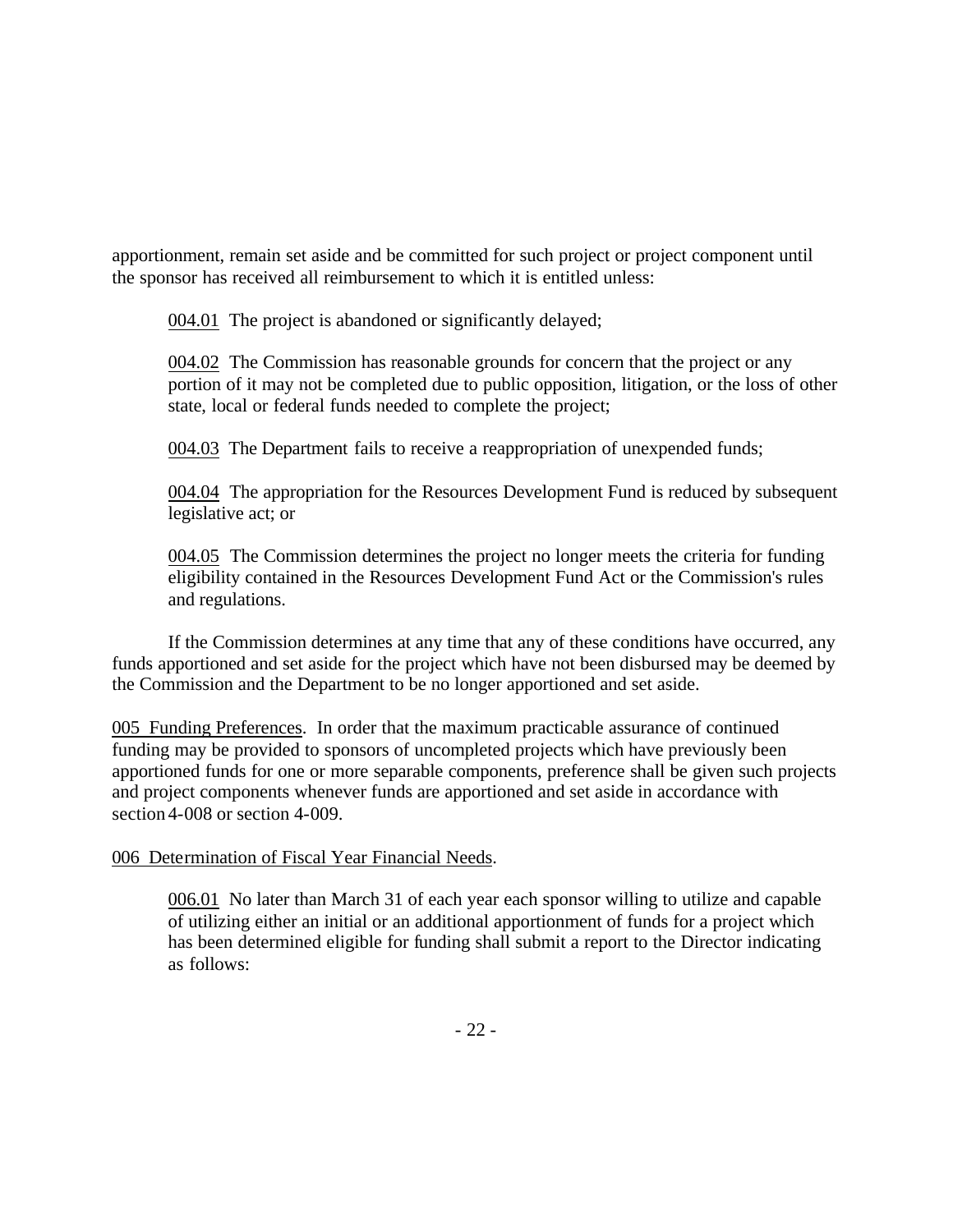006.01A If the project has no previously identified separable components and no request is made for identification of any such components, the report shall indicate the estimated time schedule for beginning and completing the project.

006.01B If the project has separable components, the report shall indicate the component or components for which the sponsor is requesting an apportionment and the estimated time schedule for commencing and completing such component or components.

006.01C If desired by the sponsor, the report may also include a request for the identification of separable components for a project with no previously identified separable components or for the separation of one or more previously identified separable components into additional separable components. Any such request shall be accompanied by an estimate of the costs for completing all separable components for which identification is requested. For those components for which apportionment of funds is desired, the information required by part B of this subsection shall also be provided.

006.01D The extent of any opposition to completion of the project, or any separable component, including whether any lawsuits to prevent its completion have been instituted or are anticipated, whether any problems are being experienced or are anticipated in obtaining sufficient funds to meet the sponsor's financial obligations for the project, and whether any other factors exist-which may affect the sponsor's ability to complete the project.

007 Separable Components. If a project plan provides that development of the project will take place on two or more land areas not contiguous to each other, the project portion planned for each such land area shall constitute a separable component of the project. Projects for which total project development will take place all on one contiguous land area and separable components of projects of the type described above may also have separable components. A project component shall be deemed to be any distinguishable phase of project development including such phases as land rights acquisition, project construction, and related facilities development. The extent to which such components constitute separable components for any project shall be determined by the Commission after consultation with the Director and the sponsor. In the event that any project is determined to have separable components, the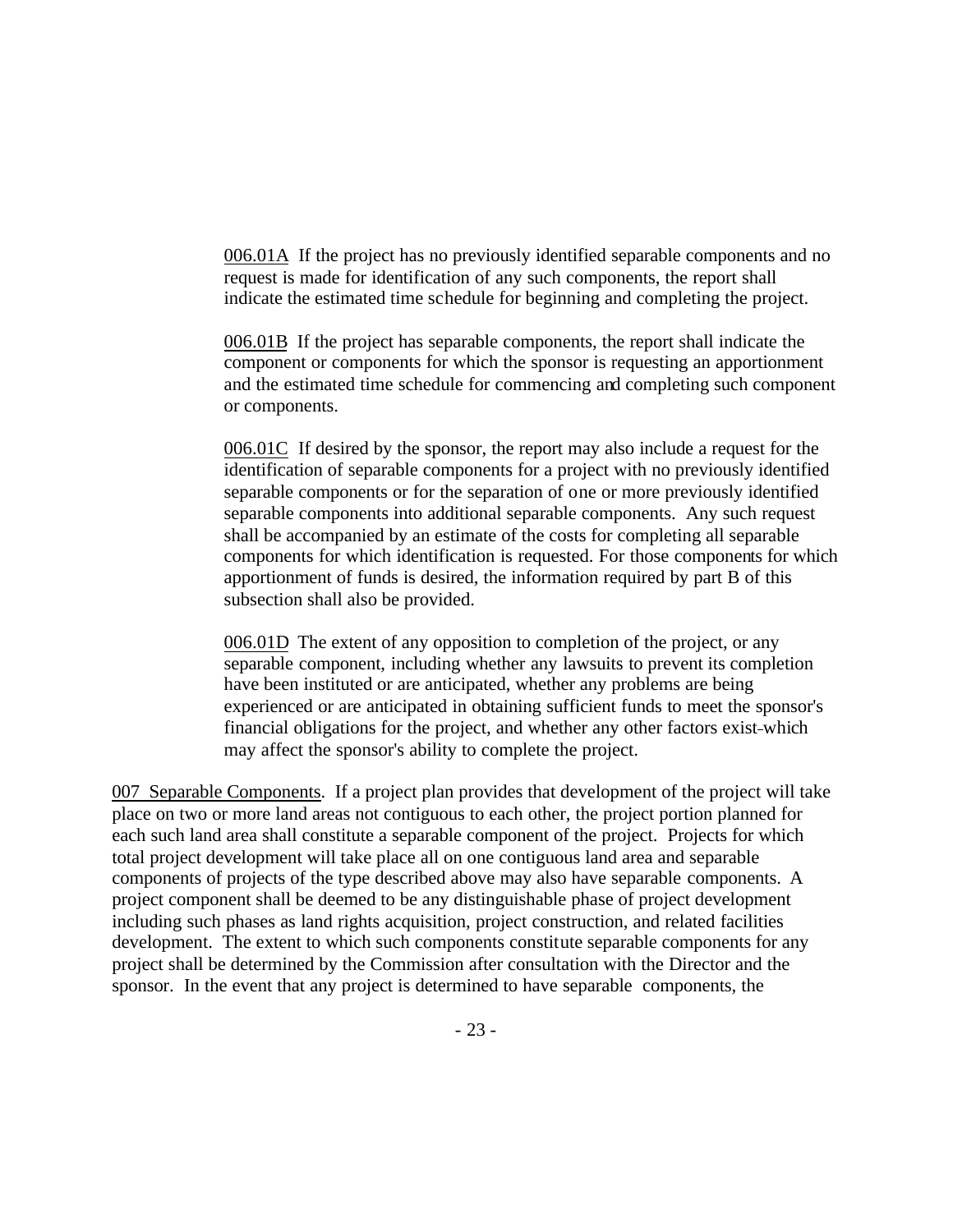Commission shall take action to identify such separable components and to determine the estimated costs of completing each such component.

008 Apportioning and Setting Aside Funds. Prior to July 1 of each year the Commission shall apportion and set aside available funds for projects and project components eligible for funding assistance. In making such apportionments, the Commission shall consider the following:

008.01 Whether it is reasonable to expect that each project or project component for which funding is requested is capable of being commenced within the next ensuing fiscal year;

008.02 Whether any of the projects or project components proposed for funding by the sponsors could, in the opinion of the Commission, be delayed without significant adverse effects on the total project;

008.03 Whether there are reasonable grounds for concern that the project, or portions of it, may not be completed. Reasonable grounds for concern shall include, but not be limited to, opposition to completion of the project including current or anticipated lawsuits or the unavailability or loss of local, federal, or other state funds needed to complete the project;

- 008.04 The funding preferences established in section 4-005;
- 008.05 Each project's rate-of-return on the investment;
- 008.06 The water and related resources needs addressed by each project;
- 008.07 The economic impact of each project on the local and/or regional economy;
- 008.08 The environmental impact of each project;
- 008.09 The support for or opposition to each project;
- 008.10 The urgency of need for each project;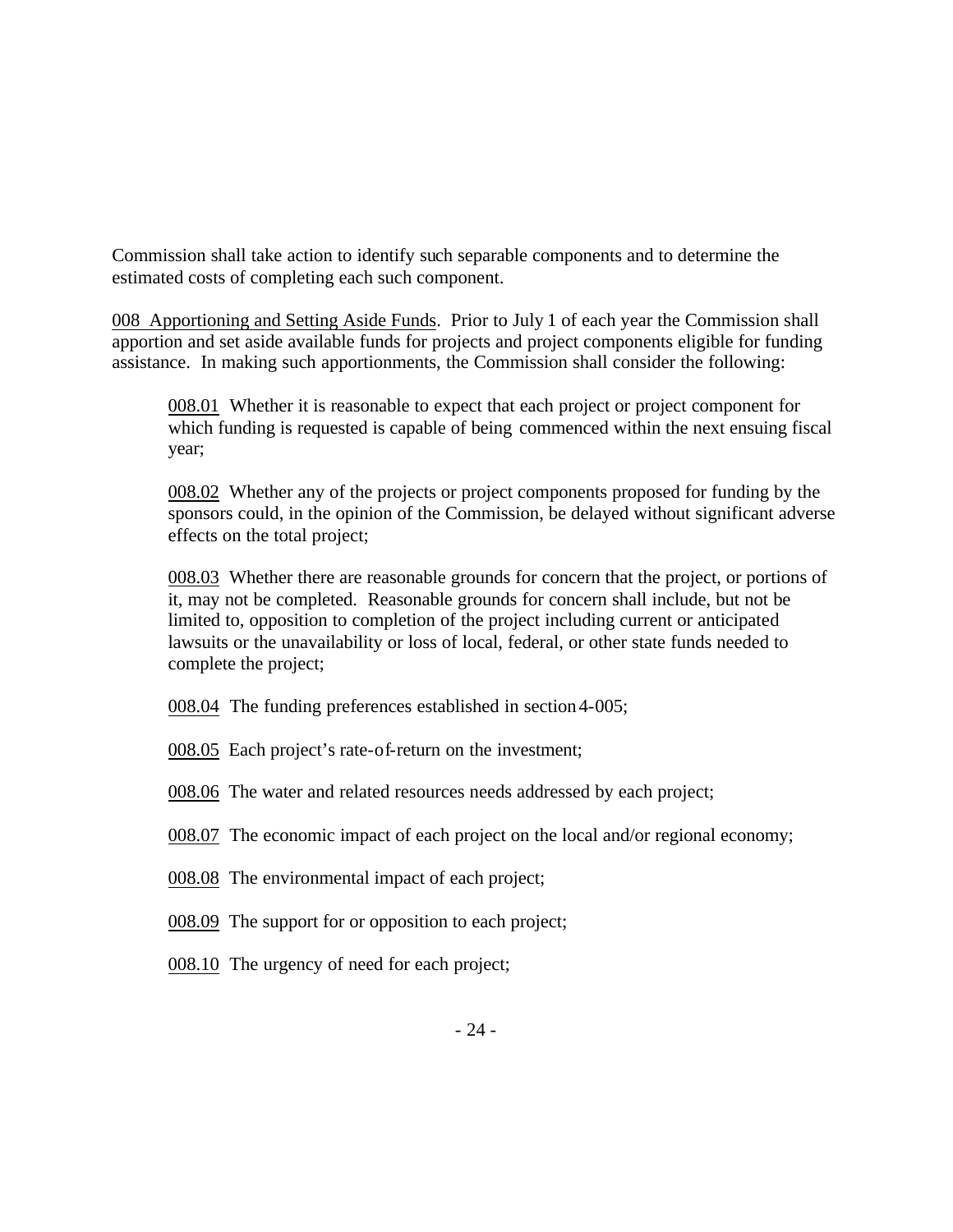008.11 The extent of benefit provided by each project; and

008.12 How to make the most efficient utilization of the available funds.

Prior to the Commission's action apportioning and setting aside funds for a given fiscal year, the Department shall invite the sponsors of all projects for which funding has been requested for that fiscal year to appear before the Commission to address the manner in which their projects relate to the factors to be considered by the Commission.

009 Adjustments in Apportionments. A sponsor may at any time during the fiscal year submit reports containing an update of the information contained in the report submitted in accordance with section 4-006. A sponsor of a project for which no report was submitted in accordance with section 4-006 may also at any time submit a report containing the information required by such section. At the first Commission meeting following August 1, November 1, and February 1 of each year, the Commission shall review all such reports, if any, which have been submitted since the last such review, and any other relevant information available to it and shall, if appropriate and consistent with the funding preference established in section4-005, make adjustments in the amount apportioned and set aside for any project for that fiscal year. No amount previously apportioned and set aside in accordance with sections 4-008 shall be decreased unless:

009.01 The sponsor has indicated a decrease in needs;

009.02 The Commission, based on information contained in the sponsor's report submitted in accordance with section 4-006 or other information available to it, finds that there are reasonable grounds for concern that the project or any separable component may not be completed;

009.03 The project is abandoned or significantly delayed;

009.04 The Department fails to receive a reappropriation of unexpended funds;

009.05 The appropriation for the Resources Development Fund is reduced by subsequent legislative act, or;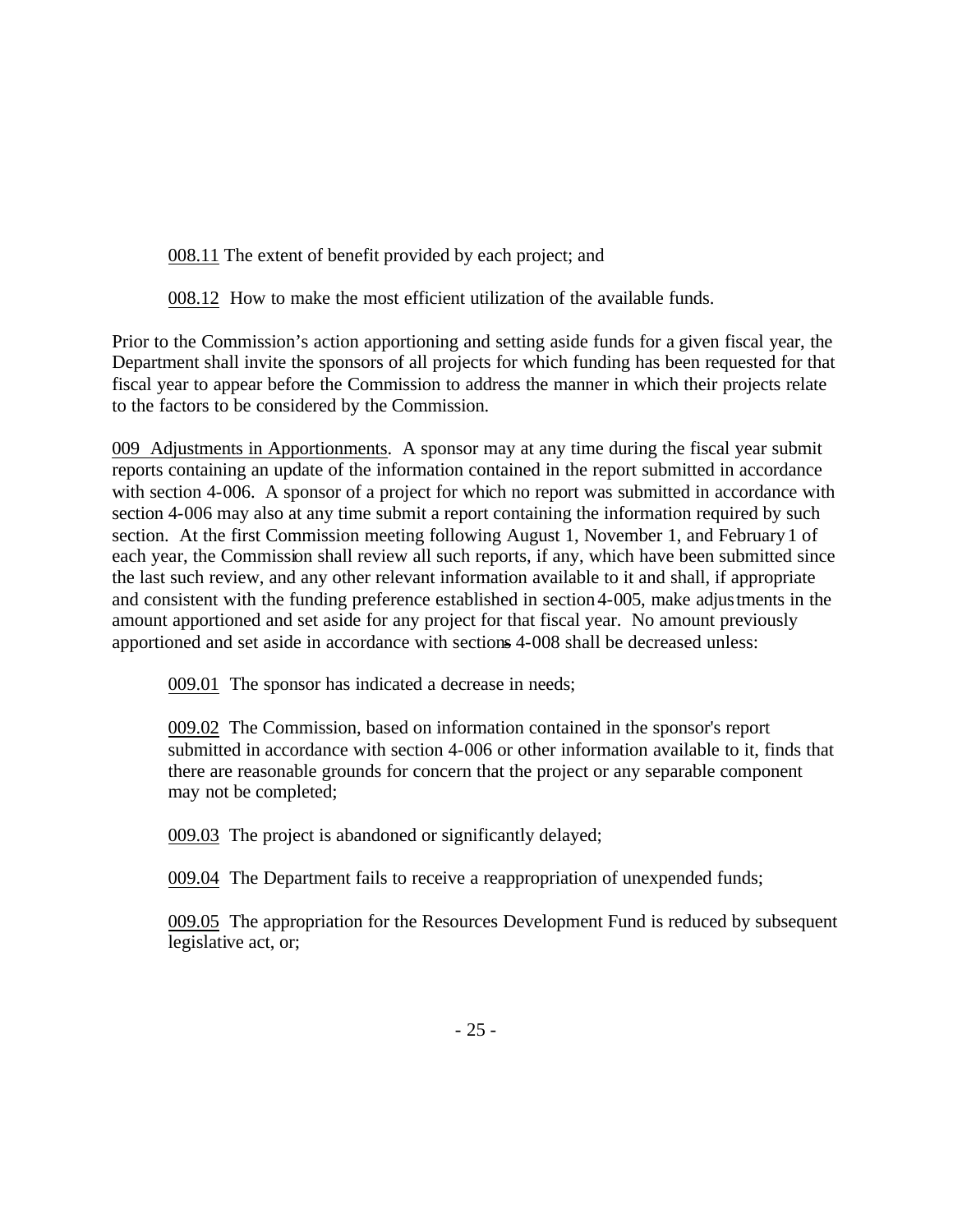009.06 The Commission determines the project no longer meets the criteria for funding eligibility contained in the Resources Development Fund Act or the Commission's rules and regulations.

In case of any such findings, the Commission may modify, suspend or revoke any previous action to apportion and set aside funds for the project or any separable component. Provided, however, any action to modify, suspend, or revoke any previous apportionment shall not affect the sponsor's right to reimbursement for costs which it has incurred or for which it has become legally obligated prior to such Commission action. In addition, such action shall not affect the sponsor's right to reimbursement for the cost of land or interests in land acquired through condemnation actions commenced prior to the Commission action to modify, suspend, or revoke an apportionment.

010 Limitation on Reimbursements. A sponsor shall not be reimbursed during any fiscal year in any amount in excess of the amount apportioned and set aside for the sponsor's project in accordance with sections 4-008 and 4-009.

011 Review and Approval of Final Plans. Prior to the actual disbursement of any funds for construction for the project or for any portion thereof, the Director shall review the final plans for the proposed program or project or the portion for which funds are requested. If it appears during such review or during any prior or subsequent review or inspection of the project plans or construction, or during any review of project cost information that:

011.01 The plans and specifications for the project are not being followed;

011.02 The plan for development or any work performed on the project are not based on sound technical principles or practices;

011.03 The project or any portion thereof no longer meets the criteria for funding eligibility contained in the Resources Development Fund Act or the Commission's Rules and Regulations; or

011.04 There is or has been non-compliance with any of the terms of the contract between the Sponsor and the Department;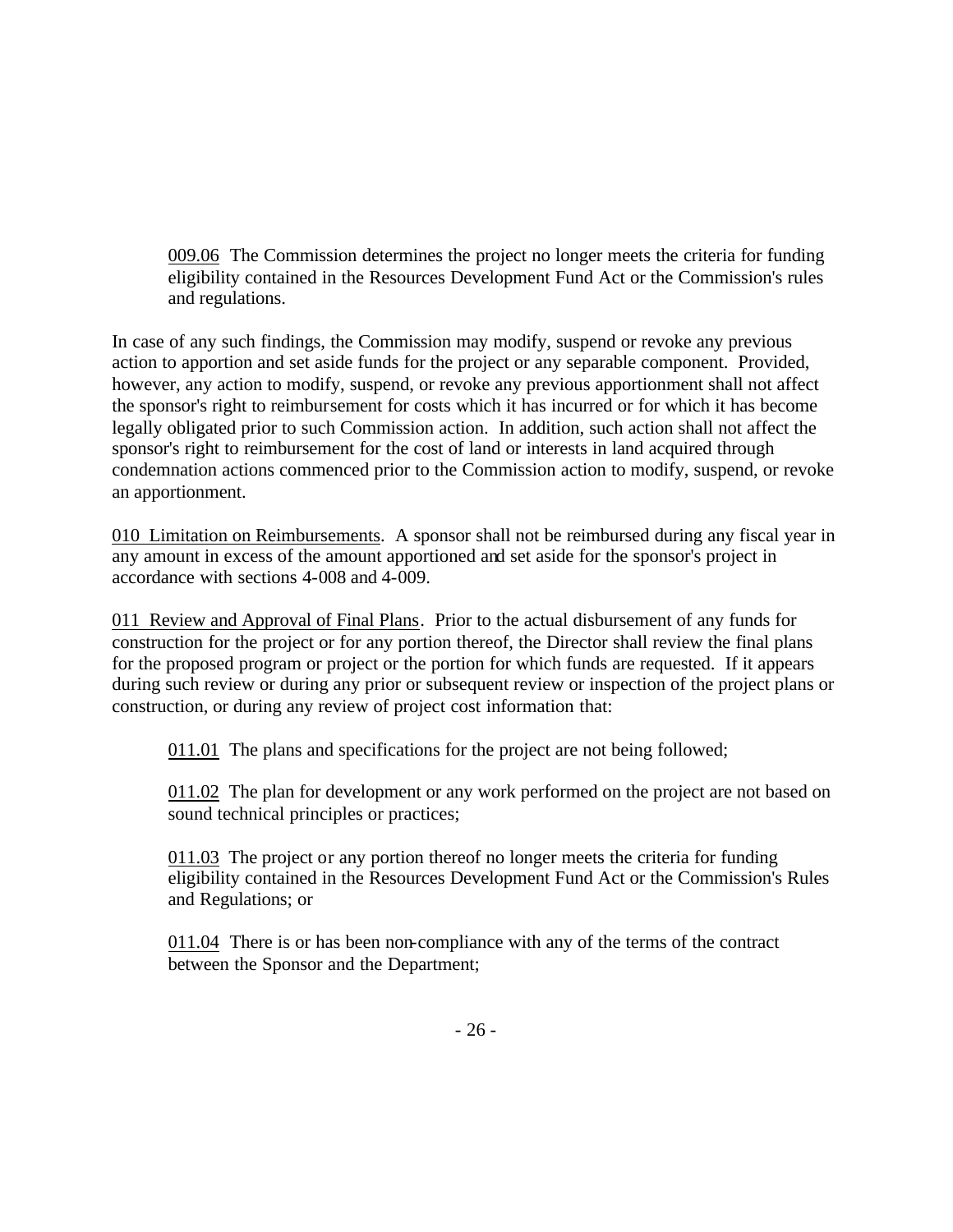the Director shall immediately bring such variances to the Sponsor's attention and may refuse to disburse any funds for the project until such time as the variances are corrected and the project is brought into conformance with all appropriate standards.

012 Limitation on Allocation. The amount actually disbursed for a program or project, or a separable component of a project, shall not exceed the dollar amount of the tentative allocation for the program, project or separable component approved by the Commission pursuant to section 4-001 or a dollar amount equal to the same percentage of the actual project costs as the tentative allocation represented to the estimated project costs, whichever is less, without specific Commission approval; except that funds apportioned and set aside for one separable component but not disbursed may be used to reimburse the Sponsor for the costs of another separable component even though such reimbursement may exceed the amount apportioned and set aside for that component if necessary in accordance with section 4-002 to achieve or maintain the appropriate ratio between eligible project costs paid by the Sponsor and those paid by the Department.

013 Contractual Arrangements. State funds will not be advanced to any applicant pursuant to an approved loan or grant until a contract between the applicant and the Department setting forth terms and conditions of such loan or grant has been executed.

014 Disbursements. The Director shall disburse, no more often than once each month, such funds from those apportioned and set aside to a program or project as are necessary to reimburse, in the proper proportion, all eligible costs incurred by the applicant in carrying out the program or project since the next preceding disbursement, if any. All such costs shall be documented by the applicant in such manner as is directed by the Director prior to the disbursement of any funds. In the event that a program or project has been approved for combination grant and loan allocations, each disbursement shall, unless otherwise specified by the Commission constitute a disbursement of loan and grant funds in the same proportion as the totals of the allocation approved.

015 Inspection During Construction. The Commission and Director shall have the privilege of inspecting the construction of any project at any time in order to ensure that plans and specifications are being followed, and that the works are being constructed in accordance with sound engineering and technical principles and practices, but such inspection shall never subject the State of Nebraska to any action for damages. The Director shall bring to the attention of the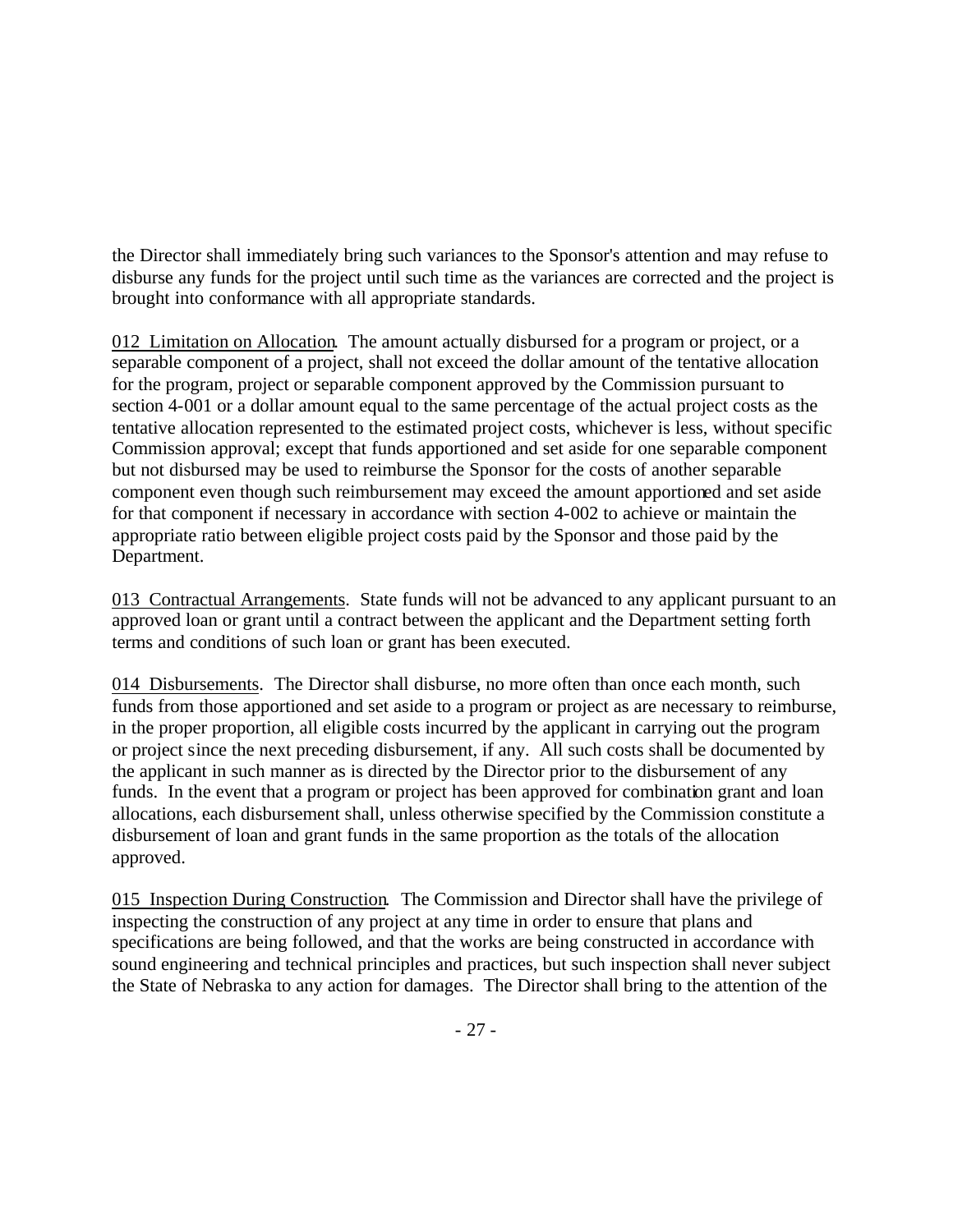sponsor and the project engineer any variances from the approved plans and specifications. The Sponsor and the project engineer or project director shall initiate necessary corrective action.

016 Changes in Scope of Approved Projects. The Sponsor shall promptly report all increases in the cost of a project, or any separable component of the project, and any proposed additions, deletions, or modifications of any separable component, or any change in the purpose or purposes of the project by submitting to the Director an amendment to the formal application and feasibility report. Commission approval of any change in the scope, purpose, or plan for development of the project, and any increase in the tentative allocation for the project, or any separable component, shall be required. Any proposed change in the scope, purpose, or plan of development for the project, any request for an increase in the allocation for the project, or any cost increase, regardless of whether an increase in the tentative allocation for the project is requested, may at the discretion of the Commission, be referred to the Director for his or her review and recommendation regarding whether the project still meets the criteria for funding eligibility contained in the Act or the Commission's rules and regulations.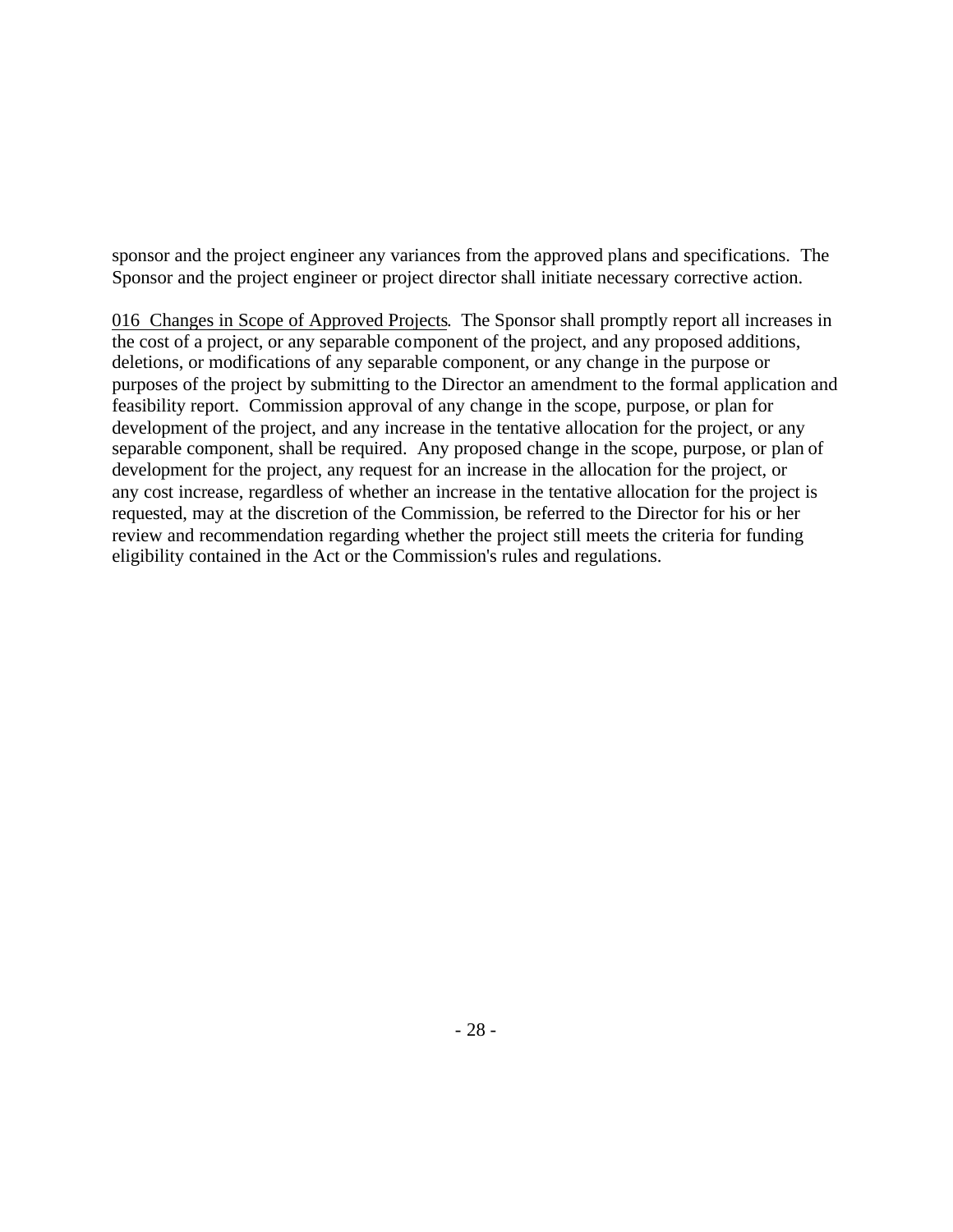## ANNOTATION

Title 256 <u>NAC</u> Section 2-1586, R.R.S., 1997; 2-1587, 2-1589, 2-1590, 2-1592, 2-1593, and 2-1595, R.S. Supp., 2000; and 2-1588 and 2-1594, as amended by LB 129, 97<sup>th</sup> Nebraska Legislature,  $1<sup>st</sup>$  Session (2001)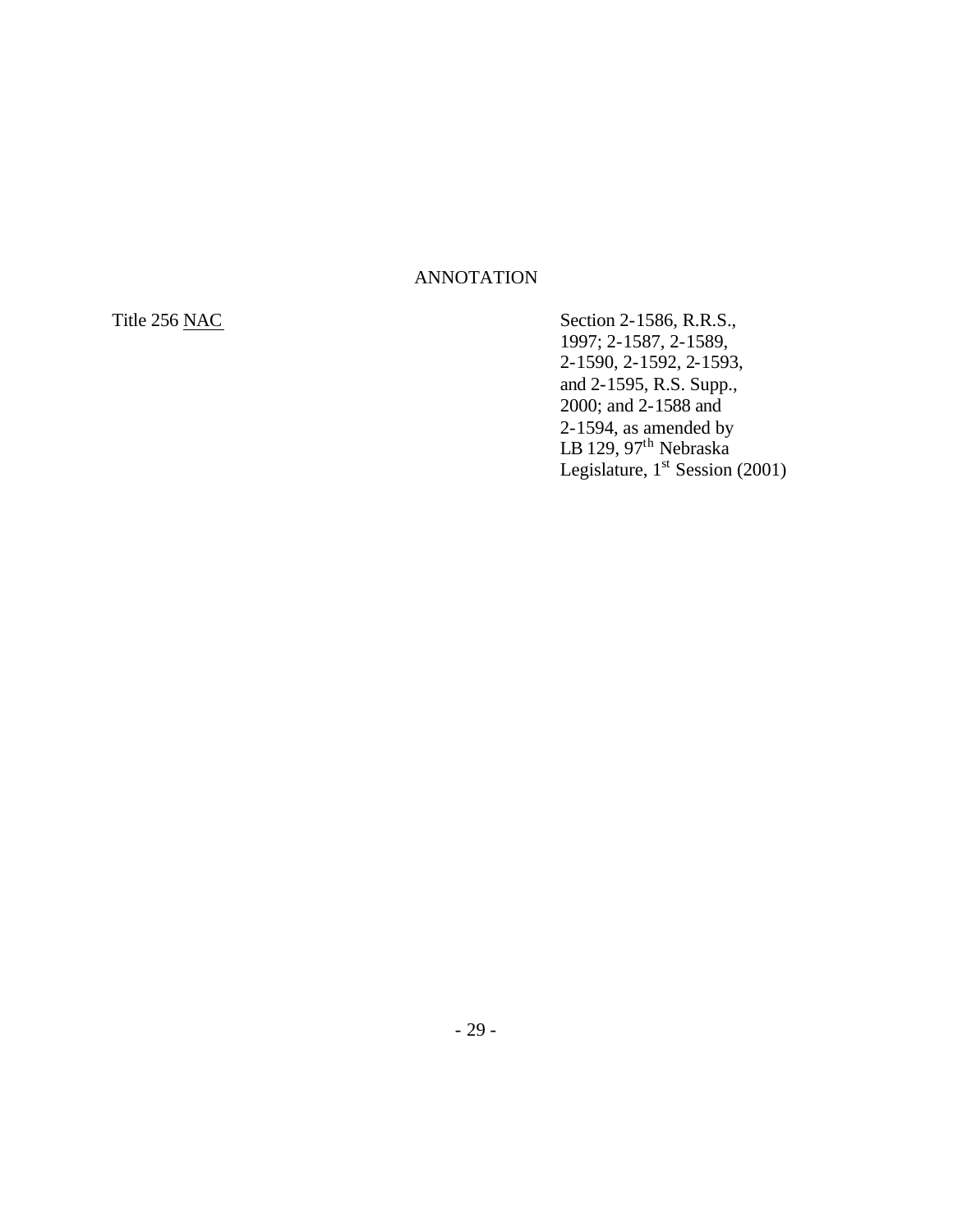# NEBRASKA DEPARTMENT OF NATURAL RESOURCES

TITLE 257 – REGULATIONS GOVERNING THE ADMINISTRATION OF THE SMALL WATERSHEDS FLOOD CONTROL FUND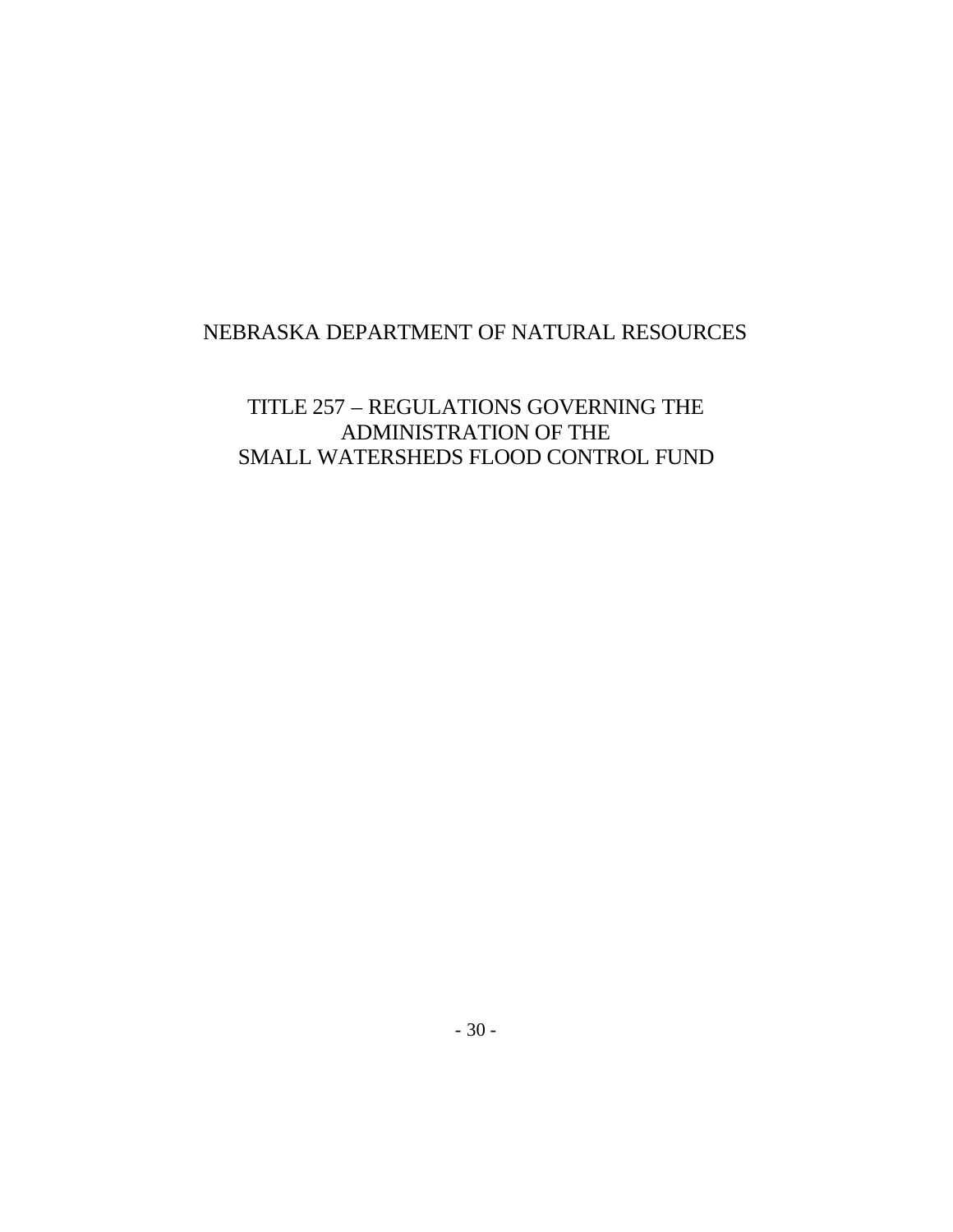#### NEBRASKA DEPARTMENT OF NATURAL RESOURCES

#### TITLE 257

### RULES AND REGULATIONS CONCERNING SMALL WATERSHEDS FLOOD CONTROL FUND

Adopted 7-19-01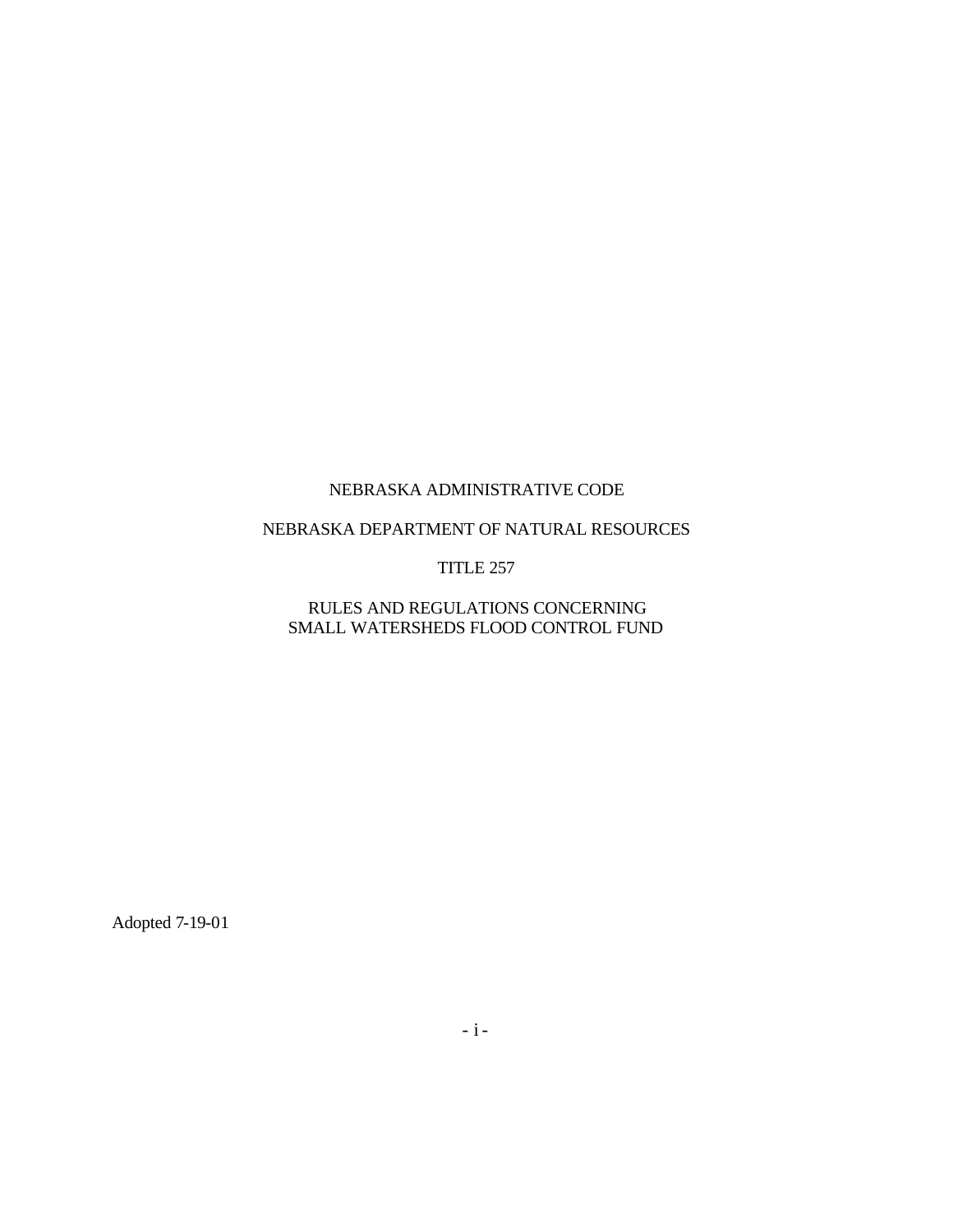#### NEBRASKA DEPARTMENT OF NATURAL RESOURCES TITLE 257 - RULES AND REGULATIONS CONCERNING SMALL WATERSHEDS FLOOD CONTROL FUND

# ALPHABETICAL TABLE OF CONTENTS

| Subject                                                | <b>Statute</b>          | Code §    |
|--------------------------------------------------------|-------------------------|-----------|
| Small Watersheds Flood Control Fund, Administration of | 2-1501 to<br>2-1503.03. | Title 257 |
|                                                        | R.S. Supp., 2000        |           |

| <b>Fund Administration</b>                               | Chapter 2 |
|----------------------------------------------------------|-----------|
| Acceptance of Appraisals                                 | 002       |
| Agreement to Retain in Public Use                        | 023       |
| <b>Amount Paid</b>                                       | 007       |
| <b>Annual Financial Statement</b>                        | 011       |
| Annual Inspection                                        | 010       |
| <b>Annual Lease</b>                                      | 012       |
| Appraisal and Notification to Public Bodies of Appraised |           |
| Fair Market Value                                        | 018       |
| Approval or Rejection of Bids                            | 032       |
| <b>Conduct of Auction</b>                                | 029       |
| <b>Conservation Plan</b>                                 | 009       |
| Criteria for Acquisition by Public Bodies                | 020       |
| Damage to Crops                                          | 003       |
| Desire to Acquire by Two or More Public Entities         | 021       |
| Documentation of Purchase                                | 008       |
| <b>Earnest Money Deposit</b>                             | 030       |
| <b>Eligibility for Funds</b>                             | 001       |
| <b>Eminent Domain Awards</b>                             | 006       |
| Notice of Intent to Acquire or Retain                    | 017       |
| Notice of Sales                                          | 027       |
| Notifying Public Bodies of Proposed Sales                | 016       |
| <b>Public Auction</b>                                    | 024       |
| <b>Public Auctioneers</b>                                | 025       |
|                                                          |           |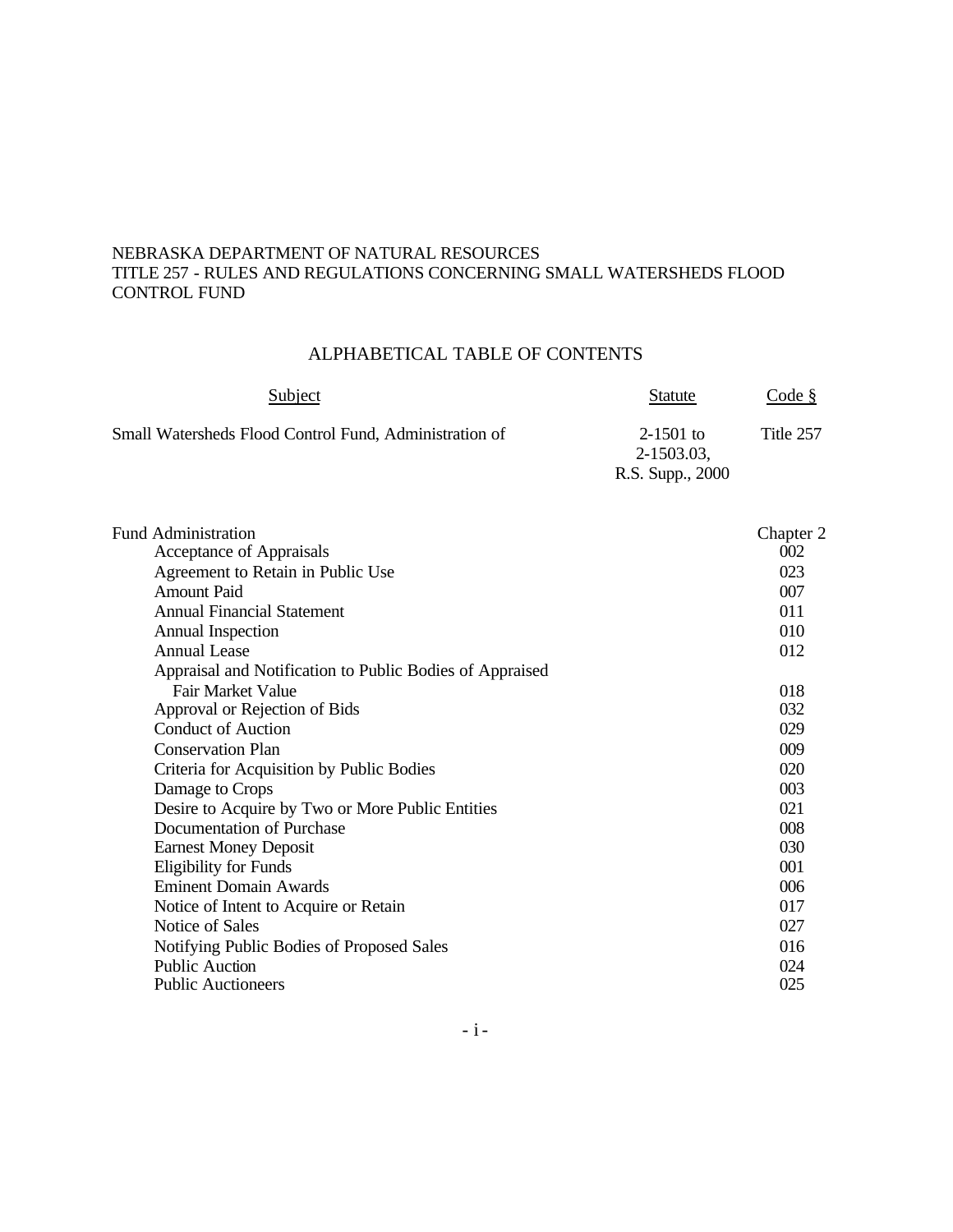| <b>Acquisition by Public Bodies</b>                           | 019       |
|---------------------------------------------------------------|-----------|
| Acquisition or Retention of Less Than Full Parcel             | 022       |
| <b>Purchase Agreement</b>                                     | 031       |
| Purchase Price and Total Cost of Acquisition                  | 004       |
| Sale Expenses                                                 | 033       |
| Sale of Improvements                                          | 026       |
| Sale Schedule                                                 | 015       |
| Disposition of Property                                       | 014       |
| <b>Sealed Bids</b>                                            | 028       |
| Title Opinion or Title Insurance and Other Relevant Documents | 005       |
| Use of Lease Revenues                                         | 013       |
| <b>General Provisions</b>                                     | Chapter 1 |

| <b>Definitions</b>            | 003              |
|-------------------------------|------------------|
| General Availability of Funds | 002 <sup>2</sup> |
| Purpose of Rules              | 001              |
| Responsibilities              | 004              |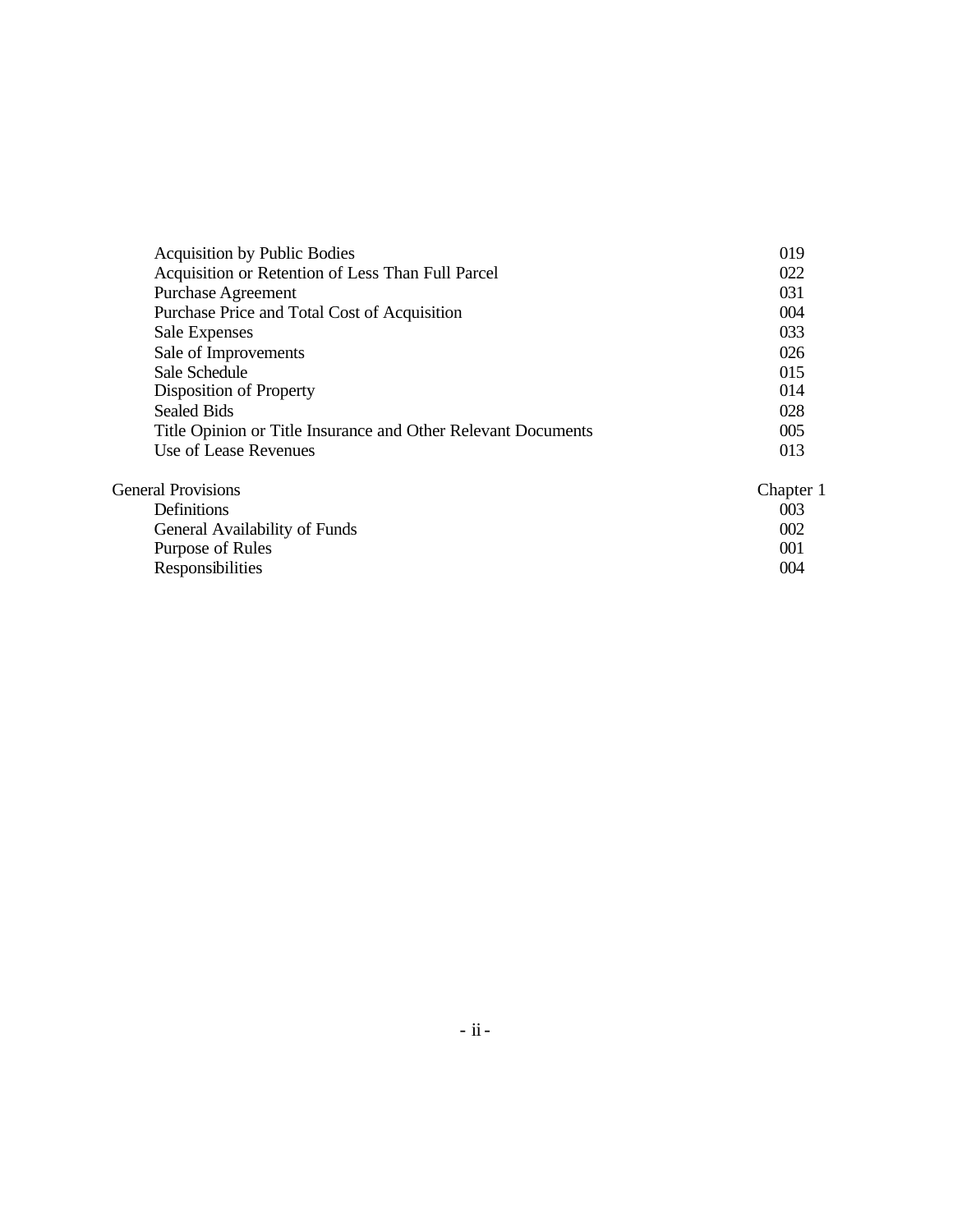#### NEBRASKA DEPARTMENT OF NATURAL RESOURCES TITLE 257 - RULES AND REGULATIONS CONCERNING SMALL WATERSHEDS FLOOD CONTROL FUND

# NUMERICAL TABLE OF CONTENTS

| Subject                                                       | <b>Statute</b>                                | Code §           |
|---------------------------------------------------------------|-----------------------------------------------|------------------|
| Small Watersheds Flood Control Fund, Administration of        | $2-1501$ to<br>2-1503.03,<br>R.S. Supp., 2000 | Title 257        |
| <b>General Provisions</b><br>Purpose of Rules                 |                                               | Chapter 1<br>001 |
| General Availability of Funds                                 |                                               | 002              |
| Definitions                                                   |                                               | 003              |
| Responsibilities                                              |                                               | 004              |
| <b>Fund Administration</b>                                    |                                               | Chapter 2        |
| <b>Eligibility for Funds</b>                                  |                                               | 001              |
| Acceptance of Appraisals                                      |                                               | 002              |
| Damage to Crops                                               |                                               | 003              |
| Purchase Price and Total Cost of Acquisition                  |                                               | 004              |
| Title Opinion or Title Insurance and Other Relevant Documents |                                               | 005              |
| <b>Eminent Domain Awards</b>                                  |                                               | 006              |
| <b>Amount Paid</b>                                            |                                               | 007              |
| Documentation of Purchase                                     |                                               | 008              |
| <b>Conservation Plan</b>                                      |                                               | 009              |
| Annual Inspection                                             |                                               | 010              |
| <b>Annual Financial Statement</b>                             |                                               | 011              |
| <b>Annual Lease</b>                                           |                                               | 012              |
| Use of Lease Revenues                                         |                                               | 013              |
| Disposition of Property                                       |                                               | 014              |
| Sale Schedule                                                 |                                               | 015              |
| Notifying Public Bodies of Proposed Sales                     |                                               | 016              |
| Notice of Intent to Acquire or Retain                         |                                               | 017              |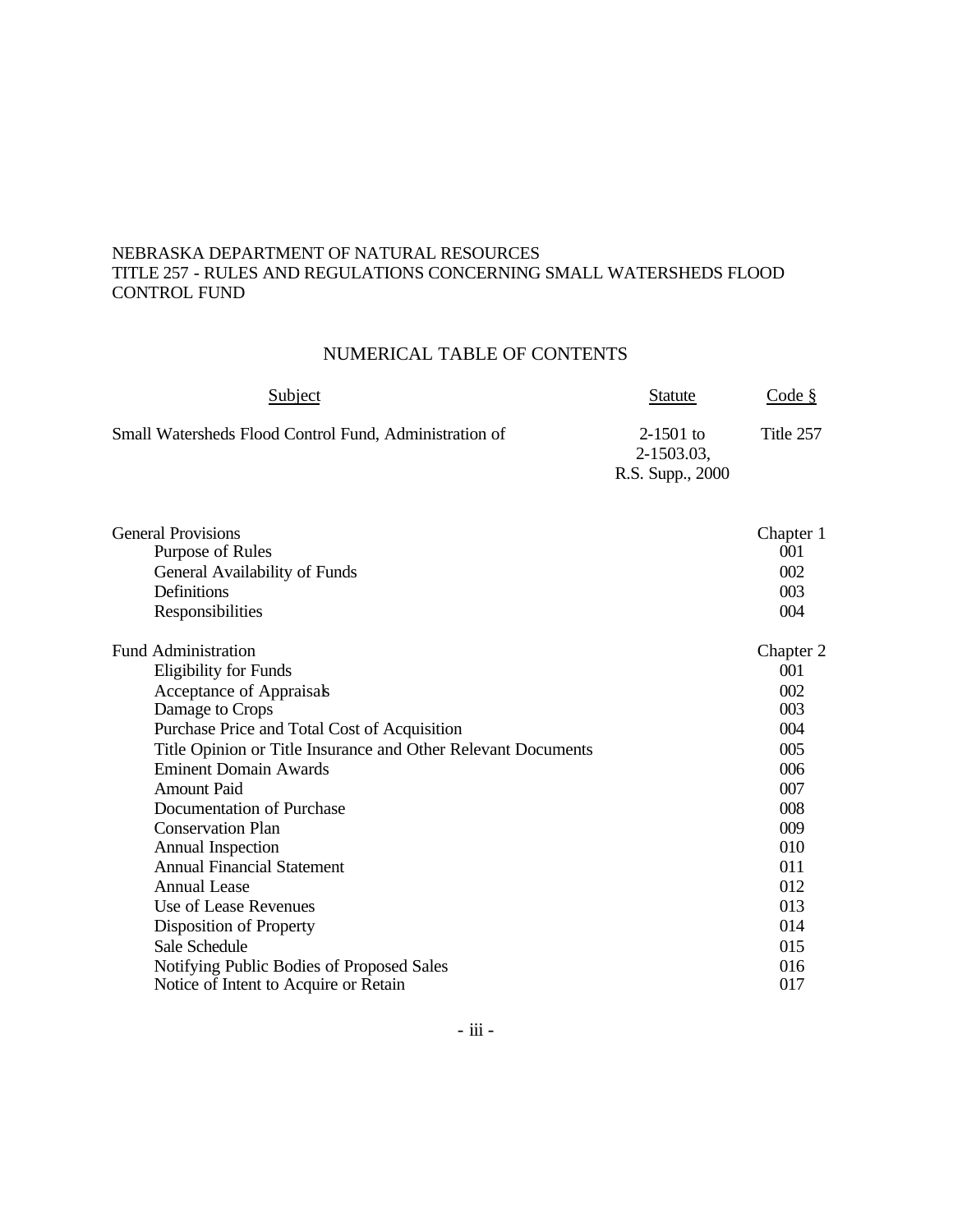| Appraisal and Notification to Public Bodies of Appraised |     |
|----------------------------------------------------------|-----|
| Fair Market Value                                        | 018 |
| <b>Acquisition by Public Bodies</b>                      | 019 |
| Criteria for Acquisition by Public Bodies                | 020 |
| Desire to Acquire by Two or More Public Entities         | 021 |
| Acquisition or Retention of Less Than Full Parcel        | 022 |
| Agreement to Retain in Public Use                        | 023 |
| <b>Public Auction</b>                                    | 024 |
| <b>Public Auctioneers</b>                                | 025 |
| Sale of Improvements                                     | 026 |
| Notice of Sales                                          | 027 |
| <b>Sealed Bids</b>                                       | 028 |
| <b>Conduct of Auction</b>                                | 029 |
| <b>Earnest Money Deposit</b>                             | 030 |
| <b>Purchase Agreement</b>                                | 031 |
| Approval or Rejection of Bids                            | 032 |
| Sale Expenses                                            | 033 |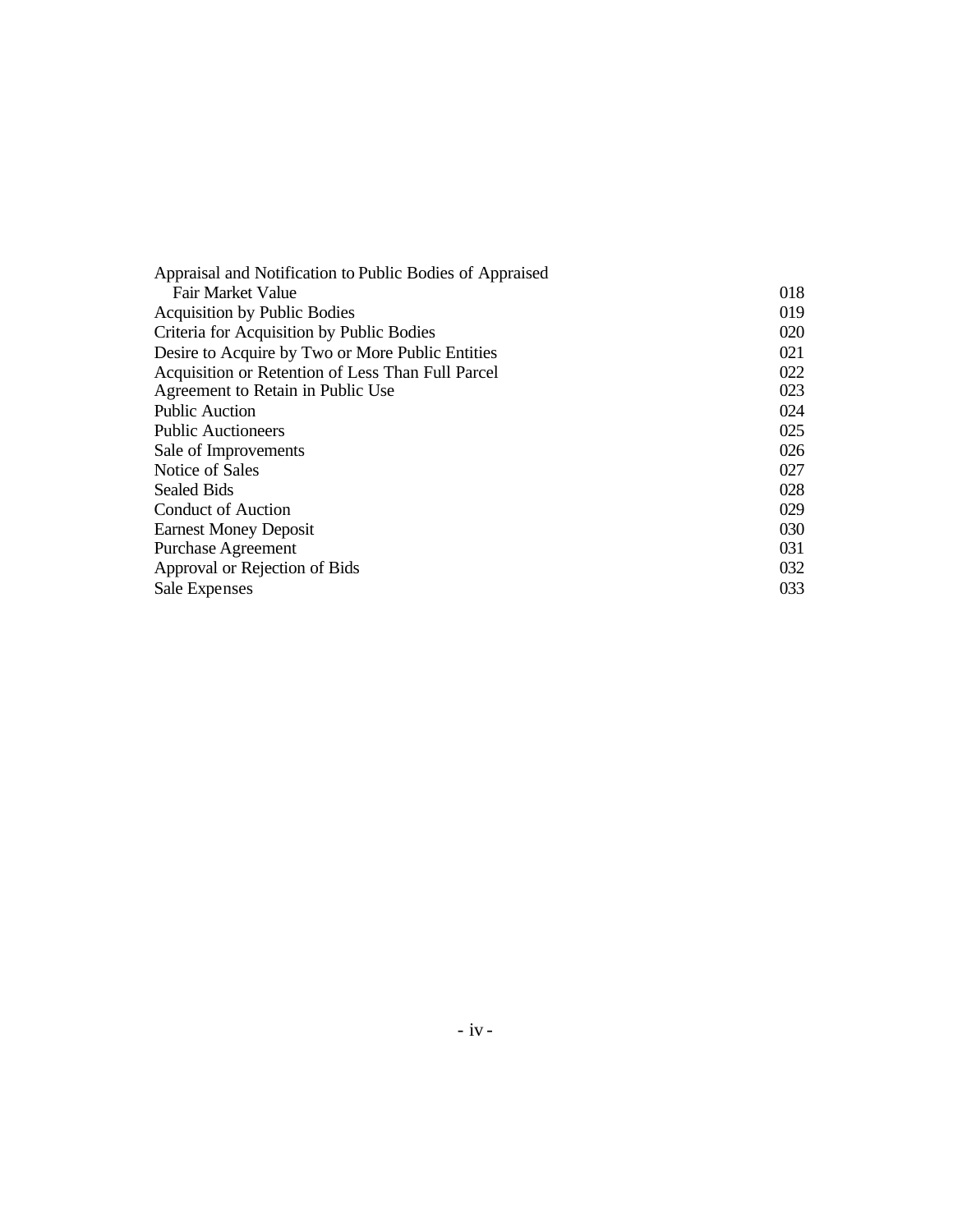#### LAST ISSUE DATE: Title 257 DNR – ADMINISTRATION OF SMALL WATERSHEDS CONTROL FUND

Chapter 1 – GENERAL PROVISIONS

001 Purpose of Rules. These rules and regulations are adopted for the purpose of administering the Small Watersheds Flood Control Fund created by section 2-1503.01 R.S. Supp., 2000.

002 General Availability of Funds. Financial assistance from the Fund shall be available only to local organizations which have programs qualifying for such assistance under these rules and regulations. The Commission, in its sole discretion, may allocate to any qualifying organization, from the Small Watersheds Flood Control Fund, such sum or sums as in the judgment of the Commission may be necessary for such local organization to acquire real property or easements needed to permit the local organization to effectuate the purposes of the Small Watersheds Flood Control Fund.

003 Definitions. All terms defined in section 2-1501 R.S. Supp., 2000 shall have the same definition when used in these rules and regulations. In addition:

003.01 "Fund" means the Small Watersheds Flood Control Fund created by section 2-1503.01 R.S. Supp., 2000.

#### 004 Responsibilities.

004.01 It is the responsibility of the Commission to make allocations from the Fund and to specify the date and all other terms for the sale of any lands or rights-of-way acquired with funds from the Fund and to require the execution of all documents necessary to complete such sales.

004.02 It is the responsibility of the Director, through the Department, to administer the fund and to administer these rules and regulations.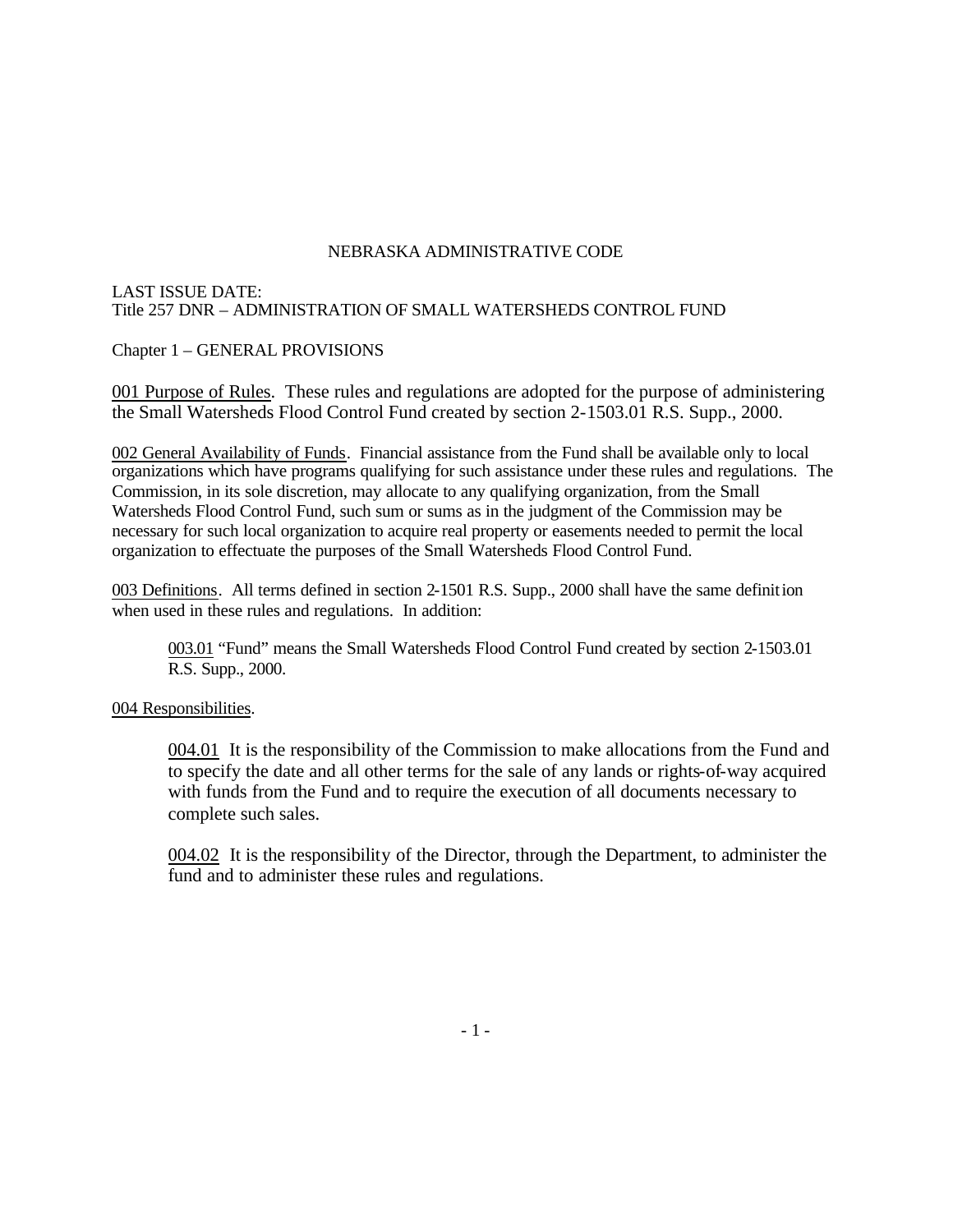#### LAST ISSUE DATE: Title 257 DNR – ADMINISTRATION OF SMALL WATERSHEDS FLOOD CONTROL FUND

Chapter 2 – FUND ADMINISTRATION

001 Eligibility for Funds. To be eligible for assistance from the Small Watersheds Flood Control Fund, the local organization must first enter into an agreement with the Department specifying a hydrologic unit and the total number of land rights to be acquired by the local organization in such unit. Such agreement, which shall be on a form supplied by the Department, shall also provide that the local organization will abide by the law and rules and regulations governing administration of the Small Watersheds Flood Control Fund. In addition, the following conditions must have been met:

001.01 The local organization has agreed on a program of work;

001.02 Such program of work has been found by the Department to be feasible, practicable, and will promote the health, safety, and general welfare of the people of the state;

001.03 The Department has either participated in the planning or reviewed the plans and has approved the program of work;

001.04 The local organization has obtained a minimum of seventy-five percent of the needed number of lands, easements and rights-of-way in the project or a subwatershed prior to the use of state funds for this purpose;

001.05 The local organization has made a formal request or application to the Department for state funds for the purpose of purchasing lands, easements, and rights-of-way;

001.06 The local organization and the Department have entered into an agreement on the administration and expenditure of these state funds;

001.07 The purchase price of the land, easement, or right-of-way has been established either by a court or by at least one registered, licensed, certified residential, or certified general real estate appraiser approved by the Department; and

 $-20-$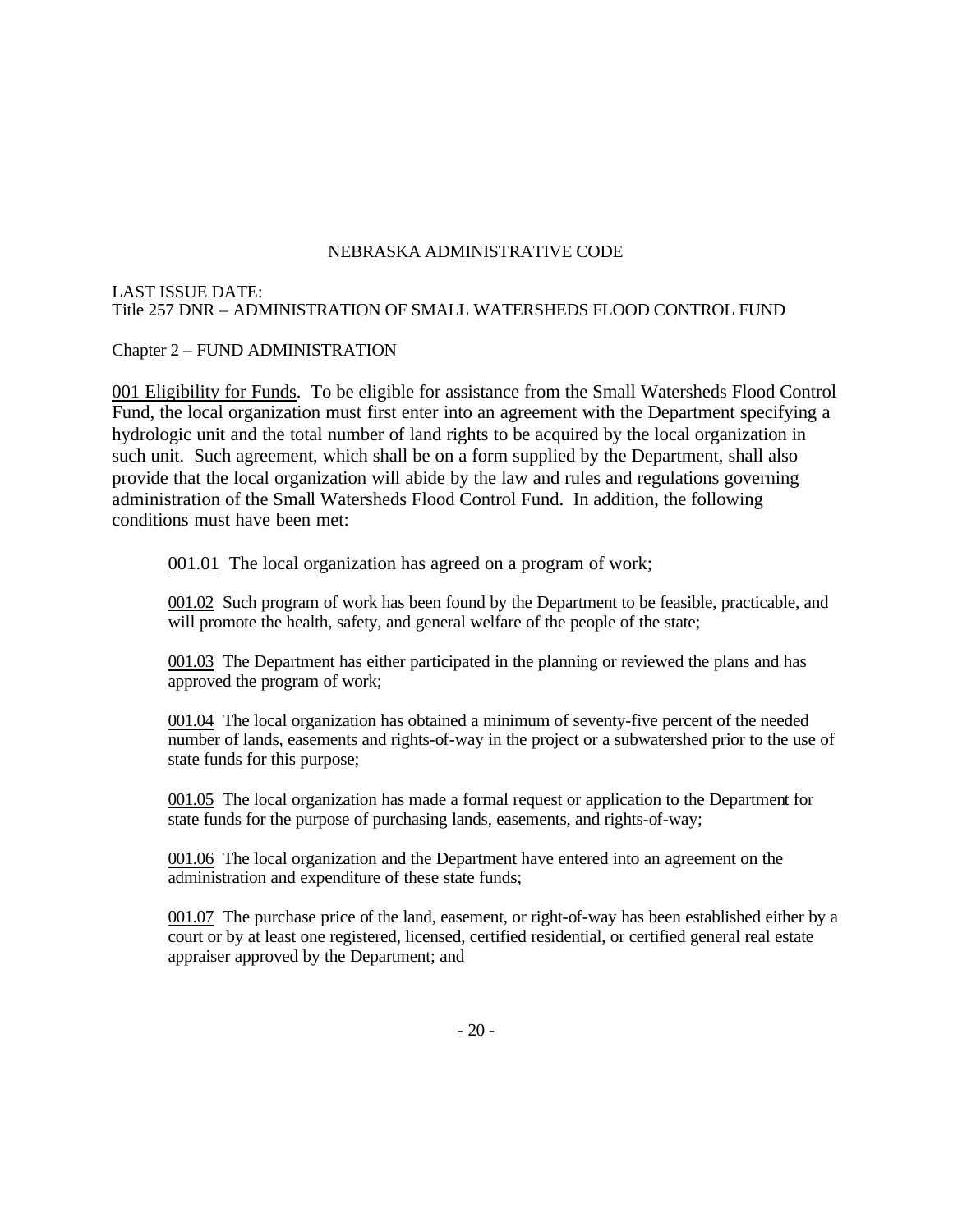001.08 The local organization has given assurance to the Department that it has obtained any water rights or other permits required under state or federal law and complied with all other applicable state laws.

002 Acceptance of Appraisals. An appraisal prepared in accordance with Section 2-1502 R.S. Supp., 2000 must accompany each formal request or application for funds. Such appraisal shall be supplied at no cost to the state. In the event the Commission or the Department is of the opinion that any appraisal is subject to question, the Department may hire an appraiser at state expense, to aid the Commission in making its decision whether or not to approve such appraisal.

003 Damage to Crops. When applicable, the local organization shall also cause an appraisal to be made of all crops which are growing on the land to be purchased. Such crop appraisal shall also be subject to Commission approval and any rule, hereinabove set forth, applicable to appraisals in general. The local organization shall give the landowner the option of (1) retaining his or her interest in the crops, in which event he or she shall be given a reasonable period of time in which to harvest the same; or (2) selling such interest along with the land.

004 Purchase Price and Total Cost of Acquisition. For all purposes of the administration of the Small Watersheds Flood Control Fund, the terms "purchase price" and "total cost of acquisition" shall, in the absence of a condemnation proceeding, mean the amount actually paid by the local organization or the amount established by an appraisal conducted in accordance with Section 2-1502, which ever is the lesser amount. In the event of a condemnation proceeding, such terms shall mean the amount of damages awarded by a court of competent jurisdiction. Payments by a local organization in excess of any purchase price so established shall be the sole responsibility of the local organization and shall have no effect upon the distribution of any proceeds subsequently realized from the sale of the land or right-of-way pursuant to Section 2-1502.

005 Title Opinion or Title Insurance and Other Relevant Documents. Before any funds are paid out to the local organization, such organization must furnish to the Department a copy of a title opinion or title insurance policy on the property or interest to be acquired, whether through purchase or condemnation. If a title opinion is provided, such opinion shall have been drafted following a title search by an attorney who is hired by the local organization and who is admitted to practice law before the courts of Nebraska. If a title insurance policy is provided, it must be from an insurance company authorized to provide such insurance in Nebraska. The local organization shall also furnish the Department with a copy of any purchase agreement or other written document demonstrating the terms and conditions of the proposed purchase.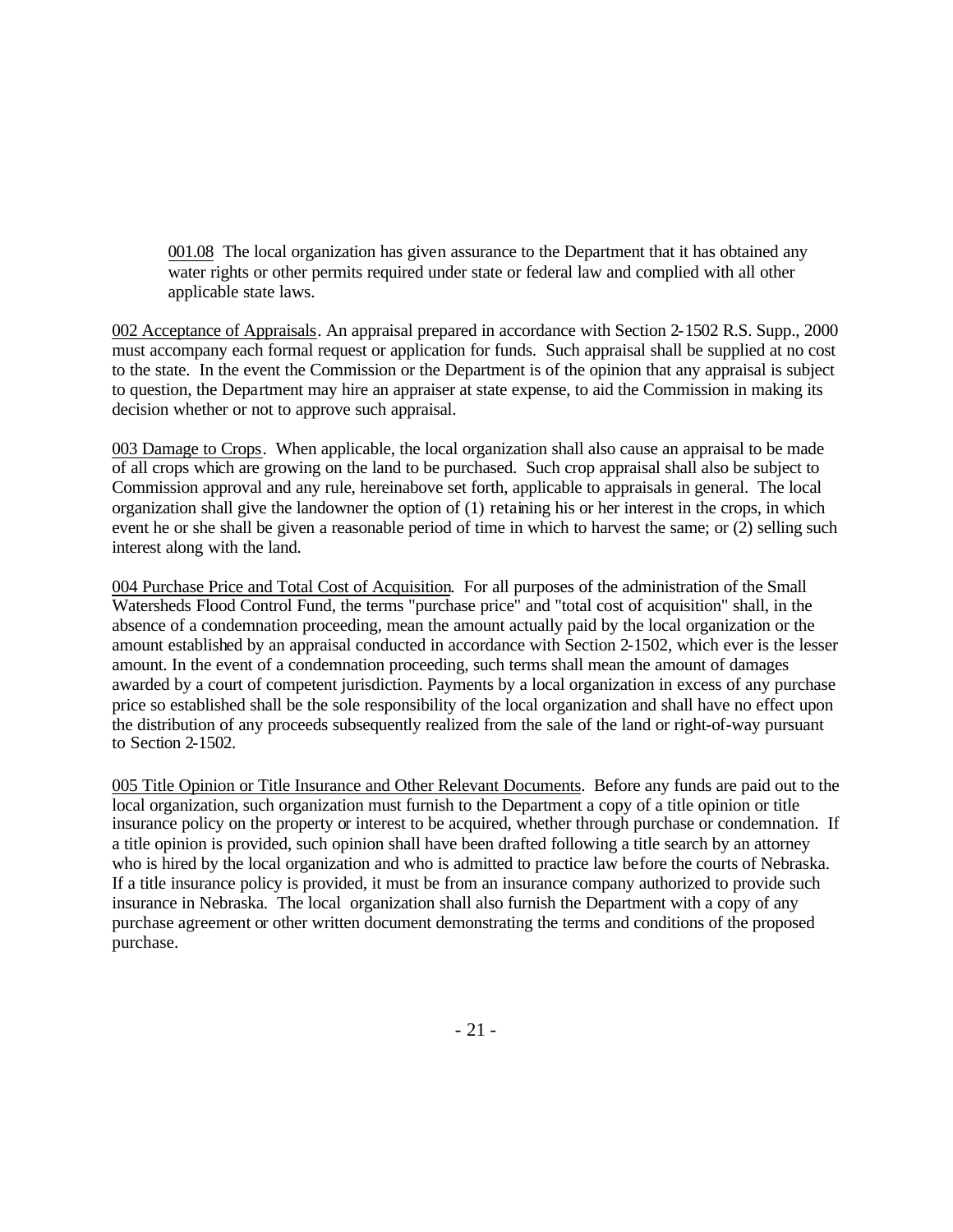006 Eminent Domain Awards. If a local organization is unable to acquire an interest in real property for which an appraisal has been approved except through the power of eminent domain, approval by the Commission of any court award exceeding in amount such appraised value shall be required prior to the disbursement of any funds in excess of such appraised value. The Commission reserves the right to require that the local sponsor appeal such award if such award is deemed excessive or to allocate a percentage of the court award as provided in Section 2-007.

#### 007 Amount Paid.

007.01 The Commission reserves the right to approve or reject payment for any purchases of any lands, easements, or rights-of-way within the hydrologic unit described in the agreement and executed in accordance with section 2-001. In addition, if based on reports from the local organization or other information available to it, the Commission has reasonable grounds for concern that a project, or any portion of it, may not be completed, it may withhold or limit assistance to the organization for the acquisition of any lands, easements or rights-of-way needed for that project. Provided, however, any Commission action to refuse to assist an organization in paying the costs of acquisition of any interest in land shall not affect the organization's right to reimbursement for costs for which it has become legally obligated prior to such Commission action. In addition, such action shall not affect the organization's right to reimbursement for the cost of land, or interests in land, acquired through condemnation actions commenced prior to the Commission action. Reasonable grounds for concern shall include, but not be limited to, opposition to completion of the project including current or anticipated lawsuits or the unavailability or loss of local, other state, or federal funds.

007.02 The amount which will be approved by the Commission for payment out of the Small Watersheds Flood Control Fund shall not exceed the purchase price as defined in Section 2-004. The Commission may, however, determine that an amount less than the purchase price should be paid from the Small Watersheds Flood Control Fund for any one of the following reasons:

007.02A The dollar amount of all unapproved requests for funding assistance exceeds the availability of uncommitted funds. Prior to approving any additional requests for assistance under such circumstances, the Commission will, following consultation with all affected local organizations, determine whether the available funds could be most effectively utilized.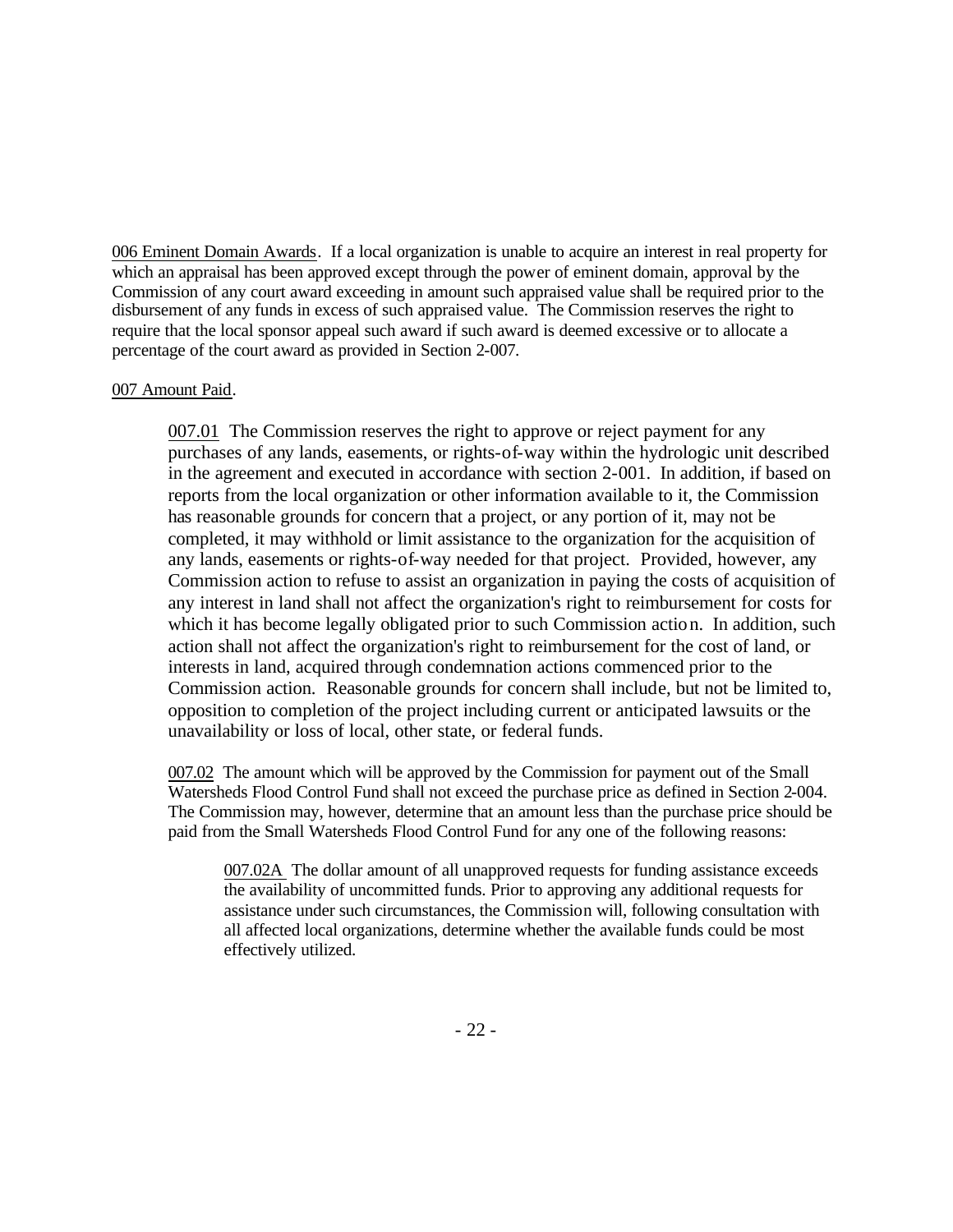007.02A1 By deferring assistance until funds do become available to one or more local organizations which would not encounter serious problems because of such deferral;

007.02A2 By allocating them to all applicants on the basis of a percentage of purchase price; or

007.02A3 By utilizing a combination of percentage allocation and deferral.

007.02B A court of competent jurisdiction has made an award in condemnation in excess of the value established by the appraisal approved by the Commission. Provided that, the dollar amount paid by the Commission in such cases shall not be less than the amount specified in the approved appraisal or the amount determined in accordance with section 007.02A, whatever amount is less.

007.03 If for any of the reasons previously provided, the Commission determines that an amount less than the purchase price should be allocated from the Small Watersheds Flood Control Fund for the acquisition of any interest in real property, the local organization shall remit to the Department a pro rata share of the proceeds of any subsequent sale of such property. The pro rata share shall be equal to the percentage of the total cost of acquisition of such property made from any state allocation from the Small Watersheds Flood Control Fund.

008 Documentation of Purchase. Within thirty days after the local organization receives payment from the state, the local organization shall forward to the Department a copy of the deed, easement, court decree (in the case of a condemnation proceeding) or any other document or material deemed by the Department to be necessary in the particular case. Such deed, easement, court decree, etc. shall be verified by the clerk of the court or the register of deeds, whichever the case may be.

009 Conservation Plan. Within one hundred twenty days after the title or titles, as applicable, have been acquired, the local organization shall prepare a detailed Conservation Plan, a copy of which shall be sent to the Department to be made a part of the files.

010 Annual Inspection. At least once each year, a Department staff member and a representative of the appropriate local organization shall inspect each parcel of land for which fee title has been acquired and shall compare it to the respective Conservation Plan. A report of the staff member's findings along with any suggestions or recommendations to the local organization shall be filed with the Department and the local organization.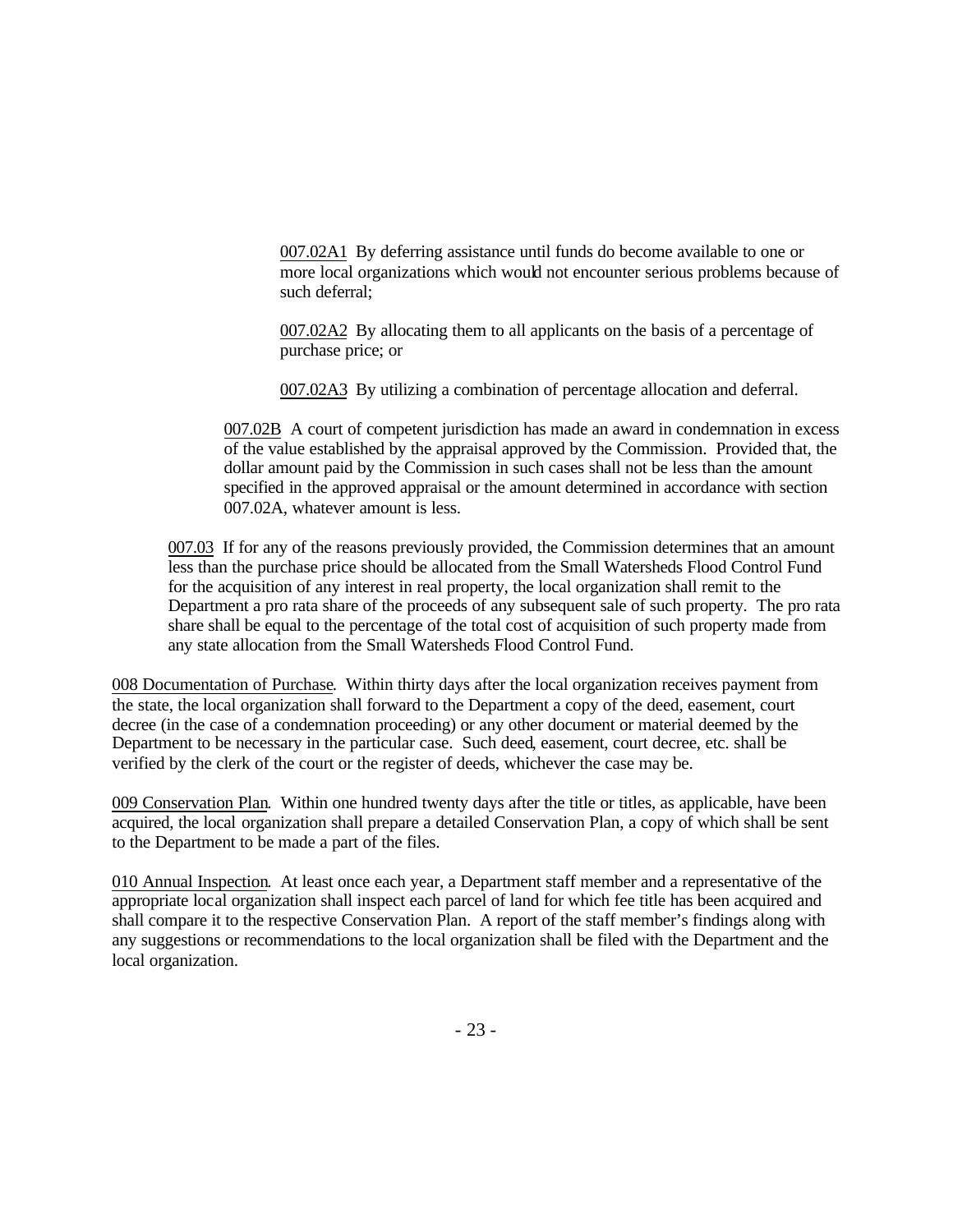011 Annual Financial Statement. Each local organization holding fee title to lands purchased with Small Watersheds Flood Control Funds shall submit a complete financial statement to the Department by August 1 of each year. Such required statement shall set forth the income received from such lands and also the expenses incurred in the maintenance, improvement, management, etc. of such lands. This financial statement is required in addition to any other statement or accounting required to be submitted by the local organization by law or otherwise.

012 Annual Lease. When appropriate, a Department staff member shall work with a local organization in preparing the annual lease for such property as was acquired, in whole or in part, with Small Watersheds Flood Control Funds. Unless otherwise approved by the Director, leases shall commence on the first day of March and terminate on the last day of February of the year next ensuing. No lease shall be deemed effective unless and until it has been approved in writing by the Director.

013 Use of Lease Revenues. In addition to the uses for rental and lease revenues as set forth in Section 2- 1502 R.S. Supp., 2000, such revenues may be used for reasonable and necessary personnel costs and expenses incurred by the local organization in the management of such lands. As the Department is responsible for overseeing the management of such lands, the local organization shall consult with and keep the Department informed of all matters relevant to such management.

014 Disposition of Property. It shall be the duty of the local organization, within ten years from the purchase date of lands and rights-of-way, to

014.01 grant or retain, for public purposes, as provided for in Section 2-1502 R.S. Supp., 2000, and as provided by these regulations, or

014.02 sell at public auction

all lands and rights-of-way purchased wholly or partially from the Fund.

015 Sale Schedule. The Department shall maintain a schedule of the proposed dates of sale for lands purchased in whole or in part with funds from the Small Watersheds Flood Control Fund. On or about July 1 of each calendar year, the Commission shall review this schedule, consult with local sponsors holding title to such lands, make any additions or revisions that are deemed necessary, and adopt a sale schedule for the next ensuing fiscal year.

016 Notifying Public Bodies of Proposed Sales. For the purpose of Section 2-1502, R.S. Supp., 2000, the Department shall on or about September 1 of each year notify the Governor of the State and the appropriate public districts, cities, counties, political subdivisions and agencies of the State or of the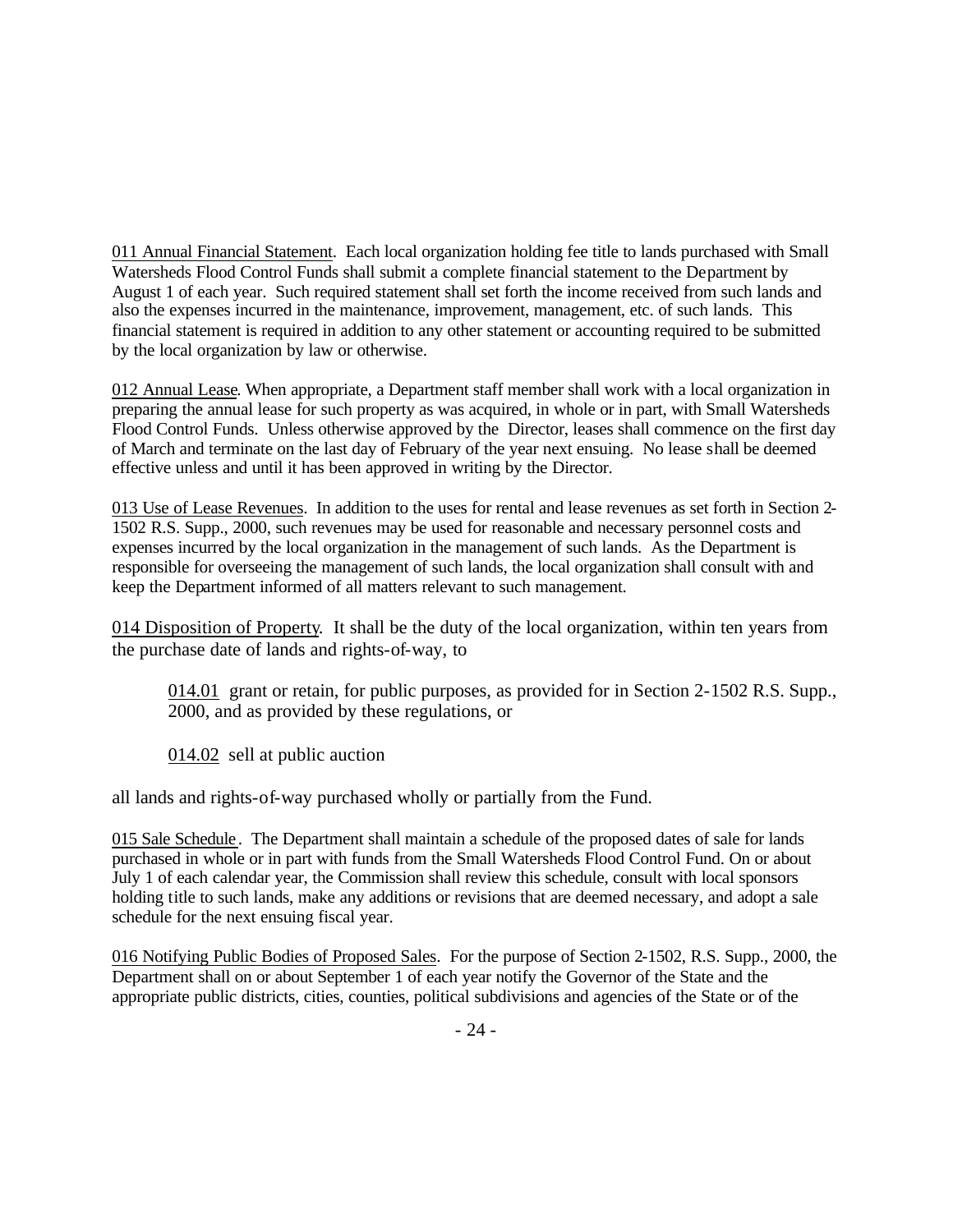Federal government of the land(s) scheduled to be sold in at least the next ensuing fiscal year. Such notification shall indicate the proposed date(s) of sale and shall summarize the process by which public entities may acquire such lands for public purposes.

017 Notice of Intent to Acquire or Retain. Any public district, city, county, political subdivision, or agency of the State or of the Federal government which is interested in acquiring or retaining for public purposes land(s) purchased in whole or in part with Small Watersheds Flood Control Funds shall notify the Department of such interest by January 1 of the year prior to the fiscal year in which the property is scheduled to be sold.

018 Appraisal and Notification to Public Bodies of Appraised Fair Market Value. Whenever a public entity indicates in accordance with Section 2-017 that it is interested in acquiring or retaining lands purchased in whole or in part with Small Watersheds Flood Control Funds, the Department shall, by June 1 of the fiscal year prior to the year in which the property is scheduled to be sold, have an appraisal prepared for such lands in accordance with section 2-1502 R.S. Supp., 2000, as amended, and notify such public entity of the appraised fair market value. Such notification shall indicate the proposed date of sale, the appraised fair market value, and the requirements for purchase or retention by public bodies in accordance with Section 2-020.

019 Acquisition by Public Bodies. Any public district, city, county, political subdivision or agency of the State or of the Federal government which desires to acquire or retain for public purposes land(s) purchased in whole or in part with Small Watersheds Flood Control Funds shall notify the Department of such desire by September 10 of the fiscal year in which the property is scheduled to be sold. A report explaining the public purpose to be made of such property shall be simultaneously submitted to the Department. Such report shall include a description of the public uses to be made of such property, a description of and timetable for improvements, if any, and a discussion of management techniques to be utilized to serve the proposed public purpose. The report shall also document the public entity's legal and financial abilities to acquire or retain such property and to implement the proposed public purpose. If retention by the local organization of such land for public use is approved pursuant to the procedures hereinafter provided, the Department, within 90 days of approval, shall be reimbursed in the amount of the pro rata share of the appraised fair market value that is equal to the percentage of the total cost of acquisition paid by the Fund. If acquisition of such lands for public use by a public body other than the local organization holding title to the property is approved, the Department shall be reimbursed in the amount of the prorated share of the appraised fair market value that is equal to the percentage of the total cost of acquisition paid from the Fund and the local organization transferring the title to the acquiring public body shall be reimbursed in the amount of any remaining portion of the appraised fair market value, both reimbursements to occur within 90 days of such approval or approvals. All such proceeds to the Department shall be remitted to the State Treasurer for credit to the Fund.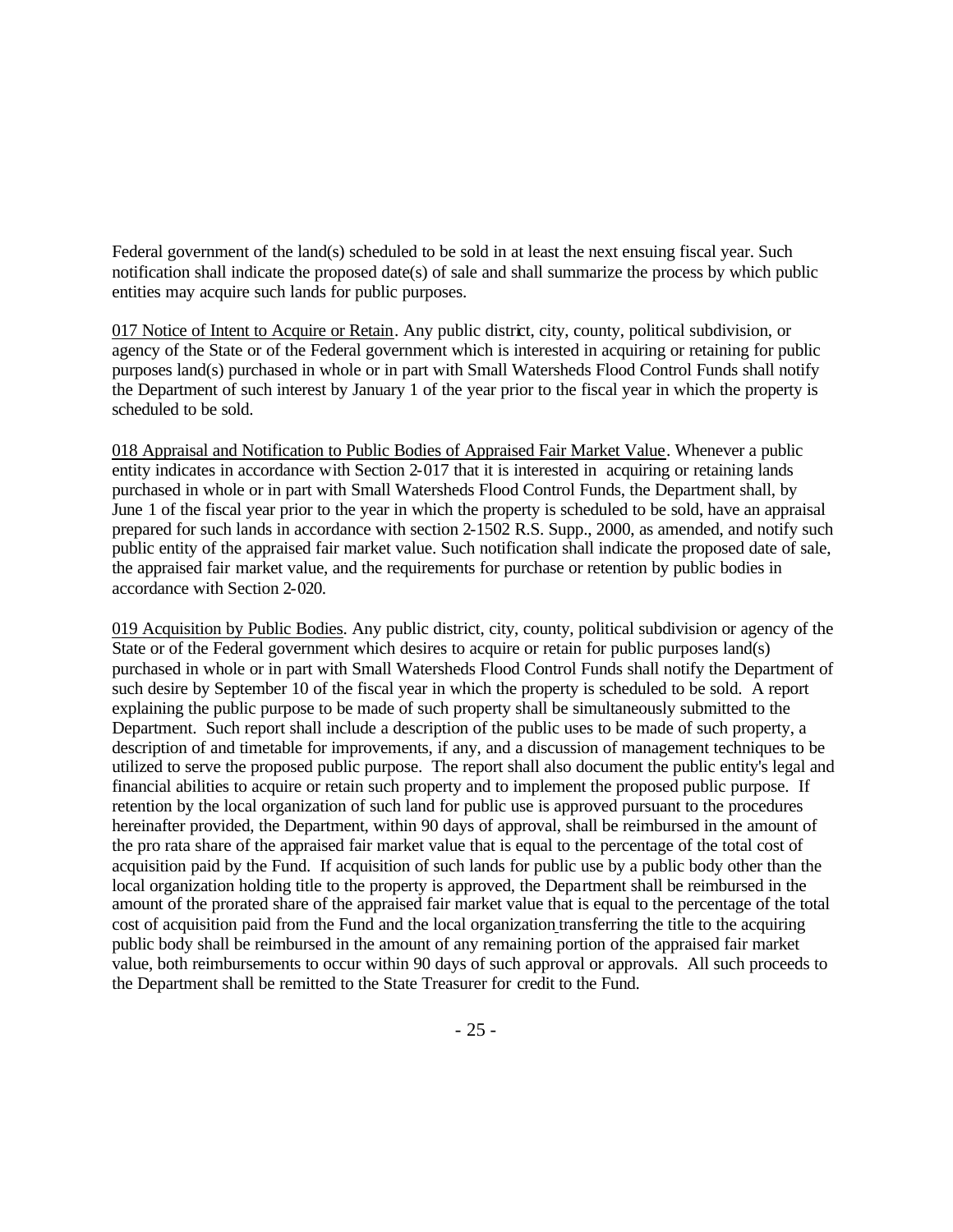#### 020 Criteria for Acquisition by Public Bodies.

020.01 Whenever a public entity indicates in accordance with Section 2-019 that it desires to acquire or retain lands purchased in whole or in part with Small Watersheds Flood Control Funds, the Commission shall, no later than November 1 of the fiscal year in which the property is scheduled to be sold, determine whether the property should be so acquired or retained or whether it should be offered for sale at public auction in accordance with Sections 024 through 029. In making such determination, the Commission shall consider the following factors:

020.01A The nature of the public purpose for which acquisition or retention is requested and the demand for such purpose in the area to be served thereby.

020.01B The nature of probable alternative uses for such property and their relative importance in the community and the state.

020.01C The adequacy of the property to satisfy the proposed public purpose in comparison to its adequacy to satisfy probable alternative uses.

020.01D The relative economic impacts which could be anticipated in the community because of the proposed public purpose and probable alternative uses.

020.01E The legal and financial abilities of the public body to acquire or retain the property and to implement the proposed public purpose.

020.01F The compatibility of the proposed public purpose with operation and maintenance of the property for the purpose for which it was originally acquired and its consistency with accepted conservation principles.

020.02 Prior to determining whether the property should be acquired or retained by the public body or offered for sale at public auction, the Commission shall consult with the local organization holding title thereto and other interested organizations and individuals. If the amount invested in such property from the Small Watersheds Flood Control Fund constituted the full purchase price, the decision of the Commission regarding the purchase or retention of such property by the public body shall be binding on the local organization. If, however, a portion of the original purchase price was contributed by the local organization, such local organization shall have independent authority to disapprove the purchase of such property by another public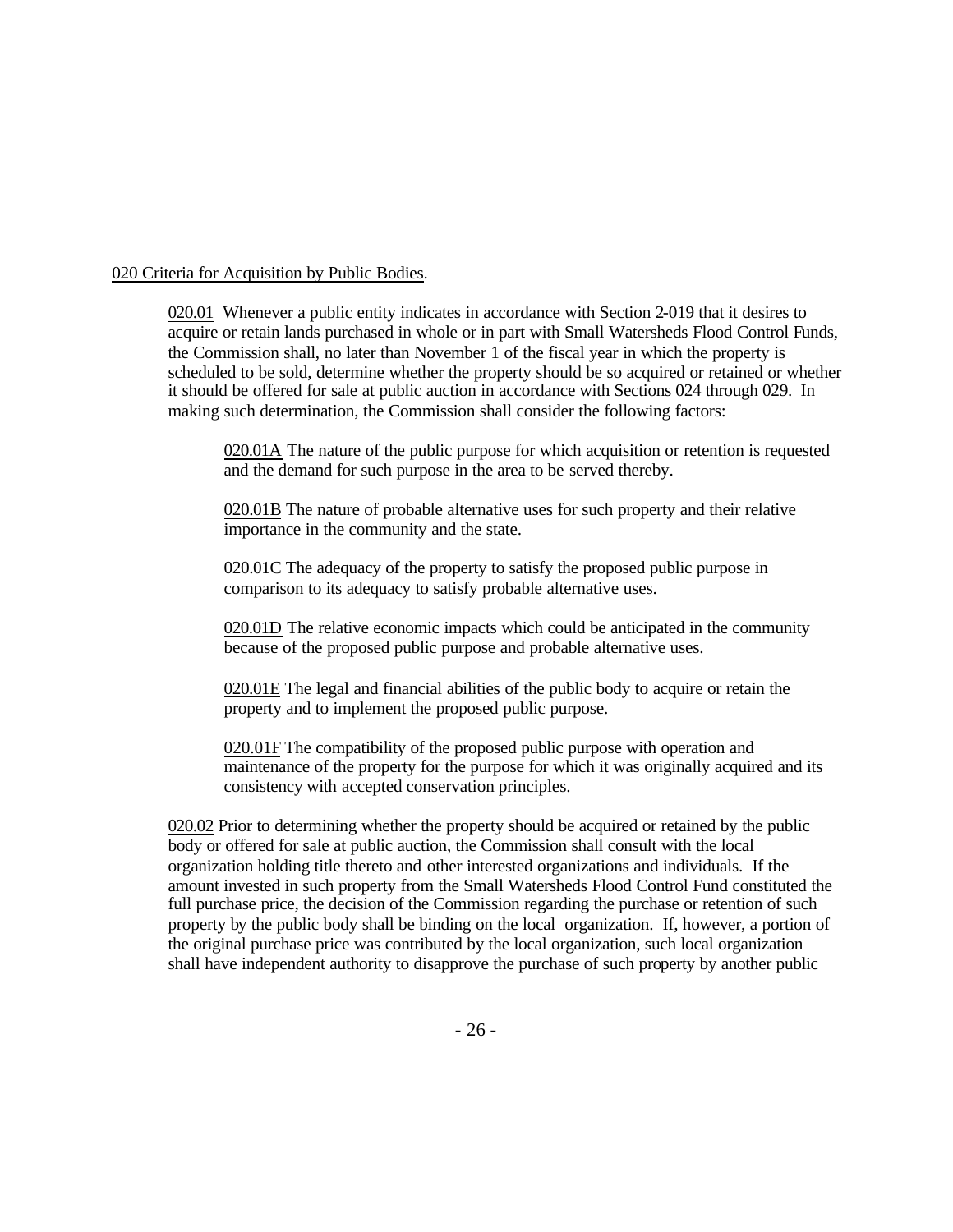body, and any such disapproval shall result in the property being offered for sale at public auction as scheduled.

021 Desire to Acquire by Two or More Public Entities. In the event that two or more public entities indicate a desire to purchase or retain the same land or right-of-way, the Commission shall evaluate each separately in accordance with Section 2-020. If following such evaluation, more than one of the proposed purchases by public bodies are deemed preferable to offering the property for sale at public auction, the Commission shall evaluate such proposals on their relative merits to determine which proposal would best serve the public interest.

#### 022 Acquisition or Retention of Less Than Full Parcel.

022.01 The acquisition or retention by public bodies of a parcel of land smaller in size than the parcel scheduled to be offered for sale will be approved only if such purchase or retention would satisfy the criteria of Section 2-020 and if

022.01A It would have no anticipated adverse effect on the marketability of the remainder of the full parcel, and

022.01B No additional public purpose would be served by acquisition or retention by such public body of the remainder of the full parcel.

022.02 The local organization shall be responsible for any surveys which are deemed necessary because of such acquisition or retention or for providing proper identification of such parcel prior to the sale at auction of the remaining portion of the full parcel. The public body acquiring such parcel shall reimburse the local organization for all actual and necessary costs incurred as a result of such survey and identification.

023 Agreement to Retain in Public Use. As a condition to acquiring or retaining for public purposes any lands acquired in whole or in part with funds from the Small Watersheds Flood Control Fund, the acquiring or retaining public body shall enter into an agreement with the Department. Such agreement, which shall remain in effect and be controlling as to the public body's utilization and disposition of the property for a period not to exceed 25 years, shall specify the following terms and conditions:

023.01 The property shall, unless otherwise approved by the Commission, be retained by the public body for the public purposes specified in the report submitted pursuant to Section 2-019.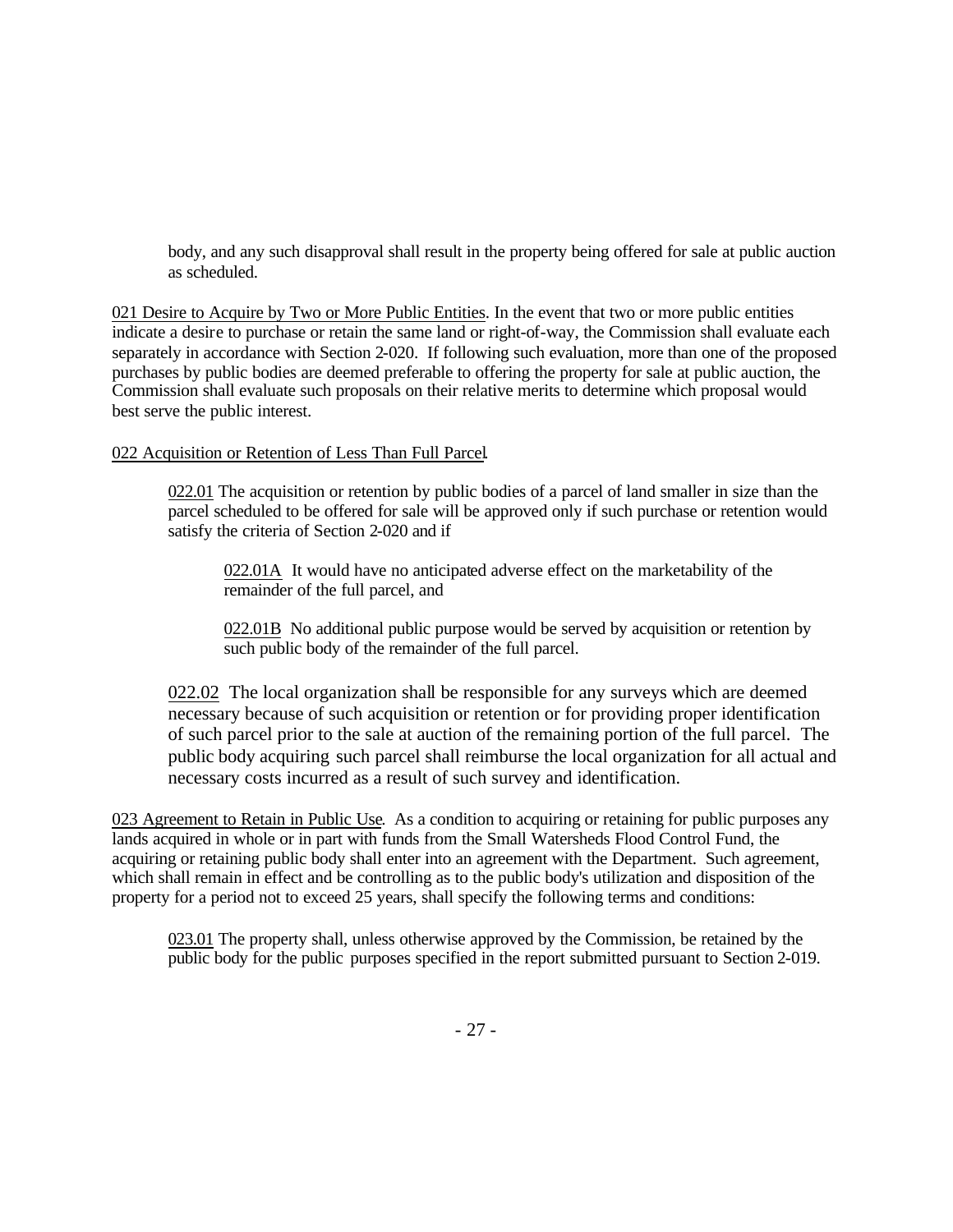023.02 No use shall be made of the property which is incompatible with the purposes for which it was originally acquired in whole or in part with funds from the Small Watersheds Flood Control Fund.

023.03 Such public body shall not utilize the property or any part thereof for income production unless such income results from activities necessary to the maintenance of the property or to serving the public purposes for which the property was acquired or retained.

023.04 Any other terms or conditions which the Commission deems appropriate. A copy of such agreement shall be filed by the Department in the register of deeds office of the county in which such land or right-of-way is located.

024 Public Auction. When any lands involving these funds are to be sold, whether those lands are to be sold with or without improvements, such sale, unless governed by Sections 2-019 through 2-023 shall be by public auction. Prior to such sale the Department shall:

024.01 Cause an appraisal to be made of such land,

- 024.02 Retain the services of a public auctioneer,
- 024.03 Cause legal notice thereof to be published pursuant to Section 2-027.

025 Public Auctioneers. In retaining the services of a public auctioneer for the sale at auction of any lands purchased in whole or in part with these funds, the Department shall, not less than 60 days prior to the date established for the sale of any such lands, advertise for bids for the services of such public auctioneer. Selection of the auctioneer from those submitting bids shall be the responsibility of the Commission.

026 Sale of Improvements. When any improvements on lands involving these funds are to be sold separately from the land, such sale may be conducted by sealed bids or by public auction. Prior to such sale of improvements, the Department shall cause legal notice thereof to be published pursuant to Section 2-027.

027 Notice of Sales. Notice of all sales governed by these rules shall be published in a legal newspaper of general circulation in the county in which such land(s) and/or improvement(s) is (are) located and also in a legal newspaper with statewide circulation. Such notices shall be published once each week for three consecutive weeks, the last publication of which shall not be published less than seven days prior to the date set for the auction or for the opening of sealed bids. Such notices shall list and describe the land(s)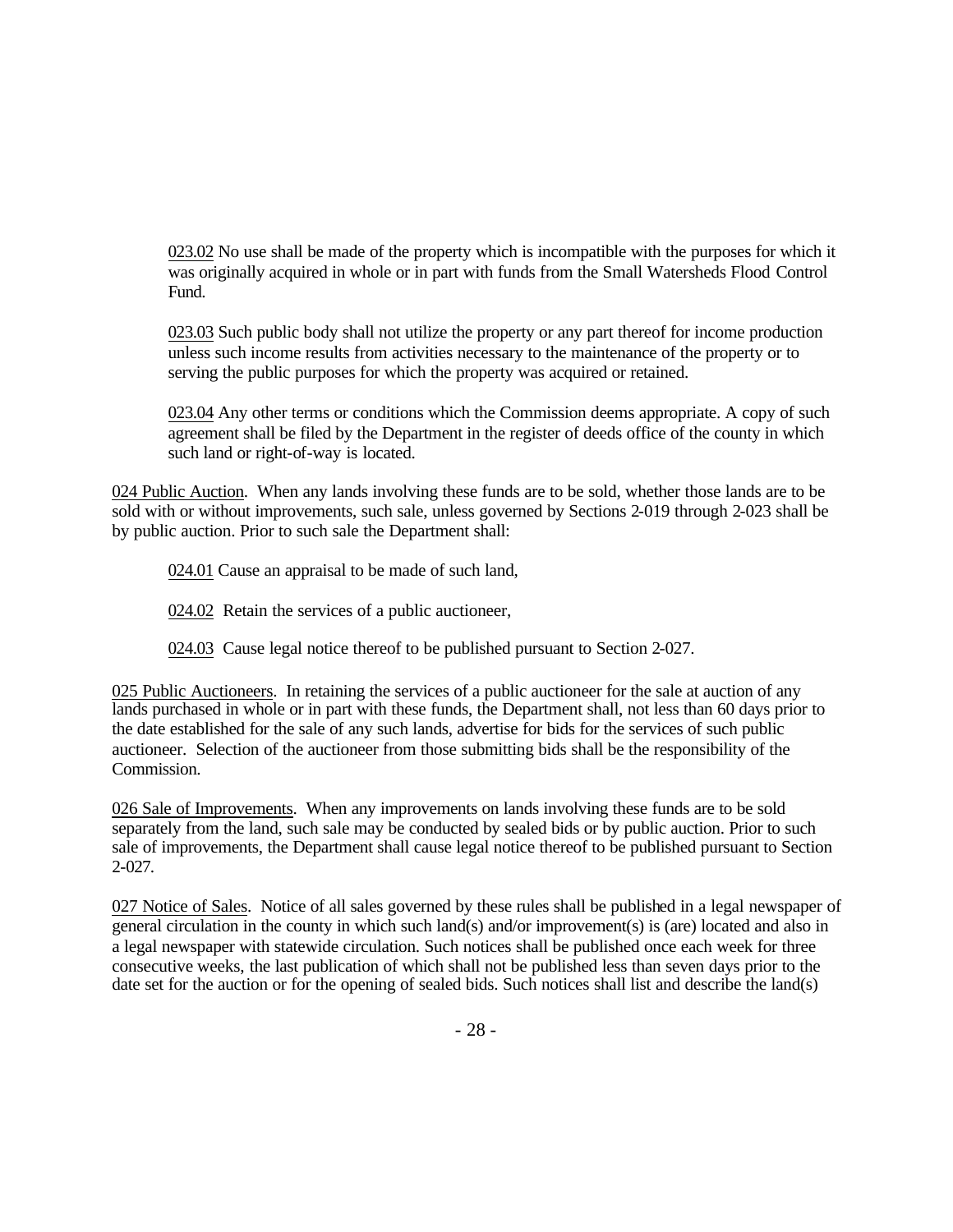and/or improvement(s) to be sold and the easements and/or rights-of-way, if any, which will be retained by the local organization, and shall state the date, time and place for the opening of the sealed bids. If appropriate, such notice shall state the address where sealed bids are to be mailed or delivered, and the deadline for receipt of the same. The terms of payment and any other information that in the particular case would be required to impart adequate notice to all interested parties shall also be provided.

028 Sealed Bids. In order to be eligible for consideration, sealed bids for improvements shall state which improvement(s) the bid is for and shall be accompanied by a certified check or bank draft made out in the full amount of the bid. If any sealed bid is not accepted, the deposit shall be returned to the bidder within thirty days after the day on which the bids are opened. All sealed bids shall be mailed or delivered to the Department. Such bids must be received at least three days prior to the date set for their opening. All sealed bids shall remain sealed until the time set for their opening, at which time the two highest bids shall be read.

029 Conduct of Auction. The public auction for each tract of land to be sold shall remain open for receipt of bids for a minimum of one hour, but may be closed at the end of such time period if there are no reasonable grounds to believe that a higher bid would be received were the auction held open for a longer period of time.

030 Earnest Money Deposit. The highest bid for a tract of land received at public auction shall, in order to be eligible for consideration by the Commission, be accompanied by a check, bank draft, or cash in an amount of not less than twenty percent of the bid.

031 Purchase Agreement. The highest bidder for the purchase of any of the lands governed by these rules shall, after being designated the highest bidder, enter into a purchase agreement with the local organization stating that the balance due shall be paid within thirty days of notification by the local organization of the acceptance of the bid by the Commission. The purchase agreement shall describe all applicable terms for the sale, including all terms specified by the Commission pursuant to Section 2-1503.03 R.S. Supp., 2000. Failure to comply with this rule or with the conditions of the purchase agreement shall result in the forfeiture of said bidder's deposit.

032 Approval or Rejection of Bids. The Commission reserves the right to refuse any and/or all bids. At the next regularly scheduled Commission meeting following the closing of all bidding, the Commission shall review the highest bid, considering, if applicable, such factors as the original purchase price, any increases or decreases in land valuation, the present appraised fair market value, and any other criteria which may reflect the adequacy of the bid. If a portion of the original purchase price was contributed by the local organization, such local organization shall be consulted regarding the adequacy of the bid prior to approving or rejecting the same. In the event the Commission approves a bid, it shall direct the local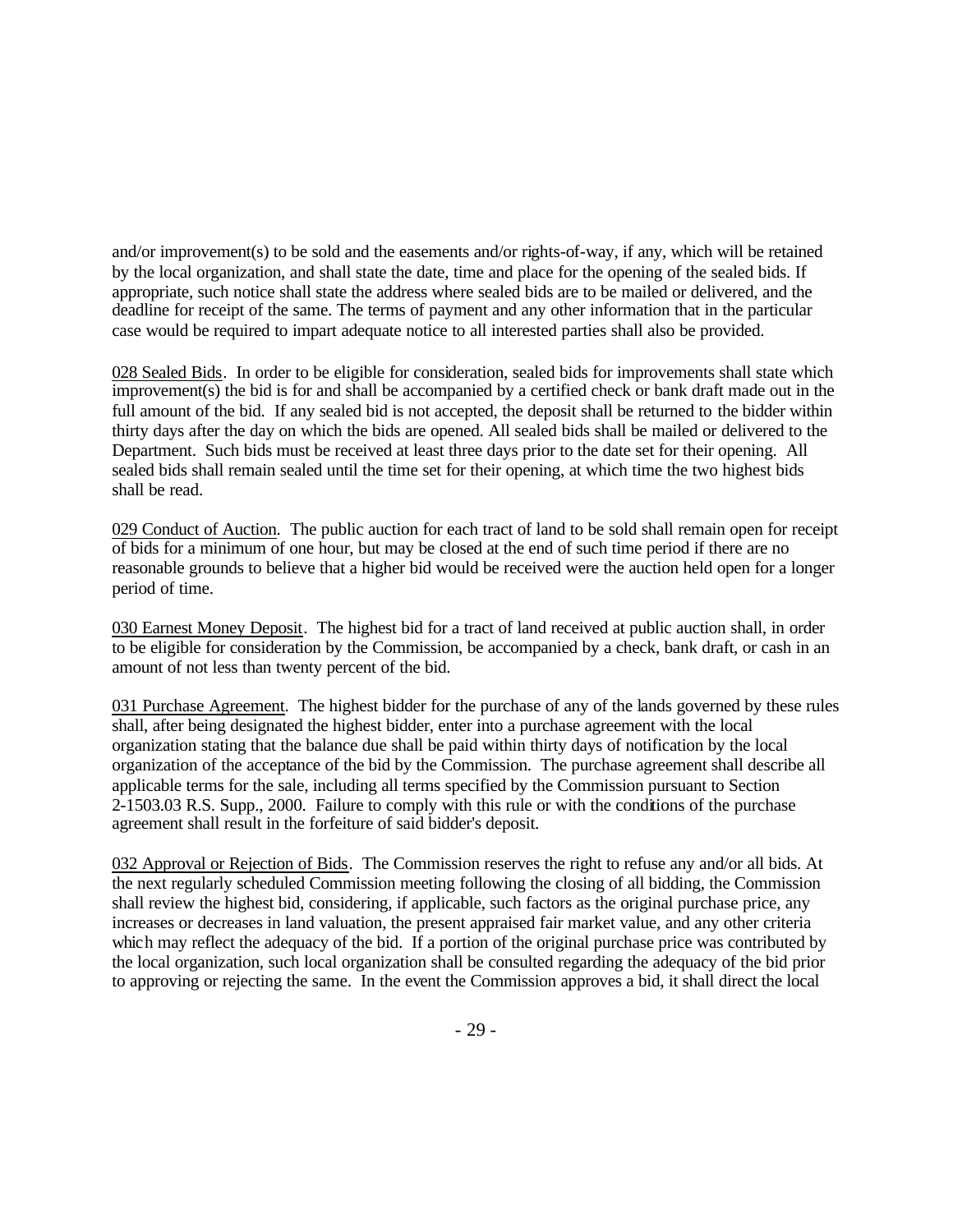organization to proceed with the sale. Upon receiving full payment, the local organization shall convey title to the purchaser, reserving as applicable, such interests in the land as are necessary for the local organization to carry out its ongoing responsibilities relative to management of the land or to any improvements constructed thereon or necessary to effect any terms for the sale specified by the Commission pursuant to Section 2-1503.03 R.S. Supp., 2000. In the event that the Commission determines that a bid is inadequate, the bidder's deposit shall be returned within ten days after such determination, the land shall be leased for an additional year, and the land shall be rescheduled for sale according to the rules hereinabove set forth.

033 Sale Expenses. Any expenses incurred by the Department or the local organization in conducting this sale shall be subtracted from the sale price prior to a pro rata distribution of such sale proceeds between the local sponsor and the Department in accordance with Section 2-007.03.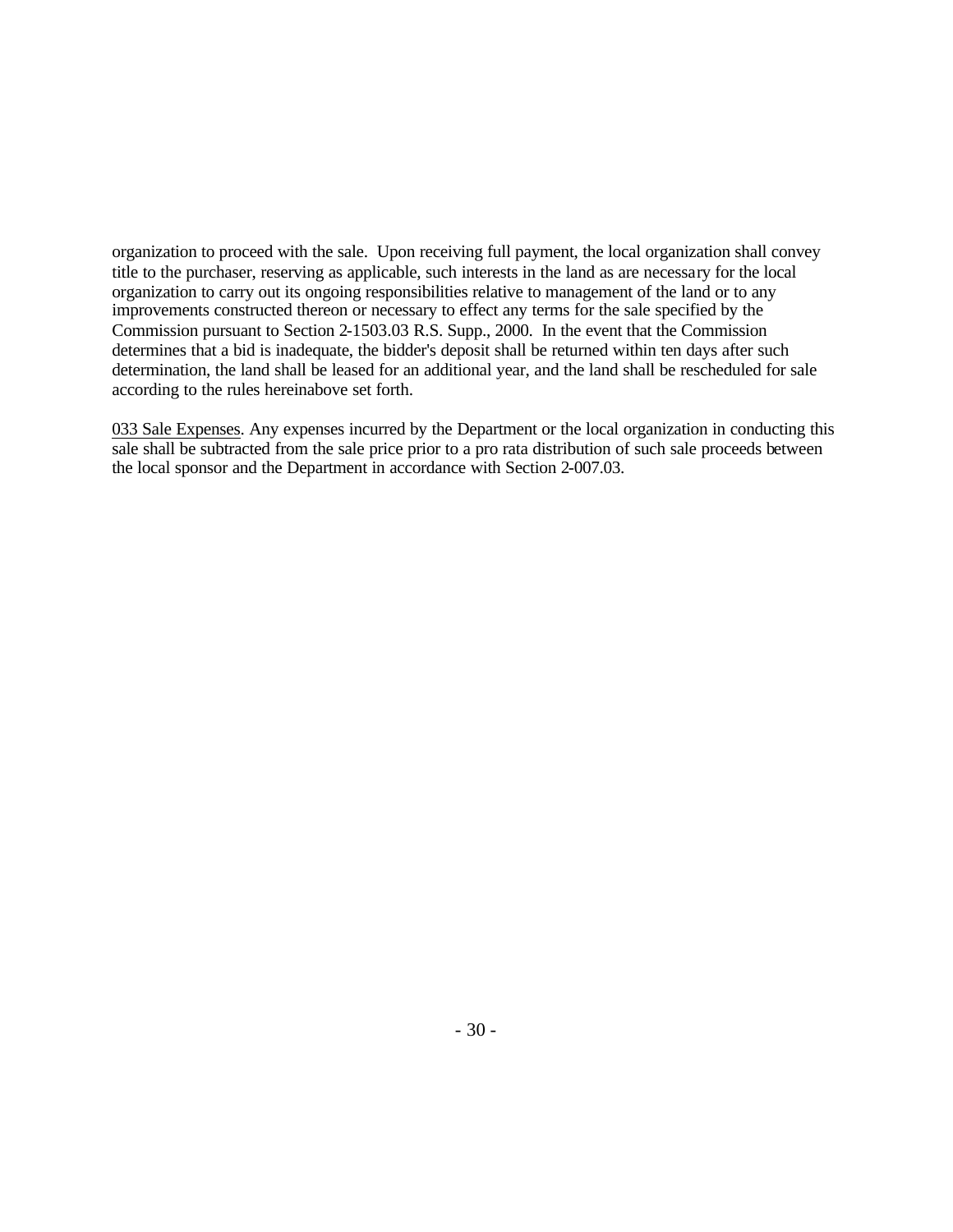# NEBRASKA DEPARTMENT OF NATURAL RESOURCES

TITLE 259 – REGULATIONS GOVERNING THE ADMINISTRATION OF THE WATER WELL DECOMMISSIONING FUND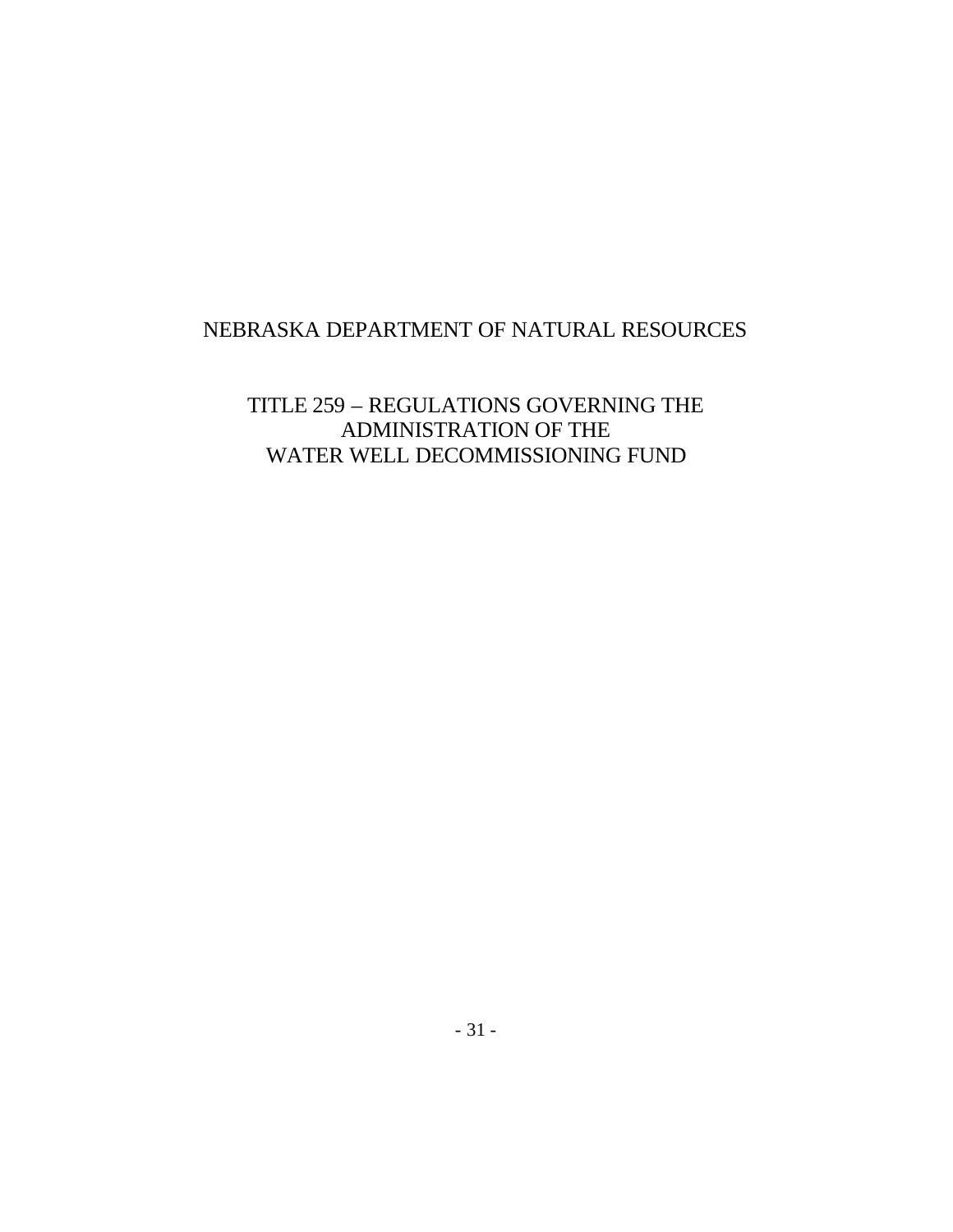# NEBRASKA DEPARTMENT OF NATURAL RESOURCES

#### TITLE 259

RULES AND REGULATIONS GOVERNING THE ADMINISTRATION OF THE WATER WELL DECOMMISSIONING FUND

Adopted 7-19-2001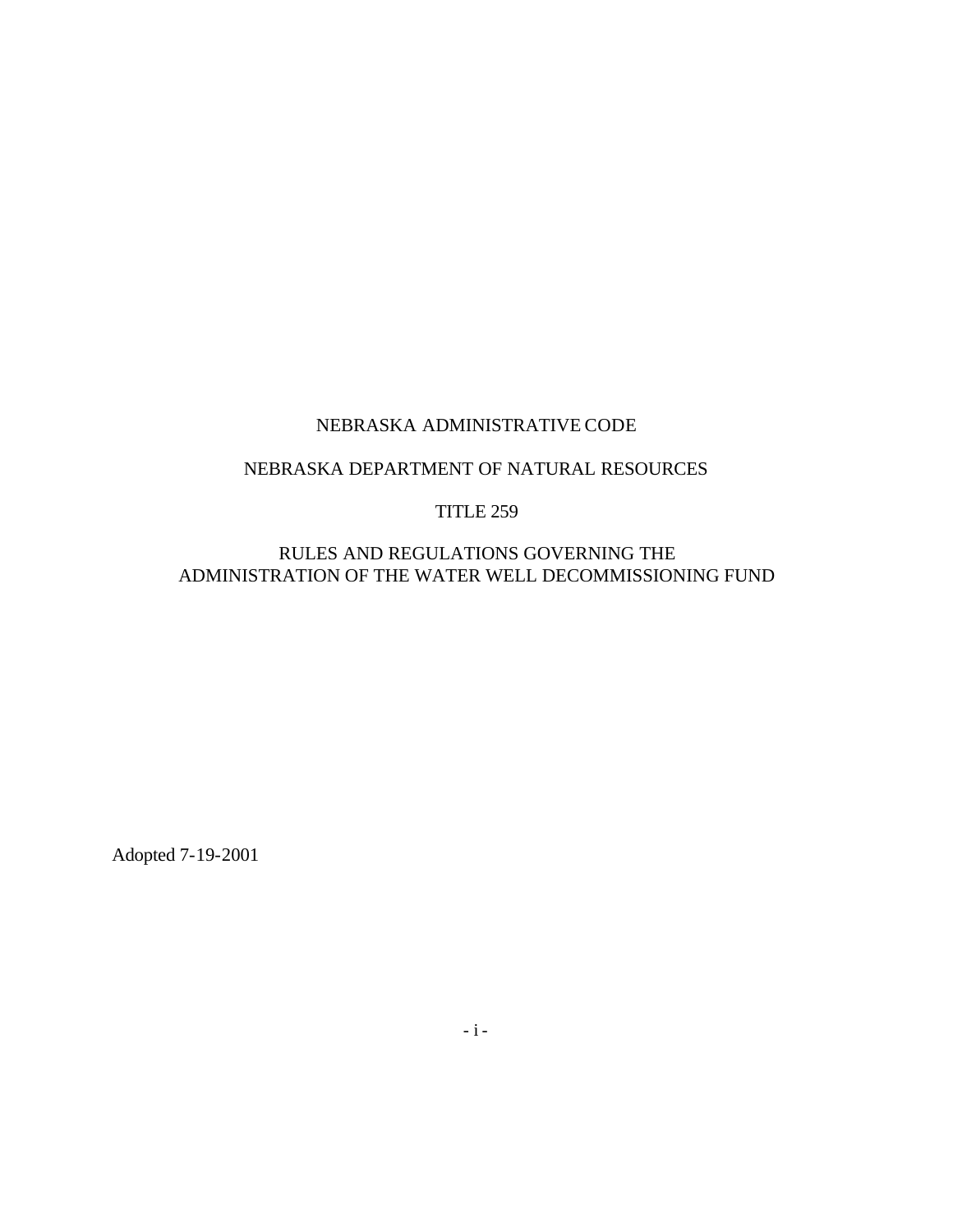### TITLE 259 - NEBRASKA DEPARTMENT OF NATURAL RESOURCES RULES GOVERNING THE ADMINISTRATION OF THE WATER WELL DECOMMISSIONING FUND

# ALPHABETICAL TABLE OF CONTENTS

| <b>SUBJECT</b>                            | STATUTORY<br><b>AUTHORITY</b>                                            | CODE<br><b>SECTION</b> |
|-------------------------------------------|--------------------------------------------------------------------------|------------------------|
| <b>Allocation of Funds</b>                | Sec. 46-1404, R.S. Supp.,<br>2000                                        | Chapter 3              |
| <b>General Provisions</b>                 | Sections 46-1401 through<br>46-1405, R.R.S. 1998 and<br>R.S. Supp., 2000 | Chapter 1              |
| <b>Qualified Cost-Sharing</b><br>Programs | Sec. 46-1405, R.R.S., 1998                                               | Chapter 2              |
| Reimbursement to<br><b>Districts</b>      | Sec. 46-1404, R.S. Supp.,<br>2000                                        | Chapter 4              |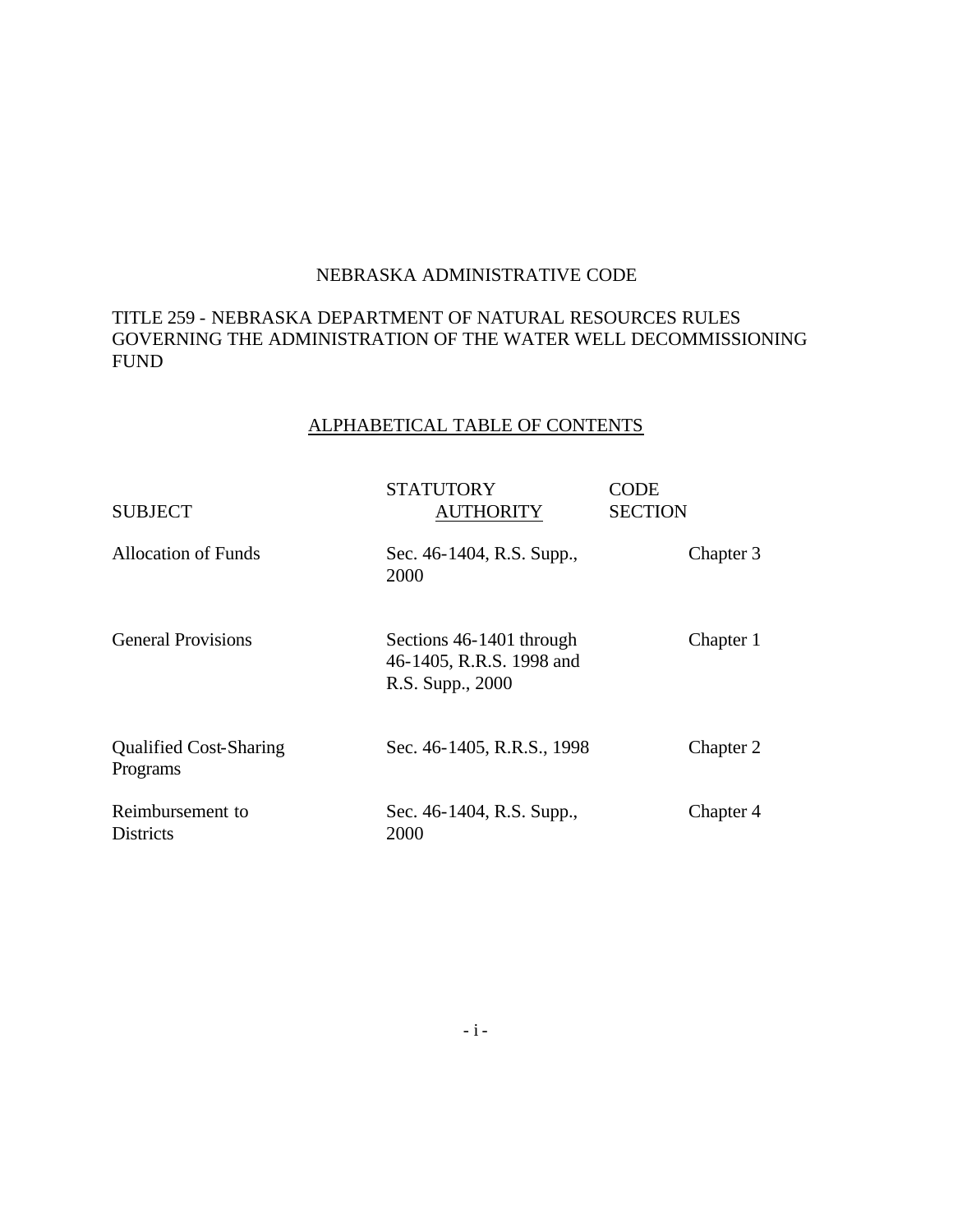### TITLE 259 - NEBRASKA DEPARTMENT OF NATURAL RESOURCES RULES GOVERNING THE ADMINISTRATION OF THE WATER WELL DECOMMISSIONING FUND

# NUMERICAL TABLE OF CONTENTS

| <b>SUBJECT</b>                            | <b>STATUTORY</b><br><b>AUTHORITY</b>                                      | CODE<br><b>SECTION</b> |
|-------------------------------------------|---------------------------------------------------------------------------|------------------------|
| <b>General Provisions</b>                 | Sections 46-1401 through<br>46-1405, R.R.S., 1998 and<br>R.S. Supp., 2000 | Chapter 1              |
| <b>Qualified Cost-Sharing</b><br>Programs | Sec. 46-1405, R.R.S., 1998                                                | Chapter 2              |
| <b>Allocation of Funds</b>                | Sec. 46-1404, R.S. Supp.,<br>2000                                         | Chapter 3              |
| Reimbursement to<br>Districts             | Sec. 46-1404, R.S. Supp.,<br>2000                                         | Chapter 4              |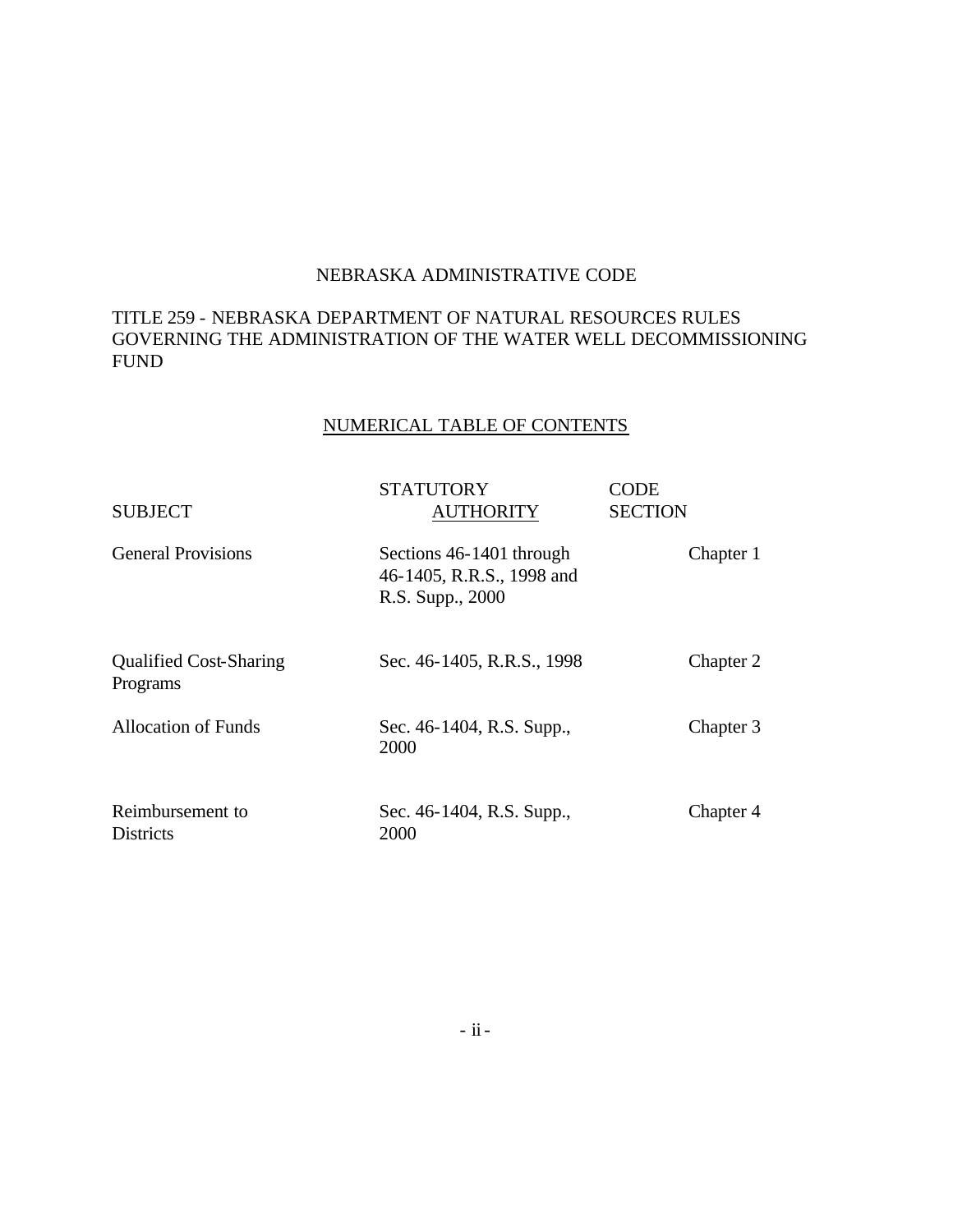# LAST ISSUE DATE: JULY 24, 1996 Title 259 DNR -- ADMINISTRATION OF WATER WELL DECOMMISSIONING FUND

Chapter 1 - GENERAL PROVISIONS

001 Purpose of Rules. These rules and regulations are adopted for the purpose of administering the Water Well Decommissioning Fund created by section 46-1403, as it will appear in R.S. Supp., 2000.

002 General availability of funds. Financial assistance from the Fund shall be available only to natural resources districts which have cost-sharing programs for decommissioning water wells consistent with sections 46-1401 through 46-1405, R.R.S., 1998 and R.S. Supp., 2000, and these rules and regulations and which have entered into a contractual arrangement with the Department setting forth the terms for providing such financial assistance.

003 Definitions. As used in these rules and regulations, unless the context otherwise requires:

003.01 "Decommissioning" shall mean the act of filling, sealing, and plugging a water well in accordance with the rules and regulations of the Department of Health and Human Services, Regulations and Licensure;

003.02 "Department" shall mean the Department of Natural Resources created by Section 81-101, R.S. Supp., 2000;

003.03 "Director" shall mean the individual holding the position of Director of Natural Resources created by section 81-102, R.S. Supp., 2000;

003.04 "District" or "Natural Resources District" shall mean a district created and operating in accordance with Chapter 2, Article 32, Reissue Revised Statutes of Nebraska;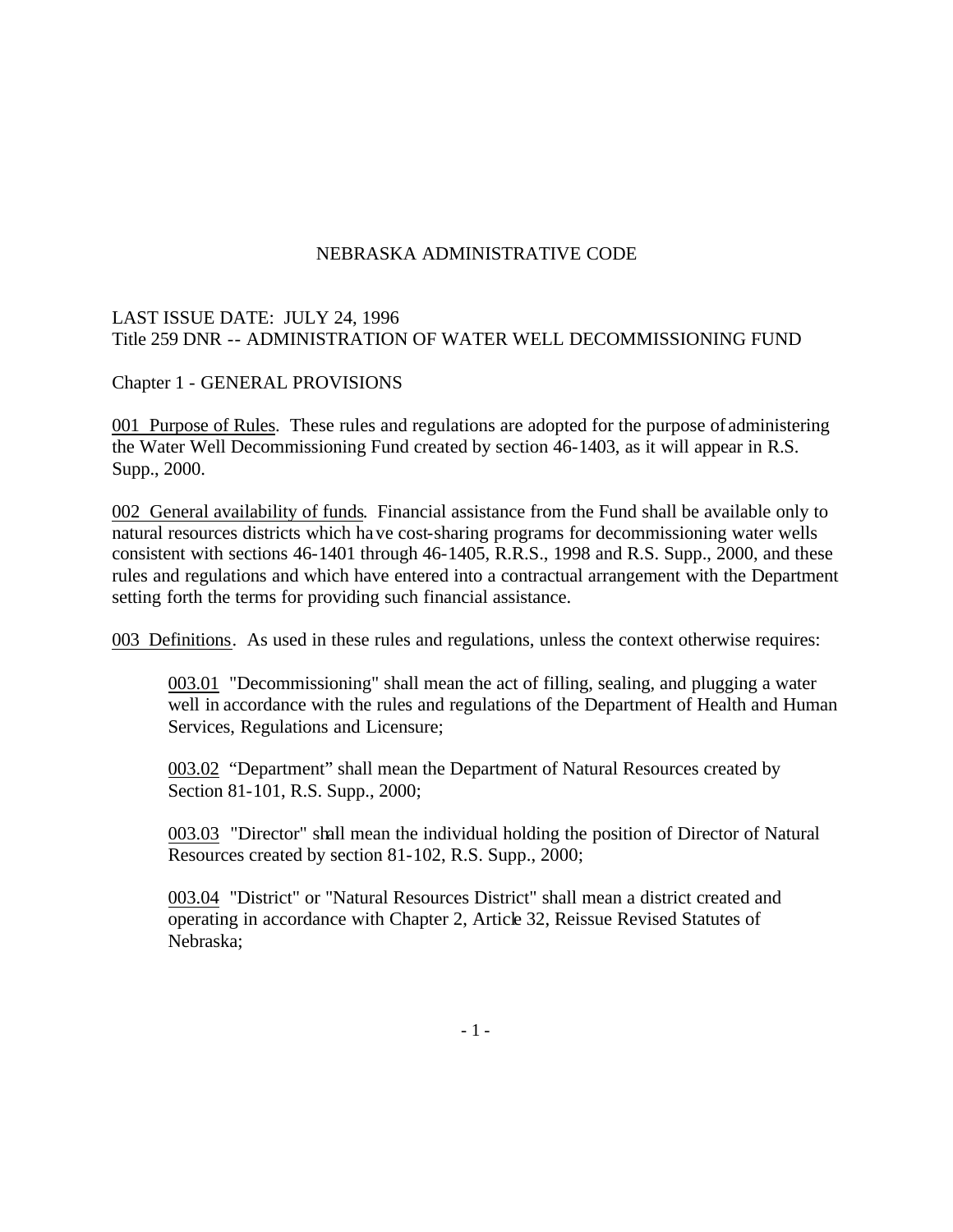> 003.05 "Fund" shall mean the Water Well Decommissioning Fund created by section 46-1403, R.S. Supp., 2000;

> 003.06 "Licensed pump installation contractor" shall mean an individual as defined in section 46-1209 and holding a current license issued in accordance with Chapter 46, Article 12, Nebraska Revised Statutes;

003.07 "Licensed water well contractor" shall mean an individual as defined in section 46-1213, R.R.S. 1998 and holding a current license issued pursuant to Chapter 46, Article 12, Nebraska Revised Statutes; and

003.08. "Water well" shall mean any excavation that is drilled, cored, bored, washed, driven, dug, jetted, or otherwise constructed for the purpose of exploring for ground water, monitoring ground water, utilizing the geothermal properties of the ground, obtaining hydrogeologic information, or extracting water from or injecting water into the underground water reservoir. Water well shall not include any excavation made for obtaining or prospecting for oil or natural gas or for inserting media to repressure oil or natural gas bearing formations regulated by the Nebraska Oil and Gas Conservation Commission.

004 Access to Files and Compliance with Agreement and Rules and Regulations. The files of each participating natural resources district shall be available for inspection by personnel of the Department and by representatives of the State Auditor's Office during normal business hours of the district. In the event that the Director becomes aware of a violation of the contract between the district and the Department or of these rules and regulations, the Director may terminate the contract and/or demand reimbursement of any state funds related to such violation.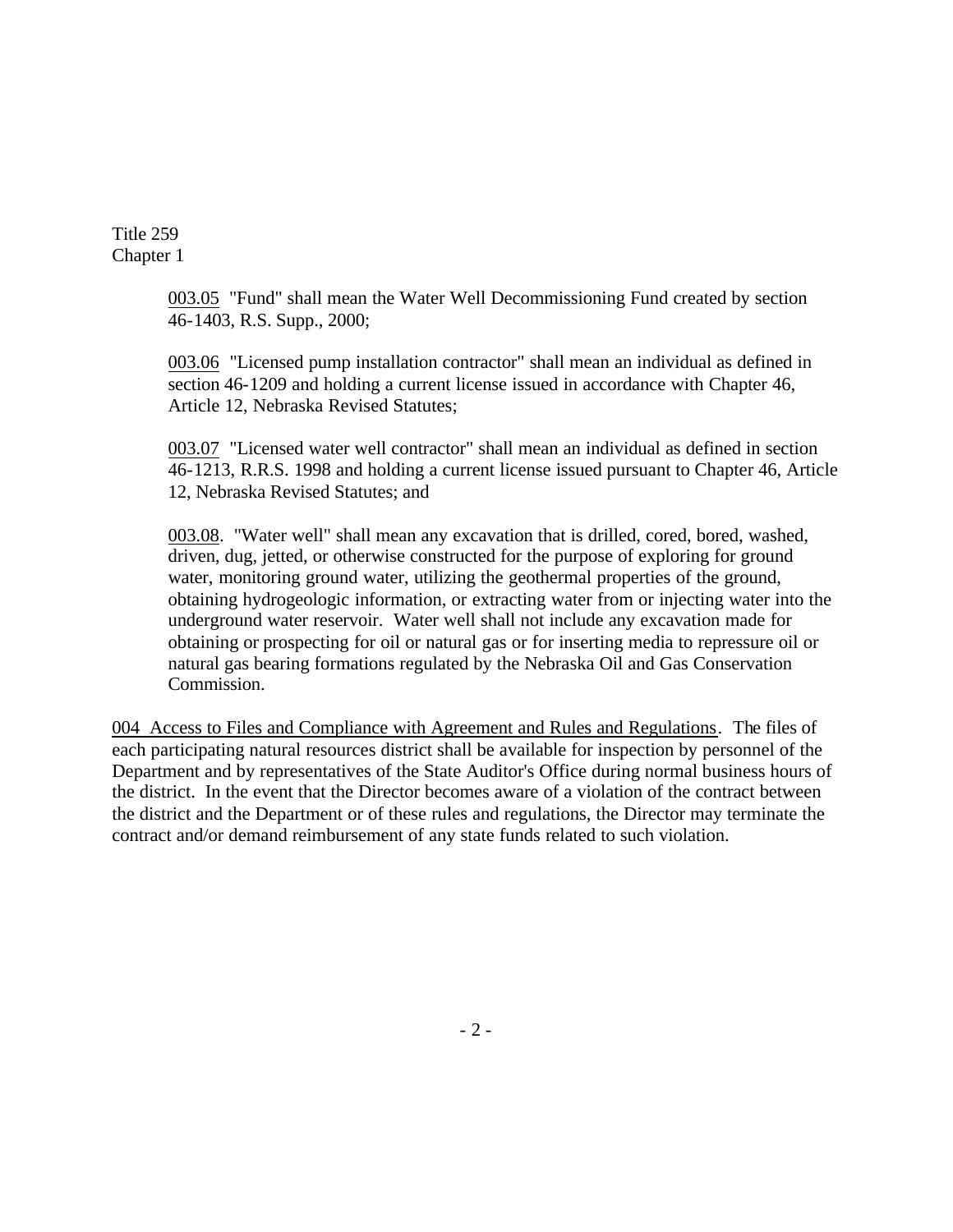### LAST ISSUE DATE: JULY 24, 1996 Title 259 DNR -- ADMINISTRATION OF WATER WELL DECOMMISSIONING FUND

Chapter 2 - QUALIFIED COST-SHARING PROGRAMS.

001 Program Eligibility. For a district to be eligible for reimbursement from the Fund, it must establish a water well decommissioning cost-share program which is consistent with the following requirements:

001.01. The district program must apply only to water wells which are decommissioned in accordance with all applicable state laws, standards, rules, and regulations and by a licensed water well contractor or licensed pump installation contractor.

001.02. The program must not exclude any category of water wells from cost-share eligibility.

001.03. The program must be available for at least thirty water wells per year. To establish and maintain eligibility, a district does not have to provide cost-share assistance to at least thirty water wells each year. For a given fiscal year a program that is otherwise consistent with these rules will be consistent with this requirement if the district has budgeted at least \$10,000 for that program that fiscal year. If a natural resources district produces sufficient evidence to document that it can cost-share the decommissioning of at least thirty water wells for less than \$10,000, the Director may determine that such district's program is eligible if the amount budgeted for decommissioning is equal to or greater than that lesser amount.

001.04. The district program must provide at least 60% of the cost of decommissioning water wells, except that a district may establish a maximum cost-share amount of no less than \$300 for all water wells other than hand-dug water wells and no less than \$700 for hand-dug water wells. For purposes of these rules, the cost of decommissioning a water well does not include the cost of removing any exposed or buried pipes, tanks or pumps or any tower, wellhouse or other apparatus or obstruction around or in the water well that might interfere with the process of decommissioning.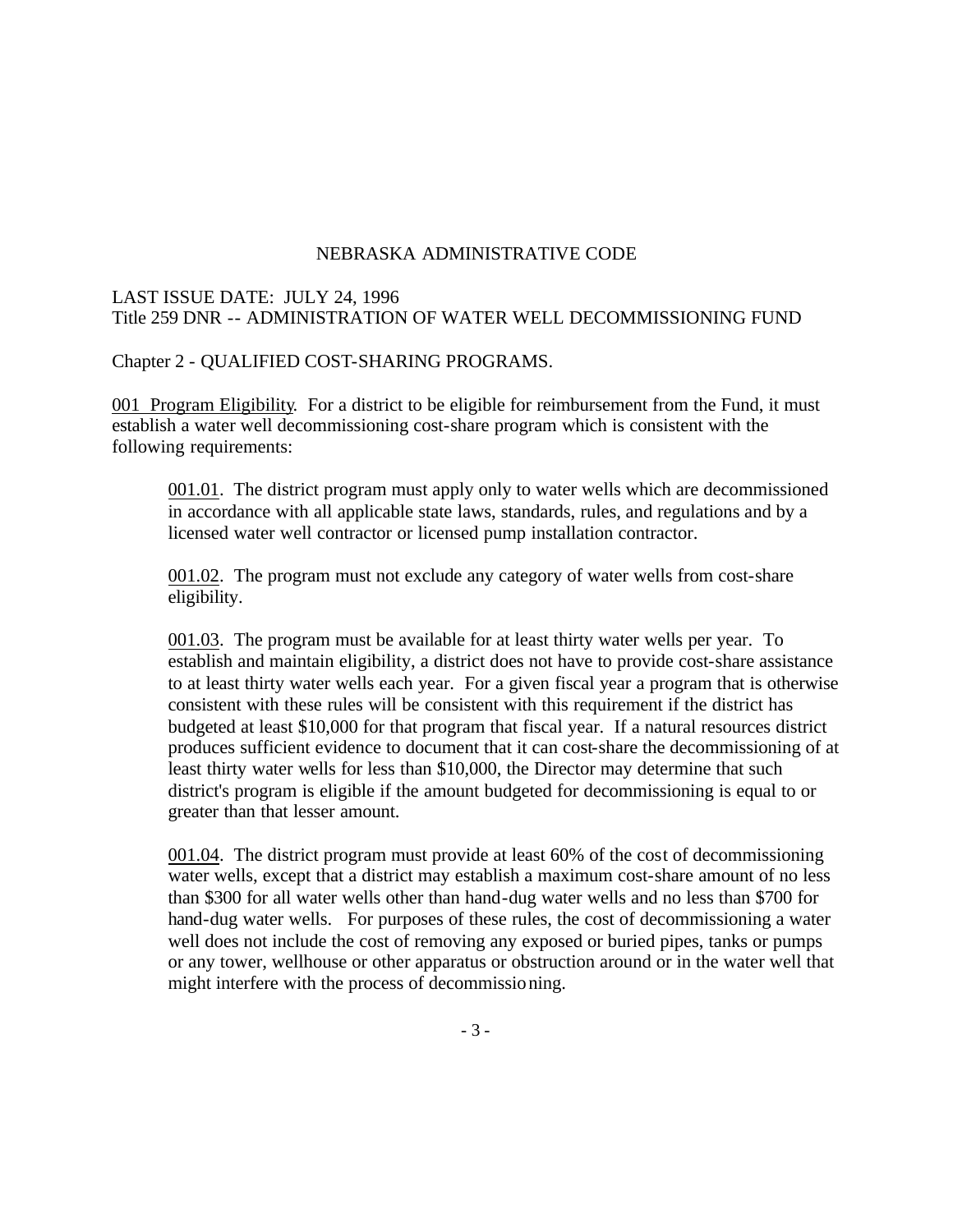002 Program Certification by District. Each natural resources district desiring reimbursement from the Fund shall complete a program certification form provided by the Director. The form shall be completed and returned by July 15 of each year the district wishes to receive reimbursement from the Fund.

003 Approval of Programs. The Director shall be responsible for determining whether a natural resources district cost-sharing program for decommissioning water wells complies with the requirements of this chapter. Before making any such determination, the Director may request additional information from any district.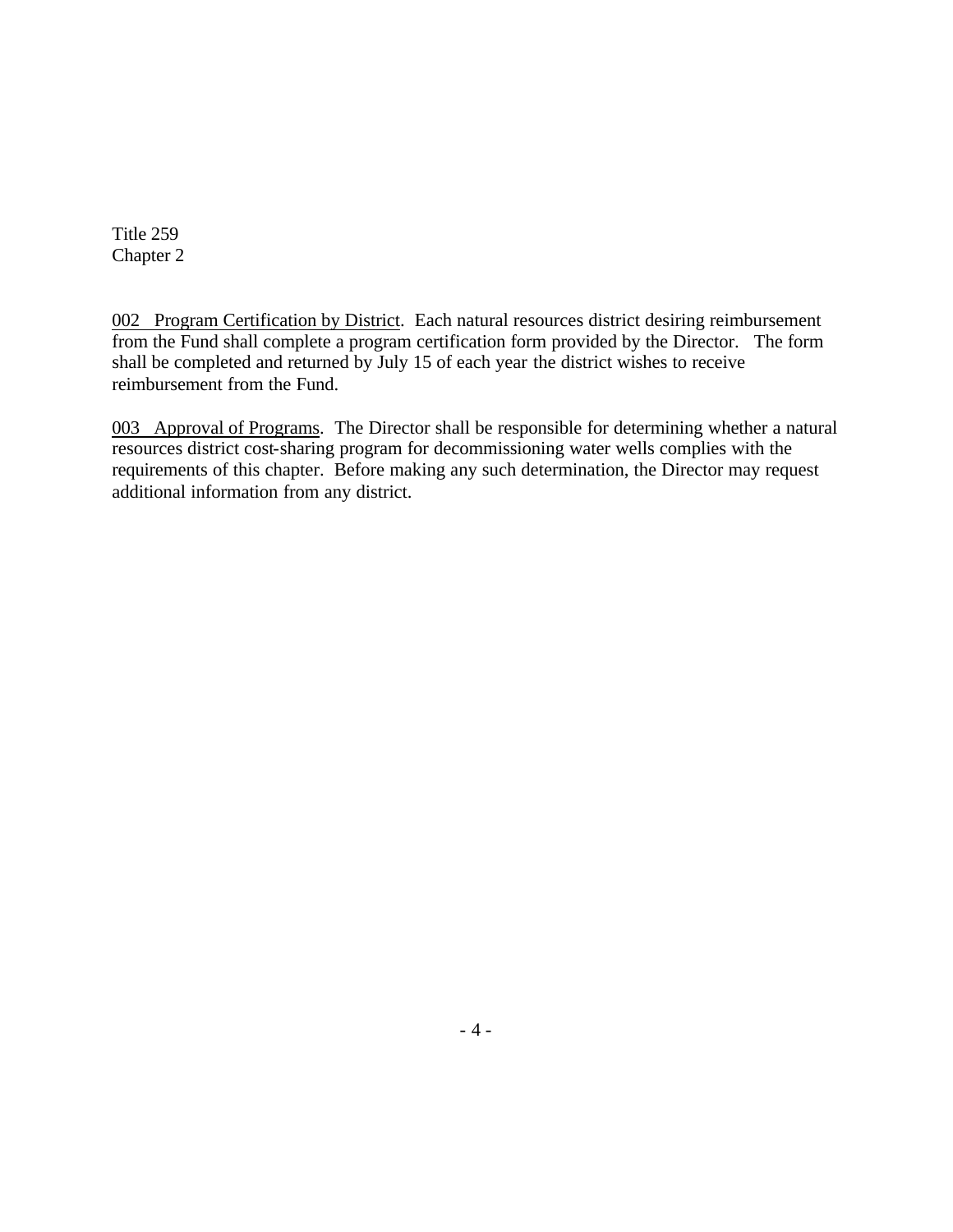#### LAST ISSUE DATE: AUGUST 17, 2000 Title 259 DNR – ADMINISTRATION OF WATER WELL DECOMMISSIONING FUND

#### Chapter 3 – ALLOCATION OF FUNDS

001 Allocation of Funds. The Director shall allocate funds only to districts which have entered into a contractual arrangement with the Department and have a water well decommissioning cost-sharing program consistent with the requirements of Chapter 2 of these rules and regulations. Each participating district's percentage of the funds available for a fiscal year will be determined by the Director on or before August 1 of that year and shall be based upon that participating district's proportion of the wells decommissioned the previous fiscal year statewide with natural resource district cost-share assistance. Only decommissionings cost-shared the previous fiscal year with district programs consistent with the requirements of Chapter 2 of these rules and regulations may be counted in determining (1) the total number of wells decommissioned statewide with cost-share assistance and (2) each district's proportion of that total. Funds shall be allocated to participating districts from those available in the Water Well Decommissioning Fund on at least a quarterly basis. Except as provided in Rule 003 of this Chapter each district's share of each allocation shall be based upon the percentages determined in accordance with this rule.

002 Certifying Wells Decommissioned. On or before July 15 of each year, each district which desires to be reimbursed from the Fund shall certify the number of wells decommissioned with cost-sharing assistance the previous fiscal year in accordance with this chapter.

003 Revising Allocations. The percentages determined pursuant to rule 001 of this chapter may be adjusted by the Director after March1 if the Director determines that one or more districts cannot reasonably be expected to use their full percentage of the funds available for that fiscal year. To assist the Director in making such determinations, each participating district shall provide the Director with a report by March1. The report shall indicate the number of wells which that district has approved for cost-share assistance and which are expected to be decommissioned and cost-shared by the district before July 1 and any other information the district desires to indicate the demand for funds in that district. If such report provides adequate evidence that the district is likely to provide sufficient decommissioning cost-share assistance to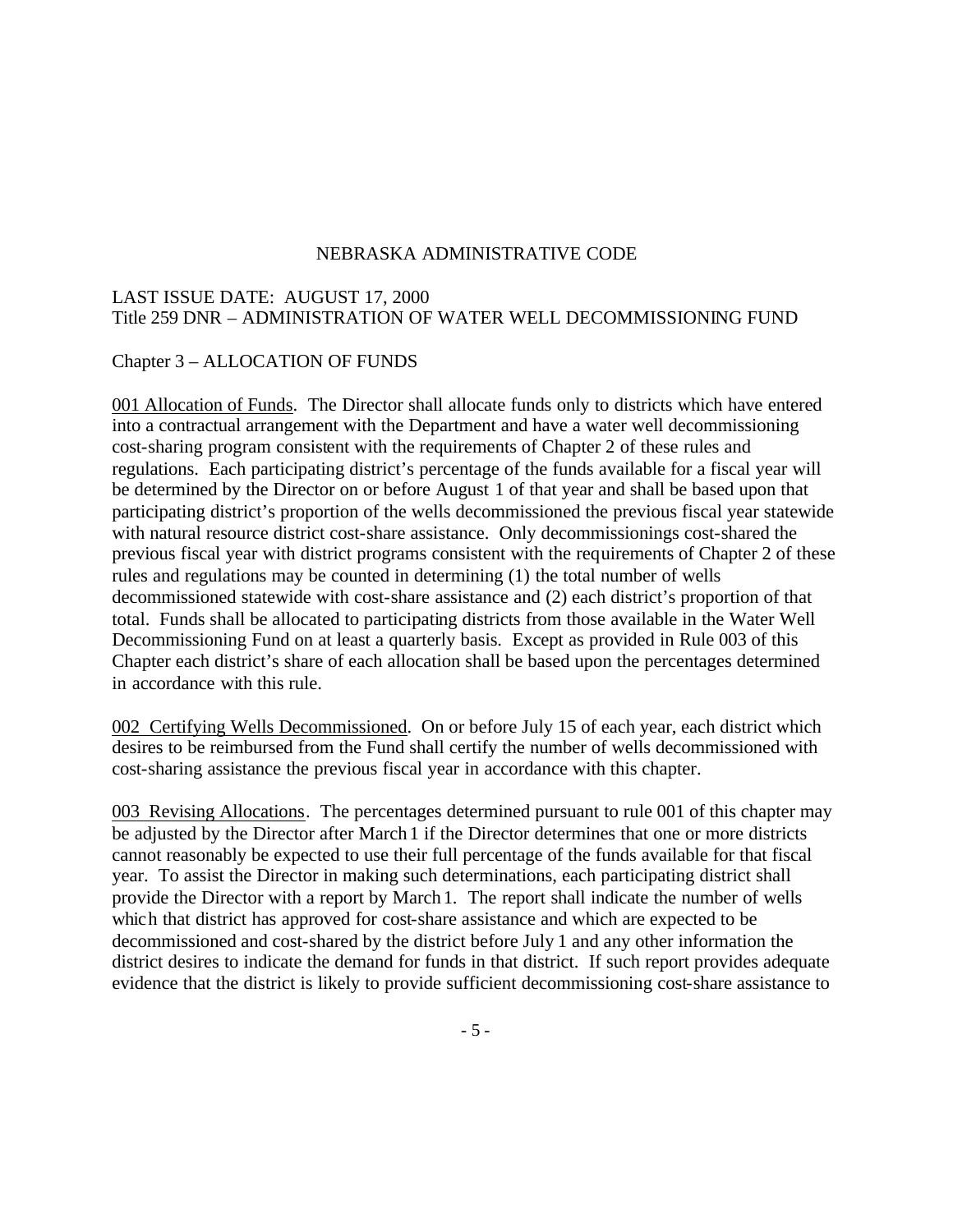utilize all of the district's percentage of the available funds by July 1, that district's percentage will be maintained. If any district does not provide the report, or if any district's report indicates that it cannot be expected to utilize all of its percentage by July 1, the Director may reduce that district's percentage and distribute any funds thus made available to districts which have documented the need for additional funds in that fiscal year. Such distribution shall be based on the Director's determination of the proportionate number of well decommissionings that could still be cost-shared within those districts in the remainder of the fiscal year.

004 Expiration of Allocation. Except to the extent that the Department encumbers funds at the end of the fiscal year to reimburse districts for cost-share assistance paid by them in that fiscal year, allocations shall not be carried over from one fiscal year to the next. Any unexpended but reappropriated funds will be included in the amount allocated for the next fiscal year. Funds encumbered by the Department at the end of the fiscal year shall also be released if a request for reimbursement for such funds has not been received by the Director by July 15.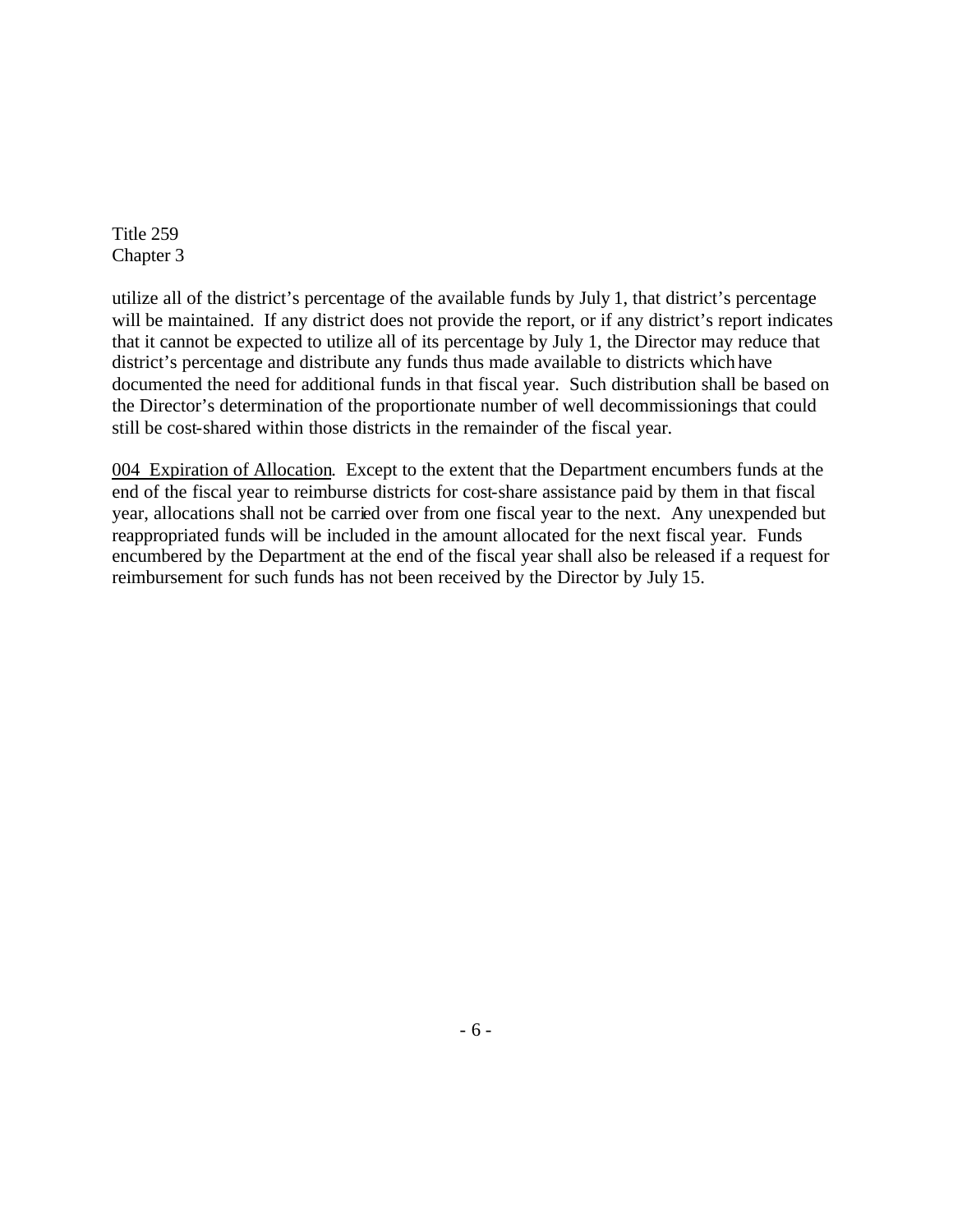# LAST ISSUE DATE: JULY 24, 1996 TITLE 259 DNR -- ADMINISTRATION OF WATER WELL DECOMMISSIONING FUND

#### Chapter 4 - REIMBURSEMENT TO DISTRICTS

001 Limit on Reimbursements. Actual reimbursements to the district for each water well decommissioned with district cost-share assistance in accordance with these rules and regulations shall not exceed the lesser of: (1) 75% of the cost of such decommissioning; (2) \$300 for all water wells other than hand-dug wells; (3) \$700 for hand-dug water wells; or (4) the actual amount of the cost-share assistance paid by the district.

002 Requesting Reimbursement. A participating district may request reimbursement no more often than monthly, except as necessary to avoid a loss of encumbered funds in accordance with Rule 004 of Chapter 3 of these rules and regulations. To be eligible for such reimbursement, the district must certify the following information for each water well for which cost-share reimbursement is being sought: (1) the total cost of decommissioning the well; (2) the cost-share amount paid by the district; and (3) that district cost-sharing for the well was in compliance with sections 46-1401 through 46-1405, R.R.S., 1998 and R.S. Supp., 2000, as amended and with these rules and regulations.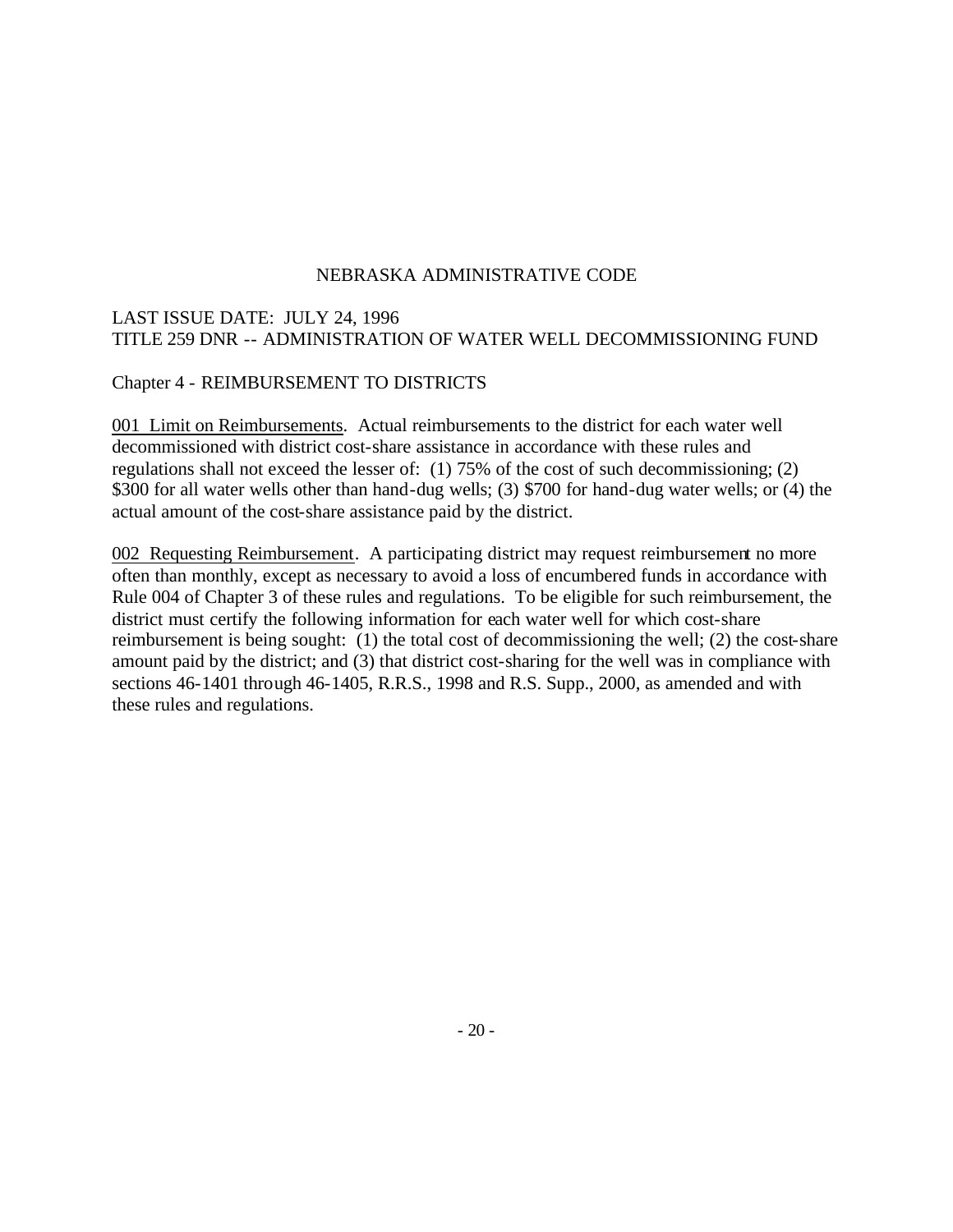# NEBRASKA DEPARTMENT OF NATURAL RESOURCES

# TITLE 262 – REGULATIONS GOVERNING THE ADMINISTRATION OF THE SOIL AND WATER CONSERVATION FUND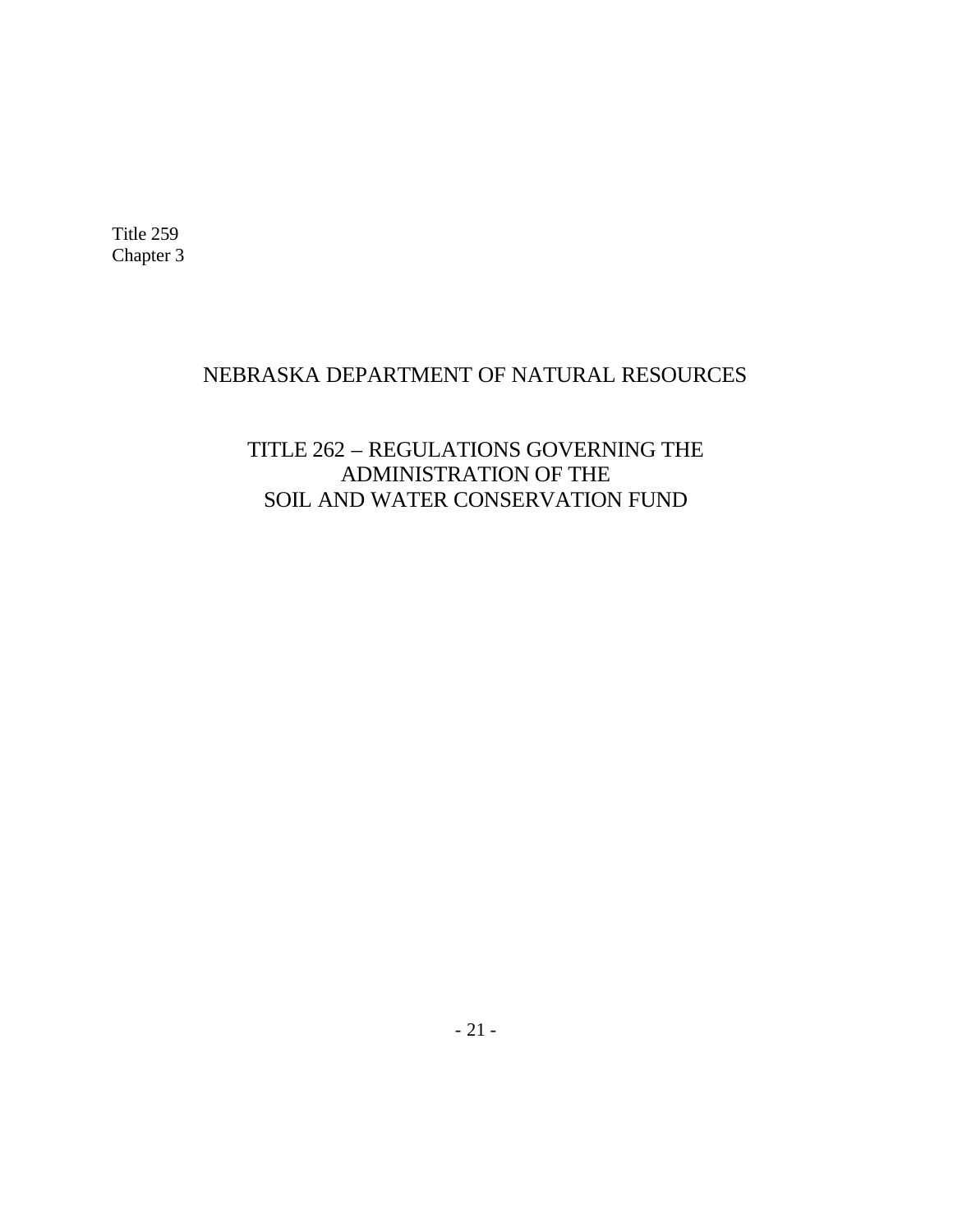# NEBRASKA DEPARTMENT OF NATURAL RESOURCES

#### TITLE 262

RULES AND REGULATIONS GOVERNING THE ADMINISTRATION OF THE SOIL AND WATER CONSERVATION FUND

Adopted 7/19/01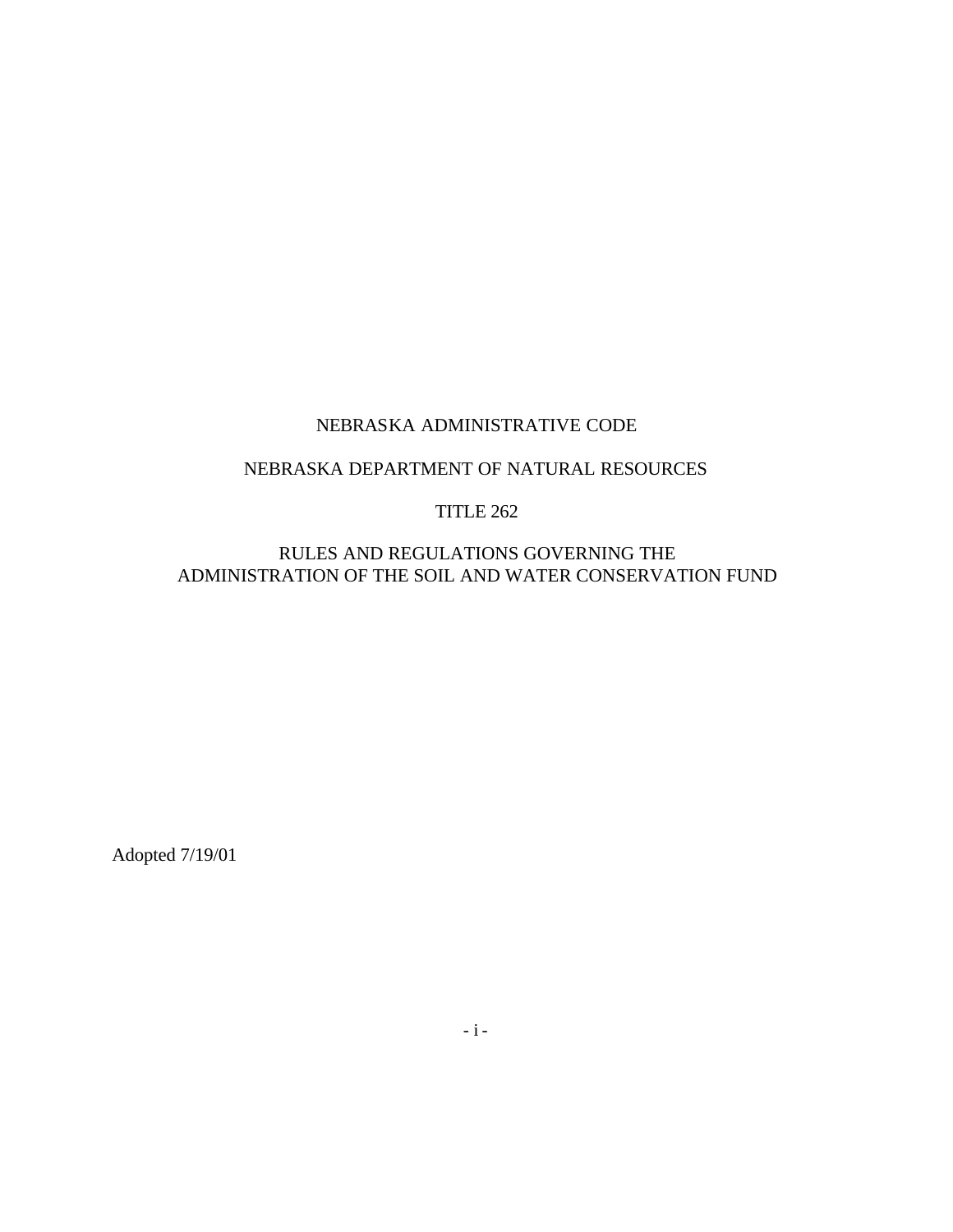#### NEBRASKA ADMINISTRATIVE CODE

# TITLE 262 – NEBRASKA DEPARTMENT OF NATURAL RESOURCES RULES GOVERNING THE ADMINISTRATION OF THE SOIL AND WATER CONSERVATION PROGRAM

# ALPHABETICAL TABLE OF CONTENTS

| <b>SUBJECT</b>                                          | STATUTORY<br><b>AUTHORITY</b>                                                              | CODE<br><b>SECTION</b> |
|---------------------------------------------------------|--------------------------------------------------------------------------------------------|------------------------|
| Application and Eligibility for Funds                   | Sections 2-1575 to<br>2-1579 and 2-1583<br>to 2-1585, R.R.S., 1997<br>and R.S. Supp., 2000 | Chapter 3              |
| <b>Apportionment of Funds</b>                           | Section 2-1575 to<br>2-1579 and 2-1583<br>to 2-1585, R.R.S., 1997<br>and R.S. Supp., 2000  | Chapter 2              |
| <b>Cost-Share Rates and Reimbursement</b><br>Procedures | Sections 2-1575 to<br>2-1579 and 2-1583<br>to 2-1585, R.R.S., 1997<br>and R.S. Supp., 2000 | Chapter 5              |
| Department Administration of the Fund                   | Sections 2-1575 to<br>2-1579 and 2-1583                                                    | Chapter 7              |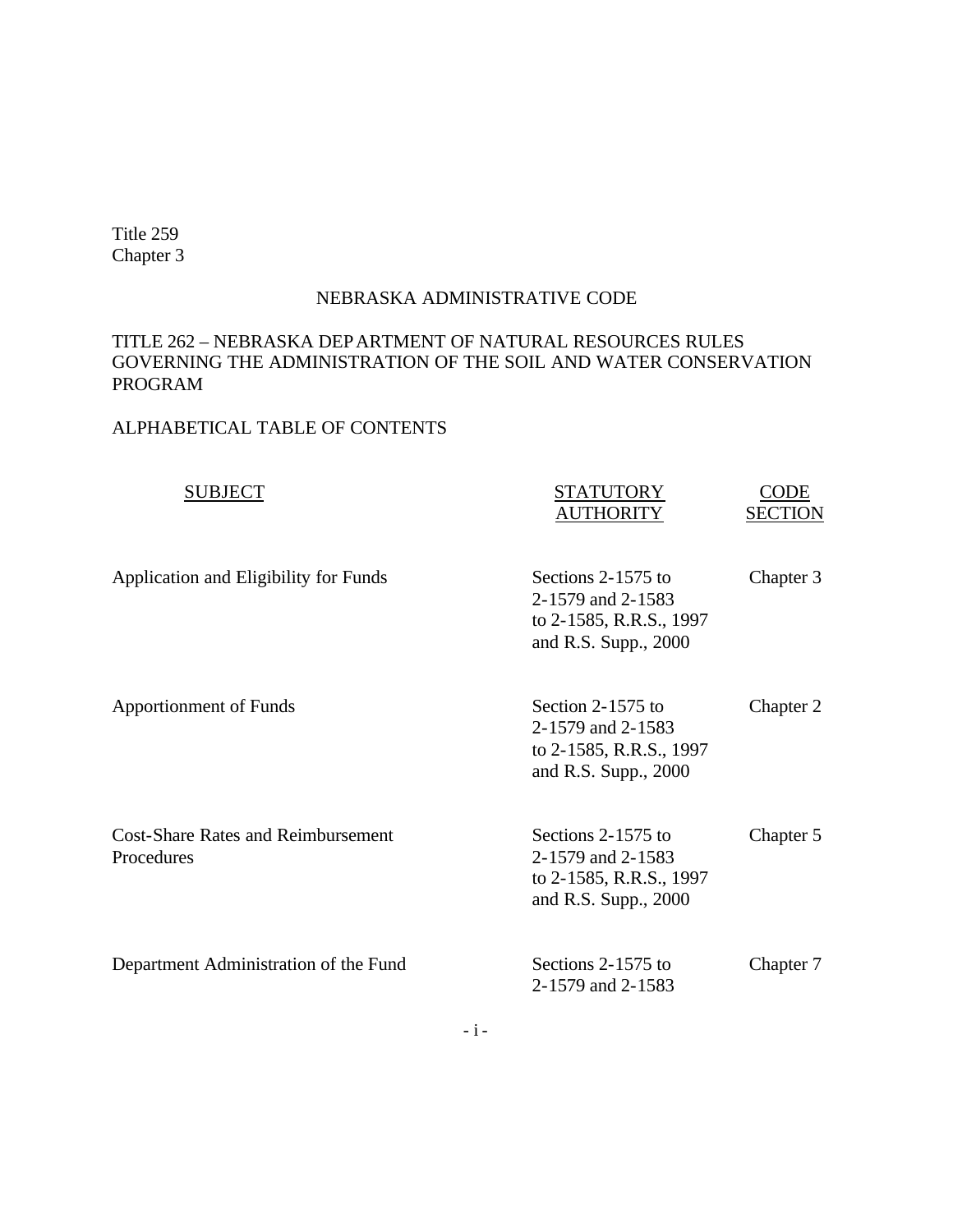> to 2-1585, R.R.S., 1997 and R.S. Supp., 2000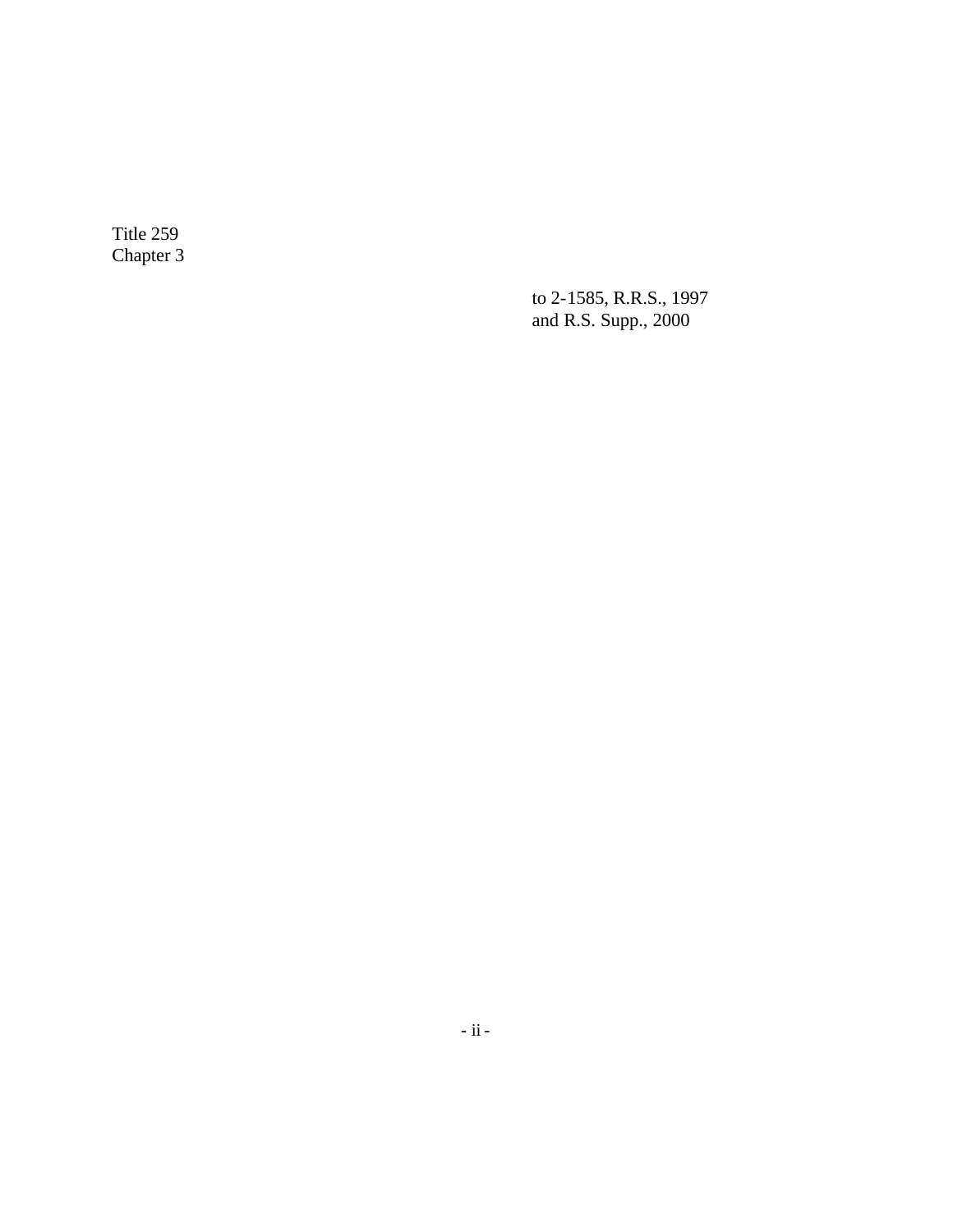# TITLE 262 – NEBRASKA DEPARTMENT OF NATURAL RESOURCES RULES GOVERNING THE ADMINISTRATION OF THE SOIL AND WATER CONSERVATION PROGRAM

# ALPHABETICAL TABLE OF CONTENTS

| <b>SUBJECT</b>                                                                                                 | <b>STATUTORY</b><br><b>AUTHORITY</b>                                                       | ODE<br><b>SECTION</b> |
|----------------------------------------------------------------------------------------------------------------|--------------------------------------------------------------------------------------------|-----------------------|
| Design, Layout, and Construction of<br>Proposed Projects and Practices and<br><b>Operation and Maintenance</b> | Sections 2-1575 to<br>2-1579 and 2-1583<br>to 2-1585, R.R.S., 1997<br>and R.S. Supp., 2000 | Chapter 4             |
| District Administration of the Fund                                                                            | Sections 2-1575 to<br>2-1579 and 2-1583<br>to 2-1585, R.R.S., 1997<br>and R.S. Supp., 2000 | Chapter 6             |
| <b>General Provisions</b>                                                                                      | Sections 2-1575 to<br>2-1579 and 2-1583<br>to 2-1585, R.R.S., 1997<br>and R.S. Supp., 2000 | Chapter 1             |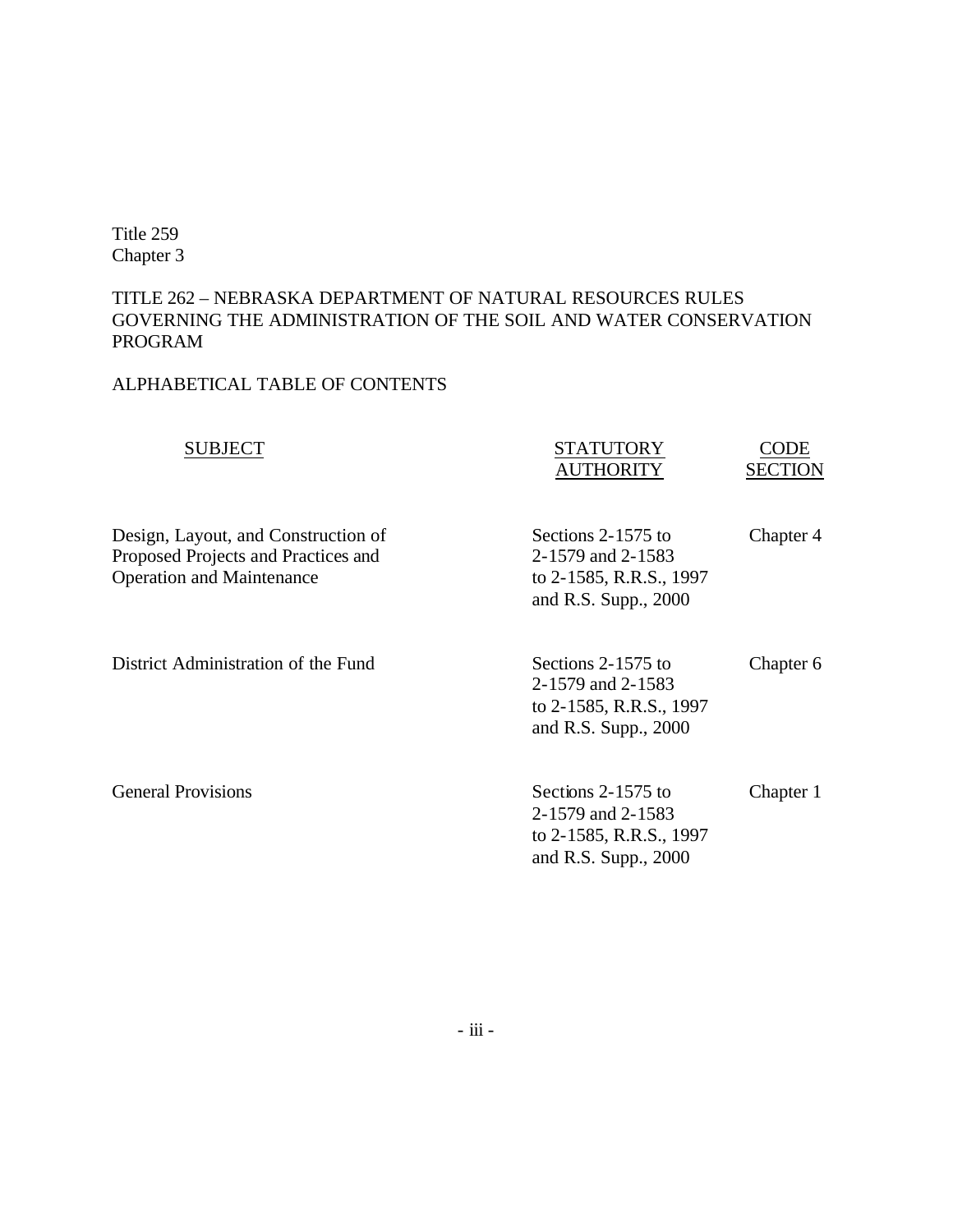#### NEBRASKA ADMINISTRATIVE CODE

#### TITLE 262 – NEBRASKA DEPARTMENT OF NATURAL RESOURCES RULES GOVERNING THE ADMINISTRATION OF THE SOIL AND WATER CONSERVATION PROGRAM

## NUMERICAL TABLE OF CONTENTS

| <b>SUBJECT</b>                                                                                          | <b>STATUTORY</b><br><b>AUTHORITY</b>                                                       | CODE<br><b>SECTION</b> |
|---------------------------------------------------------------------------------------------------------|--------------------------------------------------------------------------------------------|------------------------|
| <b>General Provisions</b>                                                                               | Sections 2-1575 to<br>2-1579 and 2-1583<br>to 2-1585, R.R.S., 1997<br>and R.S. Supp., 2000 | Chapter 1              |
| <b>Apportionment of Funds</b>                                                                           | Sections 2-1575 to<br>2-1579 and 2-1583<br>to 2-1585, R.R.S., 1997<br>and R.S. Supp., 2000 | Chapter 2              |
| Application and Eligibility for Funds                                                                   | Sections 2-1575 to<br>2-1579 and 2-1583<br>to 2-1585, R.R.S., 1997<br>and R.S. Supp., 2000 | Chapter 3              |
| Design, Layout, and Construction of Proposed<br>Projects and Practices and Operation and<br>Maintenance | Sections 2-1575 to<br>2-1579 and 2-1583<br>to 2-1585, R.R.S., 1997<br>and R.S. Supp., 2000 | Chapter 4              |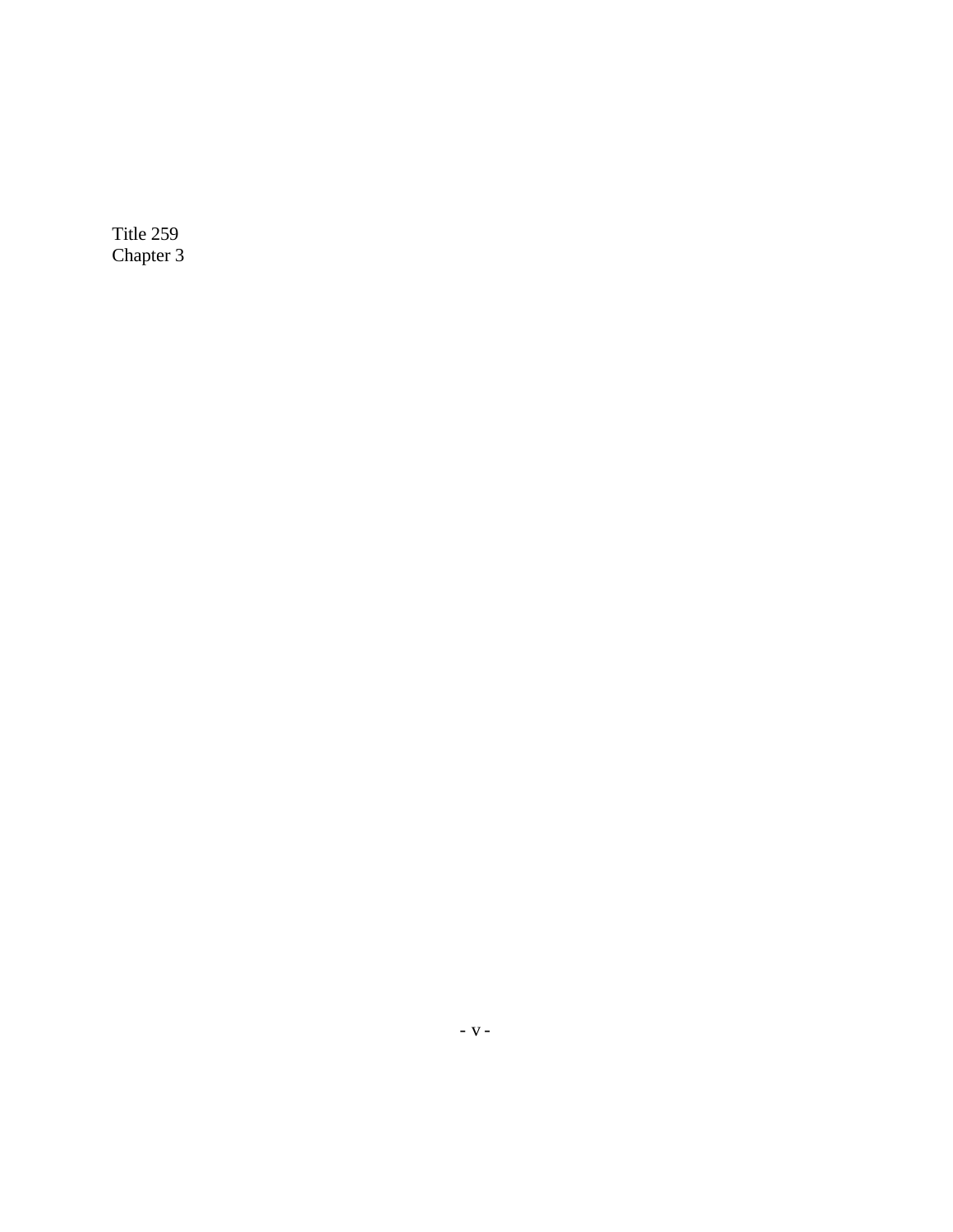#### TITLE 262 – NEBRASKA DEPARTMENT OF NATURAL RESOURCES RULES GOVERNING THE ADMINISTRATION OF THE SOIL AND WATER CONSERVATION PROGRAM

# NUMERICAL TABLE OF CONTENTS

| <b>SUBJECT</b>                                       | STATUTORY<br><b>AUTHORITY</b>                                                                | CODE<br><b>SECTION</b> |
|------------------------------------------------------|----------------------------------------------------------------------------------------------|------------------------|
| <b>Cost-Share Rates and Reimbursement Procedures</b> | Sections 2-1575 to<br>2-1579 and 2-1583<br>to 2-1585, R.R.S., 1997<br>and R.S. Supp., 2000   | Chapter 5              |
| District Administration of the Fund                  | Sections 2-1575 to<br>2-1579 and 2-1583<br>to 2-1585, R.R.S., 1997<br>and R.S. Supp., 2000   | Chapter 6              |
| Department Administration of the Fund                | Sections 2-1575 to<br>2-1579 and 2-1583<br>to 2-1585, R.R.S., 1997<br>and R.S. Supp., $2000$ | Chapter 7              |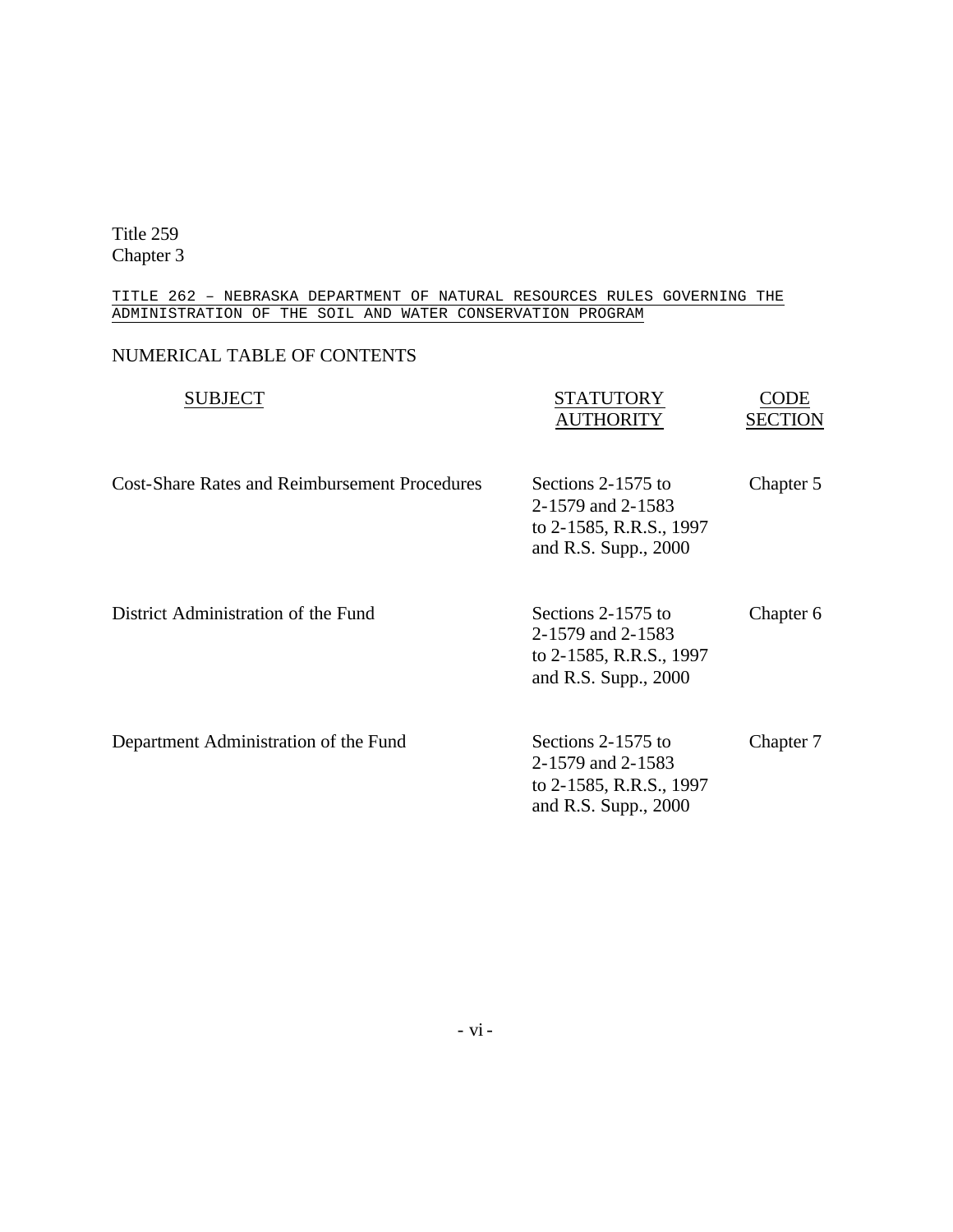## LAST ISSUE DATE: September 8, 1998 Title 262 DNR – ADMINISTRATION OF NEBRASKA SOIL AND WATER CONSERVATION PROGRAM

Chapter 1 – GENERAL PROVISIONS

001 Purpose of Rules. These rules and regulations are adopted for the purpose of carrying out the purposes and requirements of the Nebraska Soil and Water Conservation Act.

002 General Availability of Funds. Financial assistance from the Nebraska Soil and Water Conservation Fund shall be available only to landowners of land located in natural resources districts which have agreed to assist the Department in the administration of the Fund and have executed a Memorandum of Understanding with the Department setting forth the terms of such assistance.

003 Definitions. As used in these rules and regulations, unless the context otherwise requires:

003.01 "Act" shall mean the Nebraska Soil and Water Conservation Act as established and governed by sections 2-1575 to 2-1579 and 2-1583 to 2-1585, R.R.S. 1997, and R.S. Supp., 2000 and any and all amendments, additions, or deletions which have been or may be made thereto;

003.02 "Apportion" shall mean to set aside funds for use in accordance with the act and these rules and regulations, but shall not mean any physical distribution or other transfer of such funds;

003.03 "Average unit cost" shall mean the unit of measure cost determined to be the average cost charged in that county for the work performed and materials required in installing such unit;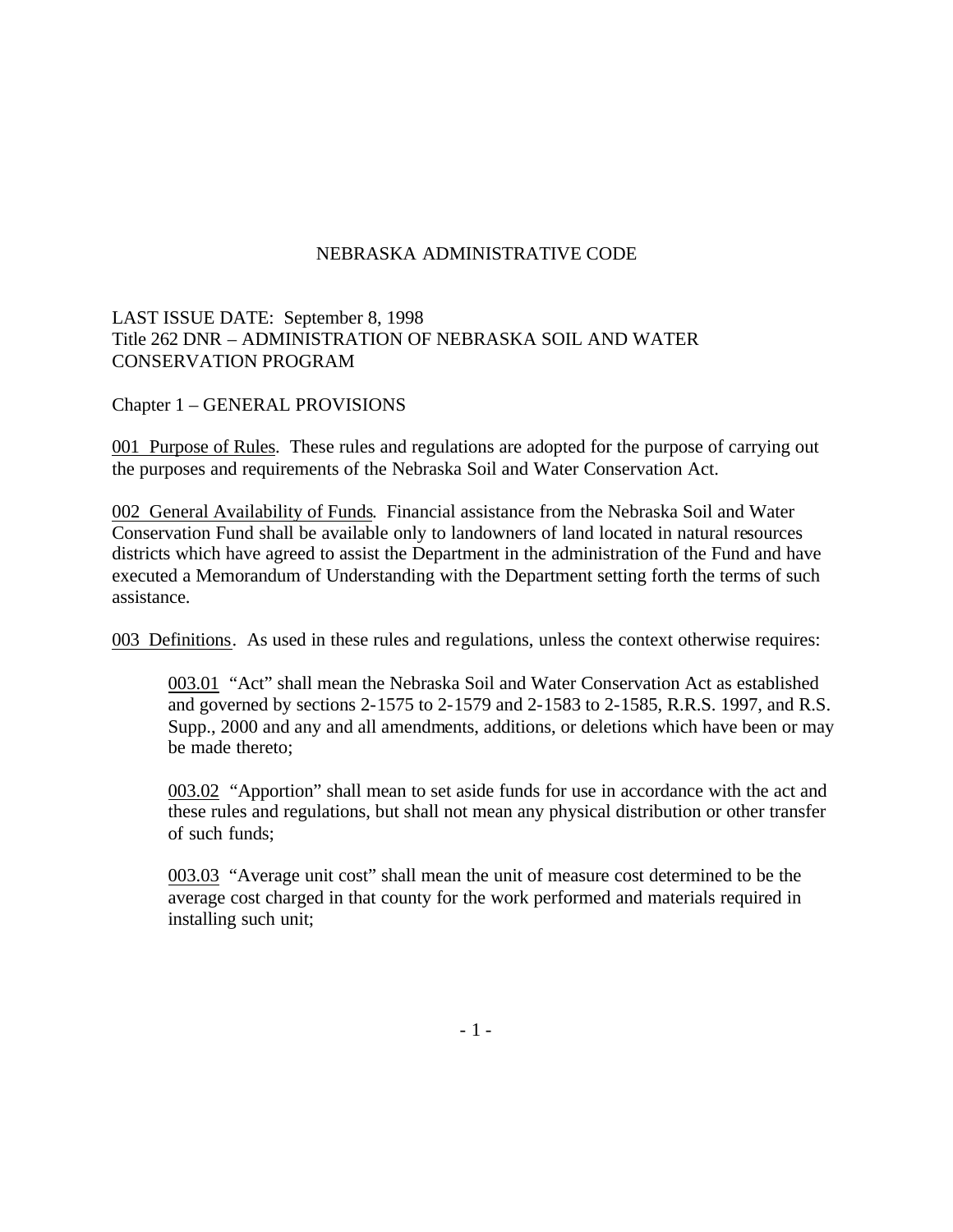> 003.04 "Board" or "Board of Directors" shall mean the board of directors of the district in which is located the land upon which the projects or practices are proposed or installed;

> 003.05 "Commission" shall mean the Nebraska Natural Resources Commission created pursuant to Section 2-1504, .R.S. Supp., 2000, and amendments thereto;

> 003.06 "Department" shall mean the Department of Natural Resources created pursuant to Section 81-101, R.S. Supp., 2000;

003.07 "District" shall mean a natural resources district created and governed by sections 2-3201 to 2-32,101, R.R.S., 1997, and amendments and additions thereto;

003.08 "Eligible project or practice" shall mean a project or practice designated as eligible for state cost-share funds by the Commission in accordance with Section3-001;

003.09 "Fiscal year" shall mean July 1 of any calendar year through June 30 of the next calendar year;

003.10 "Fund" shall mean the Nebraska Soil and Water Conservation Fund created by Section 2-1577, R.R.S., 1997 and R.S. Supp., 2000 and amendments thereto;

003.11 "Landowner" or "owner" shall mean the record owner or owners of real property or upon adequate documentation of the sale of real property by land contract, the purchaser or purchasers of said real property;

003.12 "NRCS" shall mean the United States Department of Agriculture, Natural Resources Conservation Service;

003.13 "Participating district" shall mean a natural resources district which is a party to a then current agreement entered into in accordance with Section 1-002;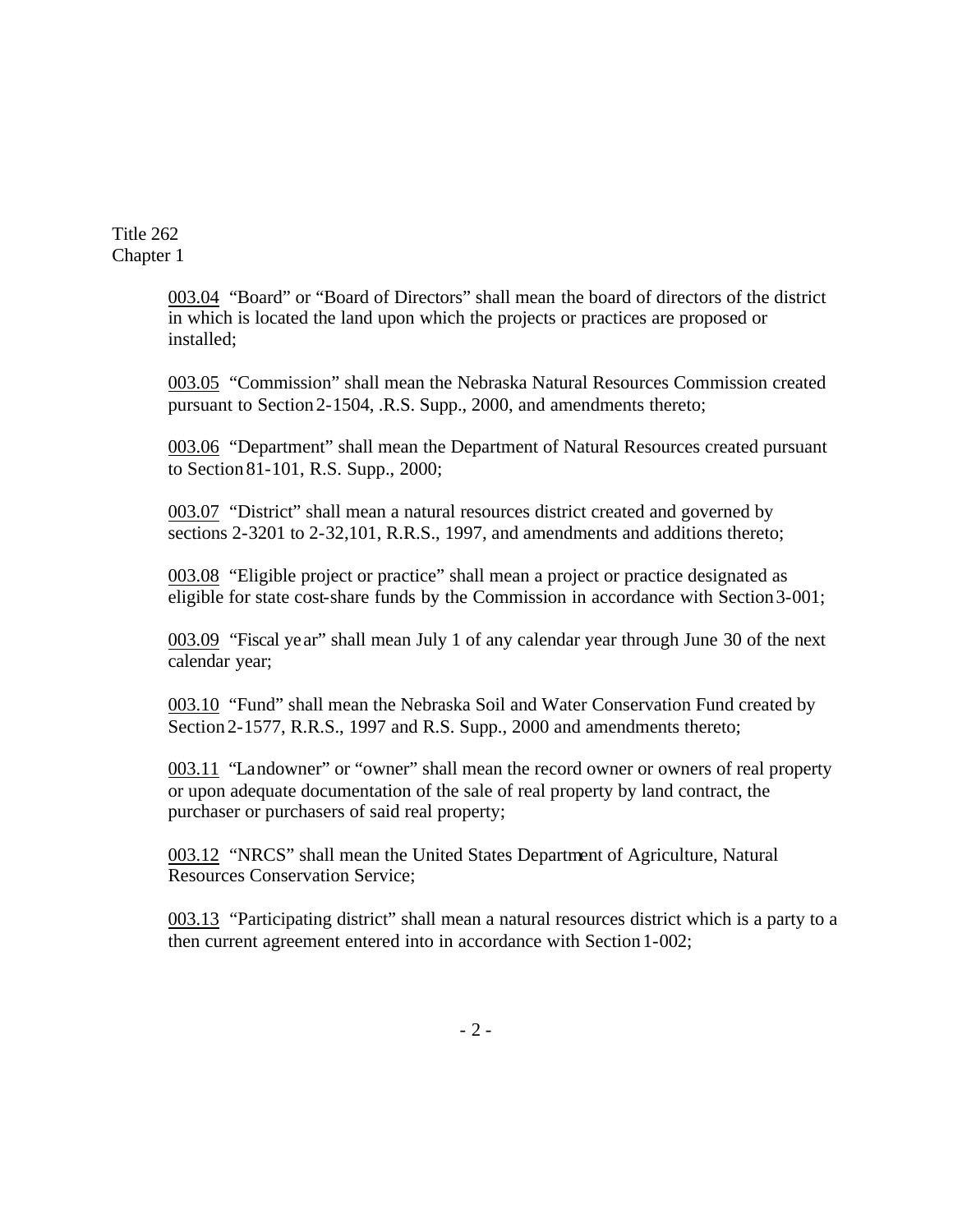> 003.14 "Project or Practice" shall mean the soil or water conservation or water quality protection work of improvement or activity for which cost-sharing assistance is requested or approved;

003.15 "State cost-share funds" shall mean funds available from the Nebraska Soil and Water Conservation Fund.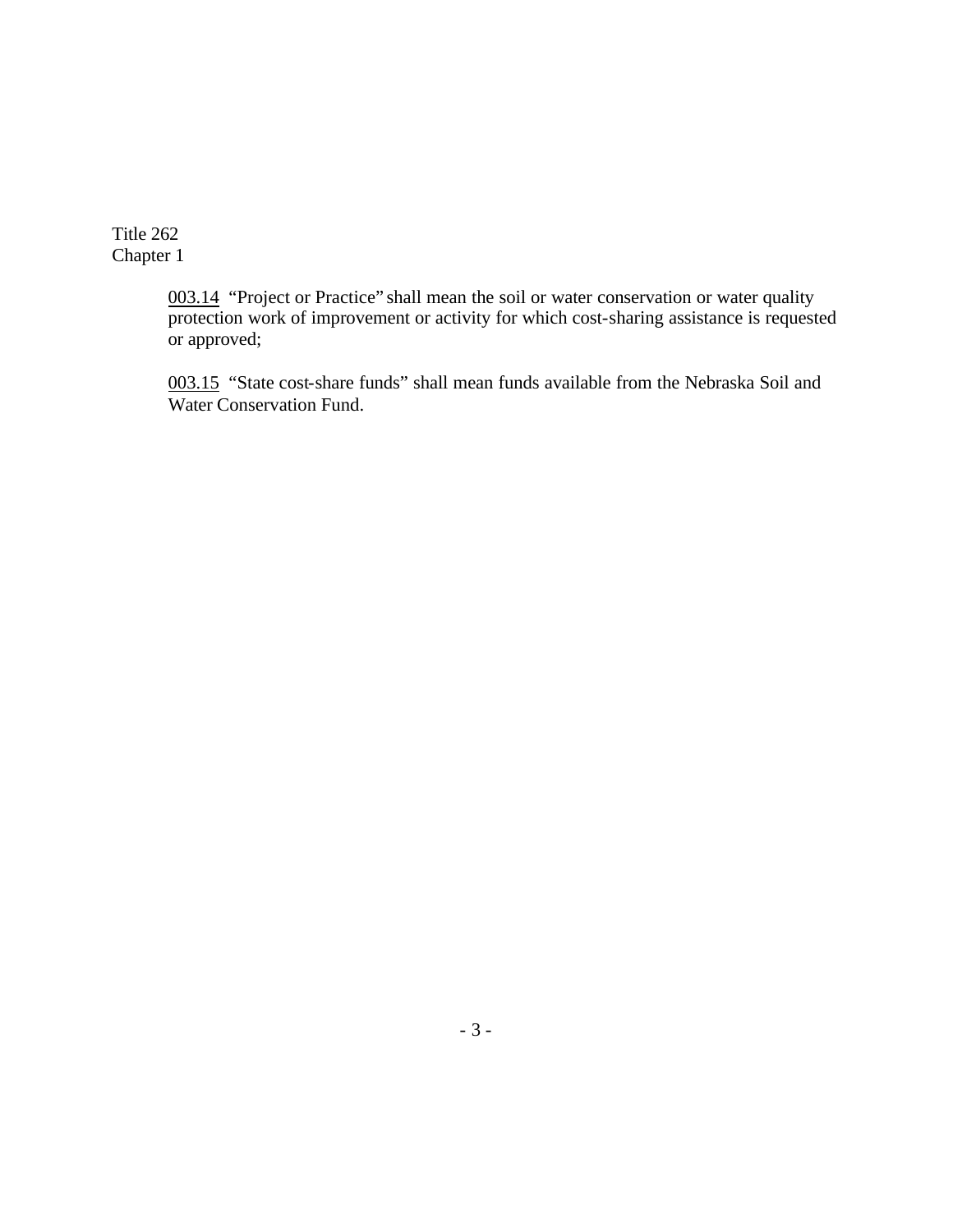## LAST ISSUE DATE: November 5, 1999 Title 262 DNR – ADMINISTRATION OF NEBRASKA SOIL AND WATER CONSERVATION PROGRAM

### Chapter 2 – APPORTIONMENT OF FUNDS

#### 001 Apportionment of Funds.

001.01 Each fiscal year each participating district shall receive a new apportionment of funds for each of the following time periods:

001.01A July 1 to February 28; and

001.01B March 1 to June 30.

001.02 The amount which shall be apportioned to each participating district for each such period shall be the combined total of:

001.02A A portion of the funds obligated but unexpended in such district as of the last day of the preceding apportionment period, such portion to be determined as follows:

001.02A1 For each apportionment period beginning on March 1, each district shall be apportioned the full amount of funds obligated but unexpended in such district as of the last day of the preceding apportionment period;

001.02A2 For each apportionment period beginning on July 1, each district shall be apportioned the full amount of funds obligated but unexpended by such district as of the last day of the preceding apportionment period if the total amount of all funds obligated but unexpended by all participating districts for that preceding apportionment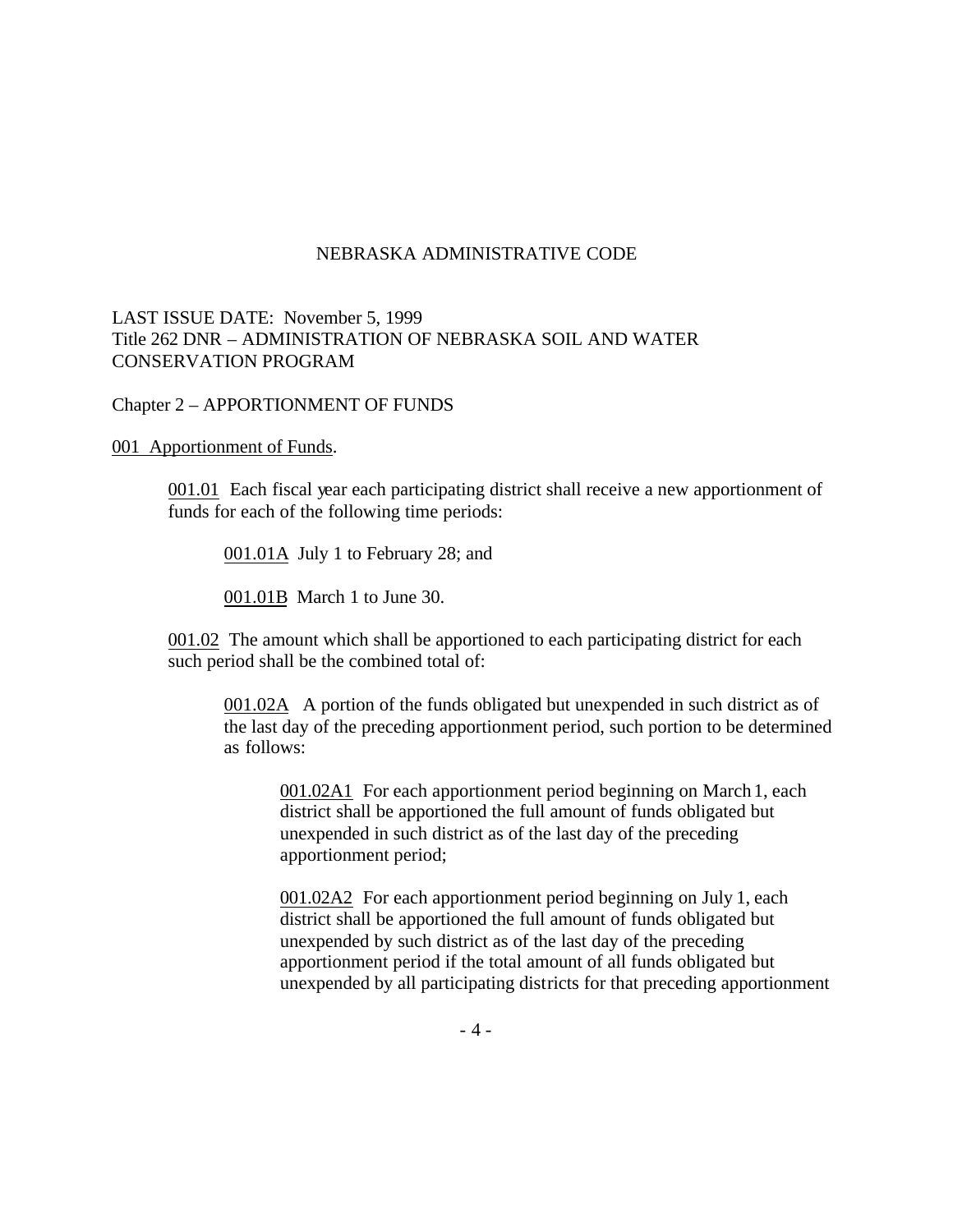> period is \$1,000,000 or less. If such total is more than \$1,000,000, the amount to be apportioned to all districts shall be reduced to \$1,000,000 and each district shall be apportioned a percentage of its obligated but unexpended funds, such percentage to be determined by dividing \$1,000,000 by such total;

and

001.02B A portion of the sum of all unobligated funds as of the last day of the preceding apportionment period, any previously obligated but unexpended funds made available as a result of the reduction pursuant to Rule 001.02A2, and any funds newly appropriated to the Soil and Water Conservation Fund. In determining the amount of this part of each district's apportionment, the Commission may divide no more than one million four hundred thousand dollars equally among all participating districts and shall, subject to Subsections 001.03 or 001.04, distribute the remainder, if any, among participating districts on the basis of one or more of the following criteria:

001.02B1 The conservation or water quality protection needs in that district as expressed in monetary terms;

001.02B2 The extent of the district's previous use of the Fund; and

001.02B3 The district's own commitment to conservation or water quality protection as expressed by the expenditure of its general revenues for basic soil and water conservation or water quality protection practices in the preceding fiscal year.

001.02B4 The need, as determined by the Commission, to provide assistance for one or more specific projects or practices or for one or more specific geographic areas.

The Commission may also in any apportionment period establish a minimum or maximum amount to be apportioned to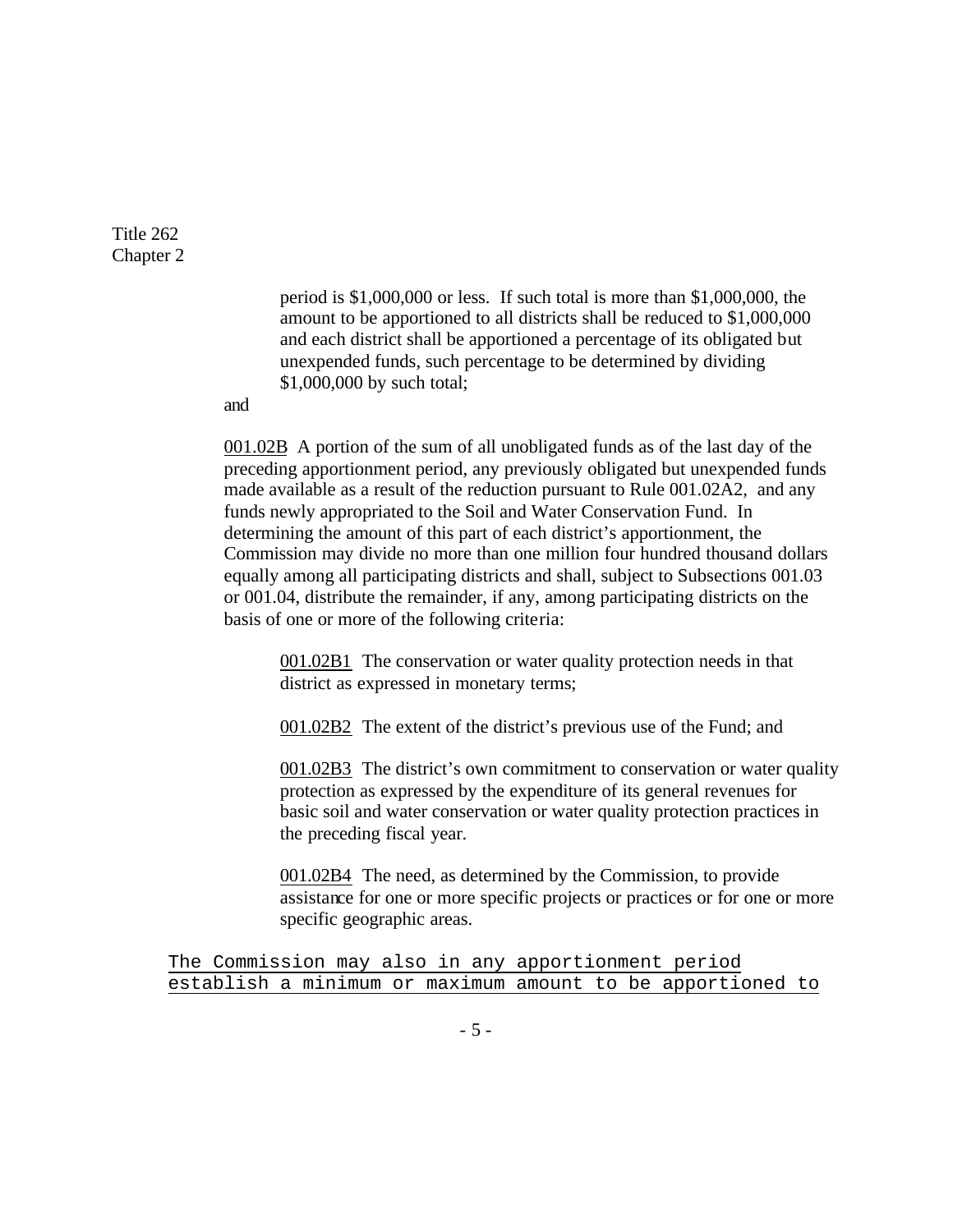> any one district if it determines that such a minimum or maximum is necessary to maintain the viability of the Soil and Water Conservation Fund program in all participating districts.

001.03 The Department shall reserve at least two per cent of the funds credited to the Fund for grants to landowners ordered by a natural resources district pursuant to the Erosion and Sediment Control Act to install permanent soil and water conservation practices. Such funds shall be made available at a rate sufficient to provide the landowner with total cost-sharing assistance of at least ninety percent of the actual cost of the required permanent practices and shall be granted on a first-come, firstserved basis until exhausted. Such funds shall not be obligated by the district, but shall be obligated, if available, by the Director of Natural Resources to a landowner when a copy of the district's administrative order and a copy of an application for cost-share assistance are received by the Director. The application for cost-share assistance must be approved by the district before submission to the Director. Such funds shall remain obligated until used or until the district advises the Director of Natural Resources that all or part of the funds are no longer needed. If more than two per cent of the funds credited to the Fund are at any time reserved by the for such purposes, the may at any later time release all or part of such excess for inclusion in any future apportionment to the districts if it concludes that such funds are no longer needed for the purposes of this subsection.

001.04 The Commission may withhold from any apportionment pursuant to Rule 001.02B not more than 20% of the total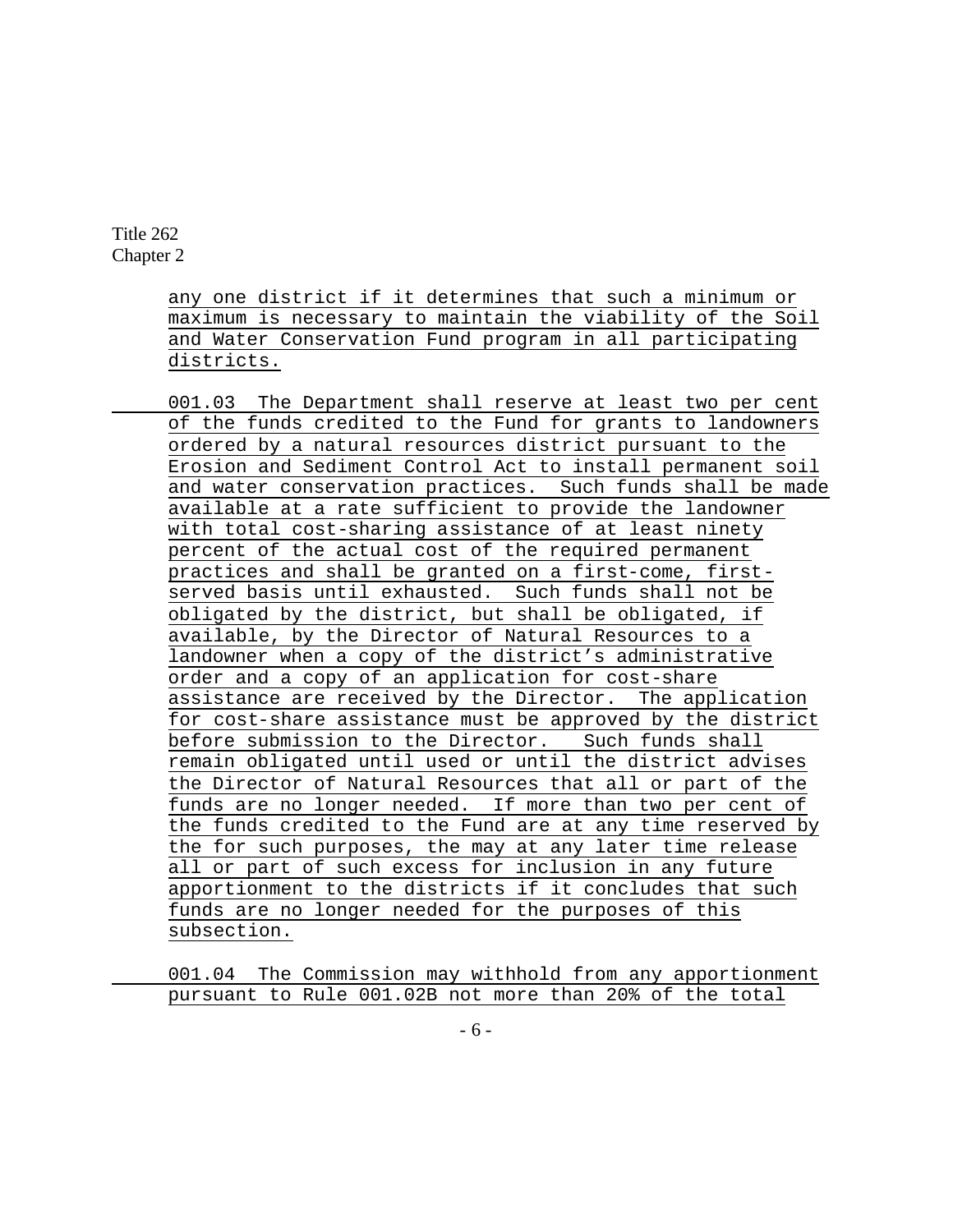> unobligated funds available. Such funds may be later apportioned to districts which have obligated all previously apportioned funds and can demonstrate a need for additional funds or may be apportioned to districts for use in critical erosion or water quality areas. No one district shall receive more than 15% of any such withheld funds unless there are adequate funds available for all districts requesting and demonstrating a need for such additional funds on or before May 1.

001.05 No district shall obligate any funds after the last day of any appointment period until notified by the Department of a new apportionment. The report submitted pursuant to Section 6-008 shall be the basis for determining the amount of funds obligated and unobligated by each participating district as of February 28 and June 30 of each fiscal year. Any district failing to submit a report due on or before the fifth working day of any July or March may be denied any apportionment of funds for the next apportionment period.

002 Supplemental Apportionments. The Commission may, by utilizing funds repaid to the Fund or otherwise made available for expenditure pursuant to the Act, establish supplemental apportionments of funds to participating districts. To the extent consistent with legislative direction, any such supplemental apportionment may be combined with any apportionment made pursuant to Section 2-001, Subsection 001.02 or 001.04.

003 Termination of the Memorandum of Understanding. In the event that the Memorandum of Understanding required by Section 1-002 is terminated by a district or by the Department, the district shall release all funds unobligated as of the effective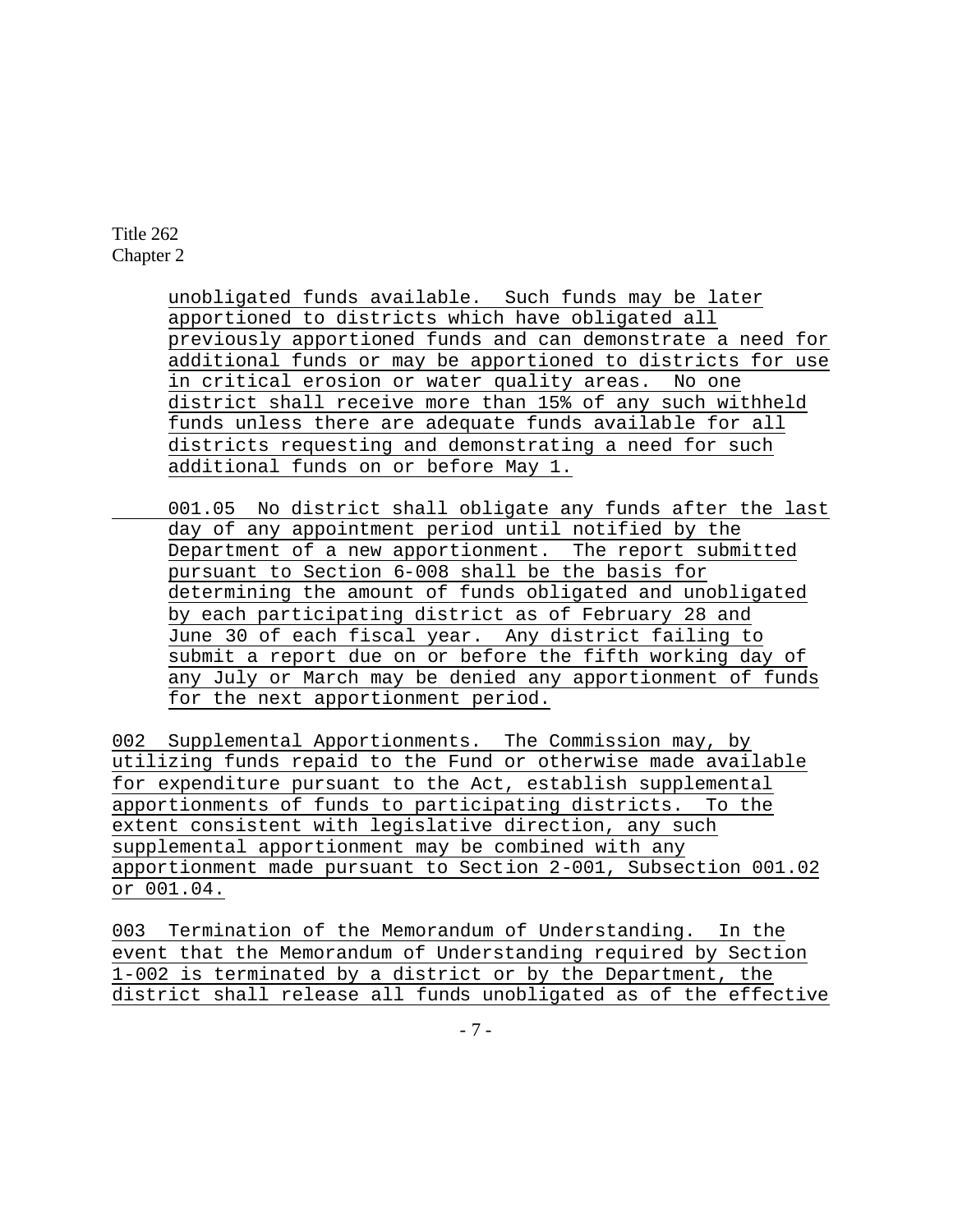date of such termination and shall further release as they become available obligated funds for which no claim for payment is made in a timely manner. Any funds so released shall be used by the Commission to supplement in accordance with Section 2-002 the funds apportioned to participating districts.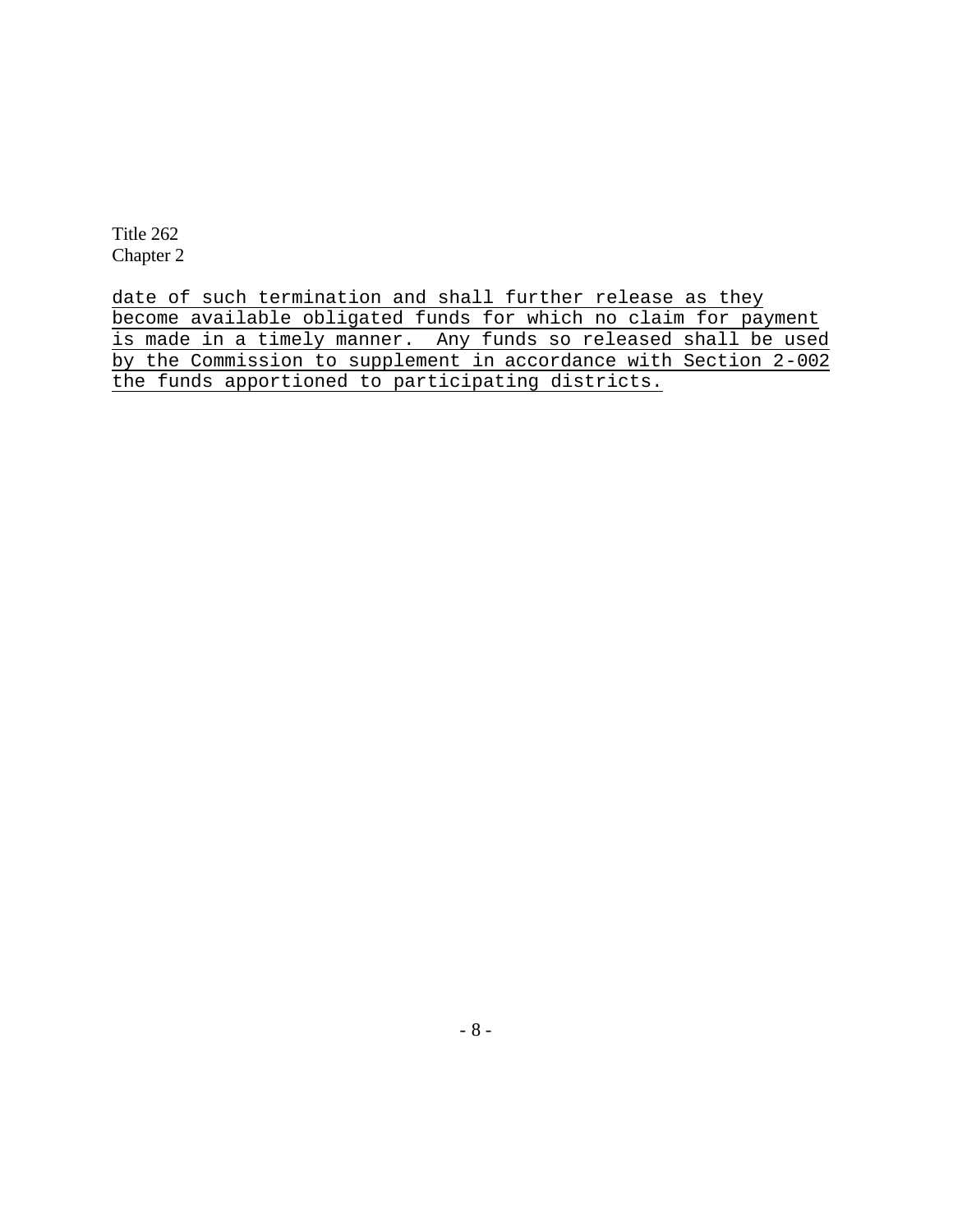# LAST ISSUE DATE: November 5, 1999 Title 262 NNRC – ADMINISTRATION OF NEBRASKA SOIL AND WATER CONSERVATION PROGRAM

### Chapter 3 – APPLICATION AND ELIGIBILITY FOR FUNDS

001 Establishing Project Eligibility. Landowners shall be eligible for cost-share funds only for the types of projects and practices designated as eligible for such purposes by the Commission. The Commission shall at least annua lly review the list of projects and practices for which such funds should be utilized and shall affirm or modify such list as it deems appropriate. Funds apportioned to districts for that fiscal year may be obligated only for projects and practices thus designated. Each participating district may further limit the types of projects and practices eligible for funding assistance in that district; the Department shall be promptly notified of any such action.

002 Application for Assistance. To be eligible for cost-share assistance from the fund, a landowner must make application therefor on forms provided by the Department. Copies of such forms shall be available at such locations as the district shall specify.

003 Certification of Practices. Before the district board of directors approves the application for assistance, a technician qualified to assess the practicability and need for the projects or practices for which assistance is requested shall certify that such projects or practices are feasible and that the estimated quantities are practical and reasonable. If such technician is other than an individual employed for such purposes by the district or by the NRCS, the qualifications of such technician shall be established to the satisfaction of the board prior to approval of the application.

004 Availability of Federal Funds. Except for funds to be obligated by the Commission in accordance with Section 2-001, Subsection 001.03, applications for cost-sharing assistance from the Fund cannot be approved by the district board of directors unless it determines that federal funds were not available for the proposed project or practice at the time the application was submitted by the landowner. Federal funds shall be deemed to be unavailable in the county where the land is located if all such funds then available for obligation in such county through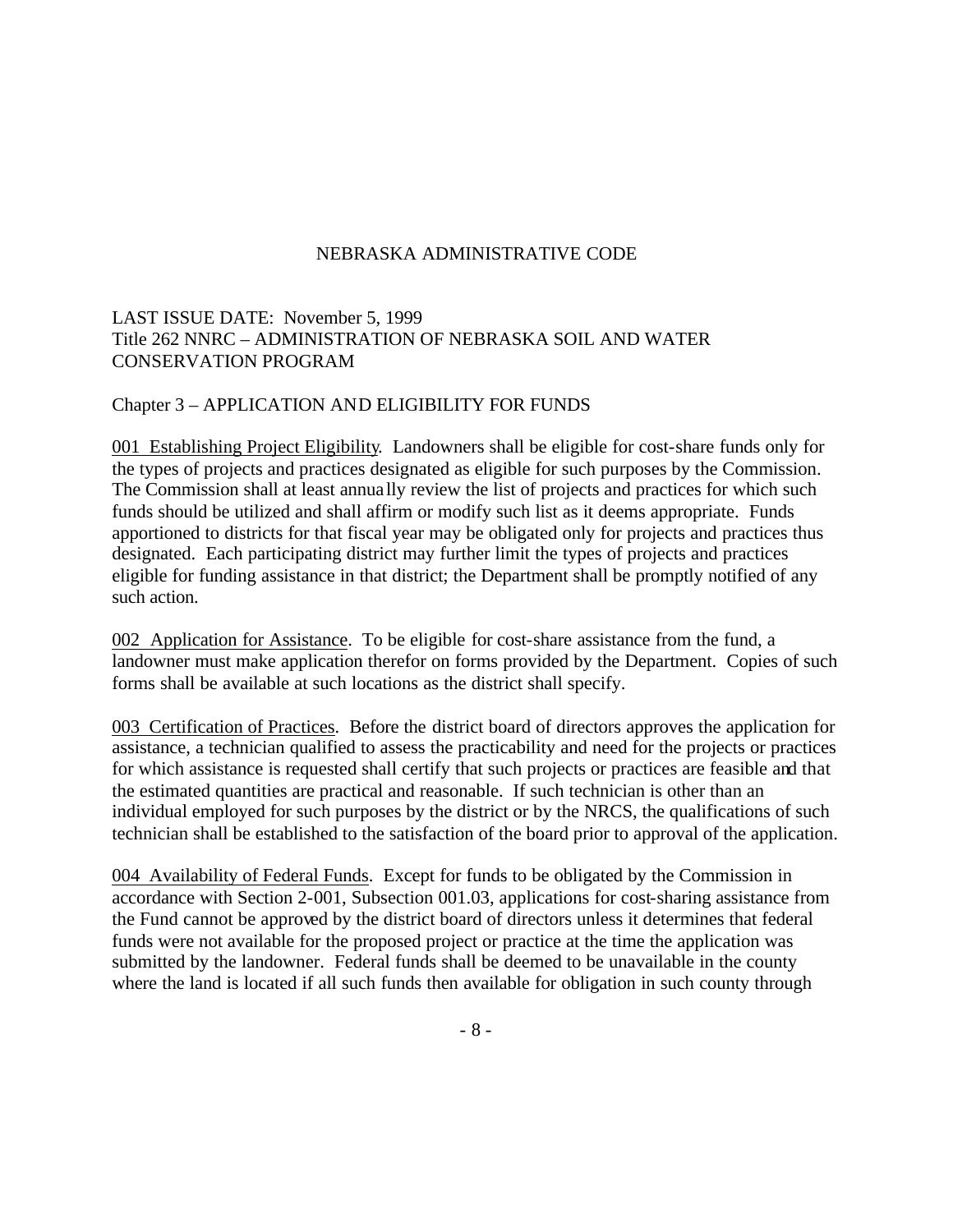federal cost-sharing programs have been obligated or if the particular project or practice proposed is not eligible for federal cost-sharing funds in that county but is eligible for state costsharing assistance. Federal cost-sharing funds shall also be deemed to be unavailable to the extent that the maximum allowable dollar amount available from a federal cost-sharing program to individual landowners in a given year has limited or will limit the landowner's federal costshare payment to an amount less than that to which such landowner would have been entitled in the absence of such a dollar limitation. In the event of the utilization of both state and federal cost-share funds on the same project or practice, the state cost-share funds provided to the landowner shall not exceed the amount which ineligible contributors are authorized to provide by federal regulations and operating procedures.

005 Federal Multi-year Agreements. Notwithstanding any provision of Section 3-004, federal cost-sharing funds shall be deemed to be unavailable for a project or practice which is included in a federal multi-year cost-sharing agreement or contract when and only when federal maximum dollar amounts for that type of project or practice or that contract have been or are to be paid from federal cost-sharing funds.

006 Compliance with Applicable Laws. In the installation or application of any eligible project or practice the landowner shall be solely responsible for assuring compliance with any applicable federal, state, or local laws, ordinances, and rules and regulations. The landowner is also solely responsible for obtaining all permits, licenses, or other instruments of permission required prior to the installation of the proposed project or practice.

007 Group Project or Practices. In the event that the most appropriate solution to the needs addressed by the act requires the eligible projects or practices to be located on or across the property lines of different landowners, and when such landowners desire to jointly install, operate, and maintain such needed projects or practices, state cost-share funds may be used to share the cost when the following additional provisions have been satisfied.

007.01 A group planning agreement prepared by or on behalf of landowners must be signed and submitted by the landowners involved and approved by the board;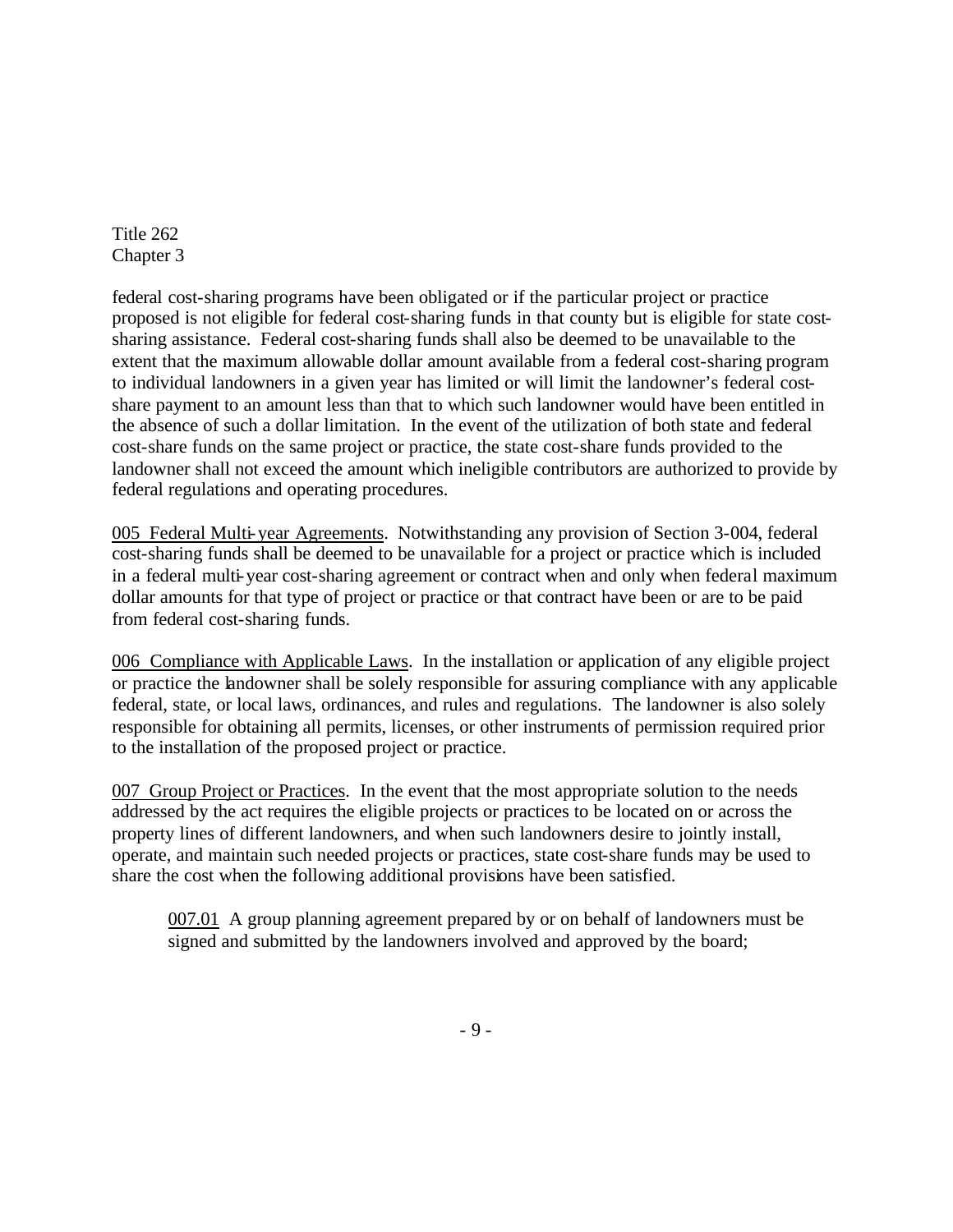> 007.02 If the proposed projects or practices are approved by the board, the landowners shall arrange for carrying out the projects or practices by securing and recording any easements which are necessary and by agreeing to a division of the costs and cost-share payments;

007.03 One member of the group shall be designated as the group representative to file the application for cost-share assistance, such application to be accompanied by a written statement describing the arrangements agreed to under subsection 007.02 above;

007.04 The group representative shall make arrangements to have the project or practice installed, make payments and obtain receipts from vendors;

007.05 The group representative shall submit the claim for payment, supported as otherwise required by these rules and regulations;

007.06 Payment will be made to the group representative;

007.07 The division of cost-share assistance provided will be made by the group representative in the manner indicated in the agreement previously reached among the members of the group;

007.08 A cost-share assistance agreement must be signed by each member of the group on whose land a portion of the project or practice has been installed;

007.09 When two or more landowners intend to participate financially in the installation of a project or practice located wholly on the property of one landowner, the procedures outlined in this section may be used but are not required.

008 Termination Date. All applications shall specify a termination date which shall be no more than nine months from the date the landowner's application is approved by the board. Claims for payment received after such termination date shall not be honored unless an extension of not to exceed an additional three months time period is approved by the board by amendment to the original application.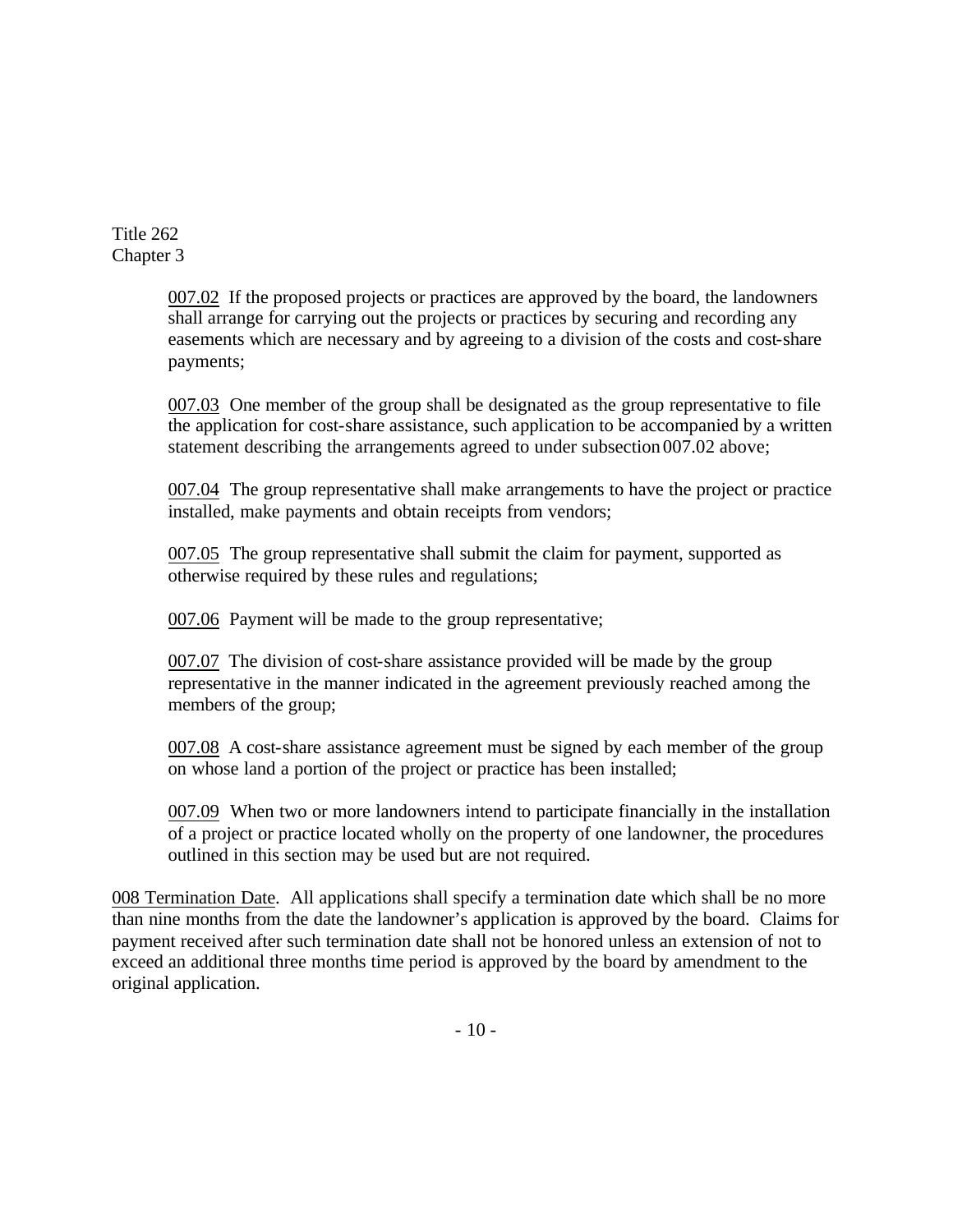### 009 Application Amendments.

009.01 An amendment to an application for cost-sharing assistance shall be appropriate for any of the following reasons:

009.01A To increase or decrease consistent with the responsible technician's certification pursuant to Section 3-003 the quantities of eligible projects or practices needed and/or the amount of cost-share funds estimated on the original application.

009.01B To extend the termination date indicated on the original application consistent with Section 3-008;

009.01C To cancel the agreement by mutual consent.

009.02 A copy of any amendment will be furnished to each party receiving a copy of the original agreement and the board shall approve each such amendment before it shall become effective.

010 Need for Additional Reviews The Commission may identify projects or practices for which reviews by an entity in addition to the district are required before the board of directors may approve applications for cost-share assistance, or any amendments thereto, pursuant to Section 6-002 or may approve claims for payment pursuant to Section 6-005. In the event the Commission takes such action, the Department, within five working days thereafter, shall notify the affected districts and as soon thereafter as possible, shall direct the affected districts concerning the process for future acceptance and approval of applications, amendments, and claims for payment which include such projects or practices.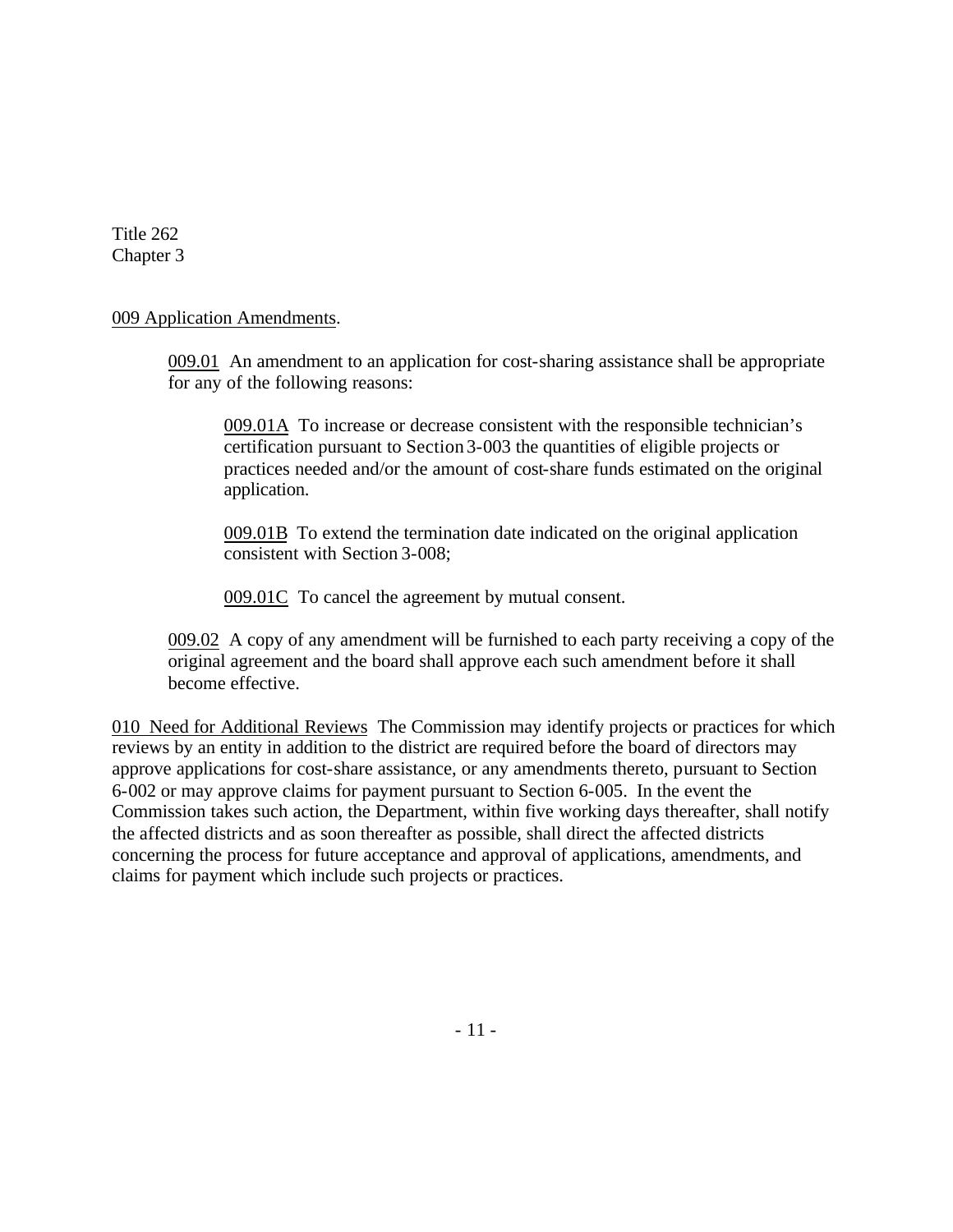# LAST ISSUE DATE: September 8, 1998 Title 262 DNR – ADMINISTRATION OF NEBRASKA SOIL AND WATER CONSERVATION PROGRAM

### Chapter 4 – DESIGN, LAYOUT, AND CONSTRUCTION OF PROPOSED PROJECTS AND PRACTICES AND OPERATION AND MAINTENANCE

001 Technical Specifications. Unless the Commission provides otherwise for specific projects and practices, specifications for projects and practices set forth in the NRCS Field Office Technical Guide are to be used as the basis for determining need and practicability of the proposed project or practice, for preparing plans and specifications, for designing and laying out such projects and practices, and for certifying the proper installation or application of such projects and practices. Specifications for additional projects and practices not set forth in the NRCS Field Office Technical Guide and modifications to those included in such Technical Guide may be considered and authorized by the Commission at the request of the District. Project and practice description and specification information will be on file in the district office and at all such places as application forms are made available.

002 Inspections and Certifications. A responsible technician shall prior to installation or application of the proposed project or practice determine that the plans therefore are adequate and shall inspect any construction work in progress to determine that specifications are met. Following such installation or application, it will be the responsibility of such technician to certify to the district that the project or practice was or was not properly installed or applied. If the district does not receive a technician's certification that the project or practice was properly installed or applied, it shall not approve any claim to the Department for payment regarding such project or practice. In the event that any technician responsible for complying with any portion of this section is different from the technician who originally certified the feasibility of the project or practice in accordance with Section 3-003, and if such technician is other than an individual employed for such purposes by the District or by NRCS, the qualifications of such technician shall be established to the satisfaction of the board prior to proceeding any further with processing of any claim for payment.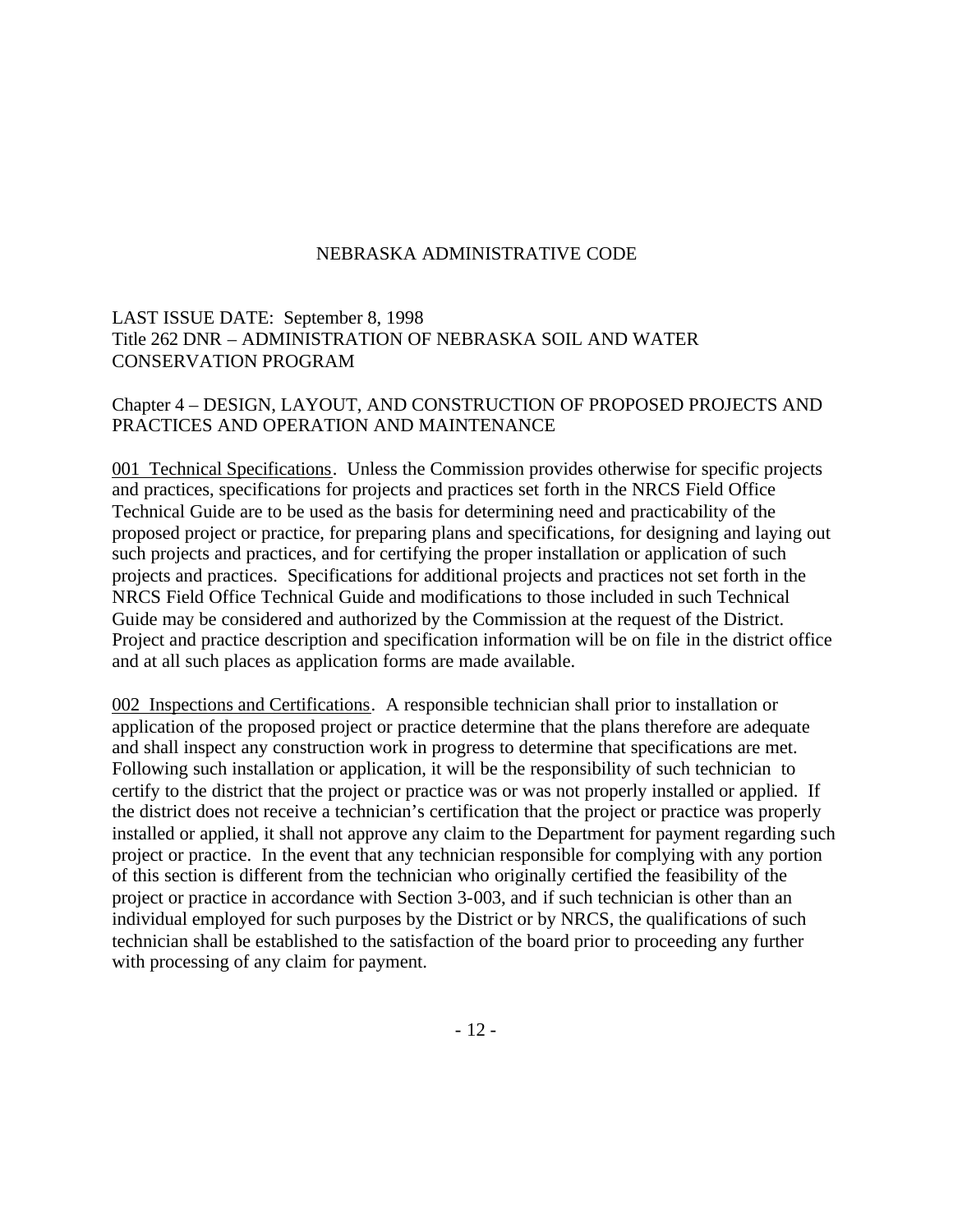003 Operation and Maintenance by Landowner. Except as provided in Section 3-004, the landowner shall be responsible for the operation and maintenance of all projects and practices constructed with assistance from the Fund and the landowner will be expected to maintain the same in good operating condition to assure their continued effectiveness for the purpose or purposes for which they were installed.

004 Operation and Maintenance by District. If on any particular proposed project or practice, the district determines that landowner assumption of all operation and maintenance responsibilities would constitute an undue burden upon such landowner or would not assure operation or maintenance adequate to protect such project or practice from failure, the district may agree to be or require that it be responsible for all or a part of such operation and maintenance and may prior to and as a condition for approval of an application for cost-share funds, require the landowner to provide the district with the right of access necessary to perform such operation or maintenance.

005 Cost-Share Assistance Agreement. As a condition for receiving any cost-share funds for eligible projects or practices, the landowner shall, prior to submission of a claim for reimbursement, enter into an agreement on forms supplied by the Department providing that if a conservation practice is terminated or a project or practice is removed, altered, or modified so as to lessen its effectiveness, without prior approval of the district, for a period of ten years after the date of receiving payment, the landowner shall refund to the Fund the full amount of the state cost-share payment previously received for the project or practices or portion thereof which has been thus terminated, removed, altered or modified.

006 Requests for Termination, Removal, Alterations, Modifications. A landowner may request the district's approval of the termination, removal, alteration, or modification of the project or practice at any time during the 10-year period following receipt of payment. In determining whether to approve or disapprove such action, the district shall consider:

006.01 The value of the project or practice in conserving soil and water resources or protecting water quality;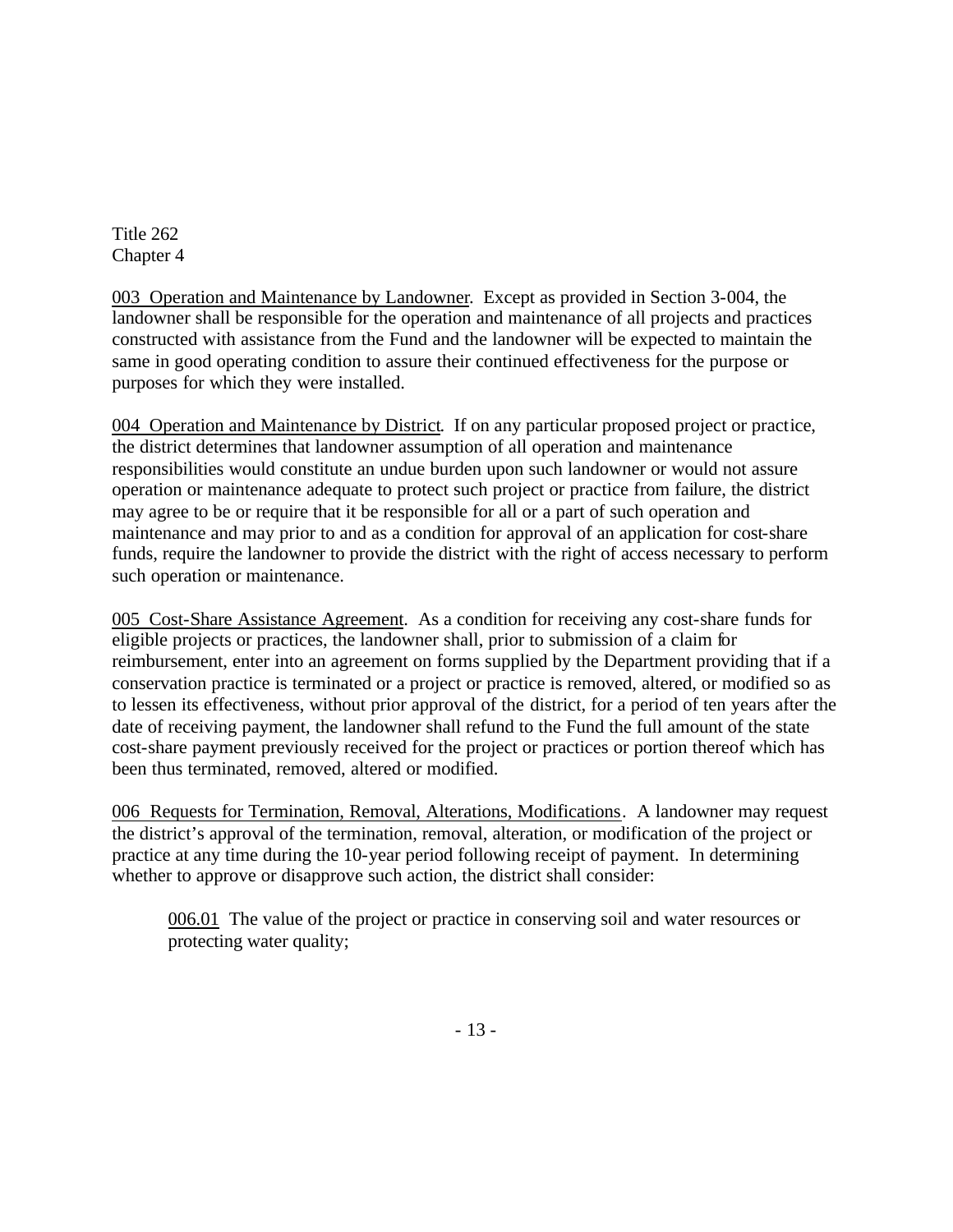> 006.02 The extent to which such project or practice hinders the highest and best use of the land upon which such project or practice is located;

006.03 Whether alternative forms of soil and water conservation or water quality protection measures have been or are to be constructed or implemented; and

006.04 The time remaining in the designed life of the project or practice.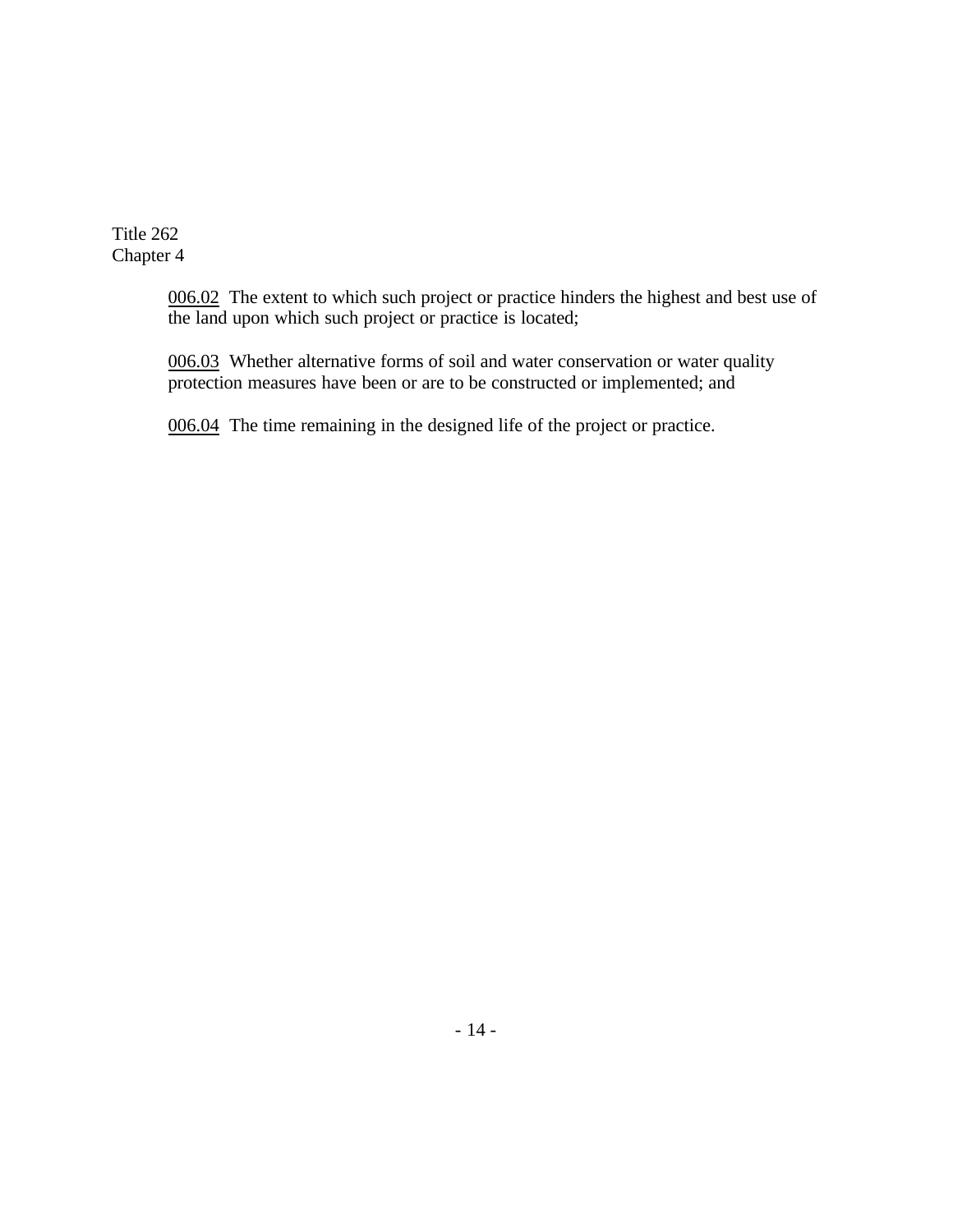# LAST ISSUE DATE: September 8, 1998 Title 262 DNR – ADMINISTRATION OF NEBRASKA SOIL AND WATER CONSERVATION PROGRAM

### Chapter 5 – COST-SHARE RATES AND REIMBURSEMENT PROCEDURES

001 Cost-Share Rates. The district may establish any cost-share rates for eligible projects and practices up to 75% of average unit cost. However, except as provided in Section 2-001, Subsection 001.03, no payment shall exceed 75% of the actual cost of the project or practice installed or applied. Participating districts shall notify the Department by February1 of each year of the cost-share rates to be utilized for reimbursement purposes during the next ensuing year. In the event that average unit costs are not established in accordance with Section 5-002, or that average unit costs which are available are determined by the Commission to be unreliable because of the site-specific nature of the costs of a certain type of project or practice, the costshare rate in effect will be applied to actual cost and average cost will not be utilized and need not be calculated on individual applications.

002 Average Costs. Unless a district establishes and informs the Department of lower average unit costs, the average unit costs for a county shall be identical to any established and utilized by NRCS for the same type of projects and practices in that county. If average unit costs are not established by NRCS for an eligible practice in a county, the Commission itself may establish average unit costs for such project or practice in such county. Except for applications filed with the Commission in accordance with Section 2-001, Subsection 001.03, all applications for costsharing assistance shall be based upon the then current average unit costs. Once an application has been completed by a landowner, the same average unit costs in effect at the time the application was completed shall be utilized for determining the cost-share payment to which each landowner is entitled unless the district and the landowner agree to use updated average unit costs.

003 Eligible Costs. Except for costs incurred in employing the services of a technician as required by these rules and regulations or as otherwise may be limited by the Department, all necessary costs incurred by the landowner in installing or applying an approved project or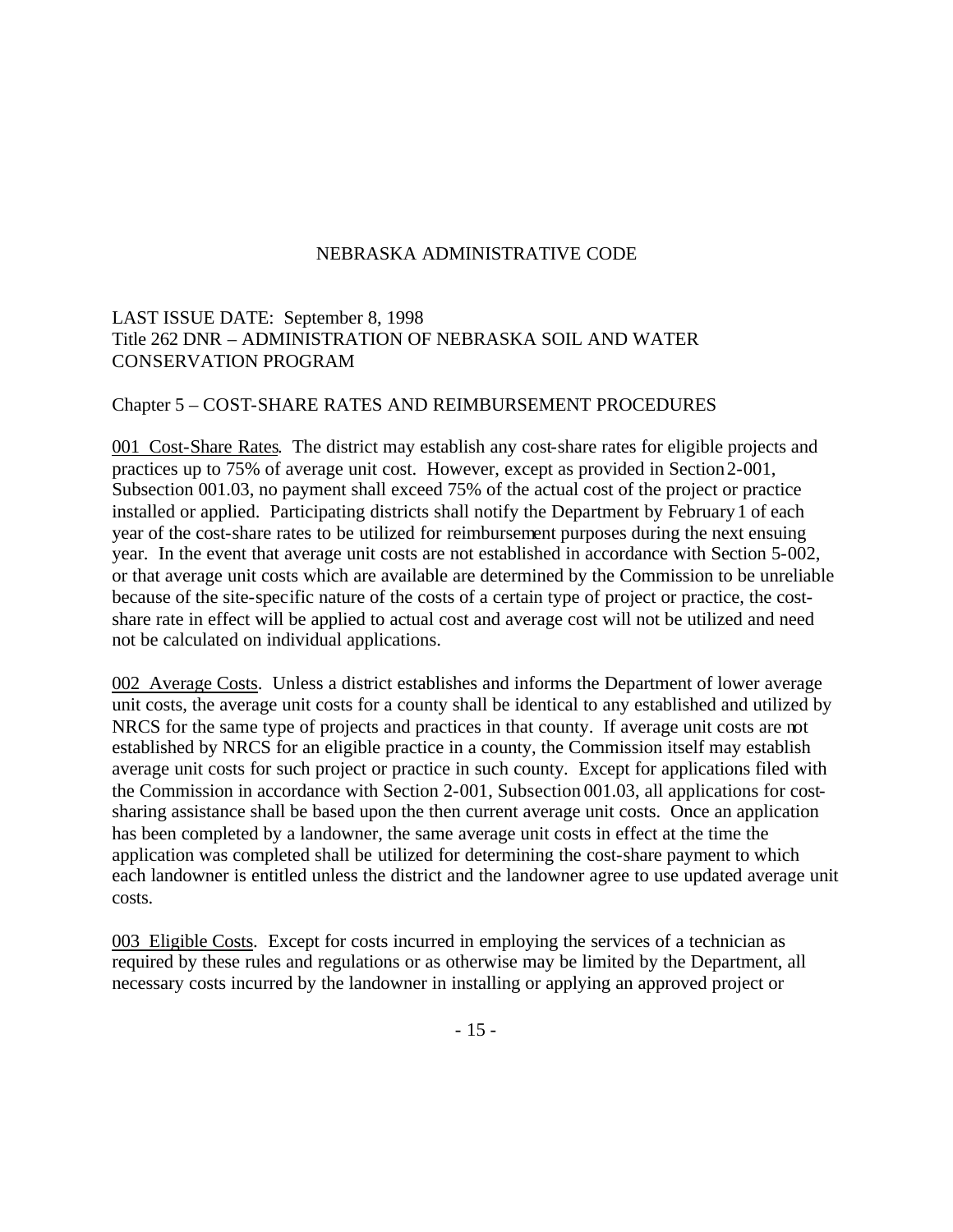practice shall be eligible for cost-sharing. Such costs include machine hire or the costs of the use of his own equipment, needed materials delivered to an used at the site, and labor required to construct the project.

004 Documenting Costs. All authorized items of costs for which the landowner desires costsharing assistance shall be itemized on a statement submitted to the district by the landowner in such form as is required by the Department. Costs incurred by the landowner in furnishing his own labor, material, or equipment for use on a project or practice should be listed in a certified statement itemizing such items and showing unit cost for each item and the total amount for which payment is claimed.

005 Claim for Payment. The landowner shall after the project or practice has been completed and certified by the responsible technician complete a claim for payment on forms provided by the Department and available at the location where the application form was obtained. A copy of the document(s) required by Section 5-004, shall be attached to such claim for payment prior to submission to the district. A claim for payment will not be accepted unless the landowner has signed the portion of the claim form required by Section 4-005.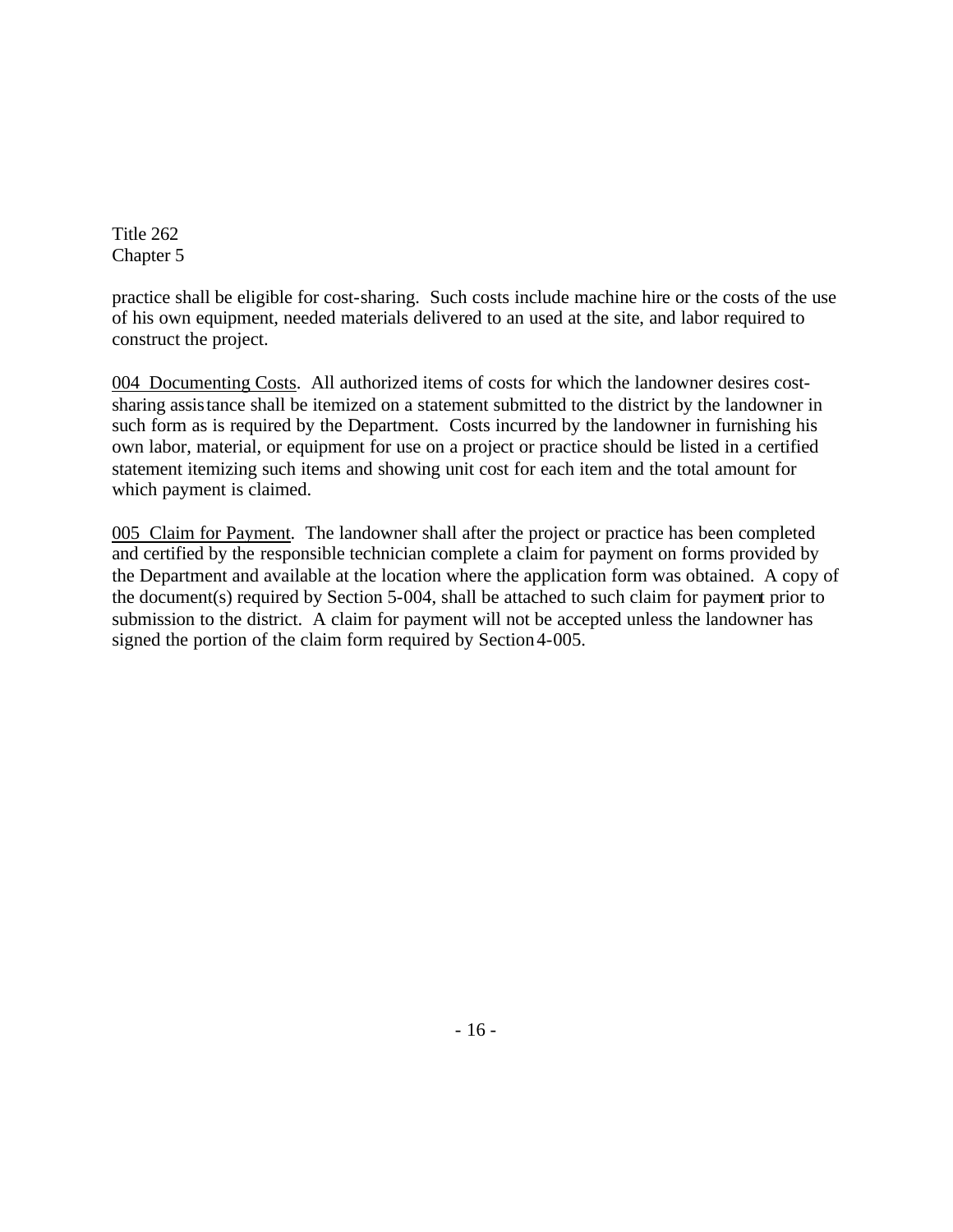# LAST ISSUE DATE: September 30, 1994 Title 262 DNR – ADMINISTRATION OF NEBRASKA SOIL AND WATER CONSERVATION PROGRAM

### Chapter 6 – DISTRICT ADMINISTRATION OF THE FUND

001 Application. Sections 6-001 through 6-009 shall apply only to districts which have entered into a Memorandum of Understanding with the Department agreeing to assist the Department in the Administration of the Fund.

002 Board Action on Application. The board of directors shall review each cost-share assistance application and any and all amendments thereto and shall approve or disapprove each such application or amendment. Such action shall be recorded in the official minutes of the meeting and the landowners shall be notified of such action within ten days thereafter. For any project or practice subject to additional review in accordance with Section 3-010, the board shall not approve an application for cost-share assistance or an amendment thereto except in compliance with direction given by the Department.

003 Approving Applications. Except for applications pursuant to Section 2-001, Subsection 001.03, applications for cost-share assistance may be approved by the board only when there is a sufficient unobligated fund balance to provide the estimated cost-share amount based upon the average cost information indicated on the application. The board may if it desires give preference to the construction of projects or practices which will in its judgment provide the greatest public benefit in that district. Examples of projects and practices which would provide the most public benefit include those which would reduce runoff and sediment damage to lakes, streams, reservoirs, roads, highways, or other public improvements and those which would reduce demands on or contamination of the groundwater reservoir and/or provide enhanced recharge to an aquifer with a declining water table.

004 Record Keeping. The district shall maintain a record of funds obligated as applications for cost-share assistance are approved based upon estimated costs. A cost-share ledger will be kept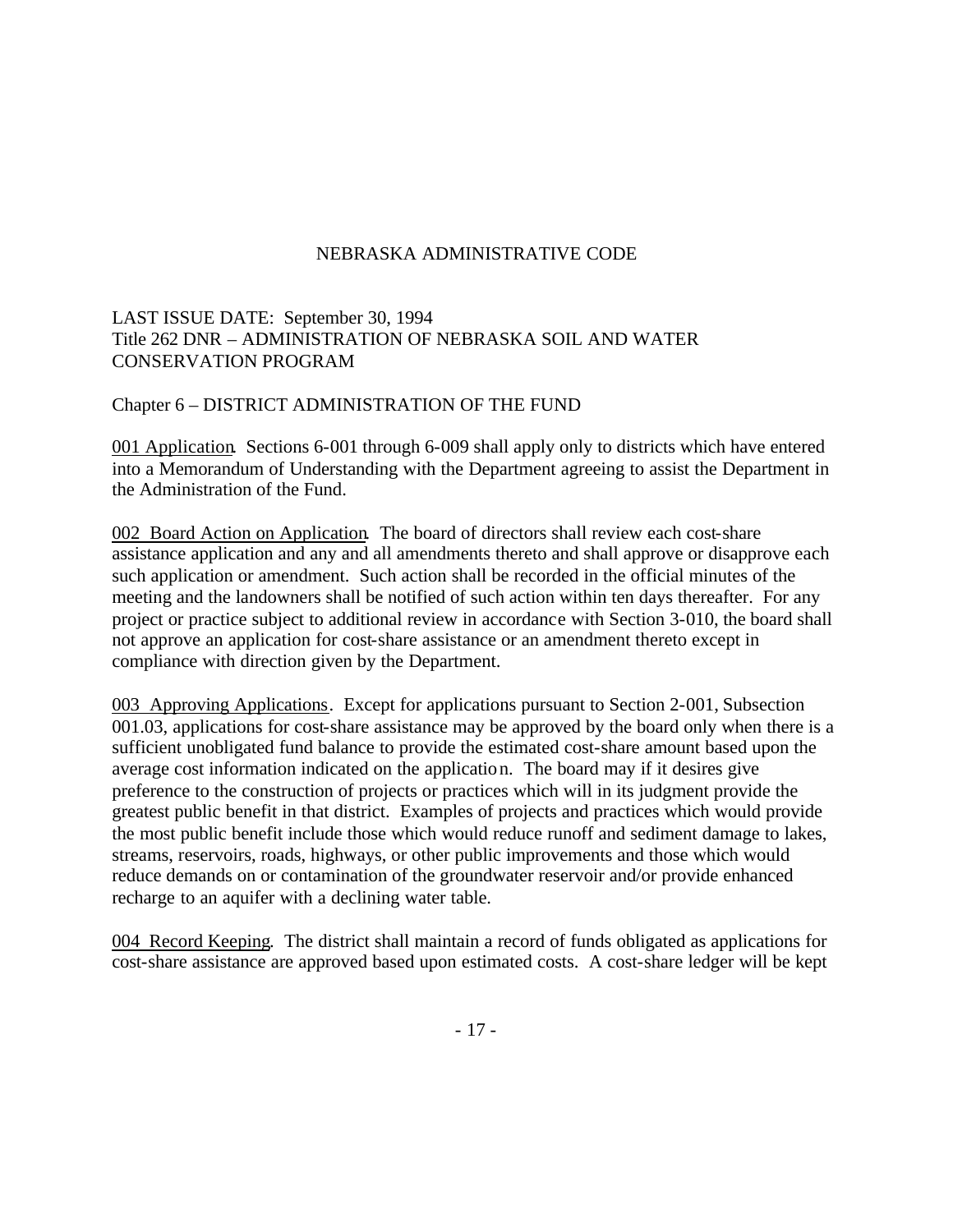current showing the balance of unobligated funds and such other information as the Department determines is necessary to provide for proper documentation of all expenditures from the Fund.

005 District Review of Claim for Payment. Upon completion of an approved project or practice, the district shall review the claim for payment prepared by the landowner in accordance with Section 5-005, and shall if it finds that the project or practice was properly installed, that all other conditions have been satisfied, and that the claim has been properly completed and is accompanied by all required supporting documentation, approve the claim and certify the same to the Department with all supporting documentation attached. For any project or practice subject to additional review in accordance with Section 3-010, the board shall not approve a claim for payment except in compliance with direction given by the Department. If the district determines that the claim is improperly prepared or that other deficiencies exist, it shall so notify the landowner and shall provide the landowner with a reasonable opportunity to correct such deficiencies and to resubmit the claim for payment.

006 District Assistance to Landowner. The district shall provide such assistance as it deems appropriate to the landowner in the completion of necessary forms and in all matters relating to completion of eligible projects and practices.

007 Filing System. To provide for efficient processing of requests for cost-sharing assistance and for maintenance of necessary documentation of matters relating to the administration of the Fund, the district shall develop and maintain with the assistance of the Department a filing system which includes copies of all forms completed by the landowner and all other information deemed relevant to the installation and application of the eligible projects and practices and to the cost-sharing assistance provided. Such files shall be available for inspection by personnel of the Department and by representatives of the State Auditor's Office during normal business hours of the district.

008 Reports. The district shall no later than the  $5<sup>th</sup>$  working day of March, July and November of each year submit a report to the Department indicating the status of cost-share funds as shown on each cost-share ledger required by Section 6-004 at the close of the last day of the preceding month.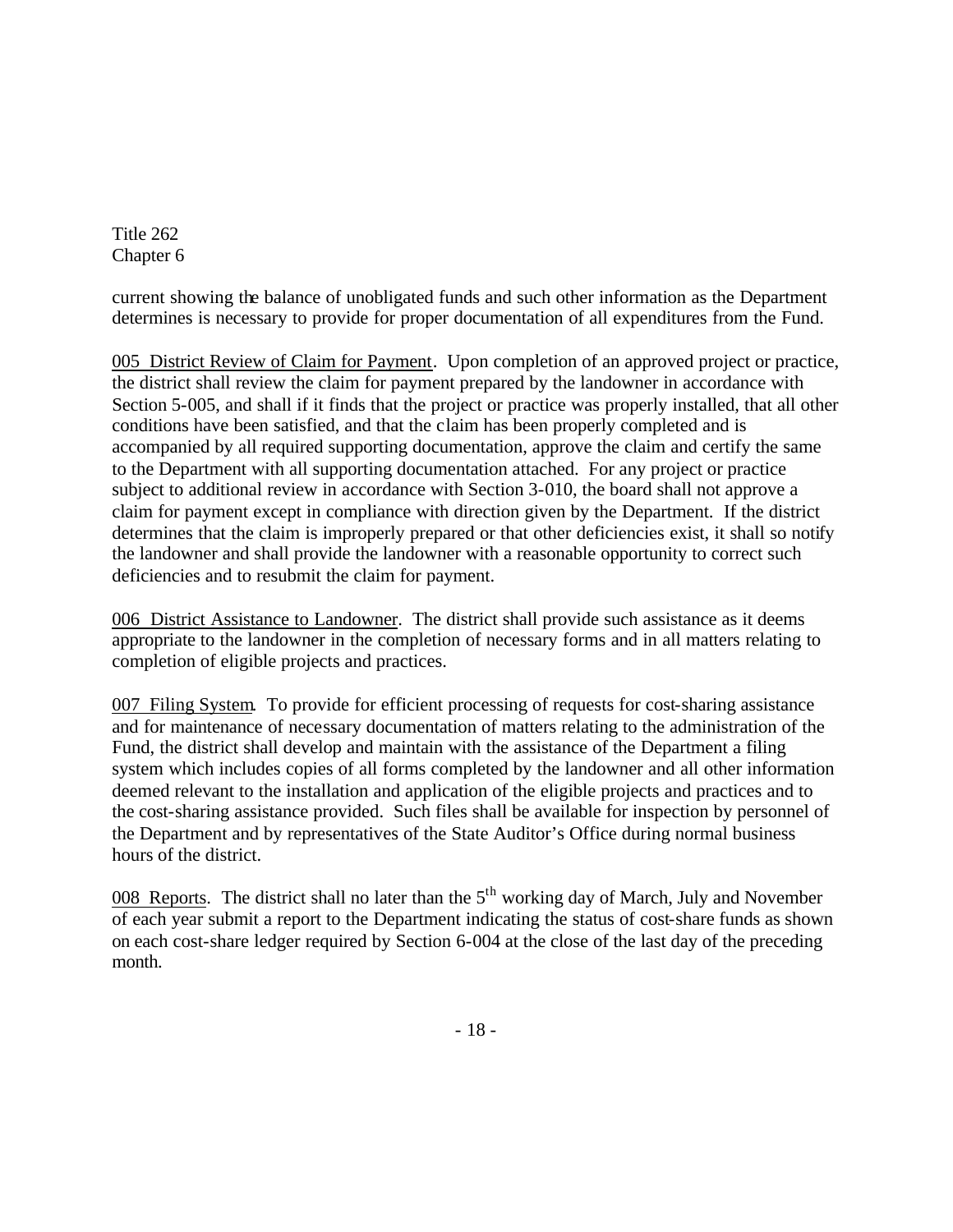009 Delegation of Responsibilities by Board. The board of directors may delegate to the district manager or to a member or sub-committee of the board all or any of the authorities and responsibilities assigned to it by these rules and regulations except the establishment of preferred projects and practices in accordance with Section 6-003 and the limitation of the types of projects and practices eligible for assistance in accordance with Section 3-001. The Department shall be notified in writing of any such delegation.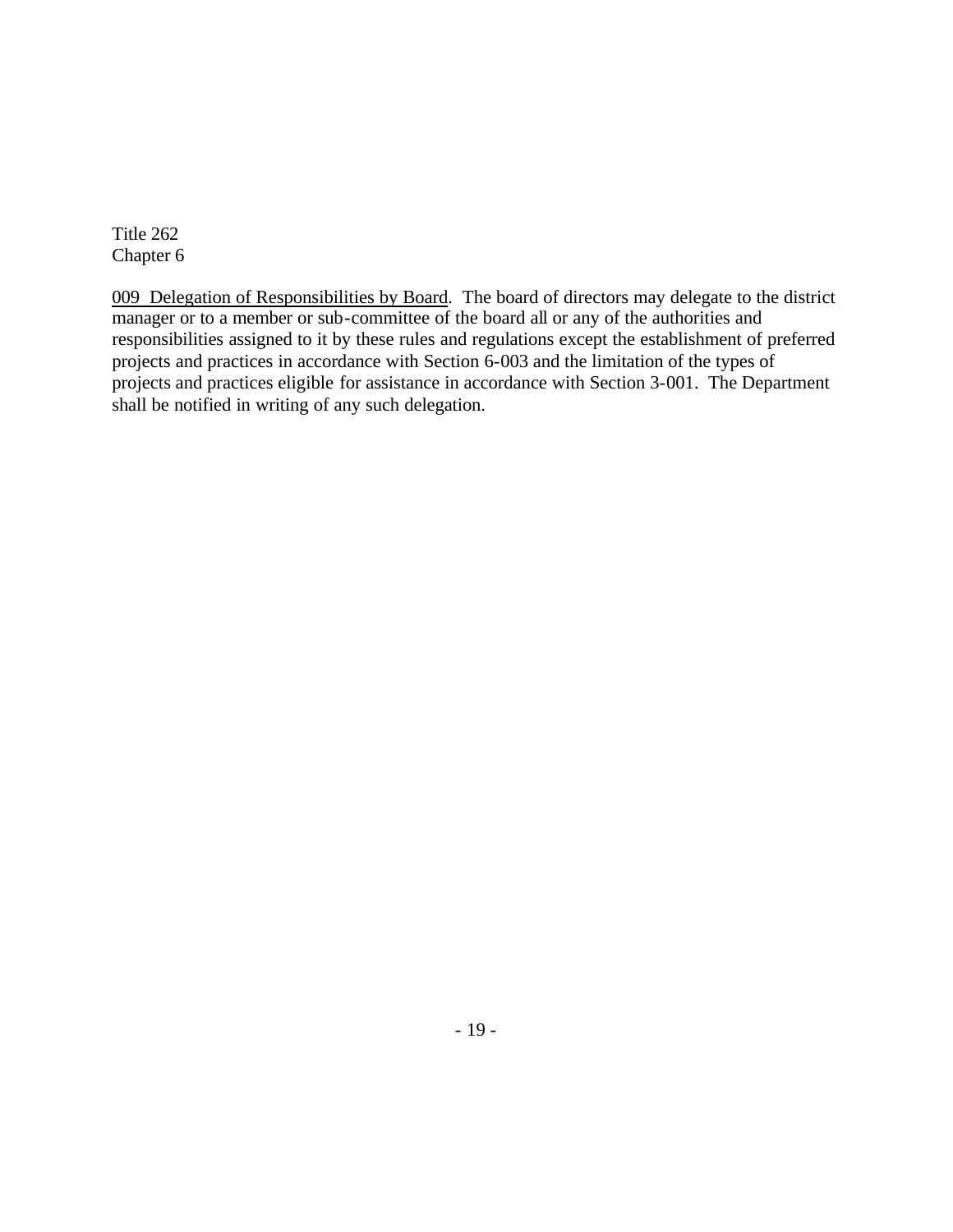# LAST ISSUE DATE: September 30, 1994 Title 262 DNR – ADMINISTRATION OF NEBRASKA SOIL AND WATER CONSERVATION PROGRAM

### Chapter 7 – DEPARTMENT ADMINISTRATION OF THE FUND

001 Forms. The Department shall prepare and make available to participating districts sufficient copies of all forms necessary for district administration and shall further prepare and keep updated a handbook for use by districts in assisting in the administration of the fund.

002 Department Review of Claims for Payment. Upon receipt from a district of a district approved claim for payment, a Department representative shall review the cla im and the supporting documentation which is attached. If the claim is determined to be complete and properly documented, the Department shall prepare a voucher for transmittal to the Department of Administrative Services for preparation of a warrant payable to the landowner or to a group representative designated in accordance with Section 3-007.

003 Payment to Landowner. Upon receipt of the warrant from the Department of Administrative Services, the Department shall transmit it by mail to the landowner or group representative.

004 Incomplete or Inaccurate Claims for Payment. If in reviewing the claim for payment, the Department determines that the information contained thereon is incomplete or inaccurate, that an error exists in the final computation or that proper documentation has not been supplied, it shall so notify the district of such deficiency. The district shall then request the landowner to complete a new claim for payment. No payment will be authorized until the Department has determined that the claim for payment and the necessary supporting documentation are complete and accurate in all respects.

005 Violations of Cost-Sharing Assistance Agreement. In the event that the Department is notified of an alleged violation of the cost-sharing assistance agreement, a representative of the Department and/or a representative of the district shall investigate the alleged violation and shall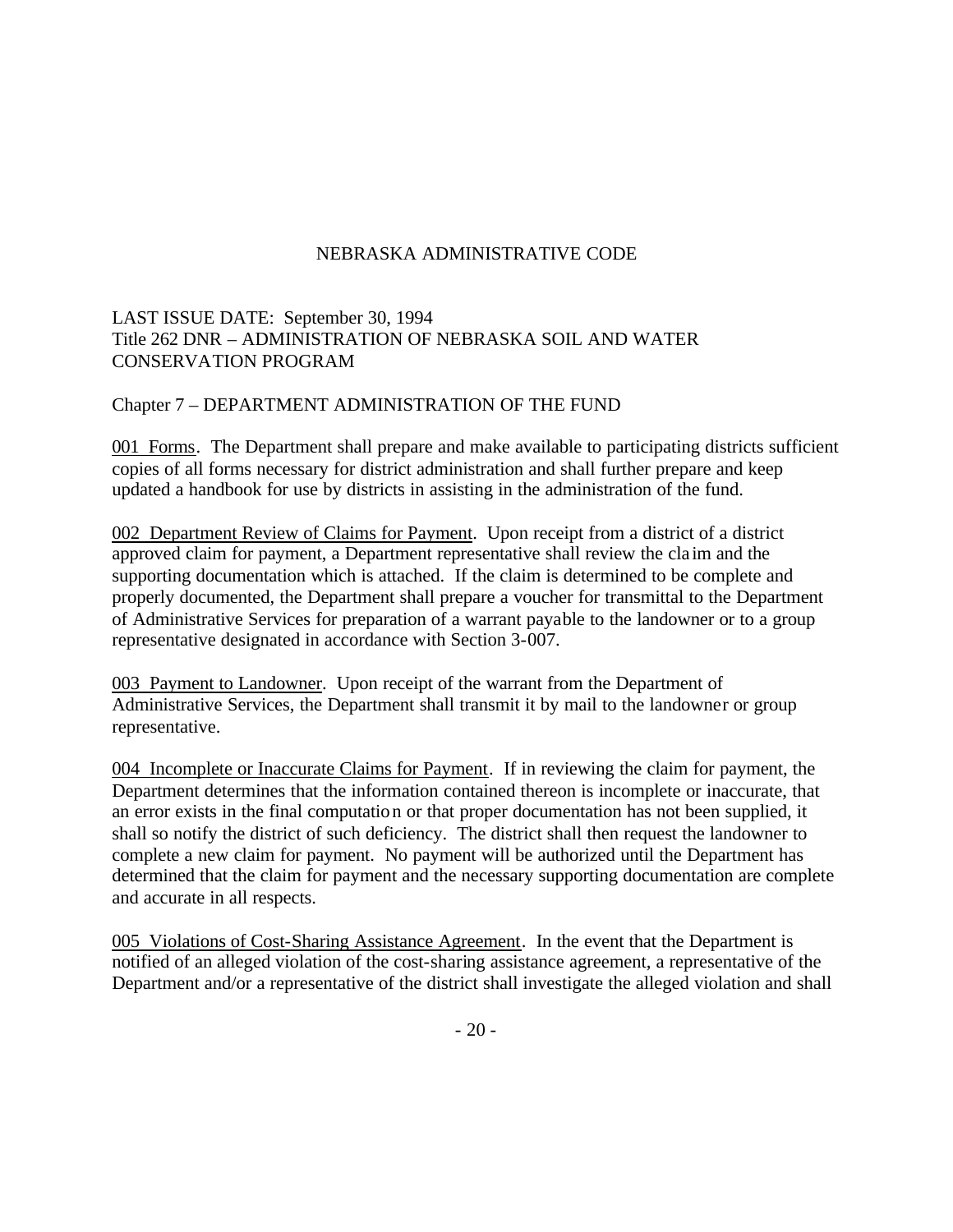report the results of such investigation to the Department. If following the investigation it appears as though a violation has in fact occurred, the Department shall so notify the landowner and shall make demand for repayment of the appropriate amount to the Fund within 30 days thereafter. The landowner may within the time specified for such repayment contest the occurrence of a violation and may request that the Department conduct a formal hearing to reconsider such demand for payment. Such hearing shall be conducted in accordance with Title 261 of the Department Rules and Regulations. If following the hearing, the Department determines that the violation did in fact occur, it shall so notify the landowner in accordance with the provisions of Title 261 and shall renew the demand for repayment. If repayment is not provided or all deficiencies corrected at the owner's expense within the time specified, appropriate legal action shall be taken by the Department to recover such amount.

006 Report to Districts. The Department shall prepare on a quarterly basis a report to each participating district indicating the payments which have been made from the fund during the preceding quarter and any other information determined by the Department to be of value to the districts regarding the administration of the fund.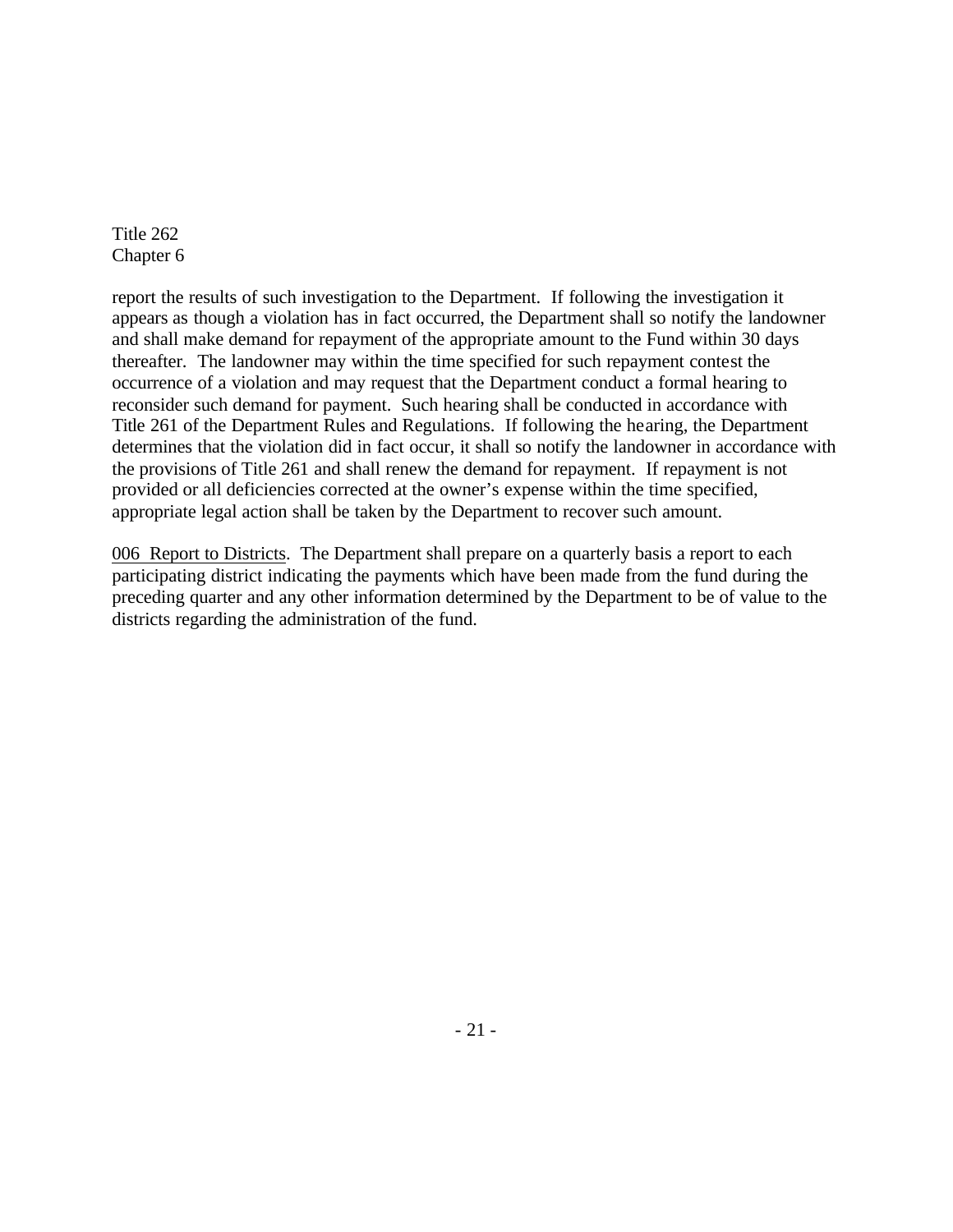# NEBRASKA DEPARTMENT OF NATURAL RESOURCES

# TITLE 263 – REGULATIONS GOVERNING THE ADMINISTRATION OF THE NATURAL RESOURCES WATER QUALITY FUND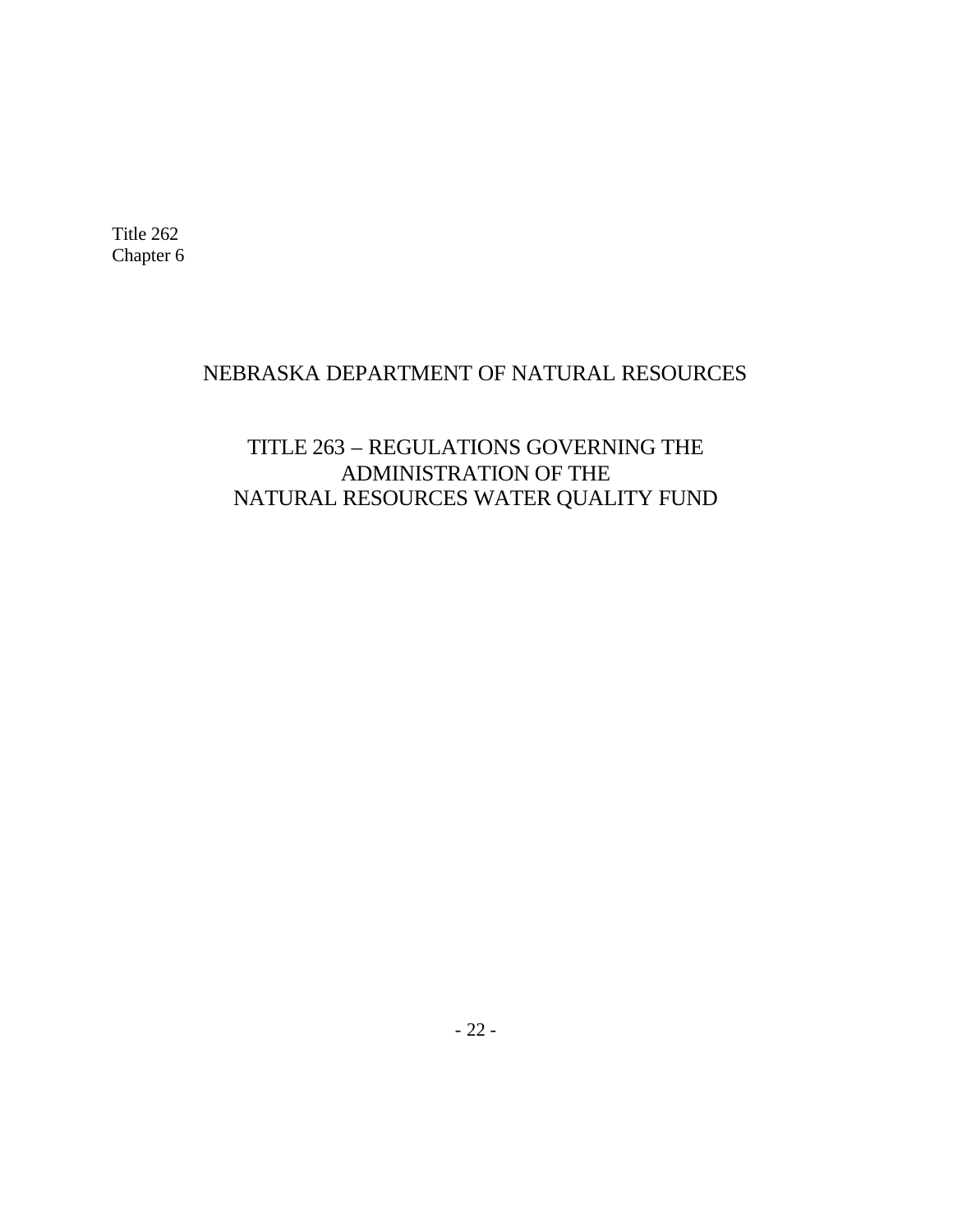# NEBRASKA DEPARTMENT OF NATURAL RESOURCES

#### TITLE 263

# RULES AND REGULATIONS GOVERNING THE ADMINISTRATION OF THE NATURAL RESOURCES WATER QUALITY FUND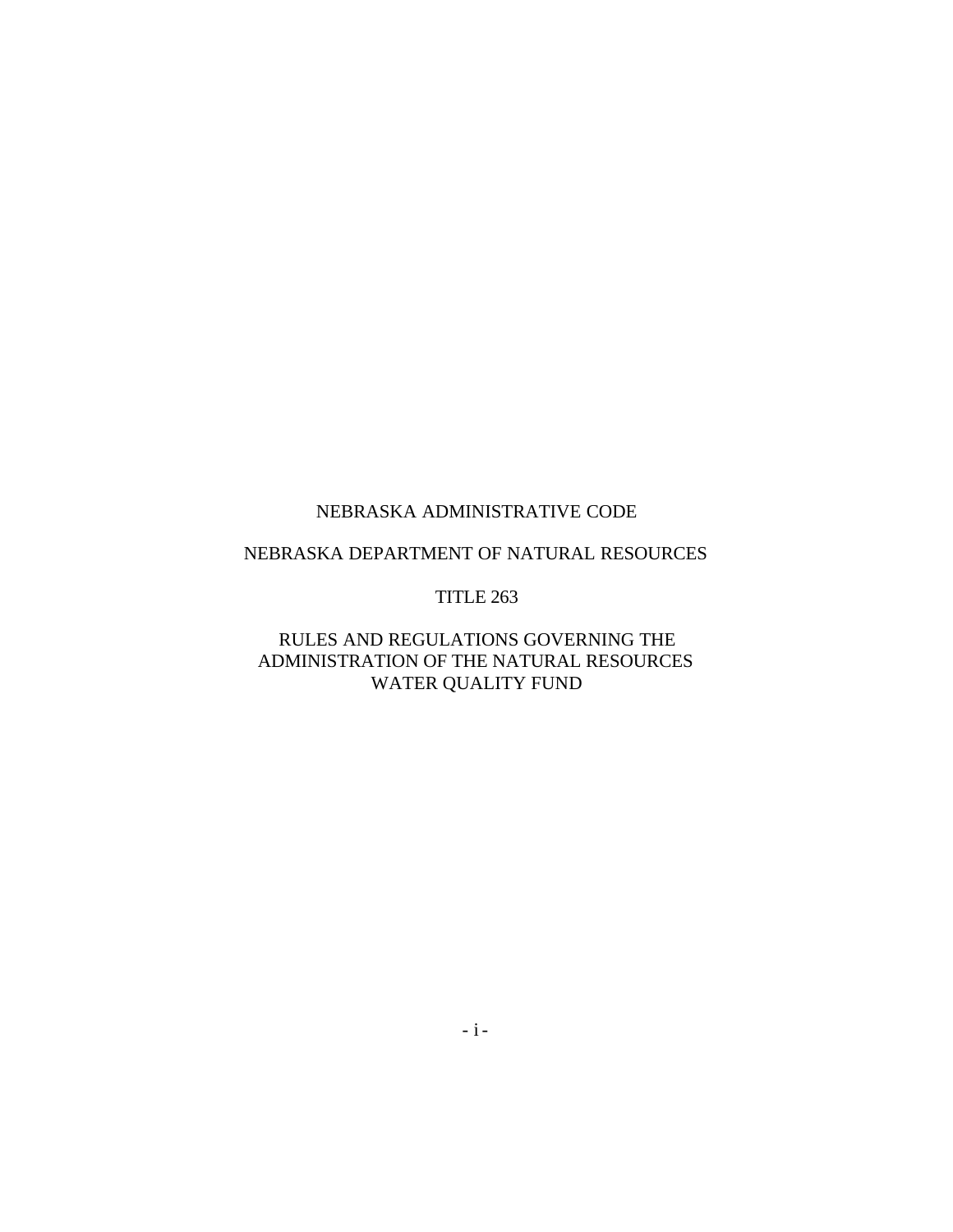Adopted 7-19-2001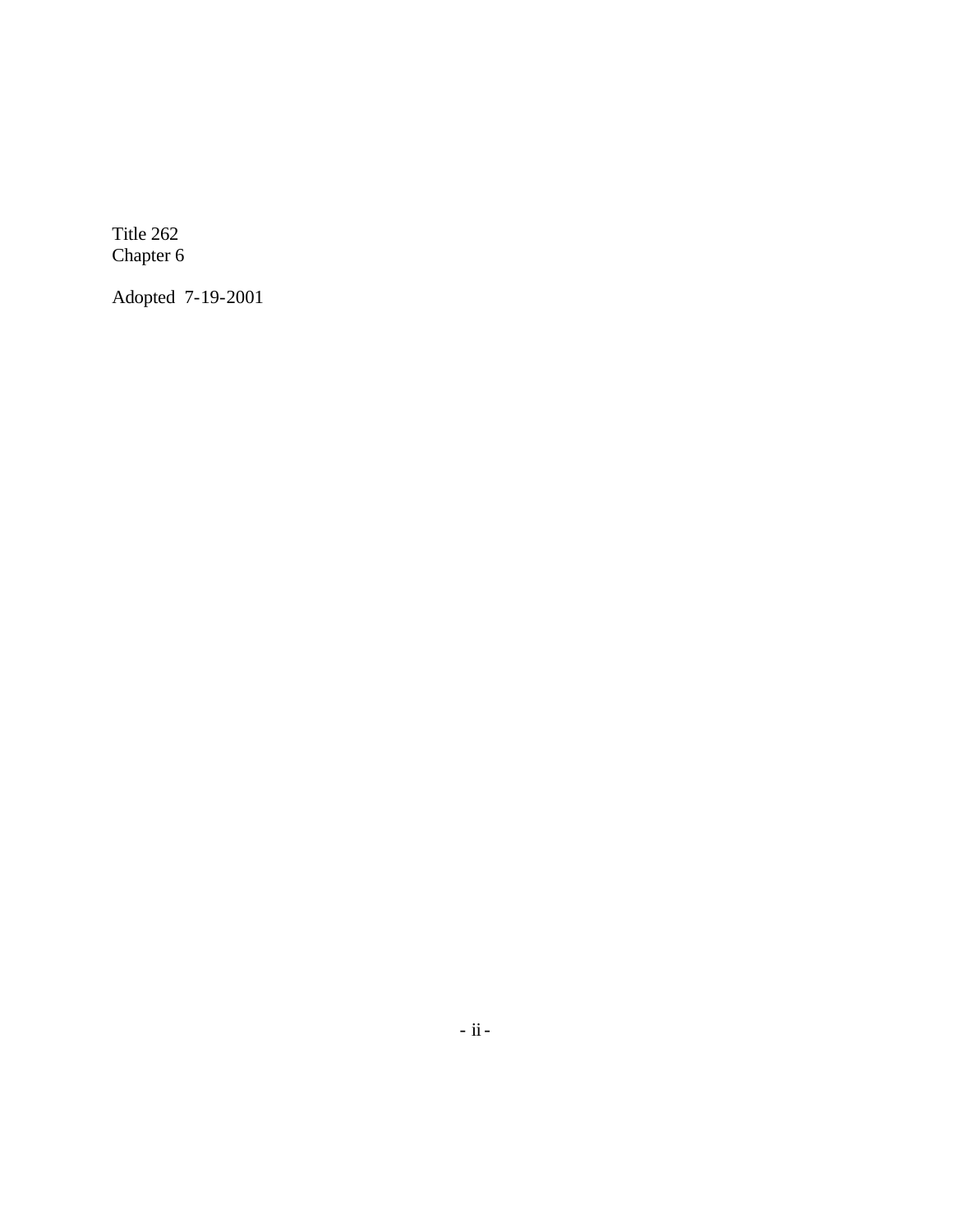### TITLE 263 - NEBRASKA DEPARTMENT OF NATURAL RESOURCES RULES GOVERNING THE ADMINISTRATION OF THE NATURAL RESOURCES WATER QUALITY FUND

# ALPHABETICAL TABLE OF CONTENTS

| <b>SUBJECT</b>                | <b>STATUTORY</b><br><b>AUTHORITY</b>                                                                                      | CODE<br><b>SECTION</b> |
|-------------------------------|---------------------------------------------------------------------------------------------------------------------------|------------------------|
| Distribution of Funds         | Sec. $2-15,123$ , as amended<br>by Section 2, LB 329, $97th$<br>Nebraska Legislature, 1 <sup>st</sup><br>Session $(2001)$ | Chapter 2              |
| <b>General Provisions</b>     | Sec. $2-15,122$ , as amended<br>by Section 1, LB 329, $97th$<br>Nebraska Legislature, 1st<br>Session $(2001)$             | Chapter 1              |
| <b>Qualified Expenditures</b> | Sec. 2-15,123, as amended<br>by Section 2, LB 329, $97th$<br>Nebraska Legislature, 1 <sup>st</sup><br>Session $(2001)$    | Chapter 3              |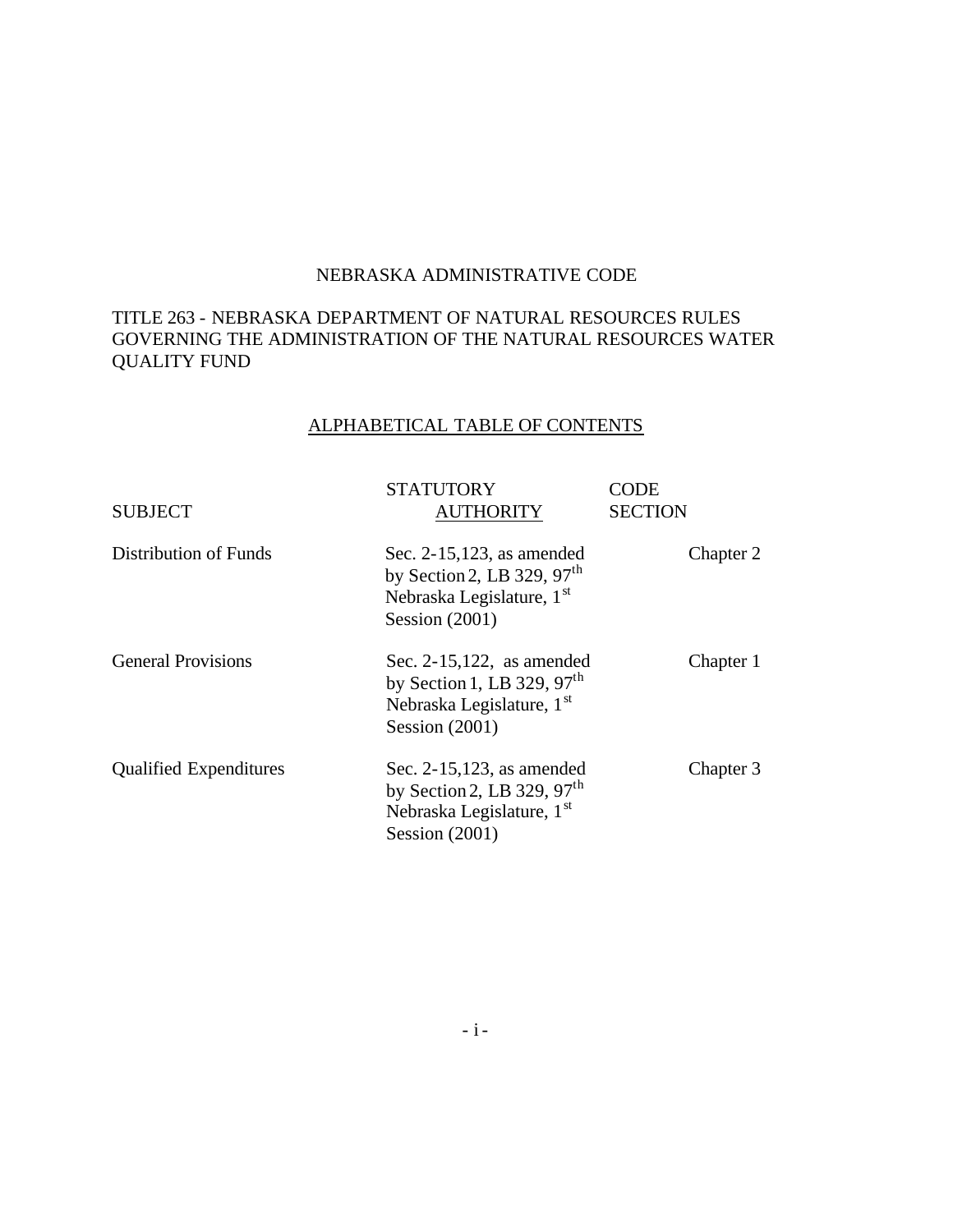## TITLE 263 - NEBRASKA DEPARTMENT OF NATURAL RESOURCES RULES GOVERNING THE ADMINISTRATION OF THE NATURAL RESOURCES WATER QUALITY FUND

# NUMERICAL TABLE OF CONTENTS

| <b>SUBJECT</b>                 | <b>STATUTORY</b><br><b>AUTHORITY</b>                                                                                                | CODE<br><b>SECTION</b> |
|--------------------------------|-------------------------------------------------------------------------------------------------------------------------------------|------------------------|
| <b>General Provisions</b>      | Sec. $2-15,122$ , as amended<br>by Section 1, LB 329, 97 <sup>th</sup><br>Nebraska Legislature, 1 <sup>st</sup><br>Session $(2001)$ | Chapter 1              |
| Distribution of Funds          | Sec. 2-15,123, as amended<br>by Section 2, LB 329, $97th$<br>Nebraska Legislature, 1 <sup>st</sup><br>Session $(2001)$              | Chapter 2              |
| <b>Qualifying Expenditures</b> | Sec. 2-15,123, as amended<br>by Section 2, LB 329, 97 <sup>th</sup><br>Nebraska Legislature, 1st<br>Session $(2001)$                | Chapter 3              |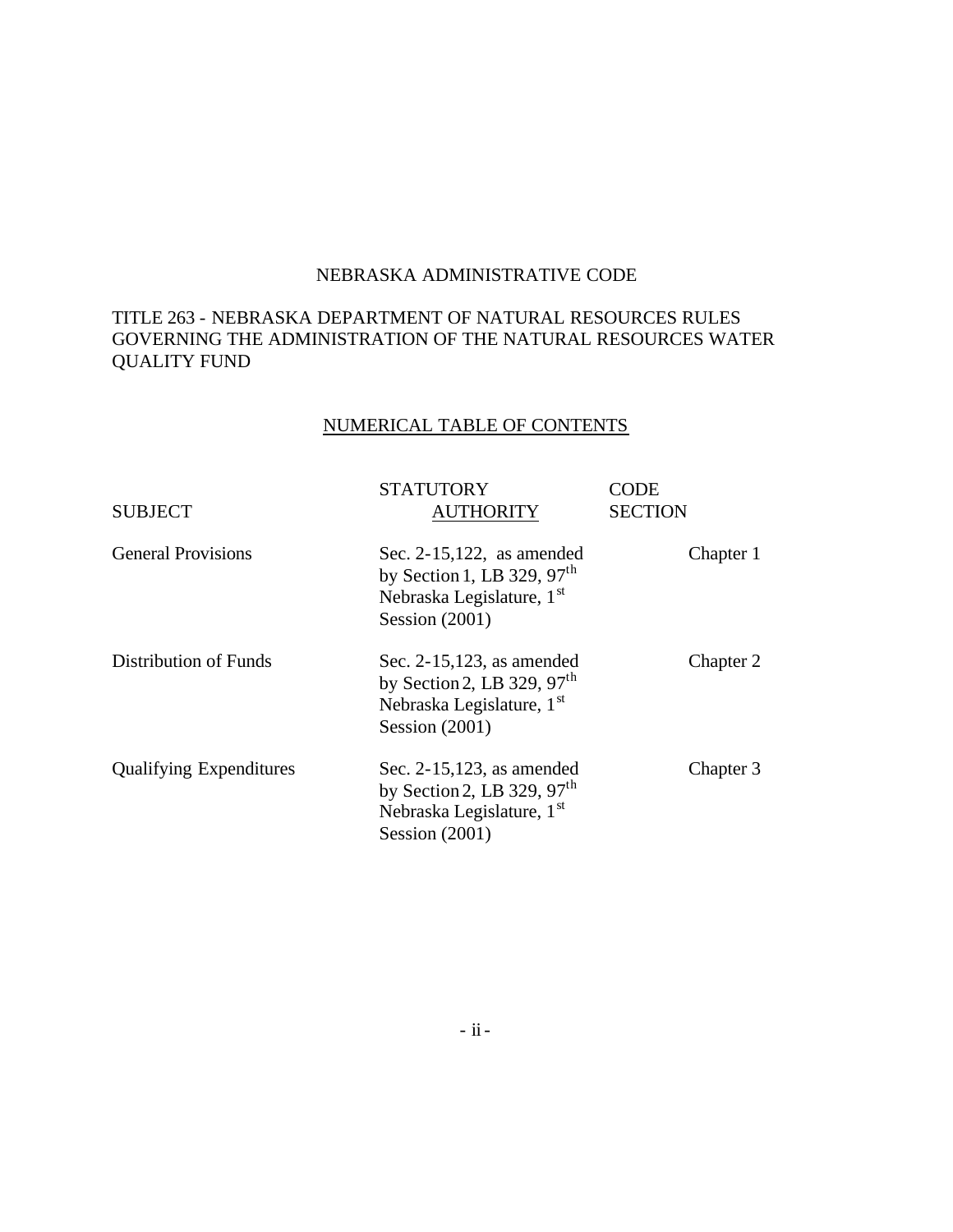### LAST ISSUE DATE: MARCH 13, 1996 Title 263 DNR -- ADMINISTRATION OF NATURAL RESOURCES WATER QUALITY FUND

Chapter 1 - GENERAL PROVISIONS

001 Purpose of Rules. These rules are adopted for the purpose of administering the Natural Resources Water Quality Fund governed by Sections 2-15,122 and 2-15,123, as amended by Sections 1 and 2, LB 329, 97<sup>th</sup> Nebraska Legislature,  $1<sup>st</sup>$  Session (2001).

002 General Availability of Funds. Financial assistance from the Fund shall be available only to natural resources districts which have programs qualifying for such assistance under these rules and which have entered into a contractual arrangement with the Department setting forth the terms for providing such financial assistance.

003 Definitions. As used in these rules and regulations, unless the context otherwise requires:

003.01 "Commission" shall mean the Natural Resources Commission created pursuant to Section 2-1504, R.S. Supp., 2000, and amendments thereto;

003.02 "Department" shall mean the Nebraska Department of Natural Resources created by Section 81-101, R.S. Supp., 2000, and amendments thereto;

003.03 "Director" shall mean the individual holding the position of Director of Natural Resources created by Section 81-102, R.S. Supp., 2000;

003.04 "District" or "Natural Resources District" shall mean a district created and operating in accordance with Chapter 2, Article 32, Reissue Revised Statutes of Nebraska; and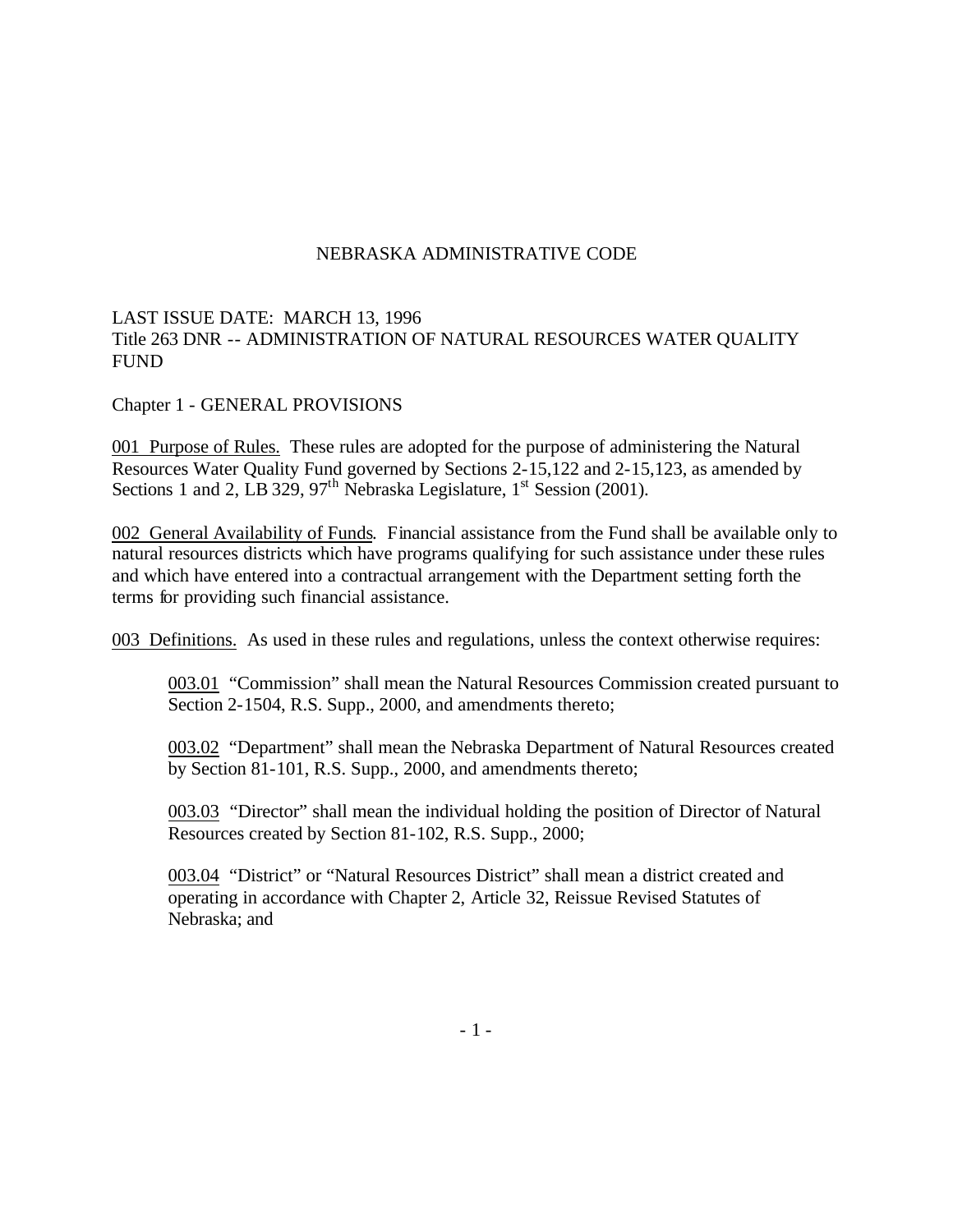> 003.05 "Fund" shall mean the Natural Resources Water Quality Fund created by Section  $2-15,122$ , as amended by Section 1, LB 329, 97<sup>th</sup> Nebraska Legislature, 1<sup>st</sup> Session (2001).

004 Access to Files and Compliance with Agreement and Rules and Regulations. Each participating natural resources district shall maintain records adequate to document that the district had expenditures qualified pursuant to Chapter 3 of these rules in amounts equal to or exceeding the amount provided from the Fund plus the required cost-share. Such files shall be available for inspection by personnel of the Department and by representatives of the State Auditor's office during normal business hours of the district. In the event that the Director becomes aware of a violation of the contract between the district and the Department or of these rules and regulations, the Director may terminate the contract and/or demand reimbursement of any state funds related to such violation.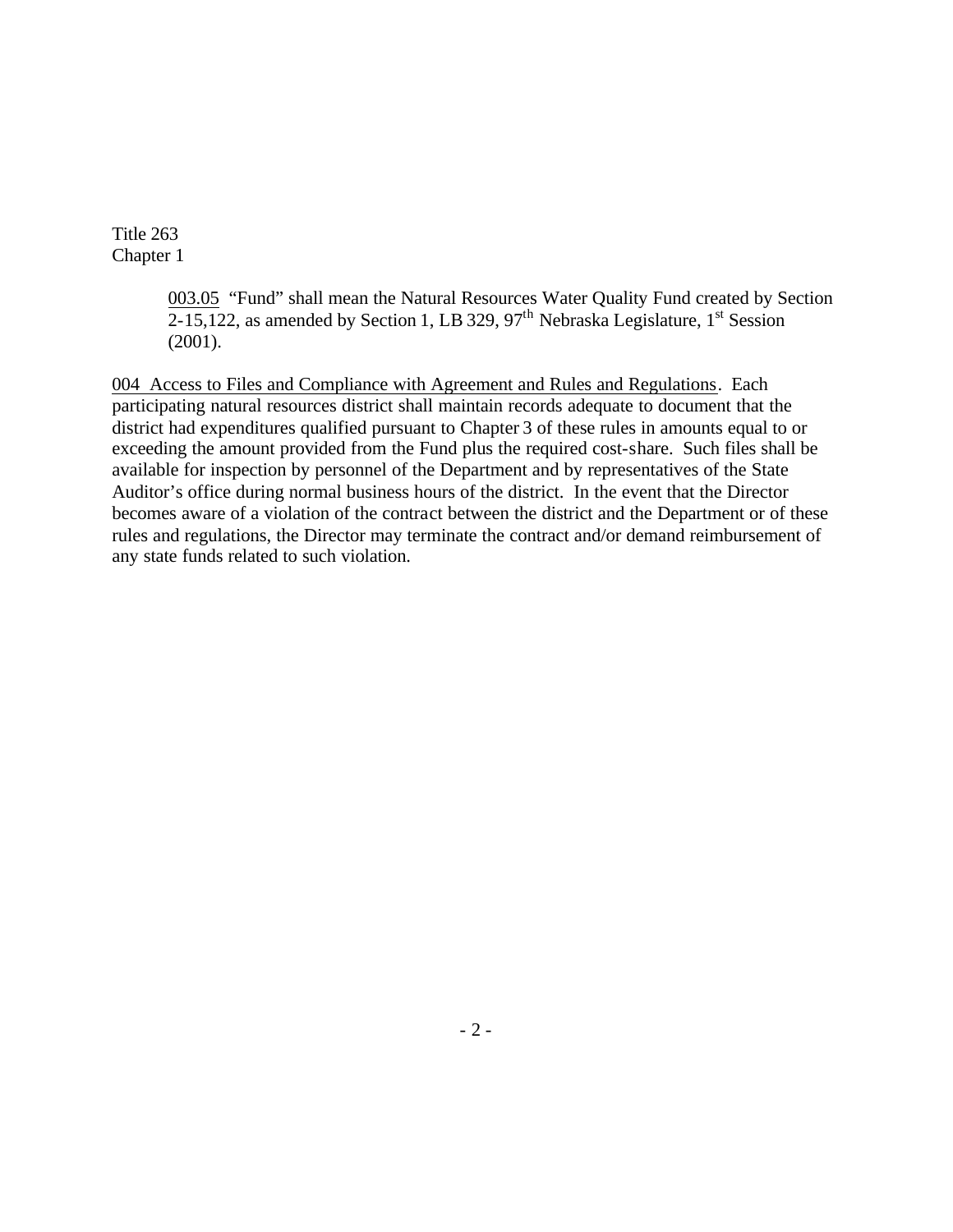### LAST ISSUE DATE: MARCH 13, 1996 Title 263 DNR -- ADMINISTRATION OF NATURAL RESOURCES WATER QUALITY FUND

Chapter 2 –DISTRIBUTION OF FUNDS

001 Schedule for Distributing Funds. Funds shall be distributed, pursuant to Section 002 of this chapter to participating districts on or before the  $15<sup>th</sup>$  day of August, each year and at such other times during the year as the Director determines that sufficient additional funds are available to make a distribution and the participating districts indicate their ability to use additional funds.

002 Determining Distributions. The money available for each distribution from the Fund shall be divided among participating districts as follows:

002.01 Except as provided by Section 004 of this Chapter, sixty percent of the funds available shall be distributed to districts on the basis of proportionate fertilizer sales within the districts during the preceding three calendar years for which sales records by county are available from Nebraska Agricultural Statistics or a comparable source. For a county which is contained within more than one district, each district's proportion of sales shall be based upon its proportionate land area within the county. If sales records are not made available for any county, the Director shall establish that county's portion of the statewide sales total. That decision shall be based upon the best available information which may include, but not be limited to, county land area and sales in adjacent counties. In the event the Commission chooses to reserve up to ten percent of funds available for special distribution pursuant to 004 of this Chapter, the amount of funds available for distribution pursuant to this subsection shall be decreased by the amount reserved .

002.02 Twenty percent of the funds available shall be divided equally among all participating districts.

002.03 Twenty percent of the funds shall be distributed among districts which have (1) a designated ground water management area for water quality purposes or (2) a clean lakes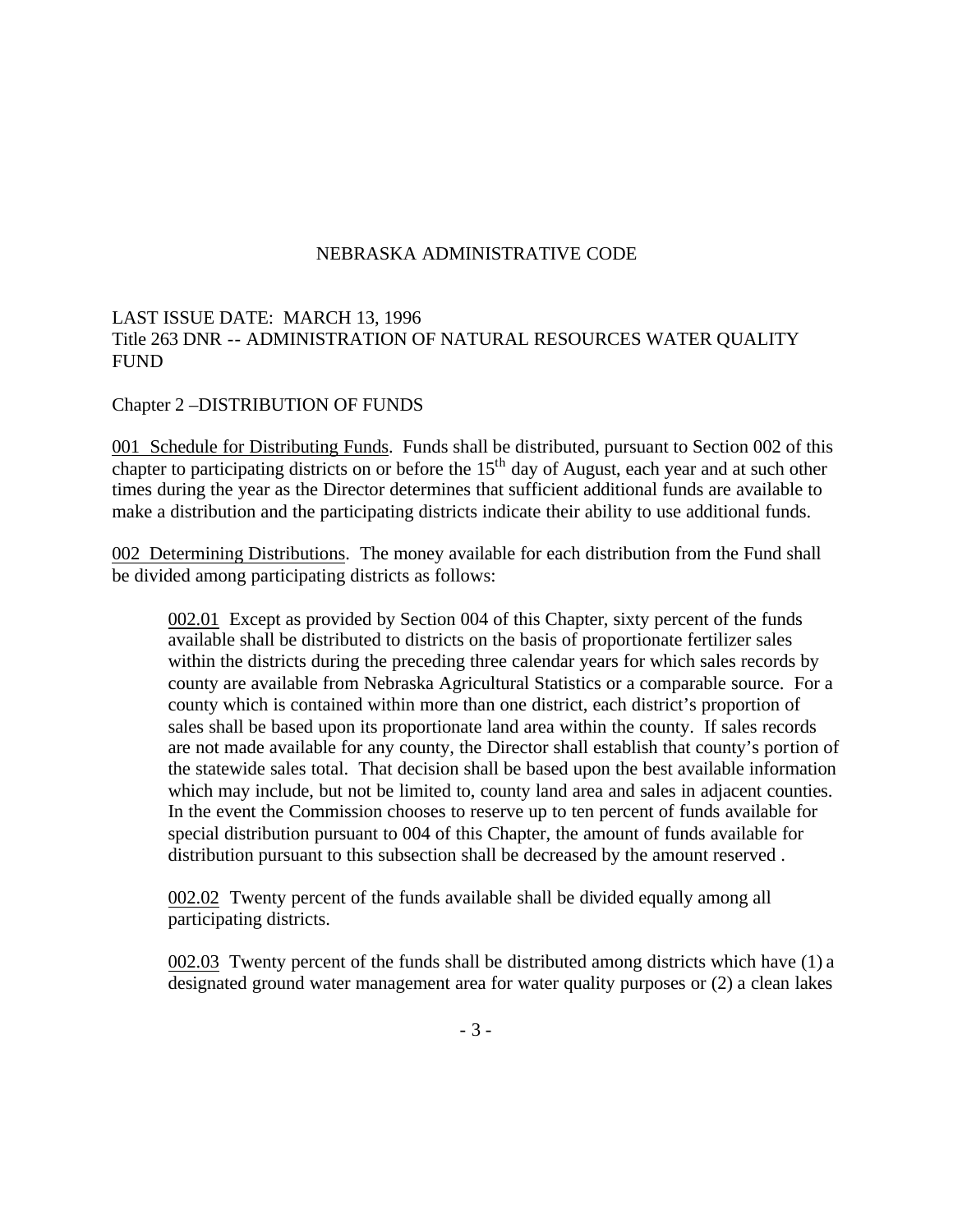> watershed area designated pursuant to Section 314 of the Clean Water Act, or comparable federally funded program. Each district's distribution pursuant to this subsection shall be based upon the proportionate land area in that district which is in such a designated area compared to the total land area within the state in such designated areas. If specific lands are in more than one such designated area, they shall be counted only once for purposes of this subsection.

003 At least thirty days prior to a distribution pursuant to Section 002 of this chapter, the Department shall notify each district of the estimated amount of funds to be distributed to that district. If any district does not believe it could fully utilize any such distribution in the amount estimated, it shall provide the Department with timely notification of the amount of funds which it could utilize for qualified programs. The difference between that amount and the amount that would otherwise be distributed to that district pursuant to Section002 of this Chapter will be divided among the other participating districts according to subsections 002.01 through 002.03.

004 The Commission may reserve up to ten percent of the funds that otherwise would be distributed pursuant to Section 002 of this Chapter as part of the first distribution in any fiscal year. Any such reserved funds will be distributed by the Director to participating districts for specific programs and/or projects by September 15 of the fiscal year in which they are to be expended. Application for such funds shall be made on a form provided by the Department. If the available funds are not sufficient to fund all those for which application has been made, priority will be given to programs and projects offering innovative ways to address water quality problems. No district shall receive more than twenty-five percent of the funds distributed pursuant to this section in any one fiscal year unless funds are available for all other qualified applications submitted.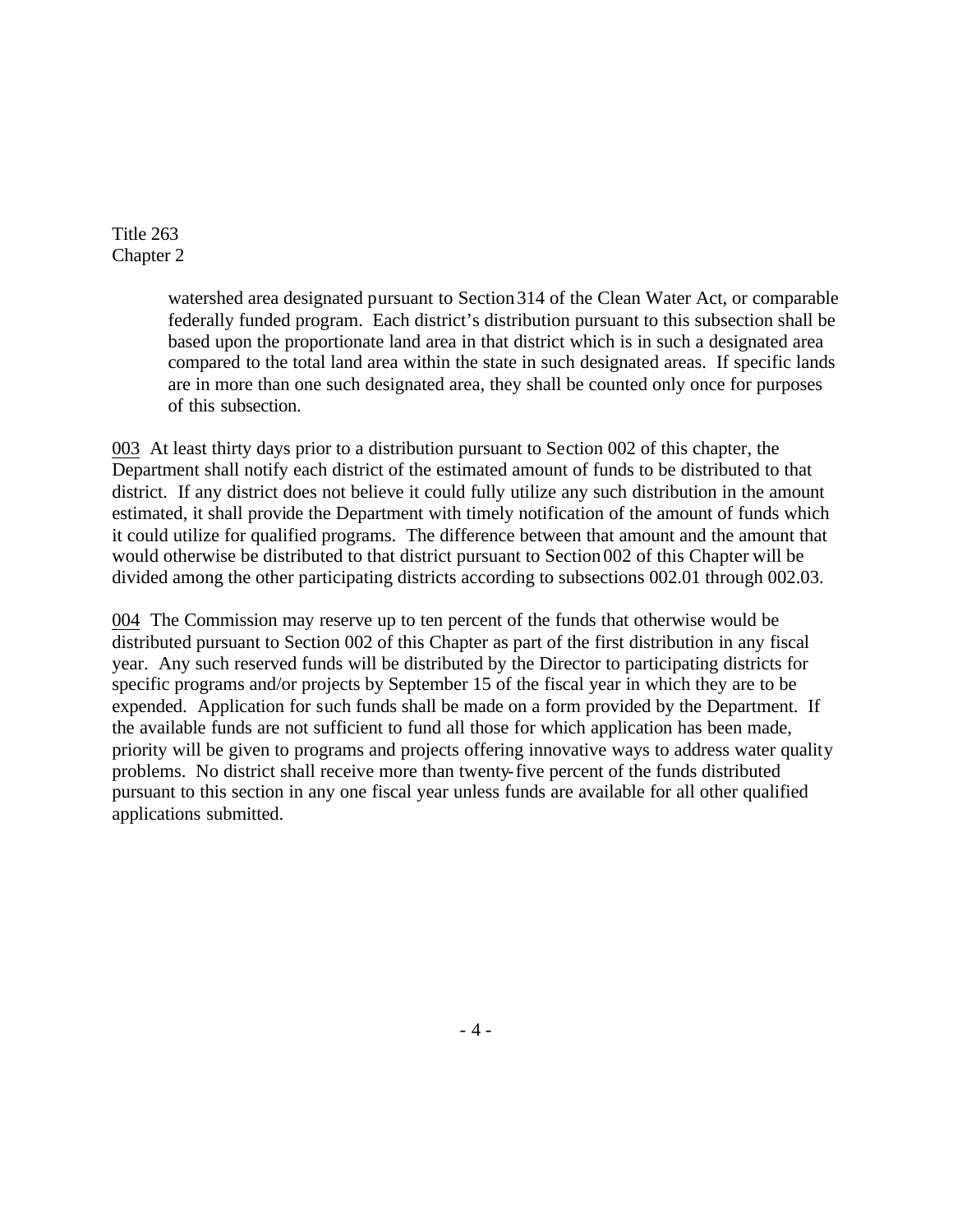# LAST ISSUE DATE: MARCH 13, 1996 Title 263 DNR – ADMINISTRATION OF NATURAL RESOURCES WATER QUALITY FUND

### Chapter 3 – QUALIFYING EXPENDITURES

001 Qualifying Programs and Projects. Subject to the requirement of Section 002 of this Chapter, a participating district may expend funds distributed pursuant to Chapter 2 of these rules for costs incurred by that district for any of the following programs and projects: (1) the purchase, installation, maintenance, and use of ground water sampling and testing equipment; (2) the purchase, installation, maintenance, and use of surface water sampling and testing equipment; (3) education and information programs related to water quality issues; (4) administration of ground water quality management areas ; (5) purchase, installation, and maintenance of special monitoring wells and related equipment; (6) flow meters and other equipment required in ground water management areas ; (7) source water protection programs and activities; (8) preparation and updating of ground water management plans; (9) implementation of water quality "best management" practices in both rural and urban areas, including programs which cost-share expenses of landowners and operators in installing or using such practices; (10) soil sampling and testing programs for soils in and below the crop root zone; (11) water quality research; (12) well decommissionings; (13) Chemigation permitting and inspection programs; (14) investigations, because of water quality concerns, of potential replacement sources of water for public water suppliers; (15) animal waste management activities including research, treatment lagoon cost-sharing, feedlot waste effluent management, and inactive feedlot management; and (16) other water quality related programs and projects approved in advance by the Director. The Director shall have sole discretion to determine whether a district's program qualifies for funding pursuant to this subsection.

002 Cost-Share Requirement. For each two dollars expended by the district from the funds distributed pursuant to Chapter 2 of these rules, the district shall spend at least three dollars in funds derived from other non-state sources for the programs and projects identified in Section 001 of this chapter.